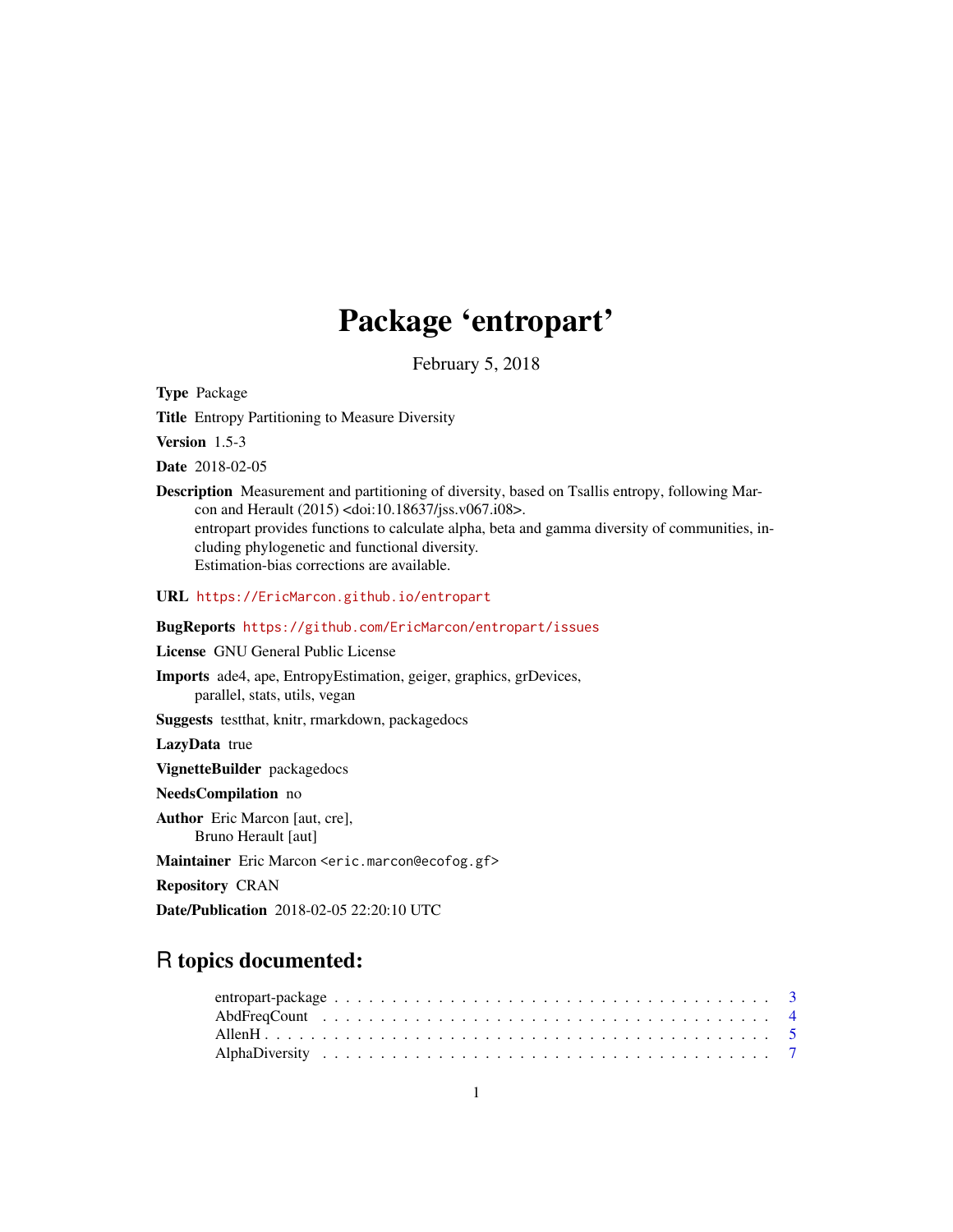|                    | 8  |
|--------------------|----|
|                    | 10 |
|                    | 11 |
|                    | 13 |
|                    | 14 |
|                    | 17 |
|                    | 18 |
|                    | 20 |
|                    | 22 |
|                    | 24 |
|                    | 27 |
|                    | 29 |
|                    | 29 |
|                    | 30 |
|                    | 31 |
|                    | 32 |
|                    | 33 |
|                    | 35 |
|                    | 36 |
|                    | 38 |
|                    | 41 |
|                    | 43 |
|                    | 45 |
|                    | 46 |
|                    | 47 |
|                    | 48 |
|                    |    |
|                    | 50 |
|                    | 51 |
|                    | 53 |
|                    | 54 |
|                    | 55 |
|                    | 56 |
|                    | 56 |
|                    | 57 |
|                    | 58 |
|                    | 60 |
|                    | 62 |
|                    | 65 |
|                    | 68 |
|                    | 69 |
| Rao                | 70 |
|                    | 72 |
|                    | 74 |
|                    | 76 |
| <b>ShannonBeta</b> | 78 |
|                    | 80 |
|                    | 82 |
|                    | 84 |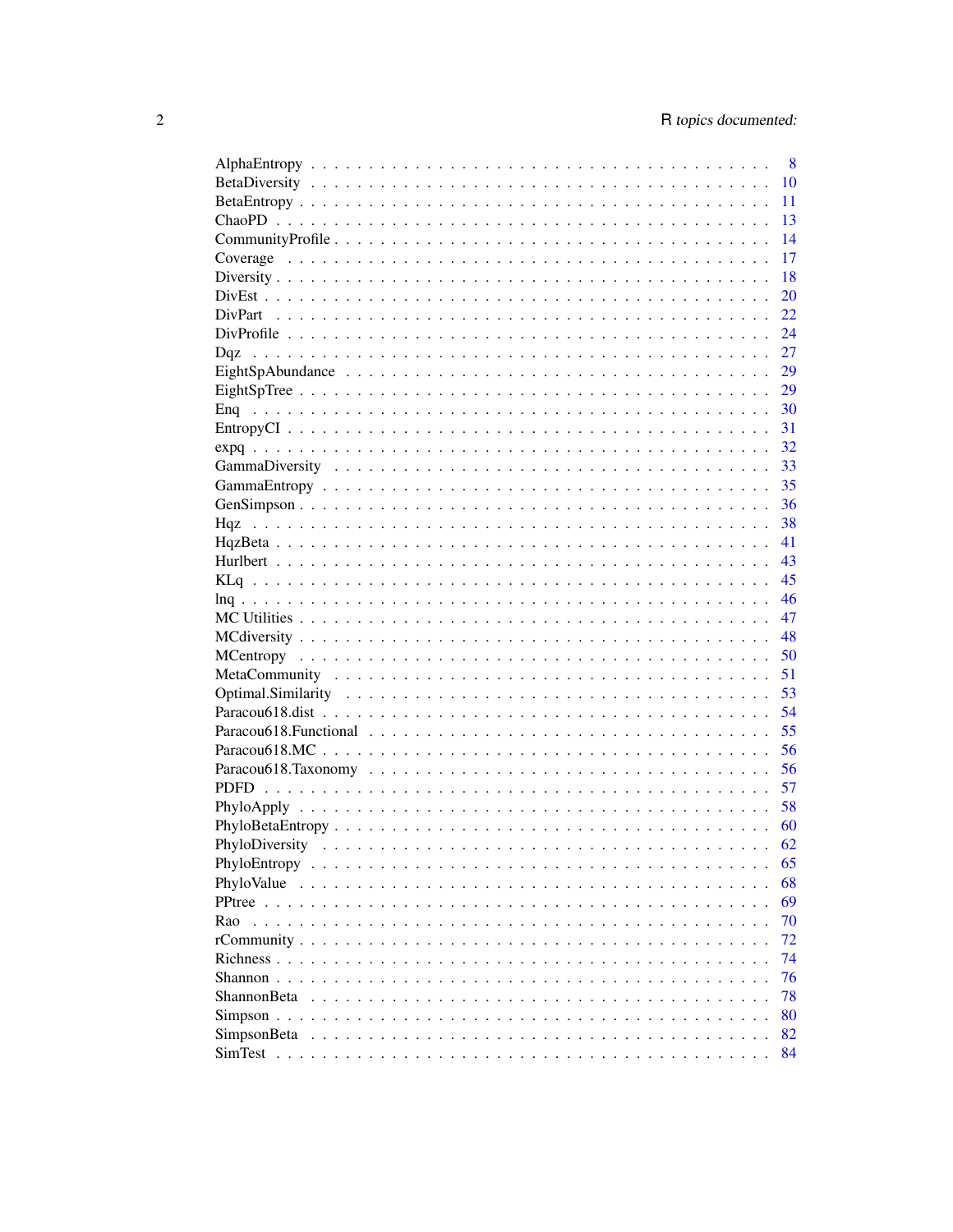# <span id="page-2-0"></span>entropart-package 3

entropart-package *Entropy Partitioning to Measure Diversity*

#### **Description**

Functions to calculate alpha, beta and gamma diversity of communities, including phylogenetic and functional diversity.

Estimation-bias corrections are available.

#### Details

In the entropart package, individuals of different "species" are counted in several "communities" which may (or not) be agregated to define a "metacommunity". In the metacommunity, the probability to find a species in the weighted average of probabilities in communities. This is a naming convention, which may correspond to plots in a forest inventory or any data organized the same way.

Basic functions allow computing diversity of a community. Data is simply a vector of probabilities (summing up to 1) or of abundances (integer values that are numbers of individuals). Calculate entropy with functions such as [Tsallis](#page-88-1), [Shannon](#page-75-1), [Simpson](#page-79-1), [Hurlbert](#page-42-1) or [GenSimpson](#page-35-1) and explicit diversity (i.e. effective number of species) with [Diversity](#page-17-1) and others. By default, the best available estimator of diversity will be used, according to the data.

Communities can be simulated by [rCommunity](#page-71-1), explicitely declared as a species distribution ([as.AbdVector](#page-85-1) or [as.ProbaVector](#page-85-1)), and plotted.

Phylogenetic entropy and diversity can be calculated if a phylogenetic (or functional), ultrametric tree is provided. See [PhyloEntropy](#page-64-1), [Rao](#page-69-1) for examples of entropy and [PhyloDiversity](#page-61-1) to calculate phylodiversity, with the state-of-the-art estimation-bias correction. Similarity-based diversity is calculated with [Dqz](#page-26-1), based on a similarity matrix.

The simplest way to import data is to organize it into two text files. The first file should contain abundance data: the first column named Species for species names, and a column for each community.

The second file should contain the community weights in two columns. The first one, named Communities should contain their names and the second one, named Weights, their weights.

Files can be read and data imported by code such as:

```
Abundances <- read.csv(file="Abundances.csv", row.names = 1)
Weights <- read.csv(file="Weights.csv")
MC <- MetaCommunity(Abundances, Weights)
```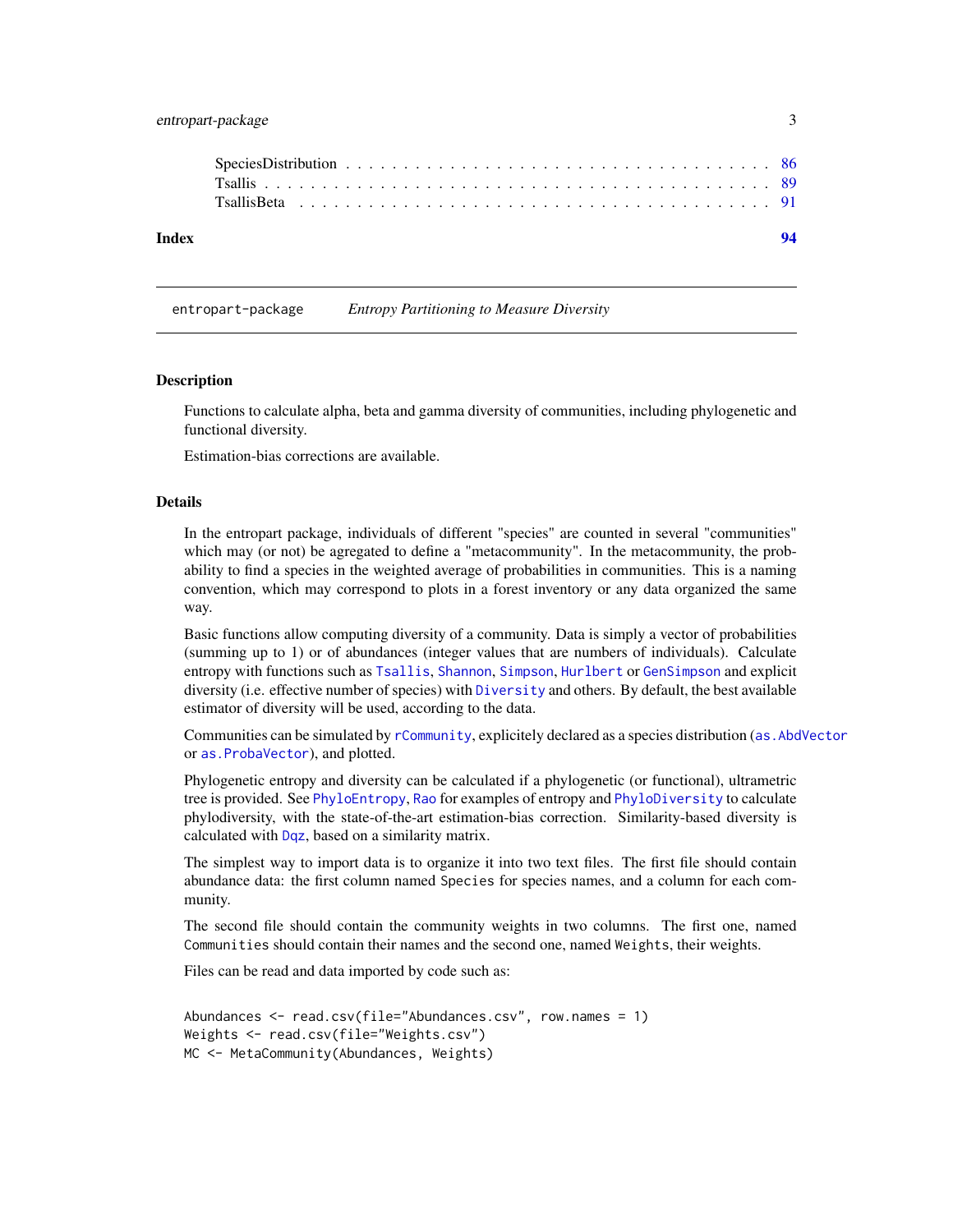<span id="page-3-0"></span>The last line of the code calls the [MetaCommunity](#page-50-1) function to create an object that will be used by all metacommunity functions, such as [DivPart](#page-21-1) (to partition diversity), [DivEst](#page-19-1) (to partition diversity and calculate confidence interval of its estimation) or [DivProfile](#page-23-1) (to compute diversity profiles).

A full documentation is available in the vignette. Type: vignette("entropart"). A quick introuction is in vignette("introduction", "entropart").

#### Author(s)

Eric Marcon, Bruno Herault

# References

Grabchak, M., Marcon, E., Lang, G., and Zhang, Z. (2017). The Generalized Simpson's Entropy is a Measure of Biodiversity. *Plos One*, 12(3): e0173305.

Marcon, E. (2015) Practical Estimation of Diversity from Abundance Data. *HAL* 01212435: 1-27.

Marcon, E. and Herault, B. (2015). entropart: An R Package to Measure and Partition Diversity. *Journal of Statistical Software*, 67(8): 1-26.

Marcon, E., Herault, B. (2015). Decomposing Phylodiversity. *Methods in Ecology and Evolution* 6(3): 333-339.

Marcon, E., Herault, B., Baraloto, C. and Lang, G. (2012). The Decomposition of Shannon's Entropy and a Confidence Interval for Beta Diversity. *Oikos* 121(4): 516-522.

Marcon, E., Scotti, I., Herault, B., Rossi, V. and Lang G. (2014). Generalization of the partitioning of Shannon diversity. *PLOS One* 9(3): e90289.

Marcon, E., Zhang, Z. and Herault, B. (2014). The decomposition of similarity-based diversity and its bias correction. *HAL* hal-00989454(version 3).

AbdFreqCount *Abundance Frequency Count of a Community*

#### **Description**

Counts the number of species observed the same number of times.

# Usage

```
AbdFreqCount(Ns, CheckArguments = TRUE)
```
#### Arguments

Ns A numeric vector containing species abundances. CheckArguments Logical; if TRUE, the function arguments are verified. Should be set to FALSE to save time when the arguments have been checked elsewhere.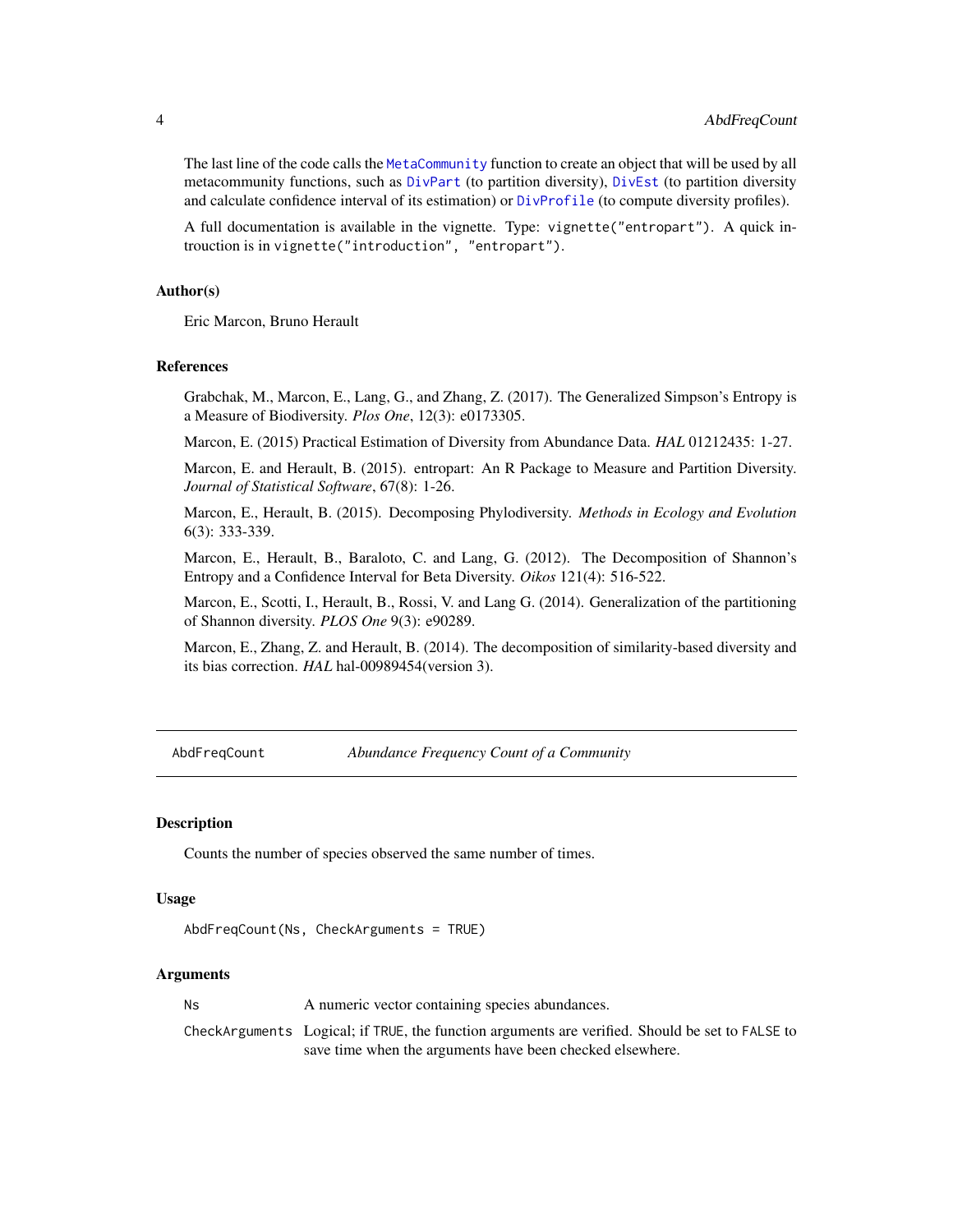#### <span id="page-4-0"></span>AllenH 5

# Details

The Abundance Frequency Count (Chao *et al.*, 2015) is the number of species observed each number of times.

It is a way to summarize the species distribution.

#### Value

A two-column matrix. The first column contains the number of observations, the second one the number of species observed this number of times.

# Author(s)

Eric Marcon <Eric.Marcon@ecofog.gf>

# References

Chao, A., Hsieh, T. C., Chazdon, R. L., Colwell, R. K., Gotelli, N. J. (2015) Unveiling the Species-Rank Abundance Distribution by Generalizing Good-Turing Sample Coverage Theory. *Ecology* 96(5): 1189-1201.

#### See Also

[PhyloEntropy](#page-64-1), [ChaoPD](#page-12-1)

#### Examples

```
# Load Paracou data (number of trees per species in two 1-ha plot of a tropical forest
# and their taxonomy)
data(Paracou618)
# Ns is the vector of abundances of the first plot
Ns <- Paracou618.MC$Nsi[, 1]
# Return the abundance frequency count
(AbdFreqCount(Ns) -> afc)
plot(afc, xlab="Number of observations", ylab="Number of species")
lines(afc)
```
<span id="page-4-1"></span>

| ∖llenH |
|--------|
|        |

**Phylogenetic Entropy of a Community** 

# Description

Calculates the phylogenetic diversity of order  $q$  of a probability vector.

```
AllenH(Ps, q = 1, PhyloTree, Normalize = TRUE, Prune = FALSE, CheckArguments = TRUE)
```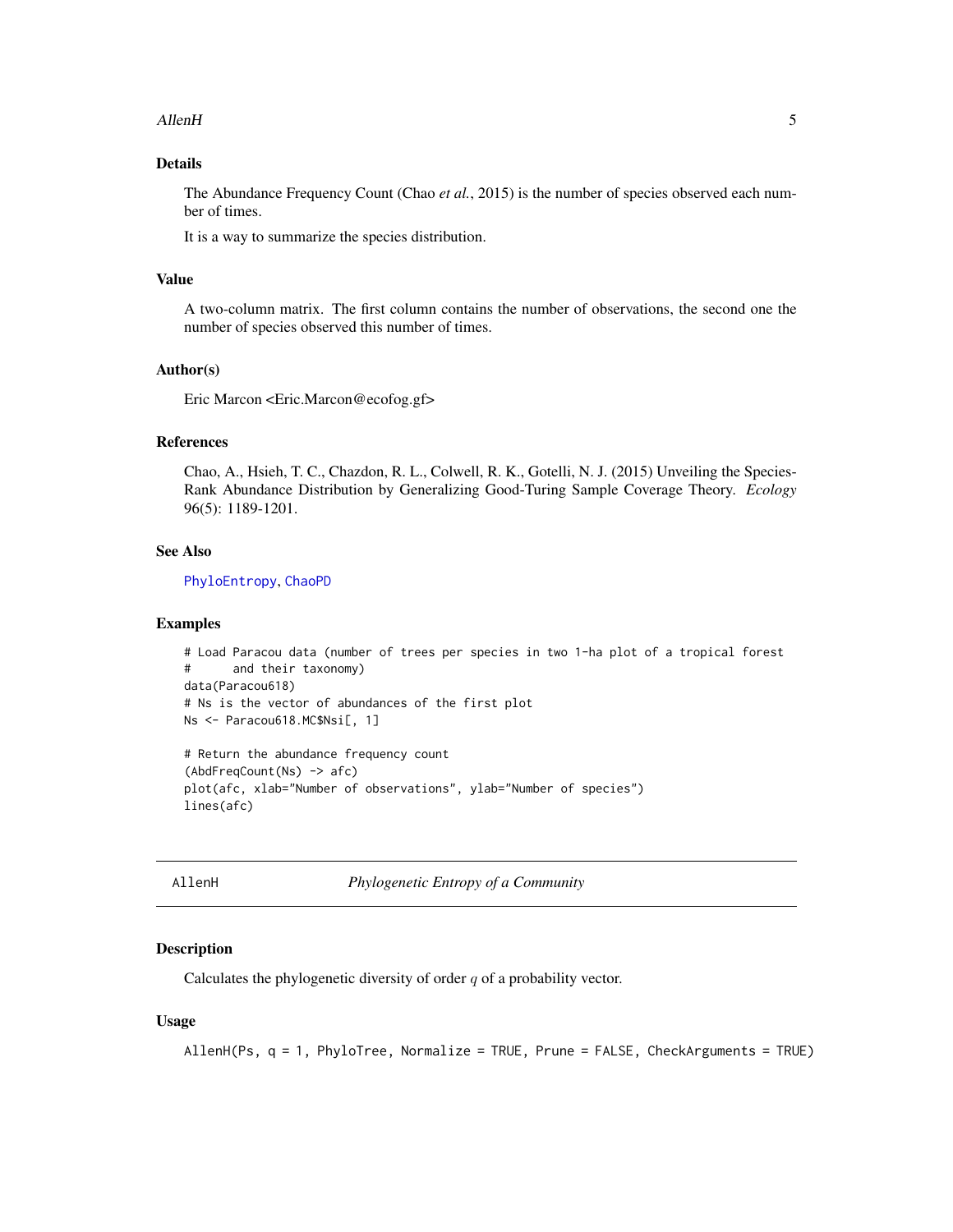#### Arguments

| Ps        | A probability vector, summing to 1.                                                                                                                                                                                                                                            |
|-----------|--------------------------------------------------------------------------------------------------------------------------------------------------------------------------------------------------------------------------------------------------------------------------------|
| q         | A number: the order of entropy. Default is 1.                                                                                                                                                                                                                                  |
| PhyloTree | An object of class holust, phylo, phylog or PPtree. The tree is not necessarily<br>ultrametric.                                                                                                                                                                                |
| Normalize | If TRUE (default), diversity is not affected by the height of the tree.<br>If FALSE, it is proportional to the height of the tree.                                                                                                                                             |
| Prune     | What to do when somes species are in the tree but not in Ps?<br>If TRUE, the tree is pruned to keep species of Ps only. The height of the tree may<br>be changed if a pruned branch is related to the root.<br>If FALSE (default), species with probability 0 are added in Ps. |
|           | CheckArguments Logical; if TRUE, the function arguments are verified. Should be set to FALSE to<br>save time when the arguments have been checked elsewhere.                                                                                                                   |

# Details

The phylogenetic entropy is calculated following Allen *et al.* (2009) for order  $q = 1$  and Leinster and Cobold (2011) for other orders.The result is identical to the total entropy calculated by [PhyloEntropy](#page-64-1) but it is much faster. A single value is returned instead of a [PhyloEntropy](#page-64-1) object, and no bias correction is available.

The Normalize argument allows normalizing entropy by the height of the tree, similarly to [ChaoPD](#page-12-1).

Diversity can be calculated for non ultrametric trees following Leinster and Cobold (2011) even though the meaning of the result is not so clear.

#### Value

A named number equal the entropy of the community. The name is "None" to recall that no bias correction is available.

#### Author(s)

Eric Marcon <Eric.Marcon@ecofog.gf>

#### References

Allen, B., Kon, M. and Bar-Yam, Y. (2009). A New Phylogenetic Diversity Measure Generalizing the Shannon Index and Its Application to Phyllostomid Bats. *American Naturalist* 174(2): 236-243.

Leinster, T. and Cobbold, C. (2011). Measuring diversity: the importance of species similarity. *Ecology* 93(3): 477-489.

# See Also

[PhyloEntropy](#page-64-1), [ChaoPD](#page-12-1)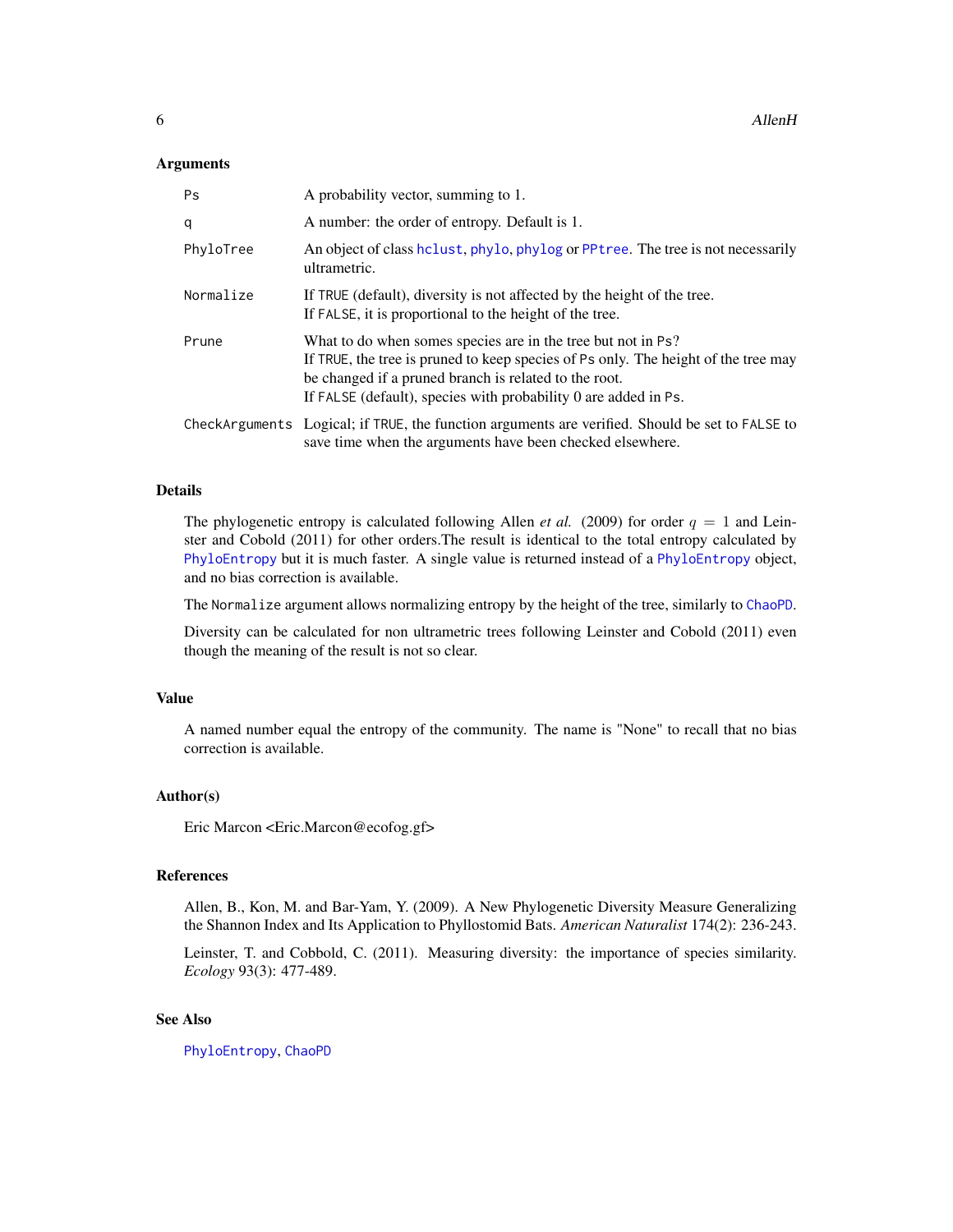# <span id="page-6-0"></span>AlphaDiversity 7

#### Examples

```
# Load Paracou data (number of trees per species in two 1-ha plot of a tropical forest
# and their taxonomy)
data(Paracou618)
# Ps is the vector of probabilities
Ps <- as.ProbaVector(Paracou618.MC$Ns)
# Calculate the phylogenetic Shannon diversity of the plot
AllenH(Ps, 1, Paracou618.Taxonomy, Normalize=TRUE)
# Calculate it using PhyloEntropy: more powerful but much slower is the tree has many periods
PhyloEntropy(Ps, 1, Paracou618.Taxonomy, Normalize=TRUE) -> phyE
summary(phyE)
```
AlphaDiversity *Reduced-bias alpha diversity of a metacommunity*

# Description

Calculates the eeduced-bias total alpha diversity of order  $q$  of communities.

#### Usage

```
AlphaDiversity(MC, q = 1, Correction = "Best", Tree = NULL, Normalize = TRUE,
  Z = NULL, CheckArguments = TRUE)
```
# Arguments

| МC         | A MetaCommunity object.                                                                                                                                                                                                                            |
|------------|----------------------------------------------------------------------------------------------------------------------------------------------------------------------------------------------------------------------------------------------------|
| q          | A number: the order of diversity. Default is 1 for Shannon diversity.                                                                                                                                                                              |
| Correction | A string containing one of the possible corrections accepted by AlphaEntropy<br>or "None" or "Best", the default value.                                                                                                                            |
| Tree       | An object of class helust, phylo, phylog or PPtree. The tree must be ultra-<br>metric.                                                                                                                                                             |
| Normalize  | If TRUE (default), diversity is not affected by the height of the tree.<br>If FALSE, diversity is proportional to the height of the tree.                                                                                                          |
| Z          | A relatedness matrix, <i>i.e.</i> a square matrix whose terms are all positive, strictly<br>positive on the diagonal. Generally, the matrix is a similarity matrix, <i>i.e.</i> the<br>diagonal terms equal 1 and other terms are between 0 and 1. |
|            | CheckArguments Logical; if TRUE, the function arguments are verified. Should be set to FALSE to<br>save time when the arguments have been checked elsewhere.                                                                                       |

# Details

Entropy is calculated by [AlphaEntropy](#page-7-1) and transformed into diversity.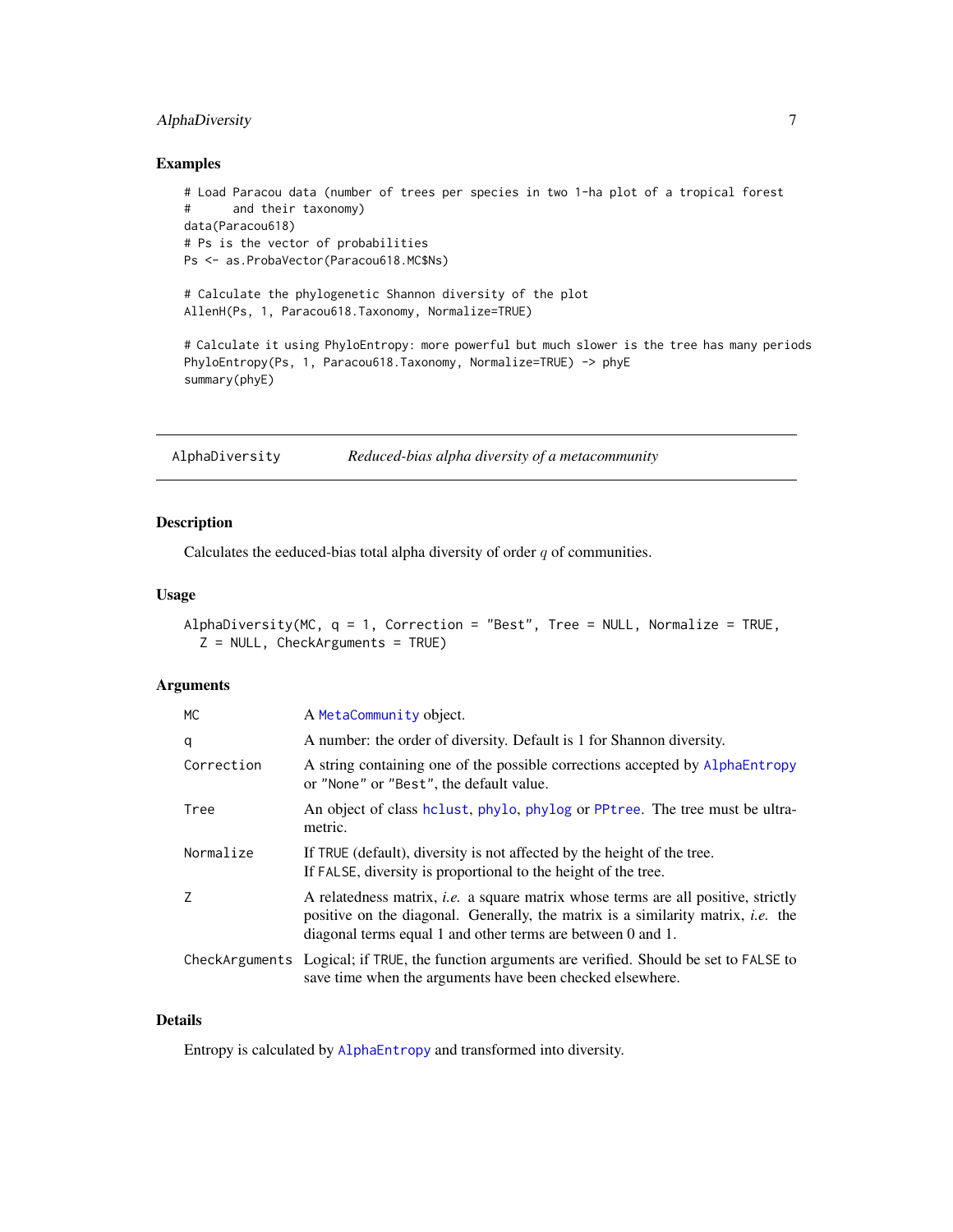# <span id="page-7-0"></span>Value

An [MCdiversity](#page-47-1) object containing diversity values of each community and of the metacommunity.

#### Author(s)

Eric Marcon <Eric.Marcon@ecofog.gf>

#### References

Marcon, E., Scotti, I., Herault, B., Rossi, V. and Lang, G. (2014). Generalization of the partitioning of Shannon diversity. *PLOS One* 9(3): e90289.

Marcon, E., Herault, B. (2015). Decomposing Phylodiversity. *Methods in Ecology and Evolution* 6(3): 333-339.

Marcon, E., Zhang, Z. and Herault, B. (2014). The decomposition of similarity-based diversity and its bias correction. *HAL* hal-00989454(version 3).

#### See Also

#### [AlphaEntropy](#page-7-1)

# Examples

```
# Load Paracou data (number of trees per species in two 1-ha plot of a tropical forest)
data(Paracou618)
# Calculate Simpson alpha diversity
summary(AlphaDiversity(Paracou618.MC, 2))
# Compare without correction
summary(AlphaDiversity(Paracou618.MC, 2, Correction = "None"))
# Estimate phylogenetic Simpson alpha diversity
summary(AlphaDiversity(Paracou618.MC, 2, Tree = Paracou618.Taxonomy) -> e)
plot(e)
```
<span id="page-7-1"></span>AlphaEntropy *Reduced-bias alpha entropy of a metacommunity*

# Description

Calculates the reduced-bias total alpha entropy of order  $q$  of communities.

```
AlphaEntropy(MC, q = 1, Correction = "Best", Tree = NULL, Normalize = TRUE,
  Z = NULL, CheckArguments = TRUE)
```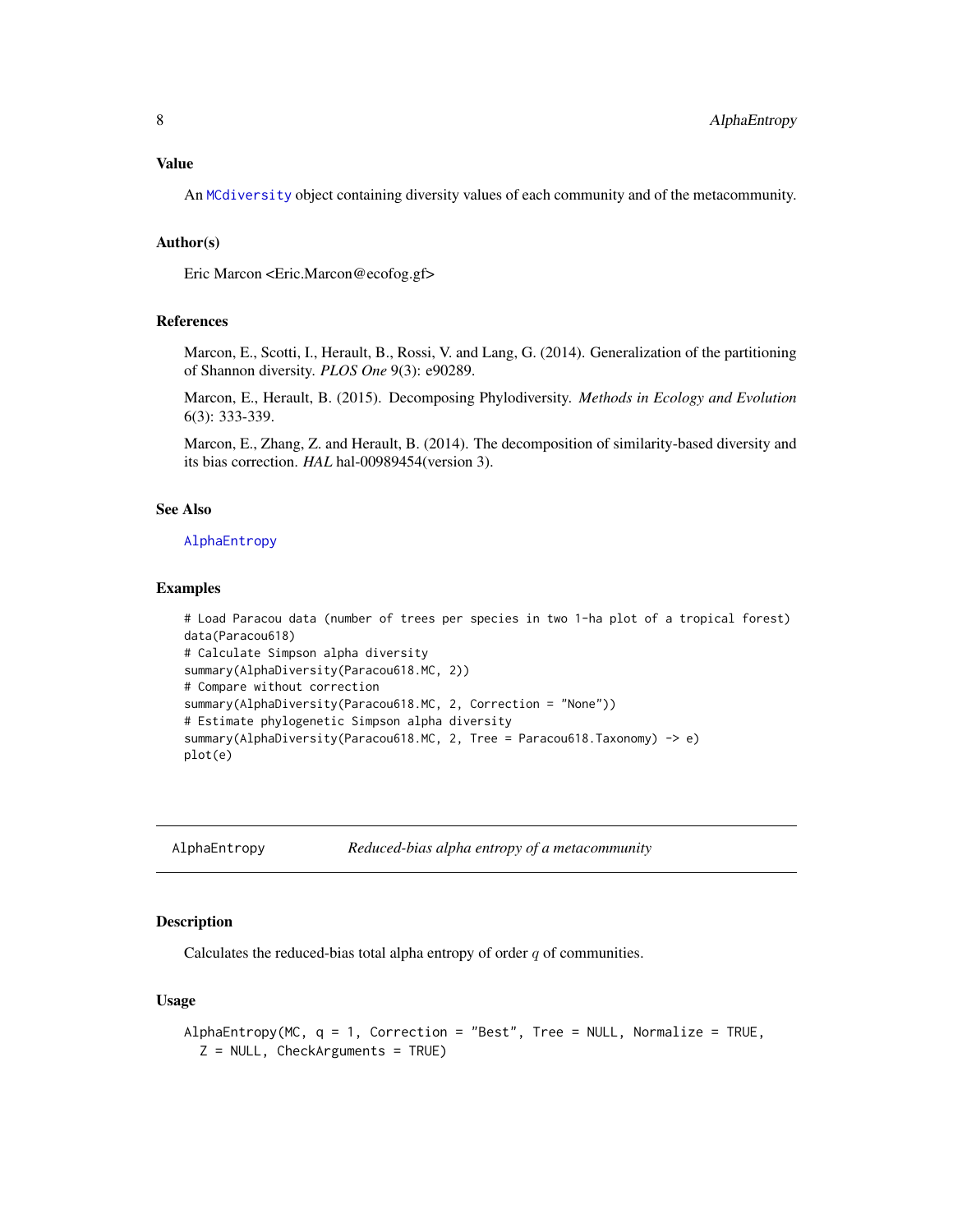# AlphaEntropy 9

#### **Arguments**

| <b>MC</b>  | A MetaCommunity object.                                                                                                                                                                                                                            |
|------------|----------------------------------------------------------------------------------------------------------------------------------------------------------------------------------------------------------------------------------------------------|
| q          | A number: the order of diversity. Default is 1 for Shannon entropy.                                                                                                                                                                                |
| Correction | A string containing one of the possible corrections accepted by the bias-corrected<br>entropy function (see details) or "None" or "Best", the default value.                                                                                       |
| Tree       | An object of class holust, phylo, phylog or PPtree. The tree must be ultra-<br>metric.                                                                                                                                                             |
| Normalize  | If TRUE (default), the entropy returned by the function is normalized by the<br>height of the tree (it is the weighted average value of the entropy in each slice).<br>If FALSE, it is the unnormalized weighted sum of the results.               |
| 7          | A relatedness matrix, <i>i.e.</i> a square matrix whose terms are all positive, strictly<br>positive on the diagonal. Generally, the matrix is a similarity matrix, <i>i.e.</i> the<br>diagonal terms equal 1 and other terms are between 0 and 1. |
|            | CheckArguments Logical; if TRUE, the function arguments are verified. Should be set to FALSE to<br>save time when the arguments have been checked elsewhere.                                                                                       |

# Details

If Tree is not NULL, then phylogenetic entropy is calculated by [bcPhyloEntropy](#page-64-2); else, if Z is not NULL, then similarity-based entropy is calculated by [bcHqz](#page-37-1); else, neutral entropy is calculated by [bcTsallis](#page-88-2).

The alpha entropy of each community is calculated and summed according to community weights. The possible corrections are detailed in [Tsallis](#page-88-1).

#### Value

An [MCentropy](#page-49-1) object containing entropy values of each community and of the metacommunity.

# Author(s)

Eric Marcon <Eric.Marcon@ecofog.gf>

# References

Marcon, E., Scotti, I., Herault, B., Rossi, V. and Lang, G. (2014). Generalization of the partitioning of Shannon diversity. *PLOS One* 9(3): e90289.

Marcon, E., Herault, B. (2015). Decomposing Phylodiversity. *Methods in Ecology and Evolution* 6(3): 333-339.

Marcon, E., Zhang, Z. and Herault, B. (2014). The decomposition of similarity-based diversity and its bias correction. *HAL* hal-00989454(version 3).

# See Also

[bcTsallis](#page-88-2)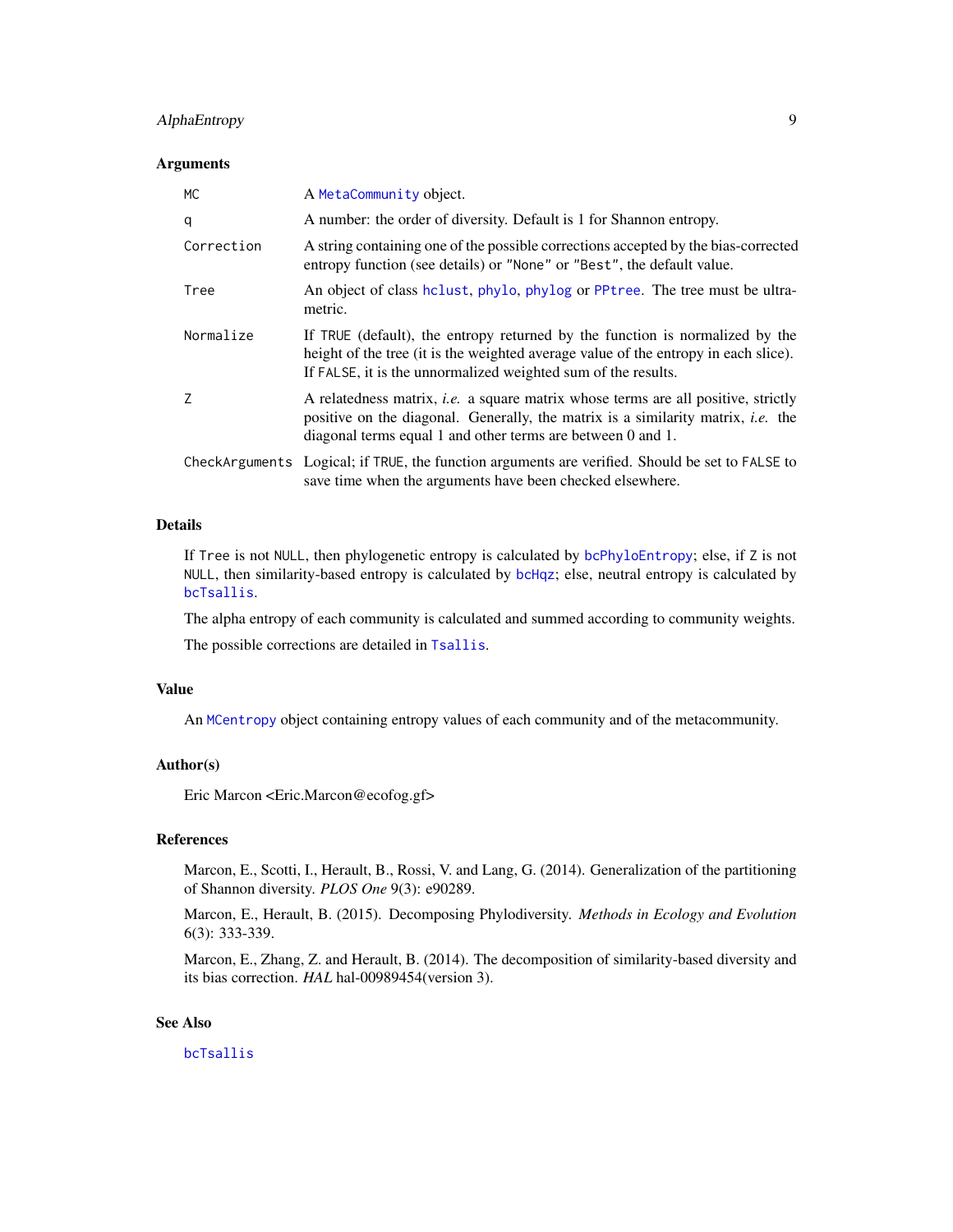#### Examples

```
# Load Paracou data (number of trees per species in two 1-ha plot of a tropical forest)
data(Paracou618)
# Calculate Simpson alpha entropy
summary(AlphaEntropy(Paracou618.MC, 2))
# Compare without correction
summary(AlphaEntropy(Paracou618.MC, 2, Correction = "None"))
# Estimate phylogenetic Simpson alpha entropy
summary(AlphaEntropy(Paracou618.MC, 2, Tree = Paracou618.Taxonomy) -> e)
plot(e)
```
<span id="page-9-1"></span>BetaDiversity *Reduced-bias beta diversity of a metacommunity*

# Description

Calculates the reduced-bias beta diversity of order  $q$  between communities.

# Usage

```
BetaDiversity(MC, q = 1, Correction = "Best", Tree = NULL, Normalize = TRUE,
  Z = NULL, CheckArguments = TRUE)
```
#### Arguments

| MC         | A MetaCommunity object.                                                                                                                                                                                                                            |
|------------|----------------------------------------------------------------------------------------------------------------------------------------------------------------------------------------------------------------------------------------------------|
| q          | A number: the order of diversity. Default is 1 for Shannon diversity.                                                                                                                                                                              |
| Correction | A string containing one of the possible corrections accepted by bcTsallisBeta<br>or "None" or "Best", the default value.                                                                                                                           |
| Tree       | An object of class holust, phylo, phylog or PPtree. The tree must be ultra-<br>metric.                                                                                                                                                             |
| Normalize  | If TRUE (default), diversity is not affected by the height of the tree.<br>If FALSE, diversity is proportional to the height of the tree.                                                                                                          |
| 7          | A relatedness matrix, <i>i.e.</i> a square matrix whose terms are all positive, strictly<br>positive on the diagonal. Generally, the matrix is a similarity matrix, <i>i.e.</i> the<br>diagonal terms equal 1 and other terms are between 0 and 1. |
|            | CheckArguments Logical; if TRUE, the function arguments are verified. Should be set to FALSE to<br>save time when the arguments have been checked elsewhere.                                                                                       |

#### Details

Entropy is calculated by [BetaEntropy](#page-10-1) and transformed into diversity.

Diversity values of communities are not defined: community entropies are averaged to obtain the metacommunity entropy wich is transformed into diversity (Marcon et al., 2014).

<span id="page-9-0"></span>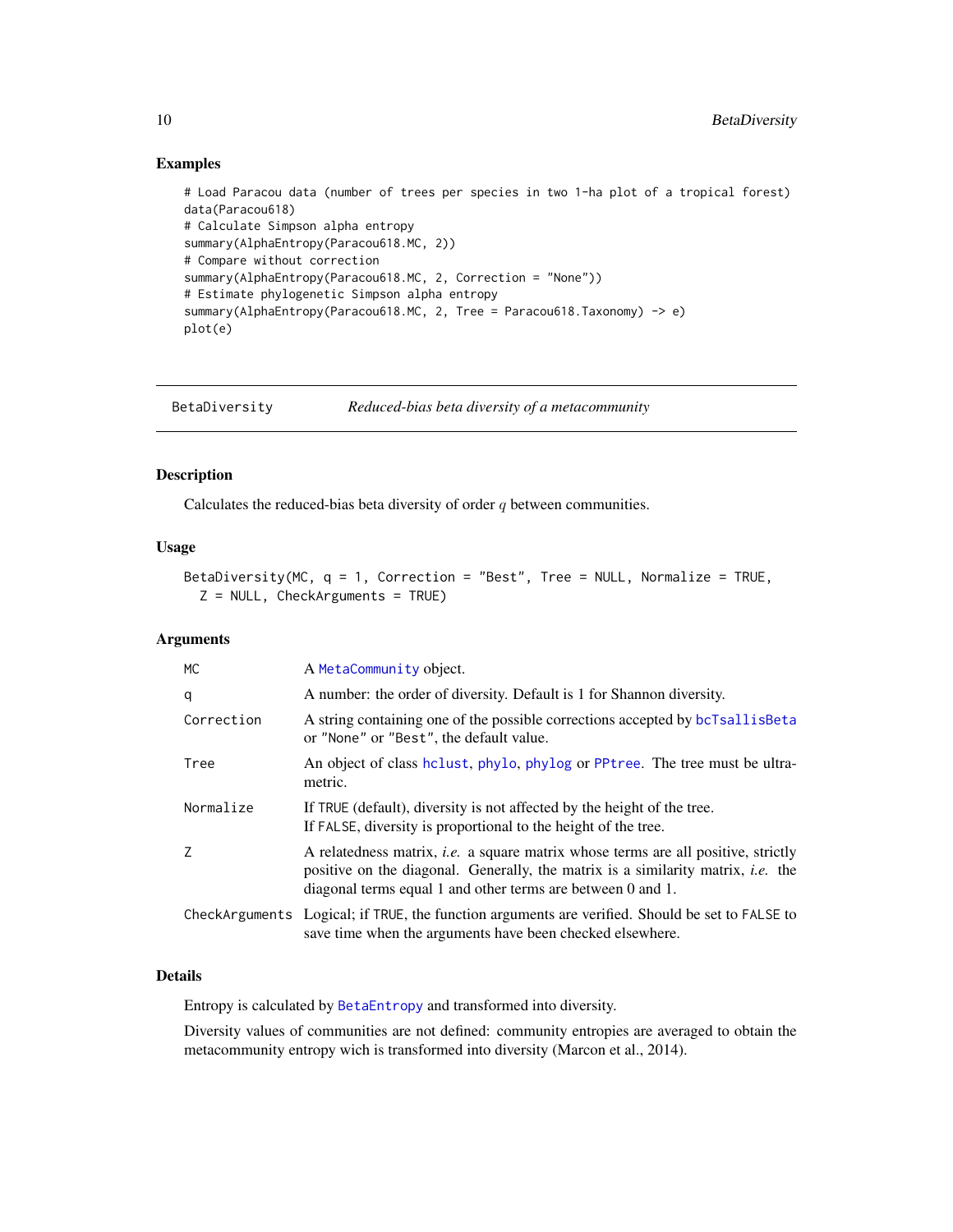# <span id="page-10-0"></span>BetaEntropy 11

# Value

An [MCdiversity](#page-47-1) object containing diversity value of the metacommunity.

# Author(s)

Eric Marcon <Eric.Marcon@ecofog.gf>

# References

Marcon, E., Scotti, I., Herault, B., Rossi, V. and Lang, G. (2014). Generalization of the partitioning of Shannon diversity. *PLOS One* 9(3): e90289.

Marcon, E., Herault, B. (2015). Decomposing Phylodiversity. *Methods in Ecology and Evolution* 6(3): 333-339.

Marcon, E., Zhang, Z. and Herault, B. (2014). The decomposition of similarity-based diversity and its bias correction. *HAL* hal-00989454(version 3).

# See Also

[BetaEntropy](#page-10-1)

#### Examples

```
# Load Paracou data (number of trees per species in two 1-ha plot of a tropical forest)
data(Paracou618)
# Estimate Shannon beta diversity
summary(BetaDiversity(Paracou618.MC, 1))
# Compare without correction
summary(BetaDiversity(Paracou618.MC, 1, Correction = "None"))
# Estimate phylogenetic Shannon beta diversity
summary(BetaDiversity(Paracou618.MC, 1, Tree = Paracou618.Taxonomy) -> e)
```
<span id="page-10-1"></span>BetaEntropy *Reduced-bias beta entropy of a metacommunity*

#### Description

Calculates the reduced-bias beta entropy of order  $q$  between communities.

```
BetaEntropy(MC, q = 1, Correction = "Best", Tree = NULL, Normalize = TRUE,
  Z = NULL, CheckArguments = TRUE)
```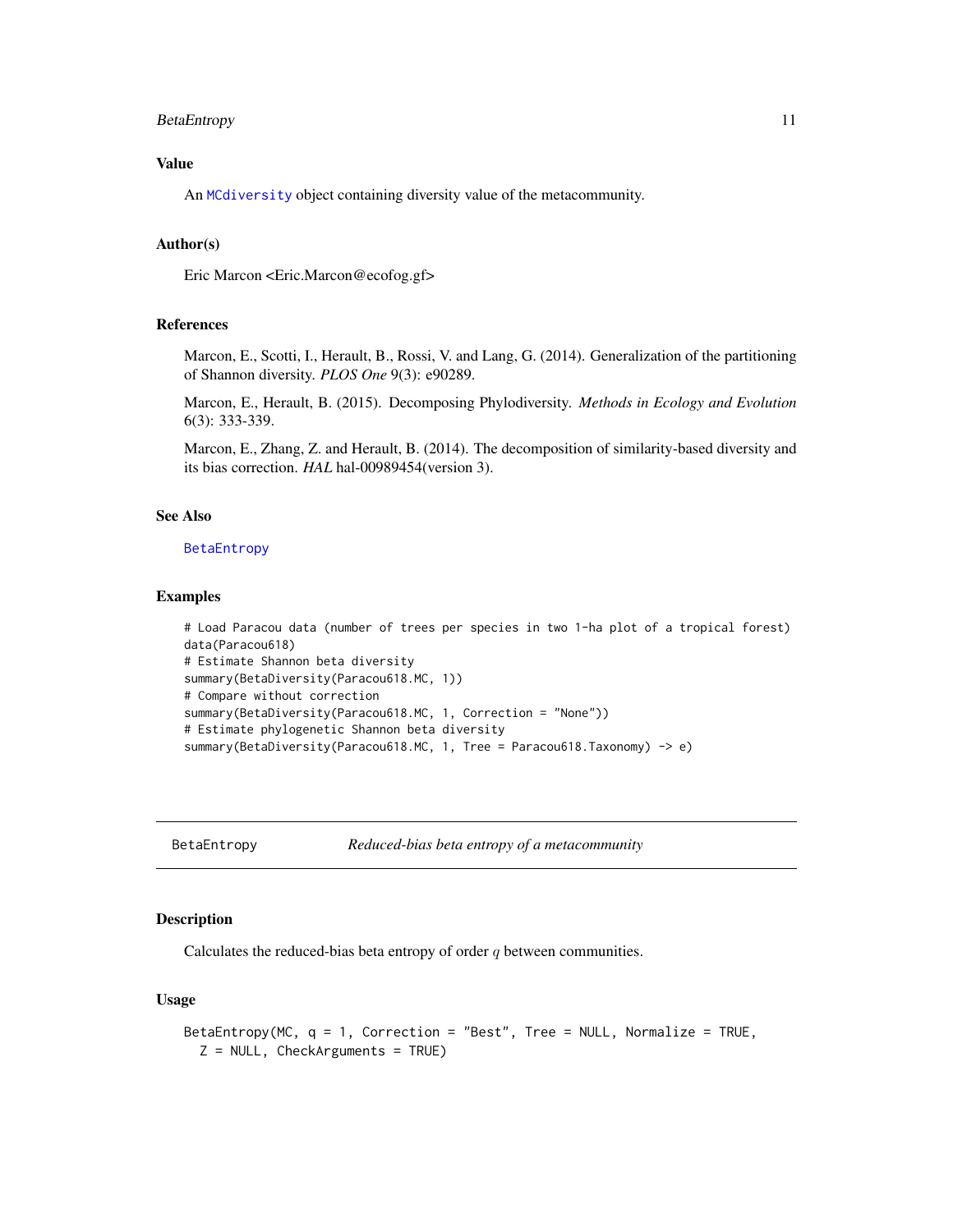#### **Arguments**

| MC.        | A MetaCommunity object.                                                                                                                                                                                                                            |
|------------|----------------------------------------------------------------------------------------------------------------------------------------------------------------------------------------------------------------------------------------------------|
| q          | A number: the order of diversity. Default is 1 for Shannon entropy.                                                                                                                                                                                |
| Correction | A string containing one of the possible corrections accepted by the bias-corrected<br>entropy function (see details) or "None" or "Best", the default value.                                                                                       |
| Tree       | An object of class helust, phylo, phylog or PPtree. The tree must be ultra-<br>metric.                                                                                                                                                             |
| Normalize  | If TRUE (default), the entropy returned by the function is normalized by the<br>height of the tree (it is the weighted average value of the entropy in each slice).<br>If FALSE, it is the unnormalized weighted sum of the results.               |
| Z          | A relatedness matrix, <i>i.e.</i> a square matrix whose terms are all positive, strictly<br>positive on the diagonal. Generally, the matrix is a similarity matrix, <i>i.e.</i> the<br>diagonal terms equal 1 and other terms are between 0 and 1. |
|            | CheckArguments Logical; if TRUE, the function arguments are verified. Should be set to FALSE to<br>save time when the arguments have been checked elsewhere.                                                                                       |

# Details

If Tree is not NULL, then phylogenetic entropy is calculated by [bcPhyloBetaEntropy](#page-59-1); else, if Z is not NULL, then similarity-based entropy is calculated by [bcHqzBeta](#page-40-1); else, neutral entropy is calculated by [bcTsallisBeta](#page-90-1).

The reduced-bias beta entropy of each community is calculated and summed according to community weights.

Note that beta entropy is related to alpha entropy (if  $q$  is not 1) and cannot be compared accross communities (Jost, 2007). Do rather calculate the [BetaDiversity](#page-9-1) of the metacommunity.

#### Value

An [MCentropy](#page-49-1) object containing entropy values of each community and of the metacommunity.

# Author(s)

Eric Marcon <Eric.Marcon@ecofog.gf>

# References

Marcon, E., Scotti, I., Herault, B., Rossi, V. and Lang, G. (2014). Generalization of the partitioning of Shannon diversity. *PLOS One* 9(3): e90289.

Marcon, E., Herault, B. (2015). Decomposing Phylodiversity. *Methods in Ecology and Evolution* 6(3): 333-339.

Marcon, E., Zhang, Z. and Herault, B. (2014). The decomposition of similarity-based diversity and its bias correction. *HAL* hal-00989454(version 3).

# See Also

[bcTsallisBeta](#page-90-1), [BetaDiversity](#page-9-1)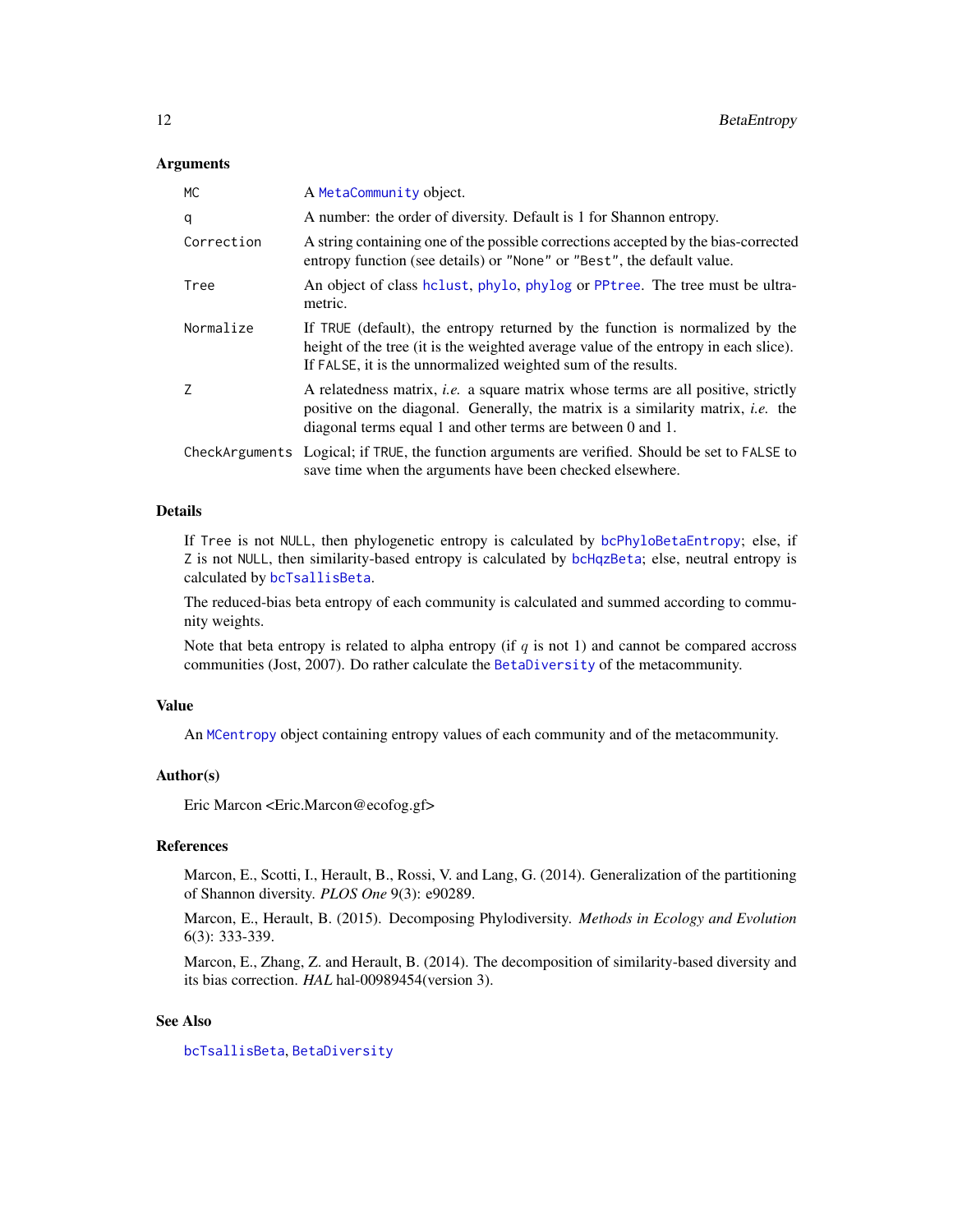#### <span id="page-12-0"></span>ChaoPD 13

#### Examples

```
# Load Paracou data (number of trees per species in two 1-ha plot of a tropical forest)
data(Paracou618)
# Estimate Shannon beta entropy
summary(BetaEntropy(Paracou618.MC, 1))
# Compare without correction
summary(BetaEntropy(Paracou618.MC, 1, Correction = "None"))
# Estimate phylogenetic Shannon beta entropy
summary(BetaEntropy(Paracou618.MC, 1, Tree = Paracou618.Taxonomy) -> e)
plot(e)
```
<span id="page-12-1"></span>

ChaoPD *Phylogenetic Diversity of a Community*

#### Description

Calculates the phylogenetic diversity of order  $q$  of a probability vector.

#### Usage

ChaoPD(Ps, q = 1, PhyloTree, Normalize = TRUE, Prune = FALSE, CheckArguments = TRUE)

# Arguments

| <b>Ps</b> | A probability vector, summing to 1.                                                                                                                                                                                                                                            |
|-----------|--------------------------------------------------------------------------------------------------------------------------------------------------------------------------------------------------------------------------------------------------------------------------------|
| q         | A number: the order of diversity. Default is 1.                                                                                                                                                                                                                                |
| PhyloTree | An object of class hclust, phylo, phylog or PPtree. The tree is not necessarily<br>ultrametric.                                                                                                                                                                                |
| Normalize | If TRUE (default), diversity is not affected by the height of the tree.<br>If FALSE, it is proportional to the height of the tree.                                                                                                                                             |
| Prune     | What to do when somes species are in the tree but not in Ps?<br>If TRUE, the tree is pruned to keep species of Ps only. The height of the tree may<br>be changed if a pruned branch is related to the root.<br>If FALSE (default), species with probability 0 are added in Ps. |
|           | CheckArguments Logical; if TRUE, the function arguments are verified. Should be set to FALSE to<br>save time when the arguments have been checked elsewhere.                                                                                                                   |

# Details

The phylogenetic diversity is calculated following Chao *et al.* (2010). The result is identical to the total diversity calculated by [PhyloDiversity](#page-61-1) but it is much faster. A single value is returned instead of a [PhyloDiversity](#page-61-1) object, and no bias correction is available.

The Normalize arguments allows calculating either  ${}^q\bar{D}(T)$  (if TRUE) or  ${}^qPD(T)$  if FALSE.

Diversity can be calculated for non ultrametric trees following Chao *et al.* (2010) even though the meaning of the result is not so clear (Leinster and Cobold, 2011).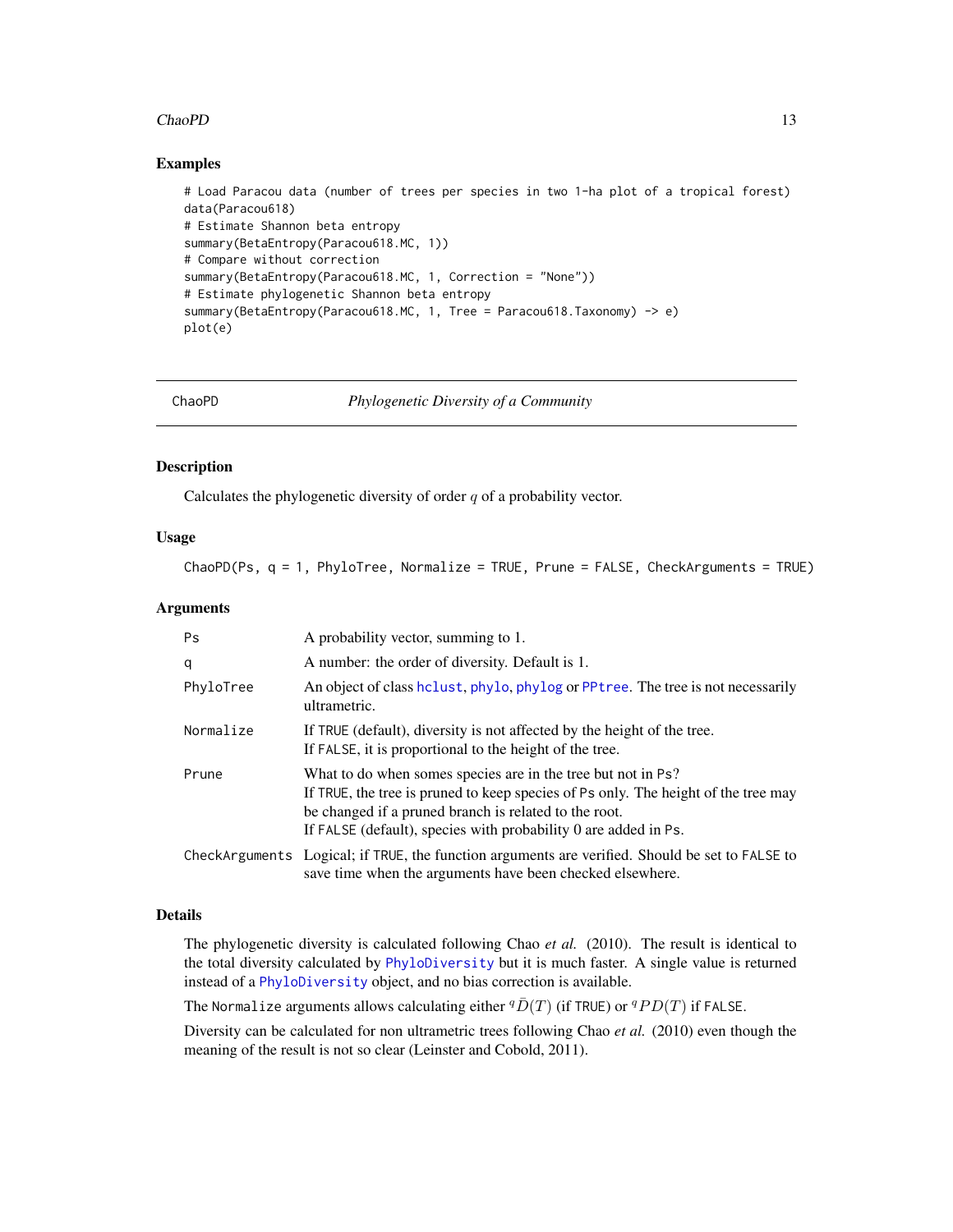#### <span id="page-13-0"></span>Value

A named number equal the diversity of the community. The name is "None" to recall that no bias correction is available.

#### Author(s)

Eric Marcon <Eric.Marcon@ecofog.gf>

# References

Chao, A., Chiu, C.-H. and Jost, L. (2010). Phylogenetic diversity measures based on Hill numbers. *Philosophical Transactions of the Royal Society B* 365(1558): 3599-609.

Leinster, T. and Cobbold, C. (2011). Measuring diversity: the importance of species similarity. *Ecology* 93(3): 477-489.

# See Also

[PhyloDiversity](#page-61-1), [AllenH](#page-4-1)

#### Examples

```
# Load Paracou data (number of trees per species in two 1-ha plot of a tropical forest
# and their taxonomy)
data(Paracou618)
# Ps is the vector of probabilities
Ps <- Paracou618.MC$Ps
# Calculate the phylogenetic Simpson diversity of the plot
(ChaoPD(Paracou618.MC$Ps, 2, Paracou618.Taxonomy, Normalize=TRUE))
# Calculate it using PhyloDiversity
# (more powerful but much slower if the tree has many periods)
PhyloDiversity(Paracou618.MC$Ps, 2, Paracou618.Taxonomy, Normalize=TRUE) -> phyD
```

```
CommunityProfile Diversity or Entropy Profile of a community
```
# Description

summary(phyD)

Calculates the diversity or entropy profile of a community, applying a community function to a vector of orders.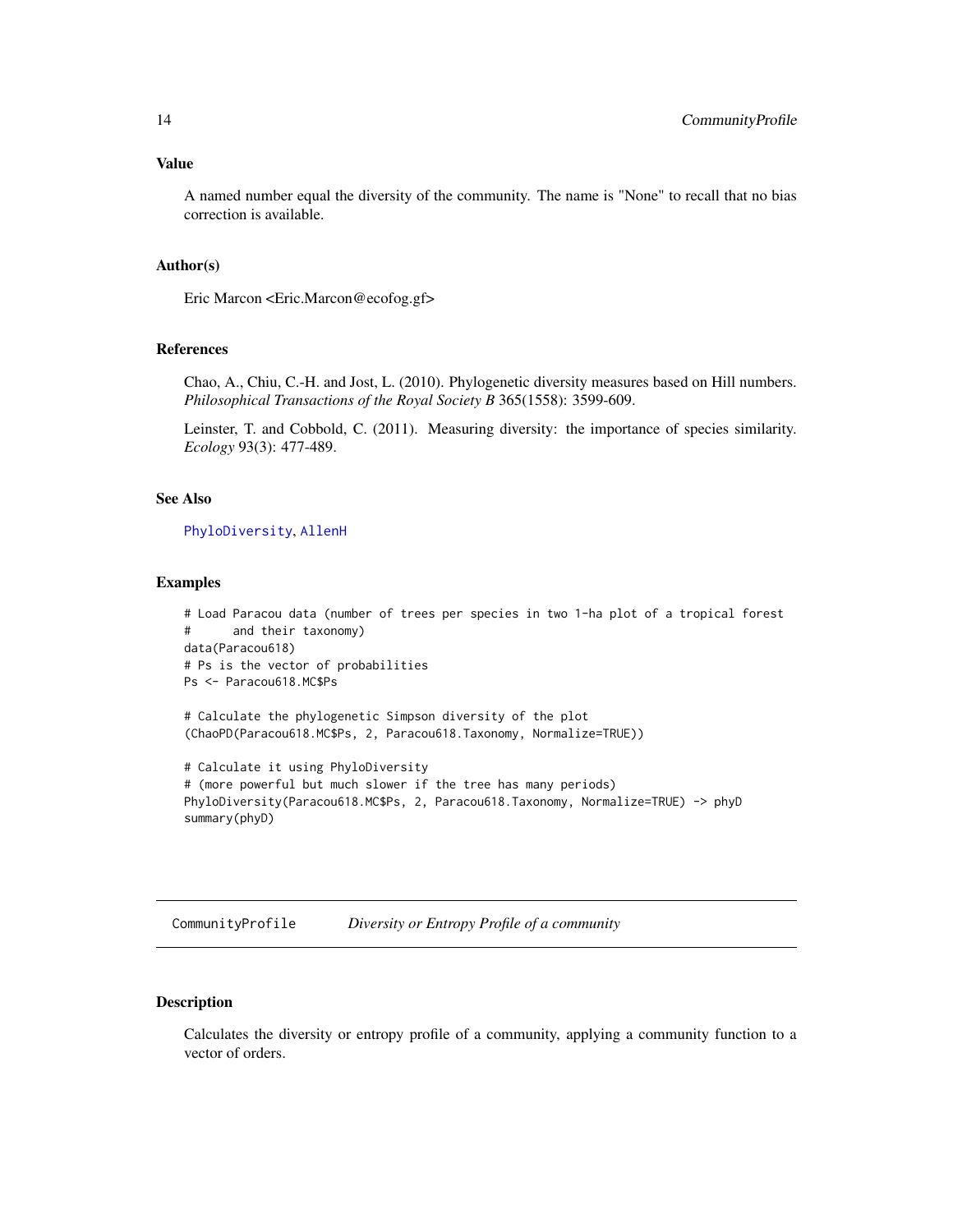# CommunityProfile 15

# Usage

```
CommunityProfile(FUN, NorP, q.seq = seq(0, 2, 0.1),
   NumberOfSimulations = 0, Alpha = 0.05, BootstrapMethod = "Chao2015",
    size = 1, ..., CheckArguments = TRUE)as.CommunityProfile(x, y, low = NULL, high = NULL)
is.CommunityProfile(x)
## S3 method for class 'CommunityProfile'
plot(x, ..., main = NULL,xlab = "Order of Diversity", ylab = "Diversity", ylim = NULL,
         LineWidth = 2, ShadeColor = "grey75", BorderColor = "red")
CEnvelope(Profile, LineWidth = 2, ShadeColor = "grey75", BorderColor = "red", ...)
```
# Arguments

| <b>FUN</b>          | The function to be applied to each value of $q \, \text{seq}$ . Any function accepting a<br>numeric vector (or a two-column matrix) and a number as first two arguments<br>and an argument named CheckArguments is acceptable (other arguments of the<br>functions are passed by ). See *Details* for useful entropy and diversity<br>functions and *Examples* for an ad-hoc one. |
|---------------------|-----------------------------------------------------------------------------------------------------------------------------------------------------------------------------------------------------------------------------------------------------------------------------------------------------------------------------------------------------------------------------------|
| NorP                | A numeric vector. Contains either abundances or probabilities.                                                                                                                                                                                                                                                                                                                    |
| q.seq               | A numeric vector: the sequence of diversity orders to address. Default is from 0<br>to $2$ .                                                                                                                                                                                                                                                                                      |
| NumberOfSimulations |                                                                                                                                                                                                                                                                                                                                                                                   |
|                     | The number of simulations to run, 0 by default.                                                                                                                                                                                                                                                                                                                                   |
| Alpha               | The risk level, 5% by default.                                                                                                                                                                                                                                                                                                                                                    |
| BootstrapMethod     |                                                                                                                                                                                                                                                                                                                                                                                   |
|                     | The method used to obtain the probabilities to generate bootstrapped communi-<br>ties from observed abundances. See rCommunity.                                                                                                                                                                                                                                                   |
| size                | The size of simulated communities used to compute the bootstrap confidence<br>envelope. 1 (default) means that the actual size must be used.                                                                                                                                                                                                                                      |
| х                   | An object to be tested or plotted or the vector of orders of community profiles<br>in as.CommunityProfile.                                                                                                                                                                                                                                                                        |
| У                   | Entropy or diversity values of each order, corresponding to x values.                                                                                                                                                                                                                                                                                                             |
| low                 | Entropy or diversity lower bound of the confidence envelope, corresponding to<br>x values.                                                                                                                                                                                                                                                                                        |
| high                | Entropy or diversity higher bound of the confidence envelope, corresponding to<br>x values.                                                                                                                                                                                                                                                                                       |
| Profile             | An Community Profile to be plotted.                                                                                                                                                                                                                                                                                                                                               |
| $\cdots$            | Additional arguments to be passed to FUN in CommunityProfile, to plot in<br>plot. CommunityProfile or to lines in CEnvelope.                                                                                                                                                                                                                                                      |
| main                | The main title of the plot.                                                                                                                                                                                                                                                                                                                                                       |
| xlab                | The x axis label of the plots.                                                                                                                                                                                                                                                                                                                                                    |
| ylab                | The y axis label of the plot.                                                                                                                                                                                                                                                                                                                                                     |
| ylim                | The interval of y values plotted.                                                                                                                                                                                                                                                                                                                                                 |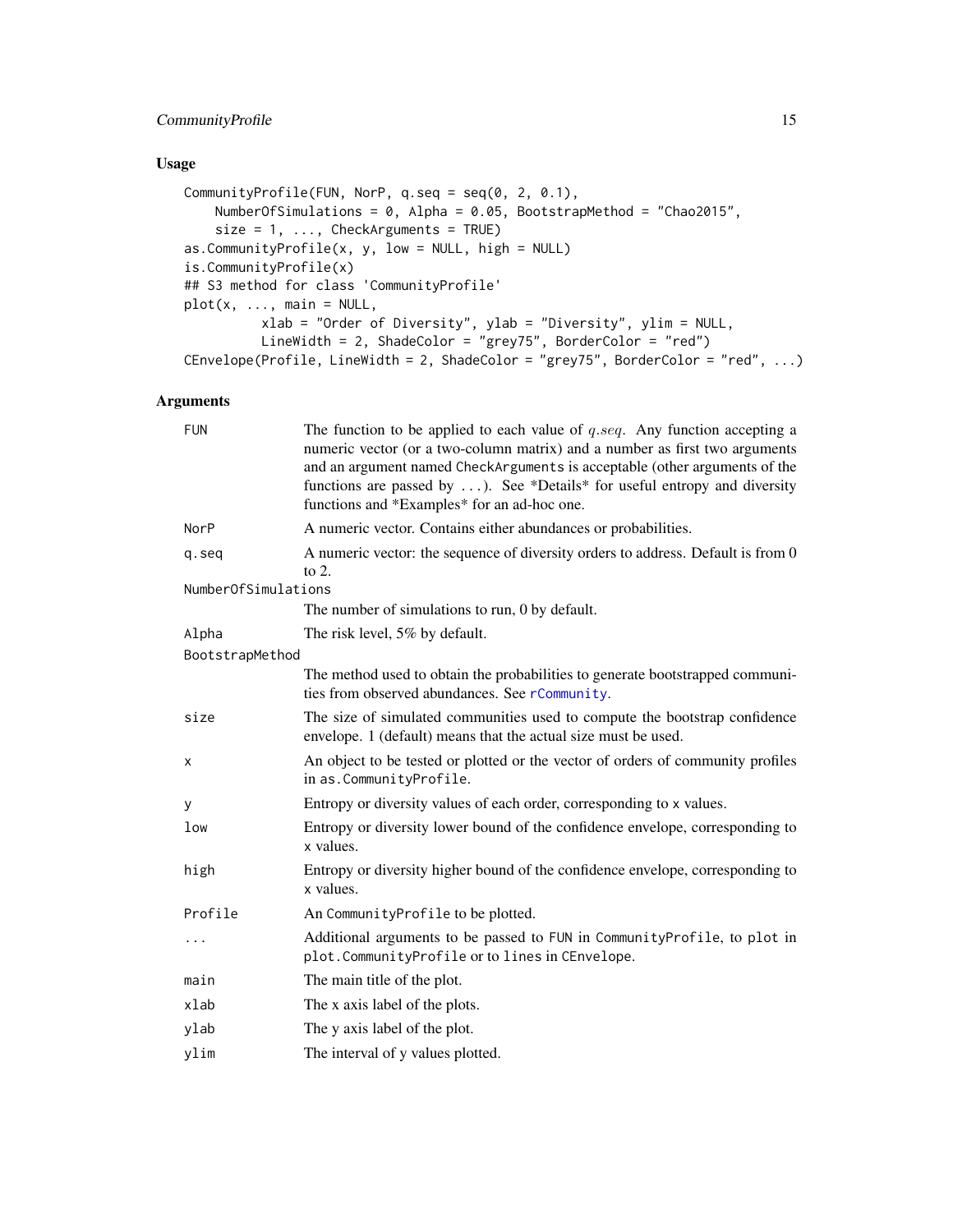| LineWidth   | The width of the line that represents the actual profile.                                                                                                    |
|-------------|--------------------------------------------------------------------------------------------------------------------------------------------------------------|
| ShadeColor  | The color of the shaded confidence envelope.                                                                                                                 |
| BorderColor | The color of the bounds of the confidence envelope.                                                                                                          |
|             | CheckArguments Logical; if TRUE, the function arguments are verified. Should be set to FALSE to<br>save time when the arguments have been checked elsewhere. |

#### Details

The function CommunityProfile is used to calculate diversity or entropy profiles based on community functions such as [Tsallis](#page-88-1) or [ChaoPD](#page-12-1). The first two arguments of the function must be a probability or abundance vector and a number  $(q)$ . Additional arguments cannot be checked. Unexpected results may be returned if FUN is not used properly.

If NumberOfSimulations is greater than 0, a bootstrap confidence interval is produced by simulating communities with [rCommunity](#page-71-1) and calculating their profiles. The size of those communities may be that of the actual community or specified by size.

CommunityProfile objects can be plotted. They can also be added to the current plot by CEnvelope.

#### Value

A CommunityProfile, which is a list:

| X    | The order $q$ values                            |
|------|-------------------------------------------------|
| - V  | The entropy or diversity values returned by FUN |
| low  | The lower bound of the confidence interval      |
| high | The upper bound of the confidence interval      |

# Author(s)

Eric Marcon <Eric.Marcon@ecofog.gf>, Bruno Herault <Bruno.Herault@ecofog.gf>

#### Examples

```
# Load Paracou data (number of trees per species in two 1-ha plot of a tropical forest)
data(Paracou618)
# Plot diversity estimated without bias correction
plot(CommunityProfile(Diversity, Paracou618.MC$Ps, seq(0, 2, 0.2)),
lty=3, ylim=c(50, 350))
# Estimate diversity, with a condidence envelope
# (only 10 simulations to save time, should be 1000)
Profile <- CommunityProfile(Diversity, as.AbdVector(Paracou618.MC$Ns),
 seq(0, 2, 0.2), Correction="UnveilJ", NumberOfSimulations=10)
# Complete the plot, and add the legend
CEnvelope(Profile, main="Paracou Plots Diversity")
legend("topright", c("Bias Corrected", "Biased"), lty=c(1,3), inset=0.01)
```
- # Advanced use with beta-diversity functions :
- # Profile of the beta entropy of the first community of Paracou618.
- # Observed and expected probabilities are bound into a 2-column matrix
- # An intermediate function is necessary to separate them before calling TsallisBeta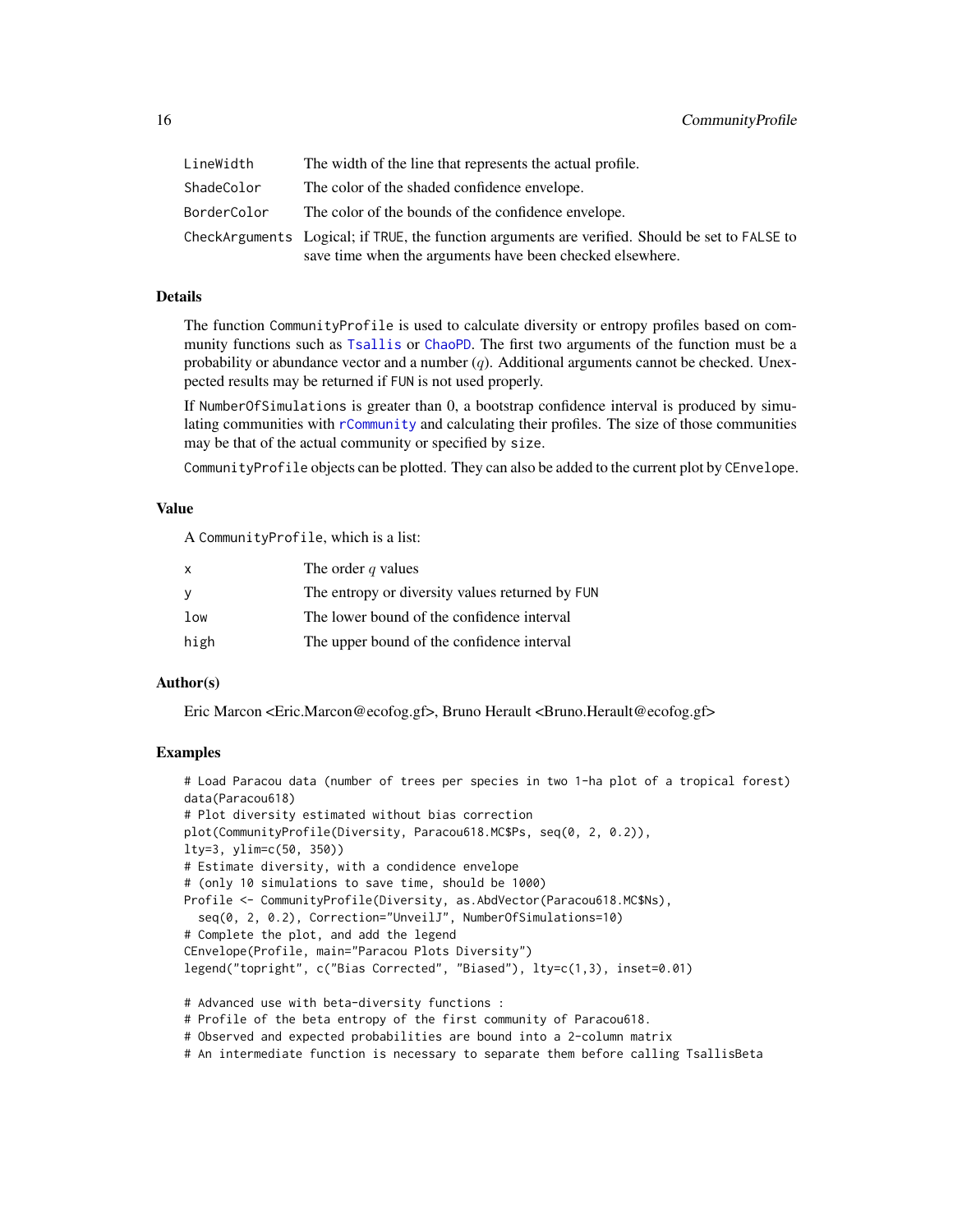#### <span id="page-16-0"></span>Coverage 17

# The CheckArguments is mandatory but does not need to be set: CommunityProfile() sets it to FALSE CommunityProfile(function(PandPexp, q, CheckArguments) {TsallisBeta(PandPexp[, 1], PandPexp[, 2], q)}, NorP=cbind(Paracou618.MC\$Psi[, 1], Paracou618.MC\$Ps), q.seq=seq(0, 2, 0.2))

<span id="page-16-1"></span>

Coverage *Sample coverage of a community*

#### Description

Calculates an estimator of the sample coverage of a community described by its abundance vector.

#### Usage

```
Coverage(Ns, Estimator = "ZhangHuang", CheckArguments = TRUE)
```
#### **Arguments**

| Ns.       | A numeric vector containing species abundances.                                                                                                              |
|-----------|--------------------------------------------------------------------------------------------------------------------------------------------------------------|
| Estimator | A string containing one of the possible estimators: "ZhangHuang" (default),<br>"Chao", "Turing".                                                             |
|           | CheckArguments—Logical; if TRUE, the function arguments are verified. Should be set to FALSE to<br>save time when the arguments have been checked elsewhere. |

#### Details

The sample coverage  $C$  of a community is the total probability of occurence of the species observed in the sample.  $1 - C$  is the probability for an individual of the whole community to belong to a species that has not been sampled.

The historical estimator is due to Turing (Good, 1953). It only relies on singletons (species observed only once). Chao's (Chao and Shen, 2010) estimator uses doubletons too and Zhang-Huang's (Chao et al., 1988; Zhang and Huang, 2007) uses the whole distribution.

# Value

A named number equal to the calculated sample coverage. The name is that of the estimator used.

#### Author(s)

Eric Marcon <Eric.Marcon@ecofog.gf>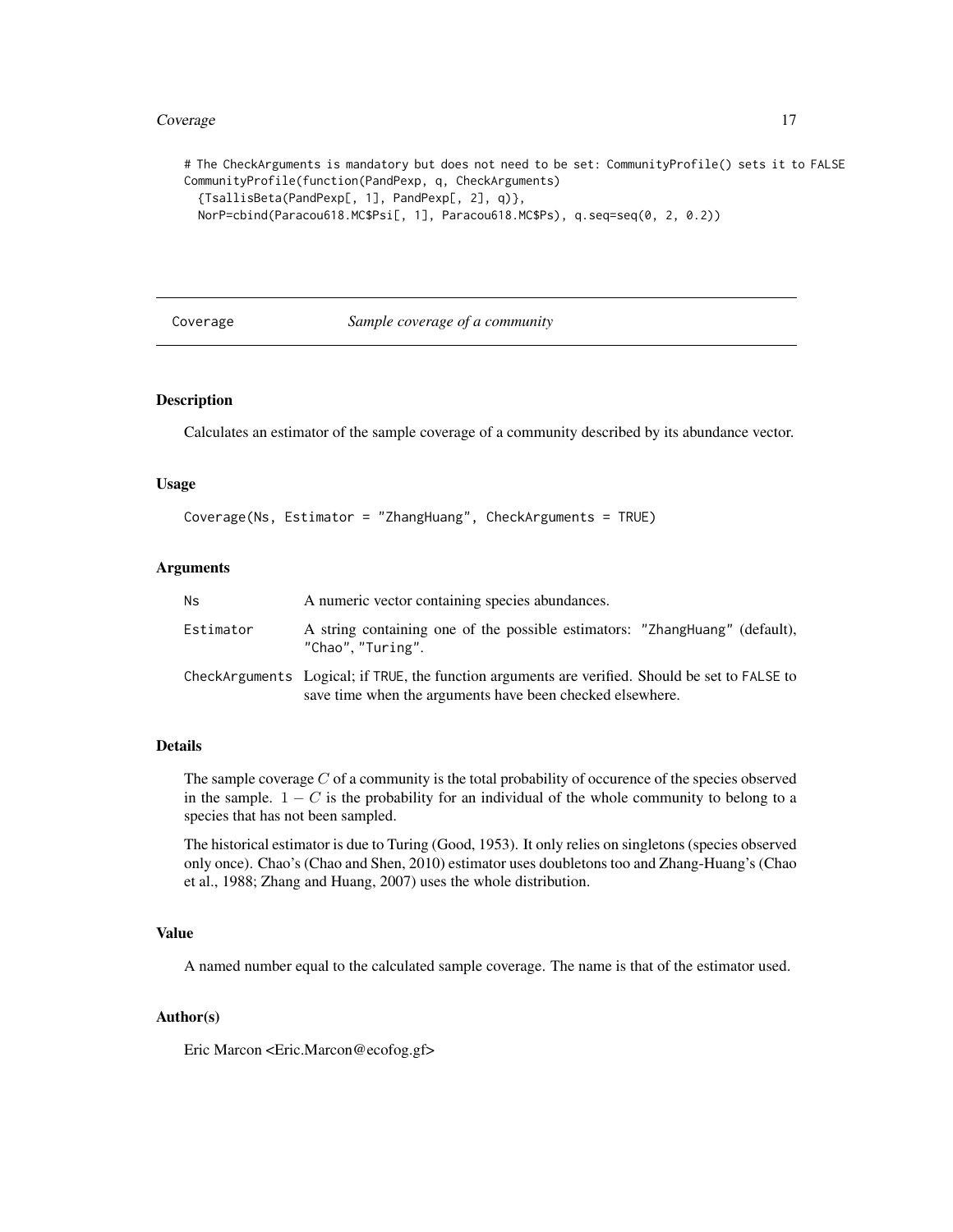#### References

Chao, A., Lee, S.-M. and Chen, T.-C. (1988). A generalized Good's nonparametric coverage estimator. *Chinese Journal of Mathematics* 16: 189-199.

Chao, A. and Shen, T.-J. (2010). *Program SPADE: Species Prediction And Diversity Estimation. Program and user's guide*. CARE, Hsin-Chu, Taiwan.

Good, I. J. (1953). On the Population Frequency of Species and the Estimation of Population Parameters. *Biometrika* 40(3/4): 237-264.

Zhang, Z. and Huang, H. (2007). Turing's formula revisited. *Journal of Quantitative Linguistics* 14(2-3): 222-241.

#### Examples

# Load Paracou data (number of trees per species in two 1-ha plot of a tropical forest) data(Paracou618) # Ns is the vector of abundances of the metacommunity Ns <- Paracou618.MC\$Ns # Calculate the sample coverage of the metacommunity Coverage(Ns) # Stored in Paracou618.SampleCoverage

<span id="page-17-1"></span>

Diversity *HCDT diversity of a community*

#### **Description**

Calculates the HCDT (generalized) diversity of order  $q$  of a probability vector.

```
Diversity(NorP, q = 1, ...)
bcDiversity(Ns, q = 1, Correction = "Best", CheckArguments = TRUE)
## S3 method for class 'ProbaVector'
Diversity(NorP, q = 1, \ldots,
  CheckArguments = TRUE, Ps = NULL)
## S3 method for class 'AbdVector'
Diversity(NorP, q = 1, Correction = "Best", ...,
  CheckArguments = TRUE, Ns = NULL)
## S3 method for class 'integer'
Diversity(NorP, q = 1, Correction = "Best", ...,
  CheckArguments = TRUE, Ns = NULL)
## S3 method for class 'numeric'
Diversity(NorP, q = 1, Correction = "Best", ...,
  CheckArguments = TRUE, Ps = NULL, Ns = NULL)
```
<span id="page-17-0"></span>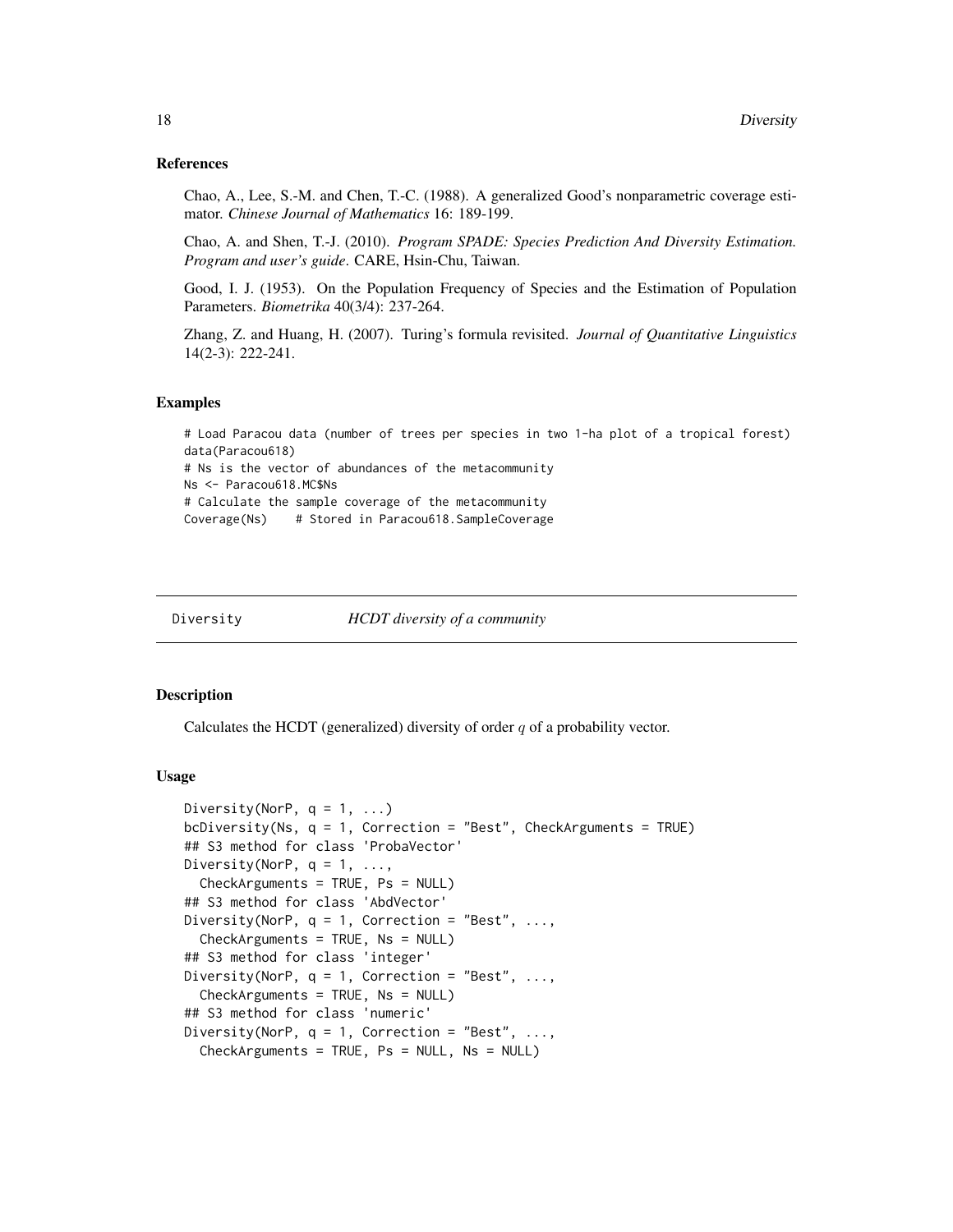#### Diversity that the contract of the contract of the contract of the contract of the contract of the contract of the contract of the contract of the contract of the contract of the contract of the contract of the contract of

#### Arguments

| Ps         | A probability vector, summing to 1.                                                                                                                                                                                                                                                            |  |
|------------|------------------------------------------------------------------------------------------------------------------------------------------------------------------------------------------------------------------------------------------------------------------------------------------------|--|
| <b>Ns</b>  | A numeric vector containing species abundances.                                                                                                                                                                                                                                                |  |
| NorP       | A numeric vector, an integer vector, an abundance vector (AbdVector) or a prob-<br>ability vector (ProbaVector). Contains either abundances or probabilities.                                                                                                                                  |  |
| q          | A number: the order of diversity. Default is 1.                                                                                                                                                                                                                                                |  |
| Correction | A string containing one of the possible corrections: "None" (no correction),<br>"ChaoShen","GenCov","Grassberger","Holste","Bonachela","ZhangGrabchak",<br>or "ChaoWangJost", "Marcon", "UnveilC", "UnveiliC", "UnveilJ" or "Best",<br>the default value. Currently, "Best" is "ChaoWangJost". |  |
| $\ddotsc$  | Additional arguments. Unused.                                                                                                                                                                                                                                                                  |  |
|            | CheckArguments Logical; if TRUE, the function arguments are verified. Should be set to FALSE to<br>save time when the arguments have been checked elsewhere.                                                                                                                                   |  |

# Details

Diversity calls [Tsallis](#page-88-1) to calculate entropy and transforms it into diversity by calculating its deformed exponential.

Bias correction requires the number of individuals to estimate sample [Coverage](#page-16-1). Use bcDiversity and choose the Correction.

The functions are designed to be used as simply as possible. Diversity is a generic method. If its first argument is an abundance vector, an integer vector or a numeric vector which does not sum to 1, the bias corrected function bcDiversity is called. Explicit calls to bcDiversity (with bias correction) or to Diversity.ProbaVector (without correction) are possible to avoid ambiguity. The .integer and .numeric methods accept Ps or Ns arguments instead of NorP for backward compatibility.

# Value

A named number equal to the calculated diversity. The name is that of the bias correction used.

#### Author(s)

Eric Marcon <Eric.Marcon@ecofog.gf>

# References

Marcon, E., Scotti, I., Herault, B., Rossi, V. and Lang, G. (2014). Generalization of the partitioning of Shannon diversity. *PLOS One* 9(3): e90289.

# See Also

[Tsallis](#page-88-1), [expq](#page-31-1), [AbdVector](#page-85-1), [ProbaVector](#page-85-1)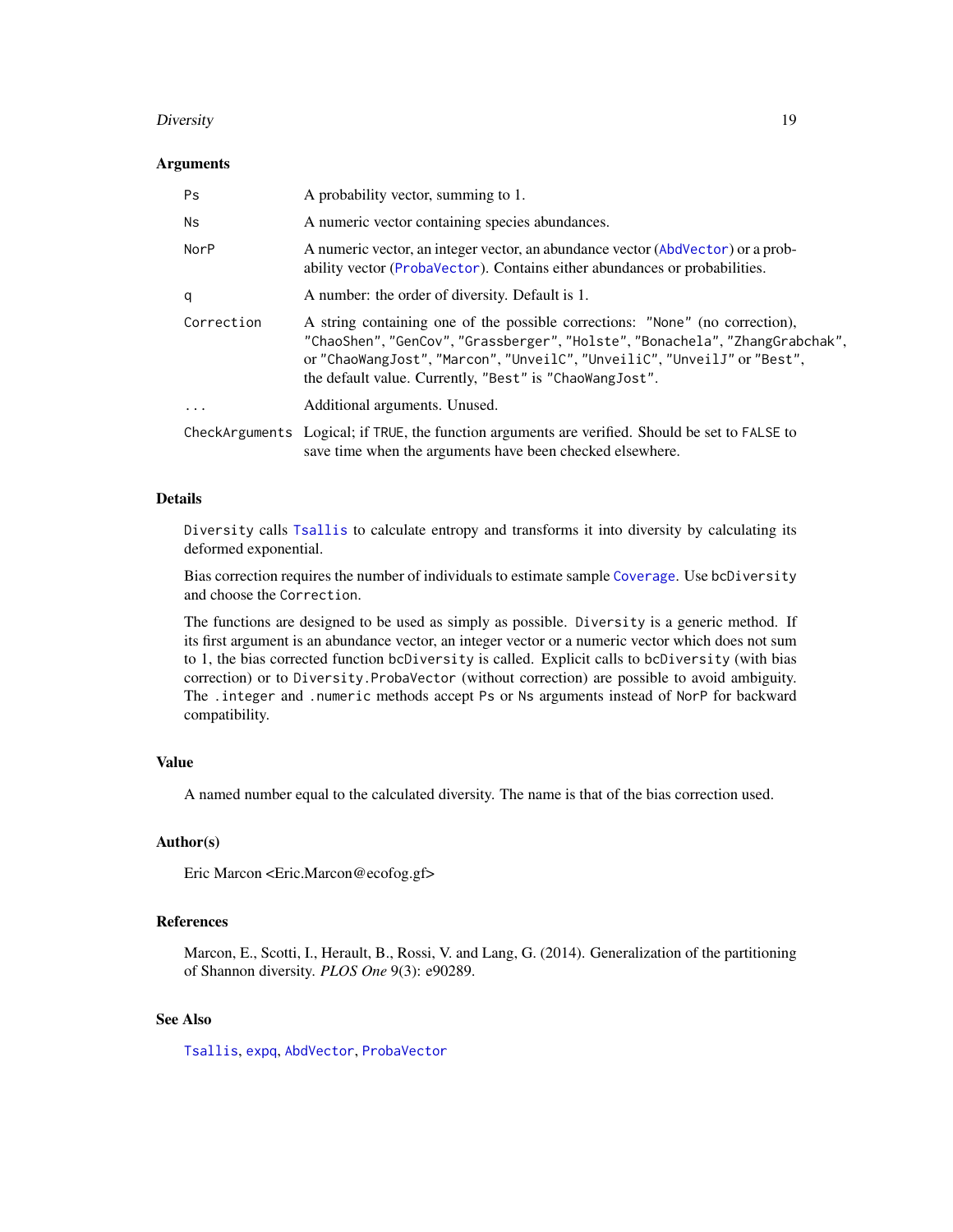#### <span id="page-19-0"></span>Examples

```
# Load Paracou data (number of trees per species in two 1-ha plot of a tropical forest)
data(Paracou618)
# Ns is the total number of trees per species
Ns <- as.AbdVector(Paracou618.MC$Ns)
# Species probabilities
Ps <- as.ProbaVector(Paracou618.MC$Ns)
# Whittaker plot
plot(Ns)
# Calculate diversity of order 1, i.e. Shannon's diversity
Diversity(Ps, 1)
# Calculate it with estimation bias correction
Diversity(Ns, 1)
```
<span id="page-19-1"></span>

DivEst *Diversity Estimation of a metacommunity*

#### Description

Estimates diversity of a metacommunity.

#### Usage

```
DivEst(q = 0, MC, Biased = TRUE, Correction = "Best", Tree = NULL,Normalize = TRUE, Z = NULL, Simulations = 100, CheckArguments = TRUE)
is.DivEst(x)
## S3 method for class 'DivEst'
plot(x, ..., main = NULL, Which = "All")## S3 method for class 'DivEst'
summary(object, ...)
```
#### Arguments

| q          | A number: the order of diversity.                                                                                                                                                                                                                  |  |
|------------|----------------------------------------------------------------------------------------------------------------------------------------------------------------------------------------------------------------------------------------------------|--|
| МC         | A MetaCommunity object.                                                                                                                                                                                                                            |  |
| Biased     | Logical; if FALSE, a bias correction is appplied.                                                                                                                                                                                                  |  |
| Correction | A string containing one of the possible corrections. The correction must be<br>accepted by DivPart. "Best" is the default value.                                                                                                                   |  |
| Tree       | An object of class holust, phylo, phylog or PPtree. The tree must be ultra-<br>metric.                                                                                                                                                             |  |
| Normalize  | If TRUE (default), diversity is not affected by the height of the tree<br>If FALSE, diversity is proportional to the height of the tree.                                                                                                           |  |
| Ζ          | A relatedness matrix, <i>i.e.</i> a square matrix whose terms are all positive, strictly<br>positive on the diagonal. Generally, the matrix is a similarity matrix, <i>i.e.</i> the<br>diagonal terms equal 1 and other terms are between 0 and 1. |  |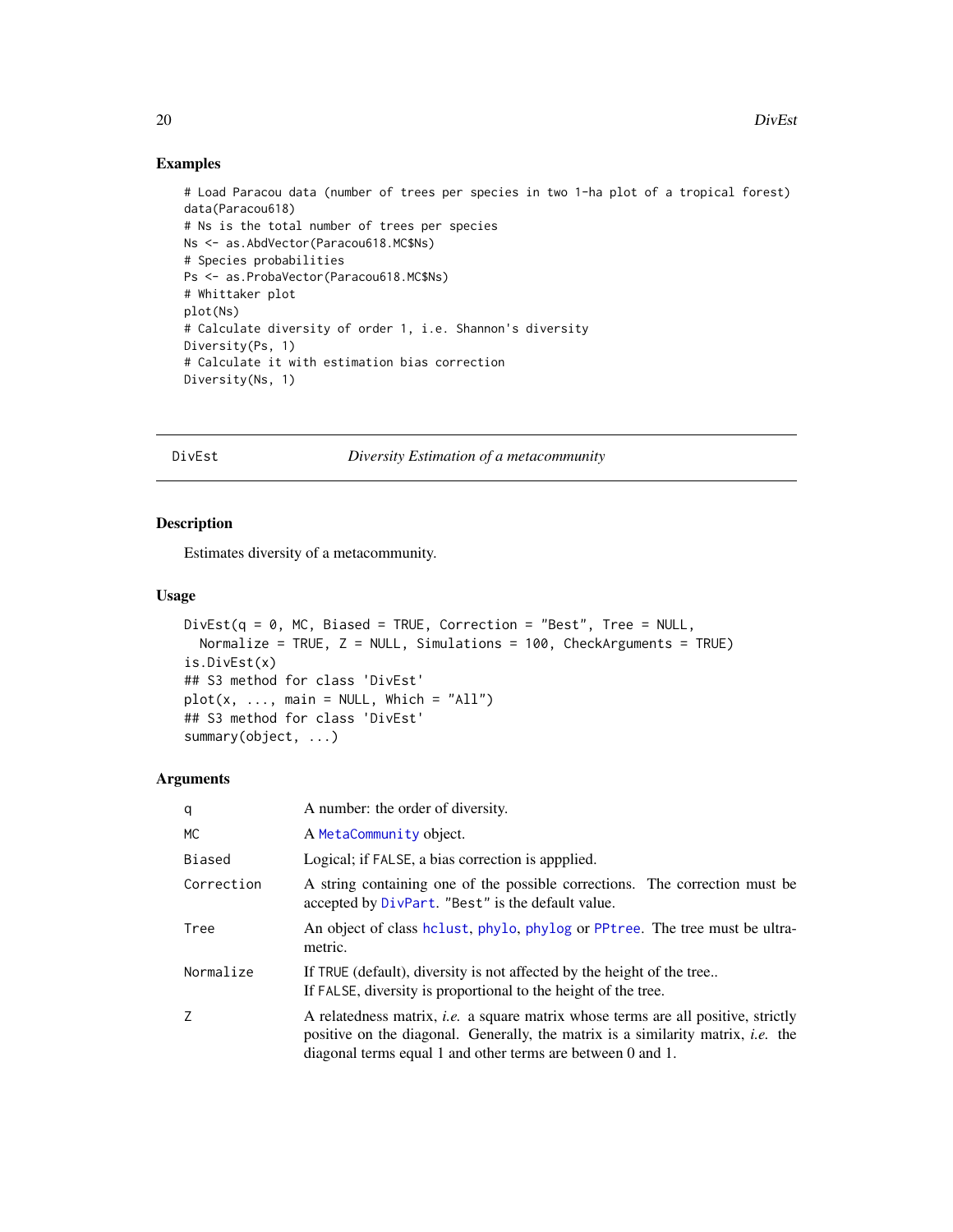#### DivEst 21

| Simulations | The number of simulations to build confidence intervals.                                                                                                     |  |
|-------------|--------------------------------------------------------------------------------------------------------------------------------------------------------------|--|
|             | CheckArguments Logical; if TRUE, the function arguments are verified. Should be set to FALSE to<br>save time when the arguments have been checked elsewhere. |  |
| x           | An object to be tested or plotted.                                                                                                                           |  |
| main        | The title of the plot.                                                                                                                                       |  |
| Which       | May be "Alpha", "Beta" or "Gamma" to respectively plot the metacommunity's<br>alpha, beta or gamma diversity. If "All" (default), all three plots are shown. |  |
| object      | A MCdiversity object to be summarized.                                                                                                                       |  |
| $\ddots$ .  | Additional arguments to be passed to the generic methods.                                                                                                    |  |

# Details

Divest estimates the diversity of the metacommunity and partitions it into alpha and beta components.

If Tree is provided, the phylogenetic diversity is calculated else if Z is not NULL, then similaritybased entropy is calculated.

Bootstrap confidence intervals are calculated by drawing simulated communities from a multinomial distribution following the observed frequencies (Marcon et al, 2012; 2014).

#### Value

A Divest object which is a [DivPart](#page-21-1) object with an additional item in its list:

```
SimulatedDiversity
```
A matrix containing the simulated values of alpha, beta and gamma diversity.

Divest objects can be summarized and plotted.

#### Author(s)

Eric Marcon <Eric.Marcon@ecofog.gf> and Bruno Herault <Bruno.Herault@ecofog.gf>

# **References**

Marcon, E., Herault, B., Baraloto, C. and Lang, G. (2012). The Decomposition of Shannon's Entropy and a Confidence Interval for Beta Diversity. *Oikos* 121(4): 516-522.

Marcon, E., Scotti, I., Herault, B., Rossi, V. and Lang, G. (2014). Generalization of the partitioning of Shannon diversity. *PLOS One* 9(3): e90289.

Marcon, E., Herault, B. (2015). Decomposing Phylodiversity. *Methods in Ecology and Evolution* 6(3): 333-339.

#### See Also

[DivPart](#page-21-1)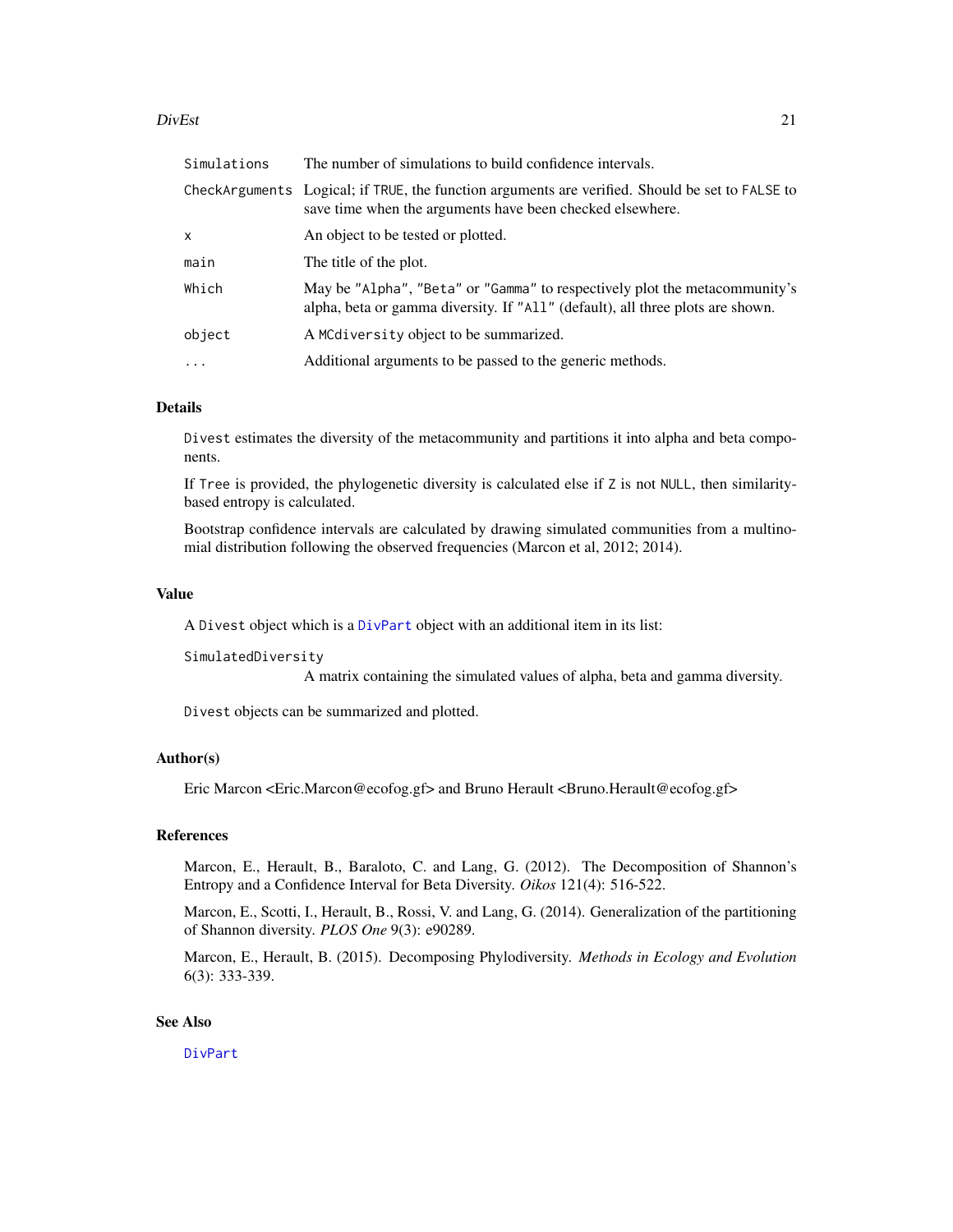# Examples

```
# Load Paracou data (number of trees per species in two 1-ha plot of a tropical forest)
data(Paracou618)
# Estimate Shannon diversity.
Estimation <- DivEst(q = 1, Paracou618.MC, Biased = FALSE, Correction = "UnveilJ",
Simulations = 20)
plot(Estimation)
summary(Estimation)
```
<span id="page-21-1"></span>DivPart *Diversity Partition of a metacommunity*

# Description

Partitions the diversity of a metacommunity into alpha and beta components.

# Usage

```
DivPart(q = 1, MC, Biased = TRUE, Correction = "Best", Tree = NULL,Normalize = TRUE, Z = NULL, CheckArguments = TRUE)
is.DivPart(x)
## S3 method for class 'DivPart'
plot(x, \ldots)## S3 method for class 'DivPart'
summary(object, ...)
```
# Arguments

| A number: the order of diversity. Default is 1.                                                                                                                                                                                                    |  |
|----------------------------------------------------------------------------------------------------------------------------------------------------------------------------------------------------------------------------------------------------|--|
| A MetaCommunity object.                                                                                                                                                                                                                            |  |
| Logical; if FALSE, a bias correction is appplied.                                                                                                                                                                                                  |  |
| A string containing one of the possible corrections.                                                                                                                                                                                               |  |
| The correction must be accepted by AlphaEntropy, BetaEntropy and GammaEntropy.<br>"Best" is the default value.                                                                                                                                     |  |
| An object of class holust, phylo, phylog or PPtree. The tree must be ultra-<br>metric.                                                                                                                                                             |  |
| If TRUE (default), diversity is not affected by the height of the tree.                                                                                                                                                                            |  |
| If FALSE, diversity is proportional to the height of the tree.                                                                                                                                                                                     |  |
| A relatedness matrix, <i>i.e.</i> a square matrix whose terms are all positive, strictly<br>positive on the diagonal. Generally, the matrix is a similarity matrix, <i>i.e.</i> the<br>diagonal terms equal 1 and other terms are between 0 and 1. |  |
| CheckArguments Logical; if TRUE, the function arguments are verified. Should be set to FALSE to<br>save time when the arguments have been checked elsewhere.                                                                                       |  |
| An object to be tested or plotted.                                                                                                                                                                                                                 |  |
| A MCdiversity object to be summarized.                                                                                                                                                                                                             |  |
| Additional arguments to be passed to the generic methods.                                                                                                                                                                                          |  |
|                                                                                                                                                                                                                                                    |  |

<span id="page-21-0"></span>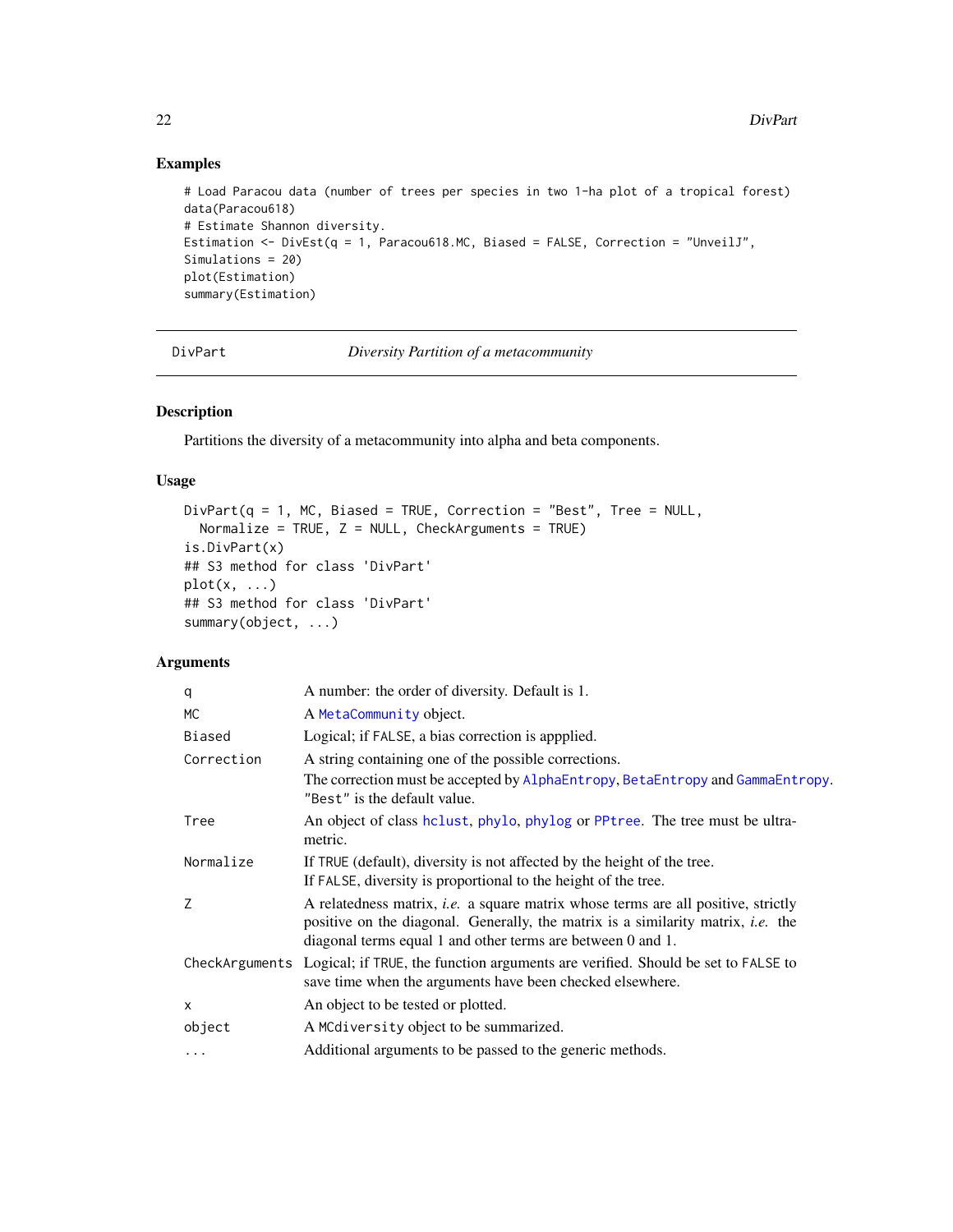#### DivPart 23

# Details

DivPart partitions the diversity of the metacommunity into alpha and beta components. It supports estimation-bias correction.

If Tree is provided, the phylogenetic diversity is calculated else if Z is not NULL, then similaritybased entropy is calculated.

Beta diversity/entropy is calculated from Gamma and Alpha when bias correction is required, so community values are not available.

# Value

A DivPart object. It is a list:

| MetaCommunity             | The name of the MetaCommunity object containing inventory data.                                       |  |
|---------------------------|-------------------------------------------------------------------------------------------------------|--|
| Order                     | The value of q.                                                                                       |  |
| Biased                    | Logical. If FALSE, bias corrected values of diversity have been computed.                             |  |
| Correction                | The estimation bias correction used to calculate diversity.                                           |  |
| Method                    | The method used to calculate entropy ("HCDT", "Similarity-based").                                    |  |
| Tree                      | The phylogenetic or functional tree used to calculate phylodiversity.                                 |  |
| Normalized                | Logical. Indicates whether phylodiversity is normalized or proportional to the<br>height of the tree. |  |
| Z                         | The matrix used to calculate similarity-based entropy.                                                |  |
| TotalAlphaDiversity       |                                                                                                       |  |
|                           | The alpha diversity of communities.                                                                   |  |
| TotalBetaDiversity        |                                                                                                       |  |
|                           | The beta diversity of communities.                                                                    |  |
|                           | GammaDiversity The gamma diversity of the metacommunity.                                              |  |
| CommunityAlphaDiversities |                                                                                                       |  |
|                           | A vector containing the alpha diversity of each community.                                            |  |
| TotalAlphaEntropy         |                                                                                                       |  |
|                           | The alpha entropy of communities.                                                                     |  |
| TotalBetaEntropy          |                                                                                                       |  |
|                           | The beta entropy of communities.                                                                      |  |
| GammaEntropy              | The gamma entropy of the metacommunity.                                                               |  |
| CommunityAlphaEntropies   |                                                                                                       |  |
|                           | A vector containing the alpha entropy of each community.                                              |  |
|                           | DivPart objects can be summarized and plotted.                                                        |  |

# Author(s)

Eric Marcon <Eric.Marcon@ecofog.gf> and Bruno Herault <Bruno.Herault@ecofog.gf>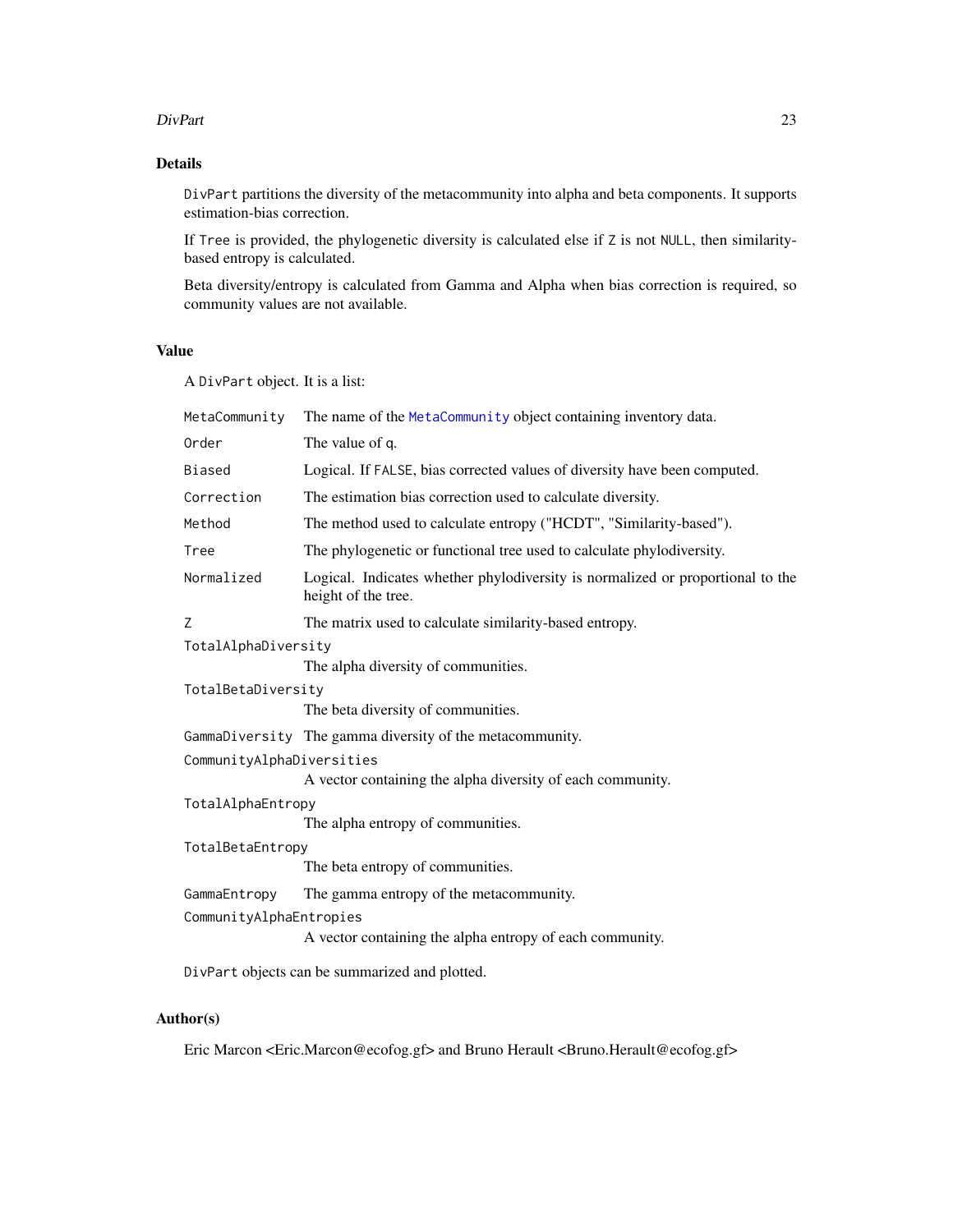#### References

Marcon, E., Herault, B., Baraloto, C. and Lang, G. (2012). The Decomposition of Shannon's Entropy and a Confidence Interval for Beta Diversity. *Oikos* 121(4): 516-522.

Marcon, E., Scotti, I., Herault, B., Rossi, V. and Lang, G. (2014). Generalization of the partitioning of Shannon diversity. *PLOS One* 9(3): e90289.

Marcon, E., Herault, B. (2015). Decomposing Phylodiversity. *Methods in Ecology and Evolution* 6(3): 333-339.

Marcon, E., Zhang, Z. and Herault, B. (2014). The decomposition of similarity-based diversity and its bias correction. *HAL* hal-00989454(version 3).

# See Also

[DivProfile](#page-23-1)

#### Examples

```
# Load Paracou data (number of trees per species in two 1-ha plot of a tropical forest)
data(Paracou618)
# Estimate Shannon diversity.
summary(DivPart(q = 1, Paracou618.MC, Biased = FALSE) -> dp)
plot(dp)
```
<span id="page-23-1"></span>DivProfile *Diversity Profile of a metacommunity*

# Description

Calculate the diversity profiles (alpha, beta, gamma) of a metacommunity.

```
DivProfile(q.seq = seq(0, 2, 0.1), MC, Biased = TRUE, Correction = "Best",
 Tree = NULL, Normalize = TRUE, Z = NULL,
 NumberOfSimulations = 0, Alpha = 0.05, CheckArguments = TRUE)
is.DivProfile(x)
## S3 method for class 'DivProfile'
plot(x, ..., main = NULL, xlab = "Order of Diversity",ylab = NULL, Which = "All",
 LineWidth = 2, ShadeColor = "grey75", BorderColor = "red")
## S3 method for class 'DivProfile'
summary(object, ...)
```
<span id="page-23-0"></span>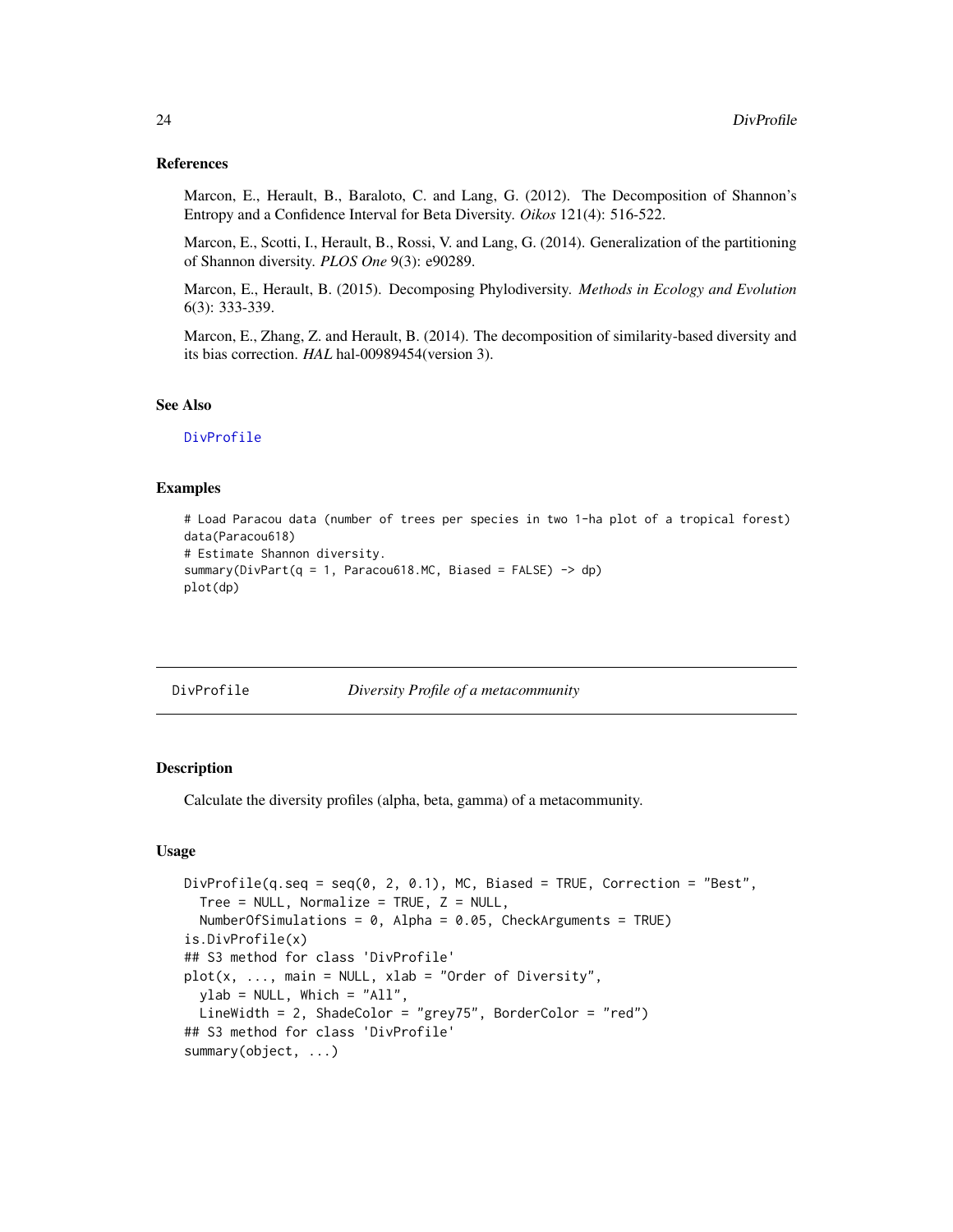#### DivProfile 25

# Arguments

| q.seq               | A numeric vector.                                                                                                                                                                                                                                  |  |
|---------------------|----------------------------------------------------------------------------------------------------------------------------------------------------------------------------------------------------------------------------------------------------|--|
| МC                  | A MetaCommunity object.                                                                                                                                                                                                                            |  |
| Biased              | Logical; if FALSE, a bias correction is appplied.                                                                                                                                                                                                  |  |
| Correction          | A string containing one of the possible corrections.                                                                                                                                                                                               |  |
|                     | The correction must be accepted by AlphaEntropy, BetaEntropy and GammaEntropy.<br>"Best" is the default value.                                                                                                                                     |  |
| Tree                | An object of class hclust, phylo, phylog or PPtree. The tree must be ultra-<br>metric.                                                                                                                                                             |  |
| Normalize           | If TRUE (default), diversity is not affected by the height of the tree.<br>If FALSE, diversity is proportional to the height of the tree.                                                                                                          |  |
| Z                   | A relatedness matrix, <i>i.e.</i> a square matrix whose terms are all positive, strictly<br>positive on the diagonal. Generally, the matrix is a similarity matrix, <i>i.e.</i> the<br>diagonal terms equal 1 and other terms are between 0 and 1. |  |
| NumberOfSimulations |                                                                                                                                                                                                                                                    |  |
|                     | The number of simulations to run, 0 by default.                                                                                                                                                                                                    |  |
| Alpha               | The risk level, 5% by default.                                                                                                                                                                                                                     |  |
|                     | CheckArguments Logical; if TRUE, the function arguments are verified. Should be set to FALSE to<br>save time when the arguments have been checked elsewhere.                                                                                       |  |
| X                   | An object to be tested or plotted.                                                                                                                                                                                                                 |  |
| main                | The main title of the plot. Ignored if $Which = "All".$                                                                                                                                                                                            |  |
| xlab                | The x axis label of the plots.                                                                                                                                                                                                                     |  |
| ylab                | The y axis label of the plot. Ignored if $Which = "All".$                                                                                                                                                                                          |  |
| Which               | May be "Communities", "Alpha", "Beta" or "Gamma" to respectively plot the<br>alpha diversity of communities or the metacommunity's alpha, beta or gamma<br>diversity. If "All" (default), all four plots are shown.                                |  |
| LineWidth           | The width of the line that represents the actual profile.                                                                                                                                                                                          |  |
| ShadeColor          | The color of the shaded confidence envelope.                                                                                                                                                                                                       |  |
| BorderColor         | The color of the bounds of the confidence envelope.                                                                                                                                                                                                |  |
| object              | A MCdiversity object to be summarized.                                                                                                                                                                                                             |  |
|                     | Additional arguments to be passed to the generic methods.                                                                                                                                                                                          |  |

# Details

If Tree is provided, the phylogenetic diversity is calculated.

DivPart partitions the diversity of the metacommunity into alpha and beta components. It supports estimation-bias correction.

If Tree is provided, the phylogenetic diversity is calculated else if Z is not NULL, then similaritybased entropy is calculated.

Beta diversity/entropy is calculated from Gamma and Alpha when bias correction is required, so community values are not available.

If NumberOfSimulations is greater than 0, a bootstrap confidence interval is produced by simulating communities from a multinomial distribution following the observed frequencies (Marcon et al, 2012; 2014) and calculating their profiles.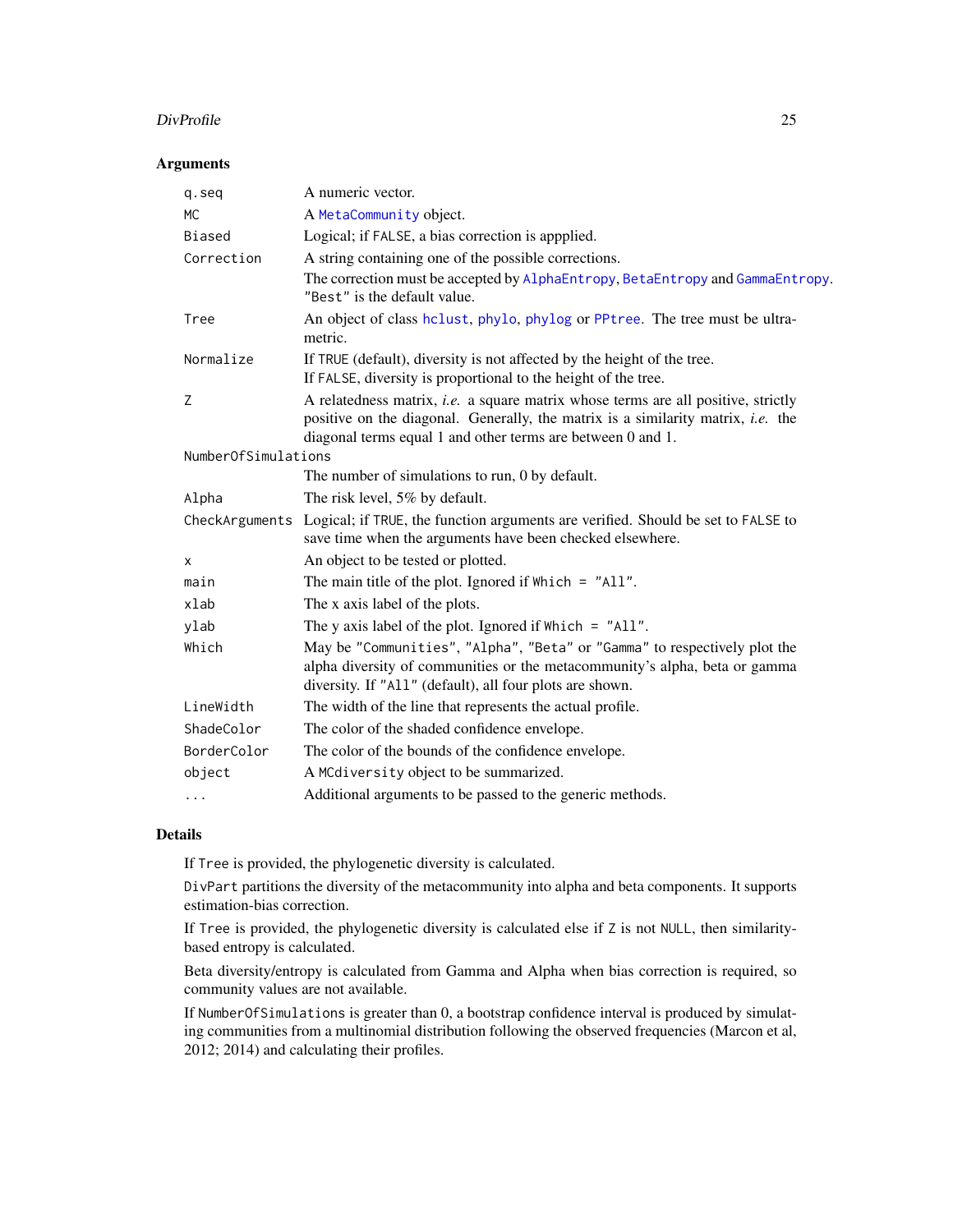# Value

A DivProfile object. It is a list:

| MetaCommunity             | The name of the MetaCommunity object containing inventory data.                                                                                                                                |  |
|---------------------------|------------------------------------------------------------------------------------------------------------------------------------------------------------------------------------------------|--|
| Order                     | A vector containing the values of q.                                                                                                                                                           |  |
| Biased                    | Logical. If FALSE, bias corrected values of diversity have been computed.                                                                                                                      |  |
| Correction                | The estimation bias correction used to calculate diversity. Usually a string, but<br>it may be a list if different corrections have been used in the estimation of phy-<br>lodiversity.        |  |
| Method                    | The method used to calculate entropy ("HCDT", "Similarity-based").                                                                                                                             |  |
| Tree                      | The phylogenetic or functional tree used to calculate phylodiversity.                                                                                                                          |  |
| Normalized                | Logical. Indicates whether phylodiversity is normalized or proportional to the<br>height of the tree.                                                                                          |  |
| Z                         | The matrix used to calculate similarity-based entropy.                                                                                                                                         |  |
| CommunityAlphaDiversities |                                                                                                                                                                                                |  |
|                           | A matrix containing the alpha diversity of each community.                                                                                                                                     |  |
| TotalAlphaDiversity       |                                                                                                                                                                                                |  |
|                           | A vector containing the alpha diversity of communities for each order.                                                                                                                         |  |
| BetaDiversity             | A vector containing the beta diversity of communities for each order.                                                                                                                          |  |
|                           | GammaDiversity A vector containing the gamma diversity of the metacommunity for each order.                                                                                                    |  |
| CommunityAlphaEntropies   |                                                                                                                                                                                                |  |
|                           | A matrix containing the alpha entropy of each community.                                                                                                                                       |  |
| TotalAlphaEntropy         |                                                                                                                                                                                                |  |
|                           | A vector containing the alpha entropy of communities for each order.                                                                                                                           |  |
| BetaEntropy               | A vector containing the beta entropy of communities for each order.                                                                                                                            |  |
| GammaEntropy              | A vector containing the gamma entropy of the metacommunity for each order.                                                                                                                     |  |
| Confidence envelopes      |                                                                                                                                                                                                |  |
|                           | Total Alpha, Beta and Gamma Entropy and Diversity may come with a confi-<br>dence envelope whose value is stored in twelve more vectors named suffixed<br>Low or High, such as GammaEntropyLow |  |
|                           |                                                                                                                                                                                                |  |

DivProfile objects can be summarized and plotted.

# Author(s)

Eric Marcon <Eric.Marcon@ecofog.gf> and Bruno Herault <Bruno.Herault@ecofog.gf>

# References

Marcon, E., Herault, B., Baraloto, C. and Lang, G. (2012). The Decomposition of Shannon's Entropy and a Confidence Interval for Beta Diversity. *Oikos* 121(4): 516-522.

Marcon, E., Scotti, I., Herault, B., Rossi, V. and Lang, G. (2014). Generalization of the partitioning of Shannon diversity. *PLOS One* 9(3): e90289.

Marcon, E., Herault, B. (2015). Decomposing Phylodiversity. *Methods in Ecology and Evolution* 6(3): 333-339.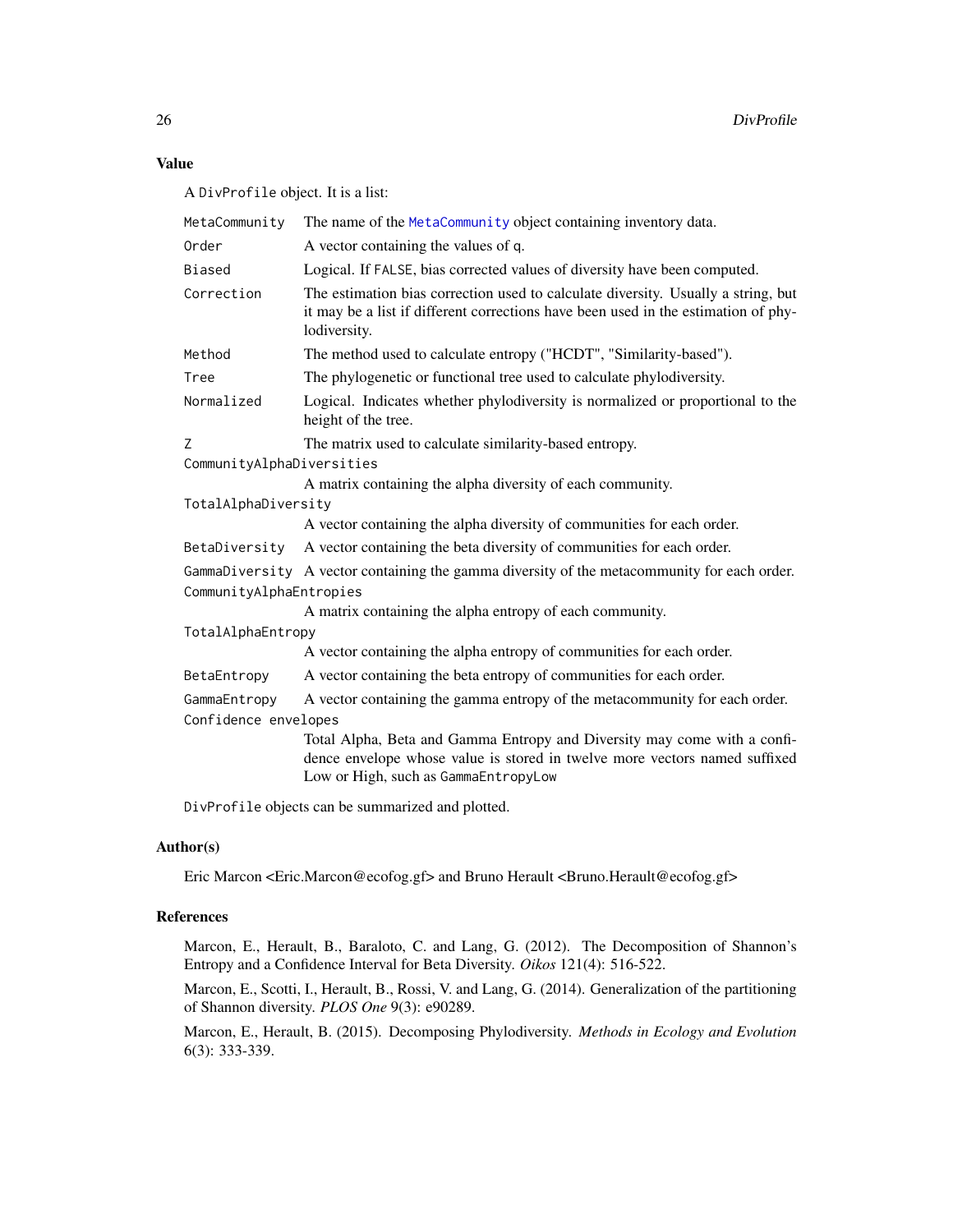#### <span id="page-26-0"></span>Dqz 27

# See Also

[DivPart](#page-21-1)

#### Examples

```
# Load Paracou data (number of trees per species in two 1-ha plot of a tropical forest)
data(Paracou618)
# Estimate diversity.
Profile <- DivProfile(q.seq = seq(0, 2, 0.1), Paracou618.MC, Biased = FALSE)
plot(Profile)
summary(Profile)
```
<span id="page-26-1"></span>Dqz *Similarity-based diversity of a community*

#### Description

Calculates the diversity of order  $q$  of a probability vector according to a similarity matrix.

# Usage

```
Dqz(NorP, q = 1, Z = diag(length(NorP)), ...)bcDqz(Ns, q = 1, Z = diag(length(Ns)), Correction = "Best", CheckArguments = TRUE)
## S3 method for class 'ProbaVector'
Dqz(NorP, q = 1, Z = diag(length(NorP)), ...,
 CheckArguments = TRUE, Ps = NULL)
## S3 method for class 'AbdVector'
Dqz(NorP, q = 1, Z = diag(length(NorP)), Correction = "Best", ...,
  CheckArguments = TRUE, Ns = NULL)
## S3 method for class 'integer'
Dqz(NorP, q = 1, Z = diag(length(NorP)), Correction = "Best", ...,
  CheckArguments = TRUE, Ns = NULL)
## S3 method for class 'numeric'
Dqz(NorP, q = 1, Z = diag(length(NorP)), Correction = "Best", ...,
  CheckArguments = TRUE, Ps = NULL, Ns = NULL)
```
# Arguments

| Ps   | A probability vector, summing to 1.                                                                                                                                                                                                                                                                                  |  |
|------|----------------------------------------------------------------------------------------------------------------------------------------------------------------------------------------------------------------------------------------------------------------------------------------------------------------------|--|
| Ns   | A numeric vector containing species abundances.                                                                                                                                                                                                                                                                      |  |
| NorP | A numeric vector, an integer vector, an abundance vector (AbdVector) or a prob-<br>ability vector (ProbaVector). Contains either abundances or probabilities.                                                                                                                                                        |  |
| q    | A number: the order of diversity. Default is 1.                                                                                                                                                                                                                                                                      |  |
| Ζ    | A relatedness matrix, <i>i.e.</i> a square matrix whose terms are all positive, strictly<br>positive on the diagonal. Generally, the matrix is a similarity matrix, <i>i.e.</i> the<br>diagonal terms equal 1 and other terms are between 0 and 1. Default is the<br>identity matrix to calculate neutral diversity. |  |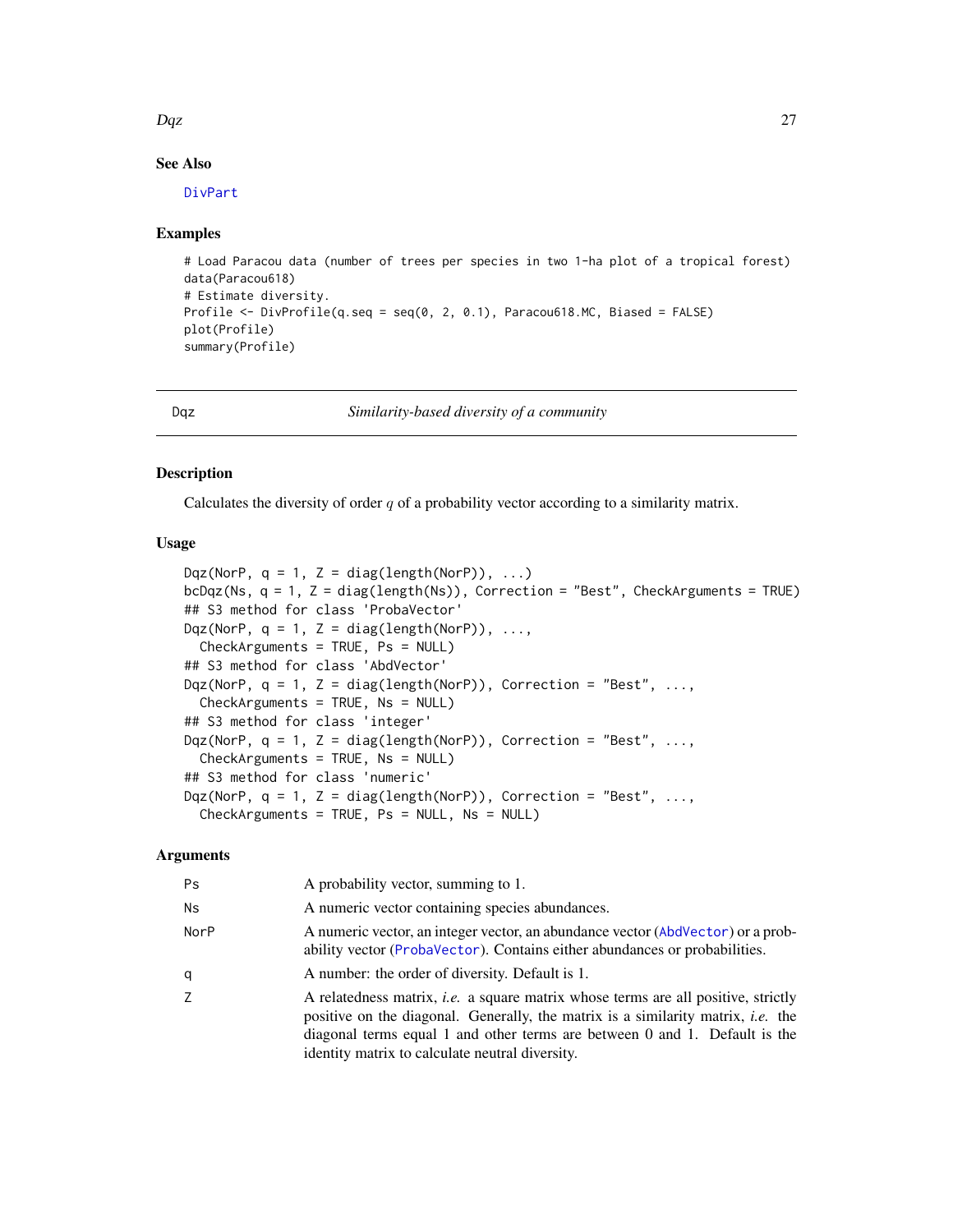| Correction | A string containing one of the possible corrections: "None" (no correction),                                                                                 |  |
|------------|--------------------------------------------------------------------------------------------------------------------------------------------------------------|--|
|            | "HorvitzThomson", "MarconZhang" or "Best", the default value. The "MarconZhang"                                                                              |  |
|            | correction assumes a similarity matrix.                                                                                                                      |  |
| $\cdots$   | Additional arguments. Unused.                                                                                                                                |  |
|            | CheckArguments—Logical; if TRUE, the function arguments are verified. Should be set to FALSE to<br>save time when the arguments have been checked elsewhere. |  |
|            |                                                                                                                                                              |  |

# Details

Diversity is calculated following Leinster and Cobbold (2012): it is the reciprocal of the (generalized) average (of order q) of the community species ordinariness.

A similarity matrix is used (as for [Dqz](#page-26-1)), not a distance matrix as in Ricotta and Szeidl (2006). See the example.

Bias correction requires the number of individuals. Use bcHqz and choose the Correction. Correction techniques are from Marcon *et al.* (2014).

Currently, the "Best" correction is the max value of "HorvitzThomson" and "MarconZhang".

The functions are designed to be used as simply as possible. Dqz is a generic method. If its first argument is an abundance vector, an integer vector or a numeric vector which does not sum to 1, the bias corrected function bcDqz is called. Explicit calls to bcDqz (with bias correction) or to Dqz.ProbaVector (without correction) are possible to avoid ambiguity. The .integer and .numeric methods accept Ps or Ns arguments instead of NorP for backward compatibility.

#### Value

A named number equal to the calculated diversity. The name is that of the bias correction used.

#### Author(s)

Eric Marcon <Eric.Marcon@ecofog.gf>

# References

Leinster, T. and Cobbold, C. (2012). Measuring diversity: the importance of species similarity. *Ecology* 93(3): 477-489.

Marcon, E., Zhang, Z. and Herault, B. (2014). The decomposition of similarity-based diversity and its bias correction. *HAL* hal-00989454(version 3).

#### See Also

[Hqz](#page-37-2), [PhyloDiversity](#page-61-1)

# Examples

# Load Paracou data (number of trees per species in two 1-ha plot of a tropical forest) data(Paracou618) # Prepare the similarity matrix DistanceMatrix <- as.matrix(Paracou618.dist) # Similarity can be 1 minus normalized distances between species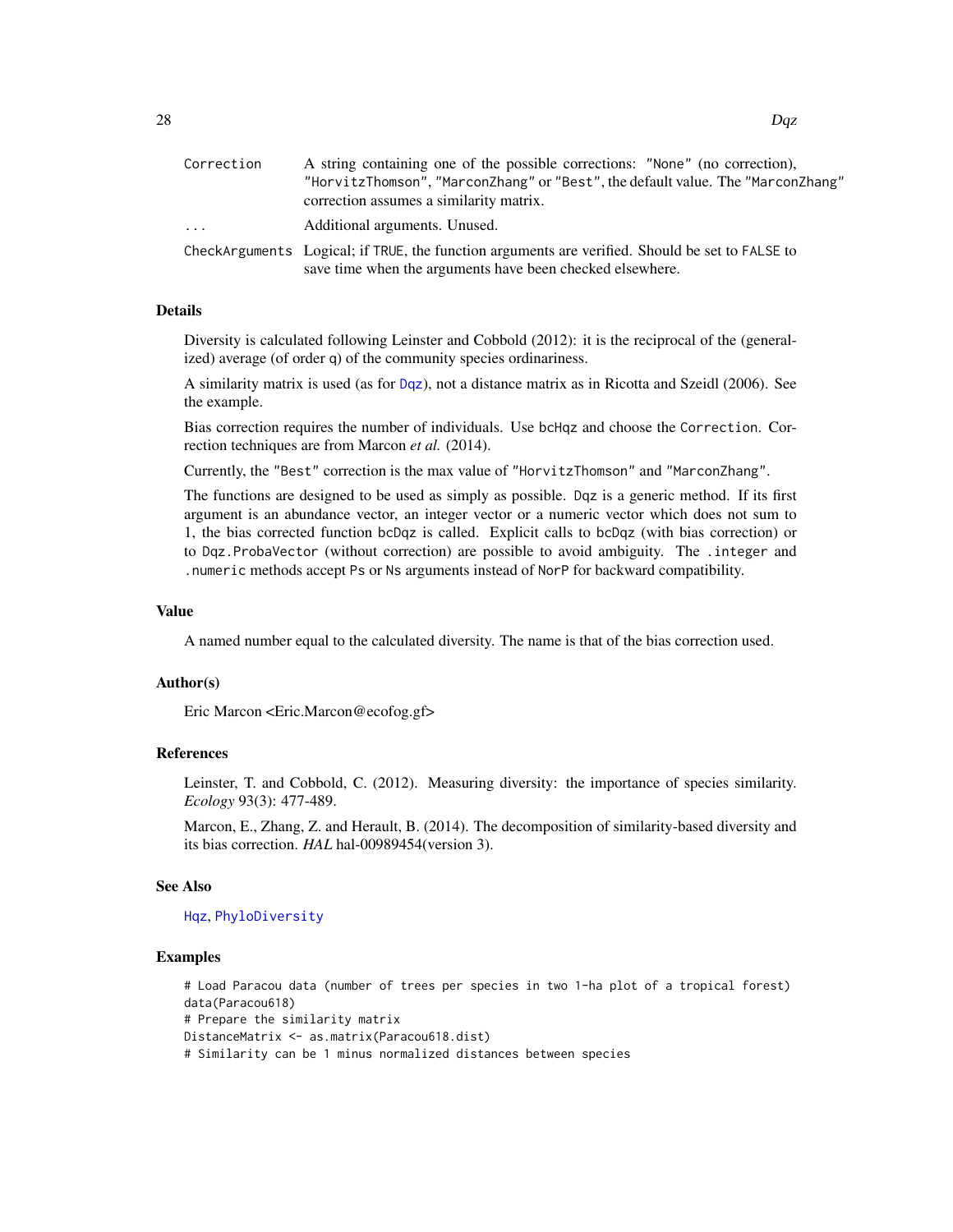# <span id="page-28-0"></span>EightSpAbundance 29

```
Z <- 1 - DistanceMatrix/max(DistanceMatrix)
# Calculate diversity of order 2
Dqz(Paracou618.MC$Ns, 2, Z)
```
EightSpAbundance *Abundances of 8 species to run examples.*

# Description

This dataset is a light-weight example.

# Usage

data(Paracou618)

# Format

A named vector.

# Examples

data(Paracou618) EightSpAbundance

EightSpTree *Functional tree with 8 species.*

# Description

This dataset is a light-weight example.

# Usage

data(Paracou618)

# Format

An object of class [phylog](#page-0-0) containing a functional tree.

# Examples

data(Paracou618) plot(EightSpTree)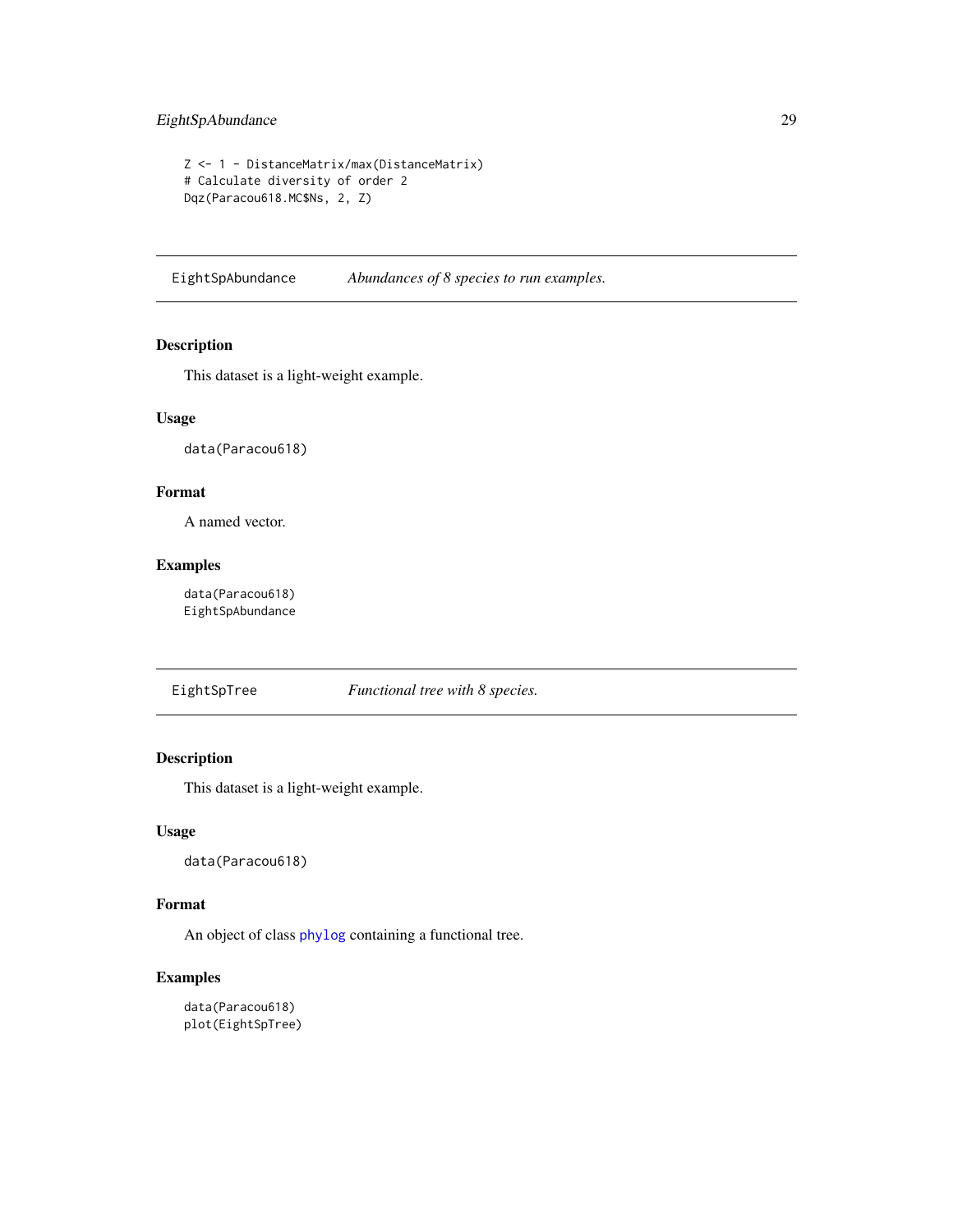# <span id="page-29-0"></span>Description

Expected value of  $n<sup>q</sup>$  when n follows a Poisson law.

# Usage

Enq(n, q)

# Arguments

| n | A positive integer vector. |
|---|----------------------------|
| a | A positive number.         |

# Details

The expectation of  $n<sup>q</sup>$  when n follows a Poisson ditribution has been derived by Grassberger (1988).

#### Value

A vector of the same length as n containing the transformed values.

# Note

The function is computed using the [beta](#page-0-0).function. Its value is 0 for  $n - q + 1 < 0$ .

# Author(s)

Eric Marcon <Eric.Marcon@ecofog.gf>

#### References

Grassberger, P. (1988). Finite sample corrections to entropy and dimension estimates. Physics Letters A 128(6-7): 369-373.

# Examples

# Compare  $n \leq c(2,3)$ Enq(n, q=2) # with n^2 # Result is 1 Enq(n, q=0)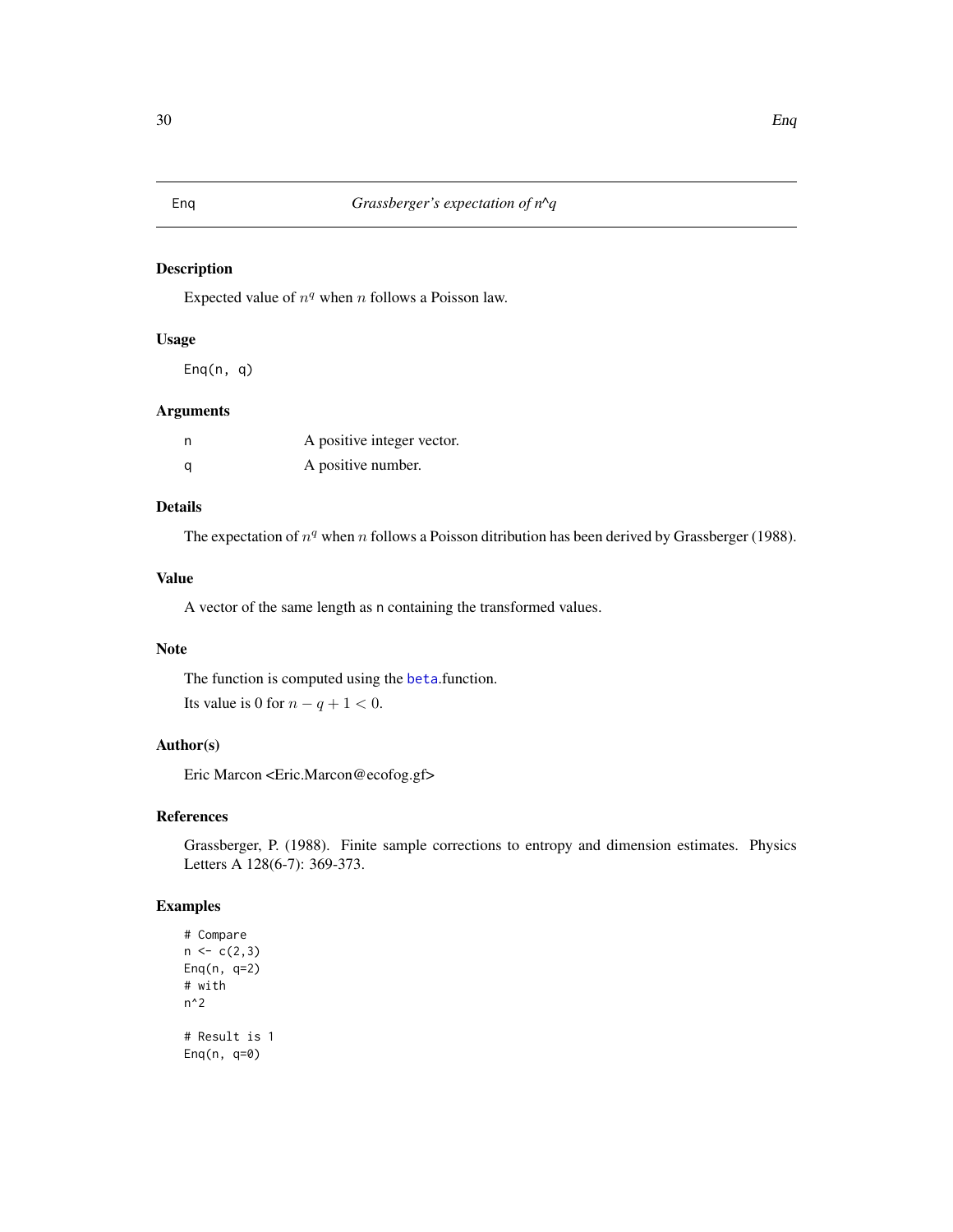# <span id="page-30-0"></span>EntropyCI 31

# Result is 0 Enq(n, q=5)

#### EntropyCI *Entropy of Monte-Carlo simulated communities*

#### Description

Resamples a community by Monte-Carlo simulations of a multinomial distribution and returns a vector of entropy values to calculate confidence intervals.

#### Usage

```
EntropyCI(FUN, Simulations = 100, Ns, BootstrapMethod = "Chao2015",
    ..., CheckArguments = TRUE)
```
# Arguments

| <b>FUN</b>      | The entropy function to be applied to each simulated community. May be any<br>entropy function accepting a vector of species abundances, such as bcTsallis,<br>bcShannon, bcSimpson or bcPhyloEntropy. |  |
|-----------------|--------------------------------------------------------------------------------------------------------------------------------------------------------------------------------------------------------|--|
| Simulations     | The number of simulations to build confidence intervals.                                                                                                                                               |  |
| <b>Ns</b>       | A numeric vector containing species abundances.                                                                                                                                                        |  |
| BootstrapMethod |                                                                                                                                                                                                        |  |
|                 | The method used to obtain the probabilities to generate bootstrapped communi-<br>ties from observed abundances. See rCommunity.                                                                        |  |
| $\cdot$         | Additional arguments to be passed to FUN.                                                                                                                                                              |  |
|                 | CheckArguments Logical; if TRUE, the function arguments are verified. Should be set to FALSE to<br>save time when the arguments have been checked elsewhere.                                           |  |

#### Details

This function is used to obtain the distribution of entropy and eventually calculate confidence intervals. It draws simulated communities according to a multinomial distribution with the same number of individuals and probabilities as the actual community. It calculates the entropy of each simulated community. Last, it recenters the distribution of entropy values arounf the actual value of entropy according to Marcon *et al.* (2012): the estimation bias of simulated communities entropy can not be corrected analytically, but it does not affect the distribution shape.

Diversity can not be recentered this way so diversity function should not be used. Unexpected results will be obtained if inappropriate functions are used.

# Value

A numeric vector containing the entropy value of each simulated community.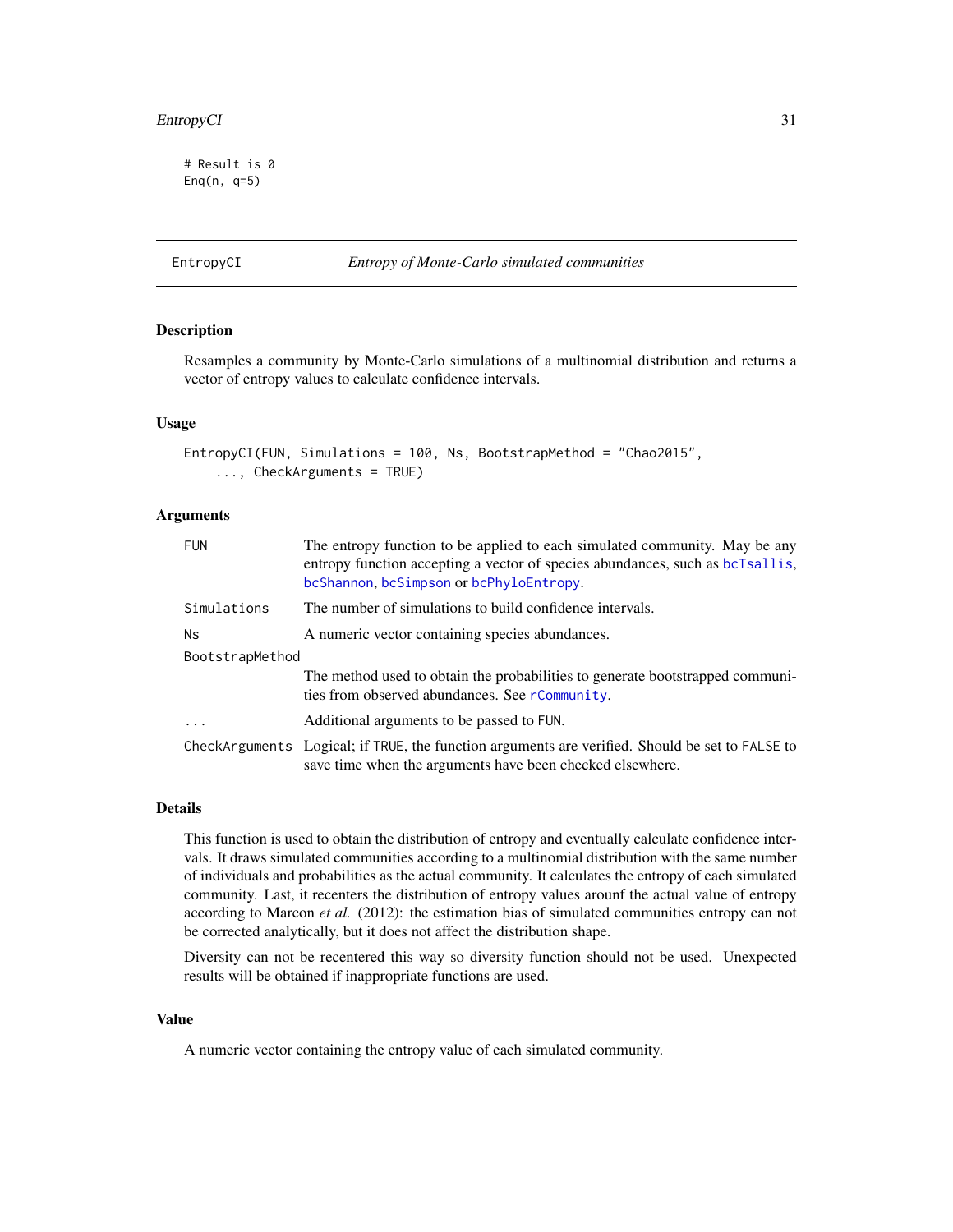#### <span id="page-31-0"></span>Author(s)

Eric Marcon <Eric.Marcon@ecofog.gf>

#### **References**

Marcon, E., Herault, B., Baraloto, C. and Lang, G. (2012). The Decomposition of Shannon's Entropy and a Confidence Interval for Beta Diversity. *Oikos* 121(4): 516-522.

#### Examples

```
# Load Paracou data (number of trees per species in two 1-ha plot of a tropical forest)
data(Paracou618)
# Abundance (all estimators will include bias corrrection)
Ns <- as.AbdVector(Paracou618.MC$Ns)
q \le -1# Estimate entropy and transform it into diversity
RealEst <- expq(Tsallis(Ns, q), q)
# Transform the distribution of Tsallis entropy into diversity
SimulatedDiversity <- expq(EntropyCI(Tsallis, Simulations=50, Ns, q=q), q)
# Figure
plot(density(SimulatedDiversity), col="black", lwd=2, main="", xlab ="Diversity")
abline(v=RealEst, col="red", lwd=2, lty=2)
abline(v=quantile(SimulatedDiversity, probs = 0.025), col="black", lwd=1, lty=3)
abline(v=quantile(SimulatedDiversity, probs = 0.975), col="black", lwd=1, lty=3)
legend("topright", c("Real value", "Confidence interval"), lty=c(2,3),
col=c("red", "black"), inset=0.01)
# Print results
cat("Estimated Diversity:", RealEst)
quantile(SimulatedDiversity, probs = c(0.025, 0.975))
```
<span id="page-31-1"></span>expq *Exponential of order q*

#### Description

Calculates the deformed exponential of order q.

#### Usage

 $expq(x, q)$ expq.CommunityProfile(Profile)

#### Arguments

| x       | A numeric vector.   |
|---------|---------------------|
| Profile | A CommunityProfile. |
| a       | A number.           |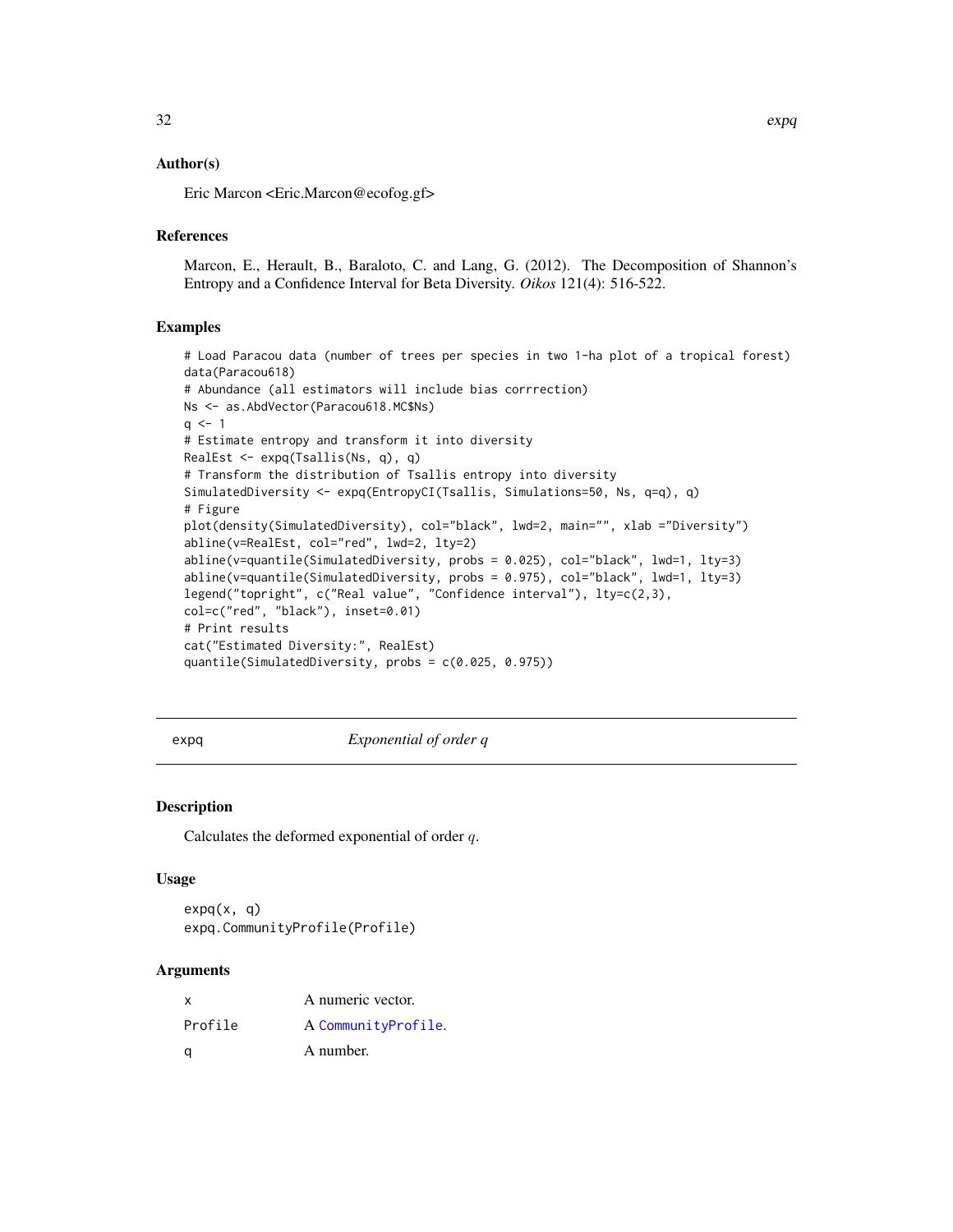# <span id="page-32-0"></span>GammaDiversity 33

#### Details

The deformed exponential is defined as  $(x(1-q)+1)^{\frac{1}{(1-q)}}$ .

For 
$$
q > 1
$$
,  $\ln_q(\alpha) = \frac{1}{(q-1)}$  so  $\exp_q(x)$  is not defined for  $x > \frac{1}{(q-1)}$ .

expq.CommunityProfile calculates the deformed exponential of a [CommunityProfile](#page-13-1). Its \$x item (the order of dversity) is kept unchanged whilst other items are set to their exponential of order \$x. Thus, an entropy profile is transformed into a diversity profile.

#### Value

A vector of the same length as x containing the transformed values or a [CommunityProfile](#page-13-1).

# Author(s)

Eric Marcon <Eric.Marcon@ecofog.gf>

#### References

Marcon, E., Scotti, I., Herault, B., Rossi, V. and Lang, G. (2014). Generalization of the partitioning of Shannon diversity. *PLOS One* 9(3): e90289.

Tsallis, C. (1994). What are the numbers that experiments provide? *Quimica Nova* 17(6): 468-471.

#### See Also

[expq](#page-31-1)

# Examples

```
curve(exp(x), -5, 0, 1ty=3)curve(expq(x, 2), -5, 0, lty=2, add=TRUE)
curve(expq(x, 3), -5, 0, lty=1, add=TRUE)
legend("topleft", legend = c("exp(x)", "exp2(x)", "exp3(x)"), lty = c(1, 2, 3), inset=0.02)
```
GammaDiversity *Reduced-bias gamma diversity of a metacommunity*

# Description

Calculates the reduced-bias diversity of order  $q$  of a metacommunity.

```
GammaDiversity(MC, q = 1, Correction = "Best", Tree = NULL, Normalize = TRUE,
 Z = NULL, CheckArguments = TRUE)
```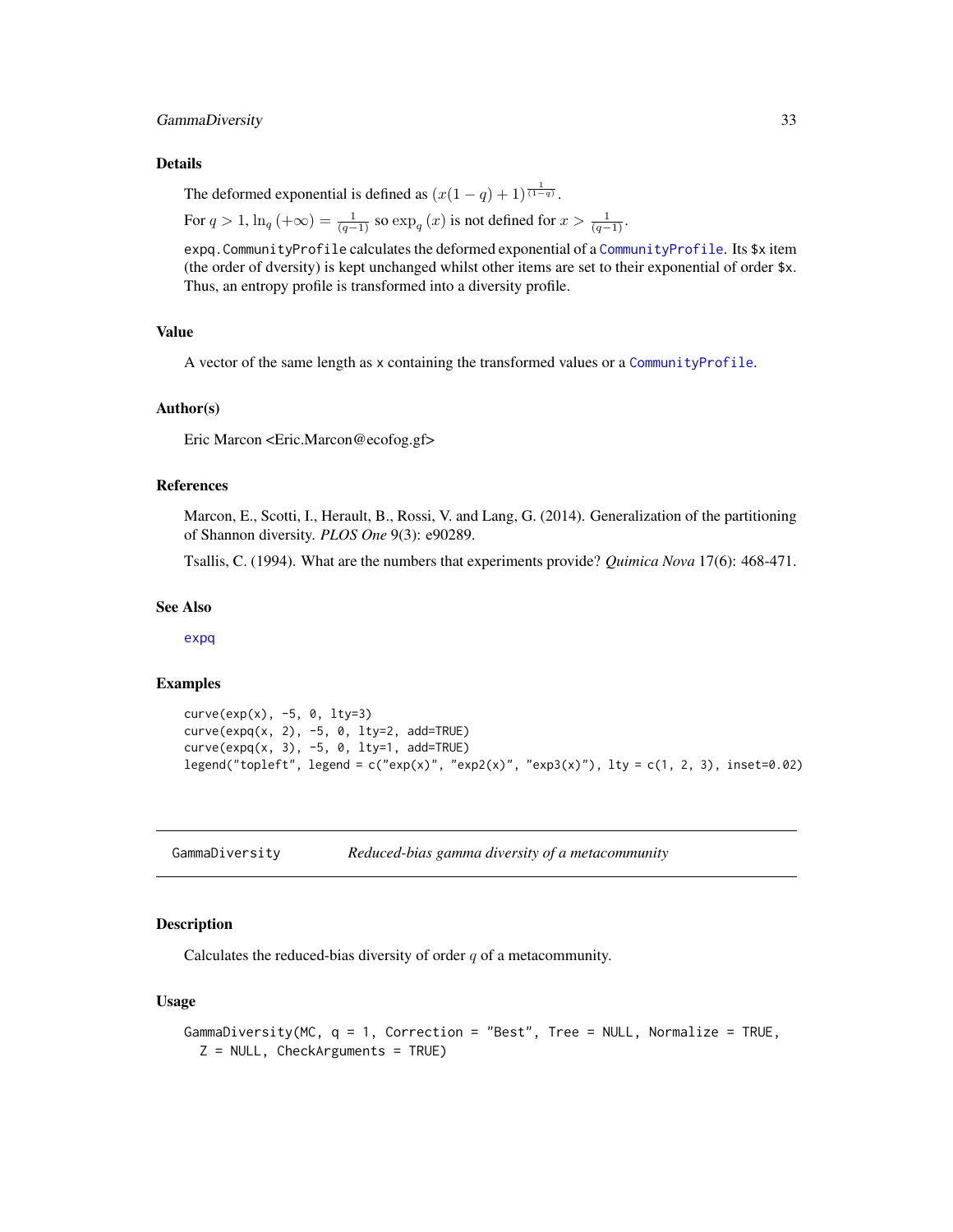#### Arguments

| MC         | A MetaCommunity object.                                                                                                                                                                                                                            |
|------------|----------------------------------------------------------------------------------------------------------------------------------------------------------------------------------------------------------------------------------------------------|
| q          | A number: the order of diversity. Default is 1.                                                                                                                                                                                                    |
| Correction | A string containing one of the possible corrections accepted by AlphaEntropy<br>or "None" or "Best", the default value.                                                                                                                            |
| Tree       | An object of class holust, phylo, phylog or PPtree. The tree must be ultra-<br>metric.                                                                                                                                                             |
| Normalize  | If TRUE (default), diversity is not affected by the height of the tree.<br>If FALSE, diversity is proportional to the height of the tree.                                                                                                          |
| Z          | A relatedness matrix, <i>i.e.</i> a square matrix whose terms are all positive, strictly<br>positive on the diagonal. Generally, the matrix is a similarity matrix, <i>i.e.</i> the<br>diagonal terms equal 1 and other terms are between 0 and 1. |
|            | CheckArguments Logical; if TRUE, the function arguments are verified. Should be set to FALSE to<br>save time when the arguments have been checked elsewhere.                                                                                       |

# Details

Entropy is calculated by [GammaEntropy](#page-34-1) and transformed into diversity.

#### Value

The metacommunity's gamma entropy.

# Author(s)

Eric Marcon <Eric.Marcon@ecofog.gf>

# References

Marcon, E., Scotti, I., Herault, B., Rossi, V. and Lang, G. (2014). Generalization of the partitioning of Shannon diversity. *PLOS One* 9(3): e90289.

Marcon, E., Herault, B. (2015). Decomposing Phylodiversity. *Methods in Ecology and Evolution* 6(3): 333-339.

Marcon, E., Zhang, Z. and Herault, B. (2014). The decomposition of similarity-based diversity and its bias correction. *HAL* hal-00989454(version 3).

## See Also

#### [GammaEntropy](#page-34-1)

# Examples

# Load Paracou data (number of trees per species in two 1-ha plot of a tropical forest) data(Paracou618) # Calculate Simpson gamma diversity GammaDiversity(Paracou618.MC, 2) # Compare without correction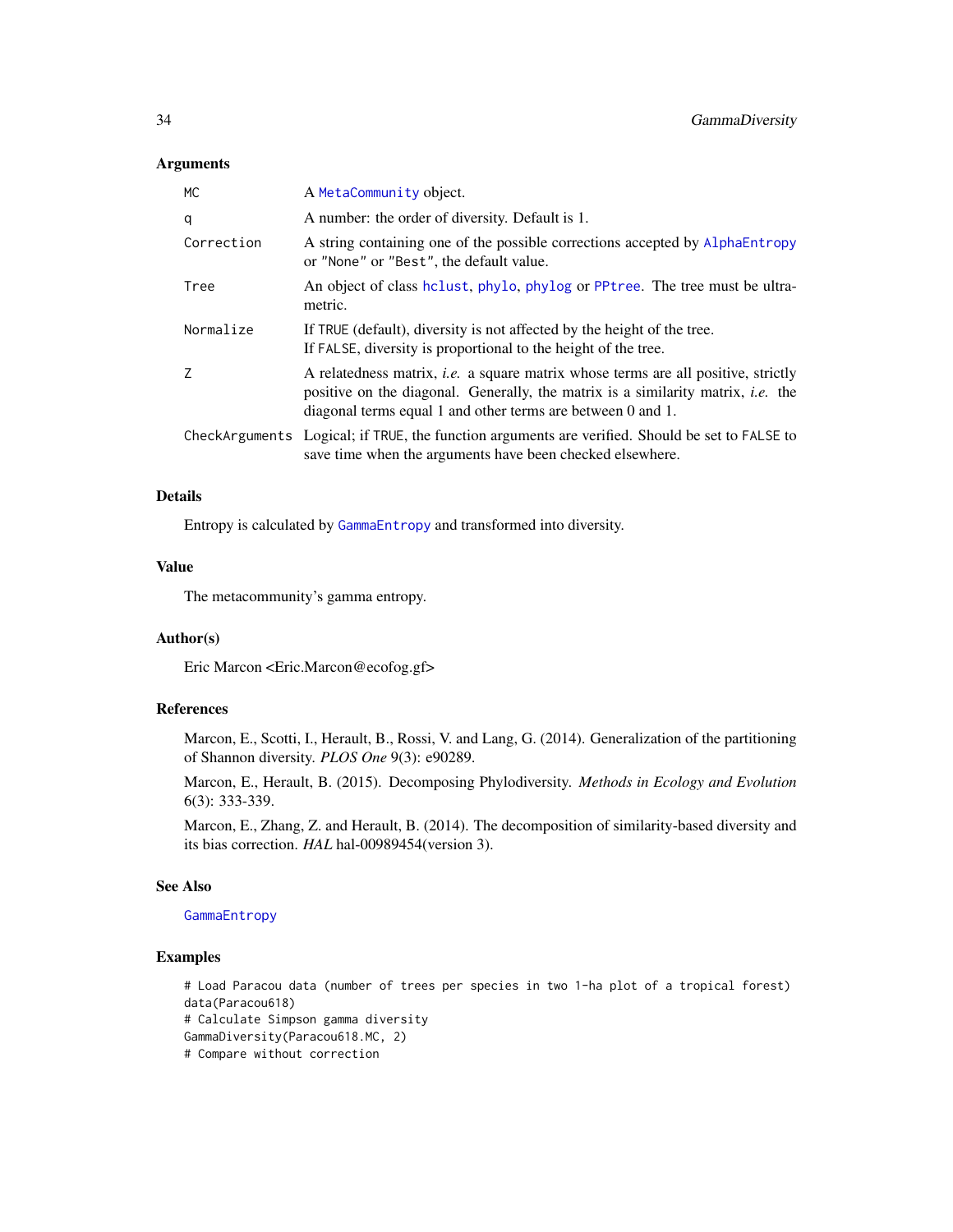# <span id="page-34-0"></span>GammaEntropy 35

```
GammaDiversity(Paracou618.MC, 2, Correction = "None")
# Estimate phylogenetic Simpson gamma diversity
GammaDiversity(Paracou618.MC, 2, Tree = Paracou618.Taxonomy)
```
<span id="page-34-1"></span>GammaEntropy *Reduced-bias gamma entropy of a metacommunity*

# Description

Calculates the reduced-bias Tsallis entropy of order  $q$  of a metacommunity.

# Usage

```
GammaEntropy(MC, q = 1, Correction = "Best", Tree = NULL, Normalize = TRUE,
 Z = NULL, PhyloDetails = FALSE, CheckArguments = TRUE)
```
#### Arguments

| <b>MC</b>    | A MetaCommunity object.                                                                                                                                                                                                                                                                                                            |
|--------------|------------------------------------------------------------------------------------------------------------------------------------------------------------------------------------------------------------------------------------------------------------------------------------------------------------------------------------|
| q            | A number: the order of entropy. Default is 1.                                                                                                                                                                                                                                                                                      |
| Correction   | A string containing one of the possible corrections accepted by the bias-corrected<br>entropy function (see details) or "None" or "Best", the default value.                                                                                                                                                                       |
| Tree         | An object of class hclust, phylo, phylog or PPtree. The tree must be ultra-<br>metric.                                                                                                                                                                                                                                             |
| Normalize    | If TRUE (default), the entropy returned by the function is normalized by the<br>height of the tree (it is the weighted average value of the entropy in each slice).<br>If FALSE, it is the unnormalized weighted sum of the results.                                                                                               |
| Z            | A relatedness matrix, <i>i.e.</i> a square matrix whose terms are all positive, strictly<br>positive on the diagonal. Generally, the matrix is a similarity matrix, <i>i.e.</i> the<br>diagonal terms equal 1 and other terms are between 0 and 1.                                                                                 |
| PhyloDetails | If FALSE (default), the function always returns a number. If TRUE and Tree is<br>not Tree is not NULL then a PhyloValue object is returned with all details. That<br>is used internally by DivPart to obtain the corrections used to estimate gamma<br>entropy along the tree and apply them to the estimation of alpha diversity. |
|              | CheckArguments Logical; if TRUE, the function arguments are verified. Should be set to FALSE to<br>save time when the arguments have been checked elsewhere.                                                                                                                                                                       |

# Details

If Tree is not NULL, then phylogenetic entropy is calculated by [bcPhyloEntropy](#page-64-2). Else, if Z is not NULL, then similarity-based entropy is calculated by [bcHqz](#page-37-1). Else, neutral entropy is calculated by [bcTsallis](#page-88-2).

# Value

A number equal to the calculated entropy.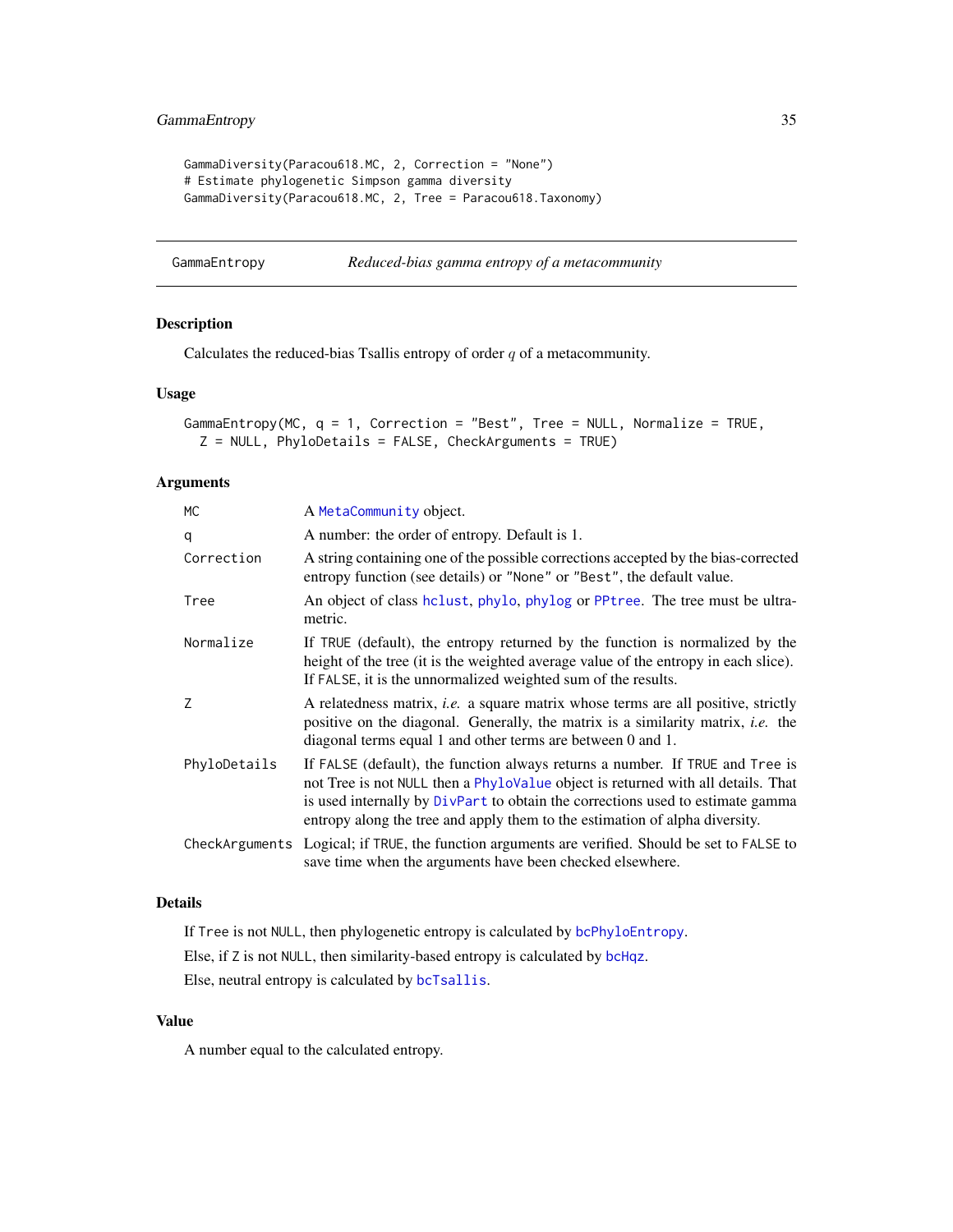#### <span id="page-35-0"></span>Author(s)

Eric Marcon <Eric.Marcon@ecofog.gf>

#### References

Marcon, E., Scotti, I., Herault, B., Rossi, V. and Lang, G. (2014). Generalization of the partitioning of Shannon diversity. *PLOS One* 9(3): e90289.

Marcon, E., Herault, B. (2015). Decomposing Phylodiversity. *Methods in Ecology and Evolution* 6(3): 333-339.

Marcon, E., Zhang, Z. and Herault, B. (2014). The decomposition of similarity-based diversity and its bias correction. *HAL* hal-00989454(version 3).

#### See Also

[bcTsallis](#page-88-2), [bcPhyloEntropy](#page-64-2)

#### Examples

```
# Load Paracou data (number of trees per species in two 1-ha plot of a tropical forest)
data(Paracou618)
# Calculate Simpson gamma entropy
GammaEntropy(Paracou618.MC, 2)
# Compare without correction
GammaEntropy(Paracou618.MC, 2, Correction = "None")
# Estimate phylogenetic Simpson gamma entropy
GammaEntropy(Paracou618.MC, 2, Tree = Paracou618.Taxonomy)
```
<span id="page-35-1"></span>GenSimpson *Generalized Simpson's Entropy and Diversity*

#### **Description**

Calculates the Generalized Simpson's entropy of order  $r$  of a probability or abundance vector, and its effective number of species.

```
GenSimpson(NorP, r = 1, ...)
bcGenSimpson(Ns, r = 1, CheckArguments = TRUE)## S3 method for class 'ProbaVector'
GenSimpson(NorP, r = 1, \ldots,
  CheckArguments = TRUE, Ps = NULL)
## S3 method for class 'AbdVector'
GenSimpson(NorP, r = 1, \ldotsCheckArguments = TRUE, Ns = NULL)
## S3 method for class 'integer'
GenSimpson(NorP, r = 1, \ldots,
```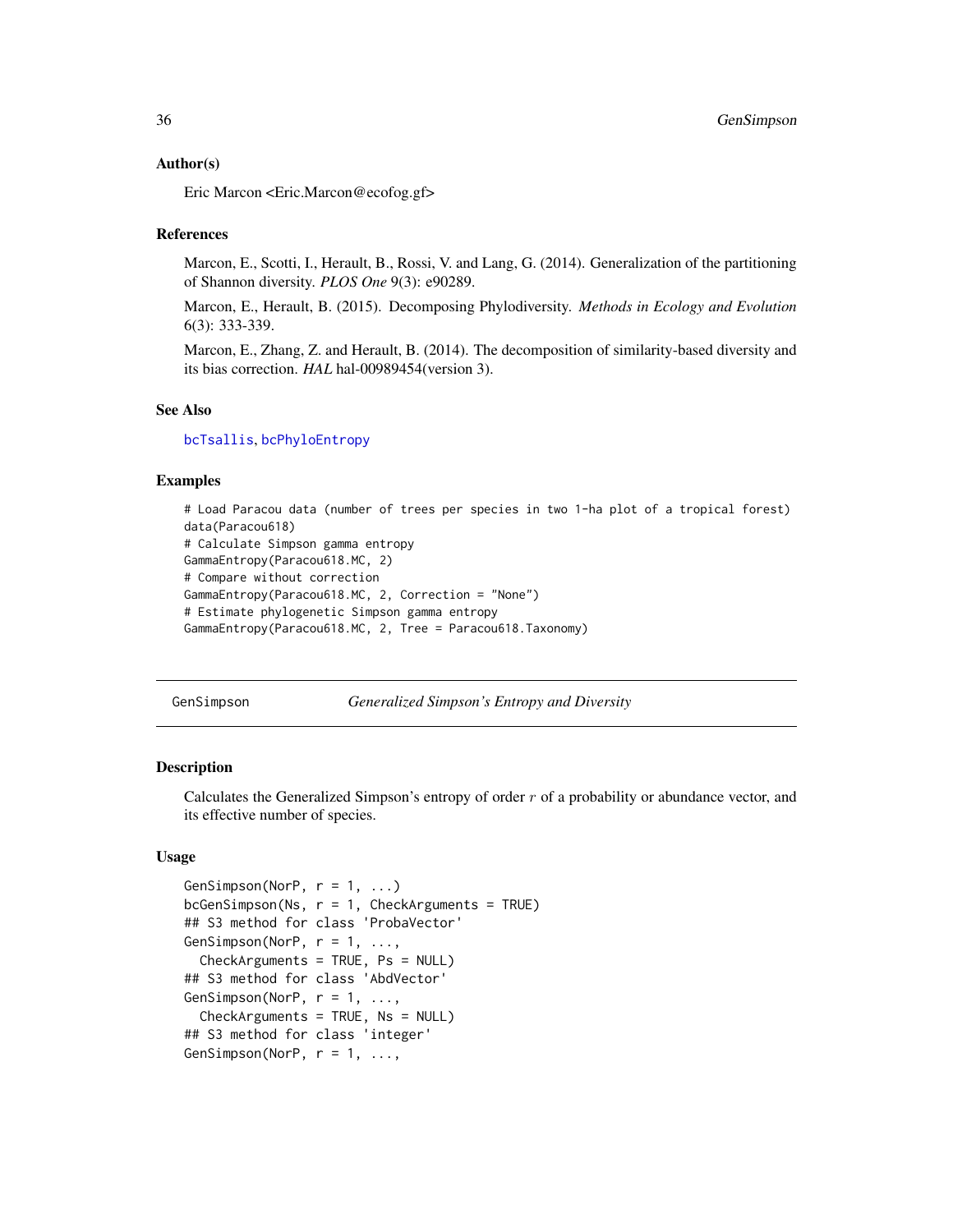### GenSimpson 37

```
CheckArguments = TRUE, Ns = NULL)
## S3 method for class 'numeric'
GenSimpson(NorP, r = 1, \ldots,CheckArguments = TRUE, Ps = NULL, Ns = NULL)
GenSimpsonD(NorP, r = 1, ...)
bcGenSimpsonD(Ns, r = 1, CheckArguments = TRUE)## S3 method for class 'ProbaVector'
GenSimpsonD(NorP, r = 1, \ldots,
  CheckArguments = TRUE, Ps = NULL)
## S3 method for class 'AbdVector'
GenSimpsonD(NorP, r = 1, \ldots,
 CheckArguments = TRUE, Ns = NULL)
## S3 method for class 'integer'
GenSimpsonD(NorP, r = 1, ...CheckArguments = TRUE, Ns = NULL)
## S3 method for class 'numeric'
GenSimpsonD(NorP, r = 1, \ldots,
  CheckArguments = TRUE, Ps = NULL, Ns = NULL)
```
# Arguments

| Ps         | A probability vector, summing to 1.                                                                                                                           |
|------------|---------------------------------------------------------------------------------------------------------------------------------------------------------------|
| Ns         | A numeric vector containing species abundances.                                                                                                               |
| NorP       | A numeric vector, an integer vector, an abundance vector (AbdVector) or a prob-<br>ability vector (ProbaVector). Contains either abundances or probabilities. |
| r          | A number: the order of diversity. Default is 1 for Simpson's diversity.                                                                                       |
| $\ddots$ . | Additional arguments. Unused.                                                                                                                                 |
|            | CheckArguments Logical; if TRUE, the function arguments are verified. Should be set to FALSE to<br>save time when the arguments have been checked elsewhere.  |

### Details

The Generalized Simpson's Entropy (Zhang and Zhou, 2010) of order  $r$  is, in the species accumulation curve, the probability for the individual sampled in rank  $r + 1$  to belong to a new species. It is a measure of diversity so long as r is lower than the number of species (Grabchak *et al.*, 2016).

Bias correction requires the number of individuals. Use bcGenSimpson. It is limited to orders r less than or equal to the number of individuals in the community.

The effective number of species GenSimpsonD (explicit diversity) has been derived by Grabchak *et al.* (2016).

The functions are designed to be used as simply as possible. GenSimpson is a generic method. If its first argument is an abundance vector, an integer vector or a numeric vector which does not sum to 1, the bias corrected function bcGenSimpson is called. Explicit calls to bcGenSimpson (with bias correction) or to GenSimpson.ProbaVector (without correction) are possible to avoid ambiguity. The .integer and .numeric methods accept Ps or Ns arguments instead of NorP for backward compatibility.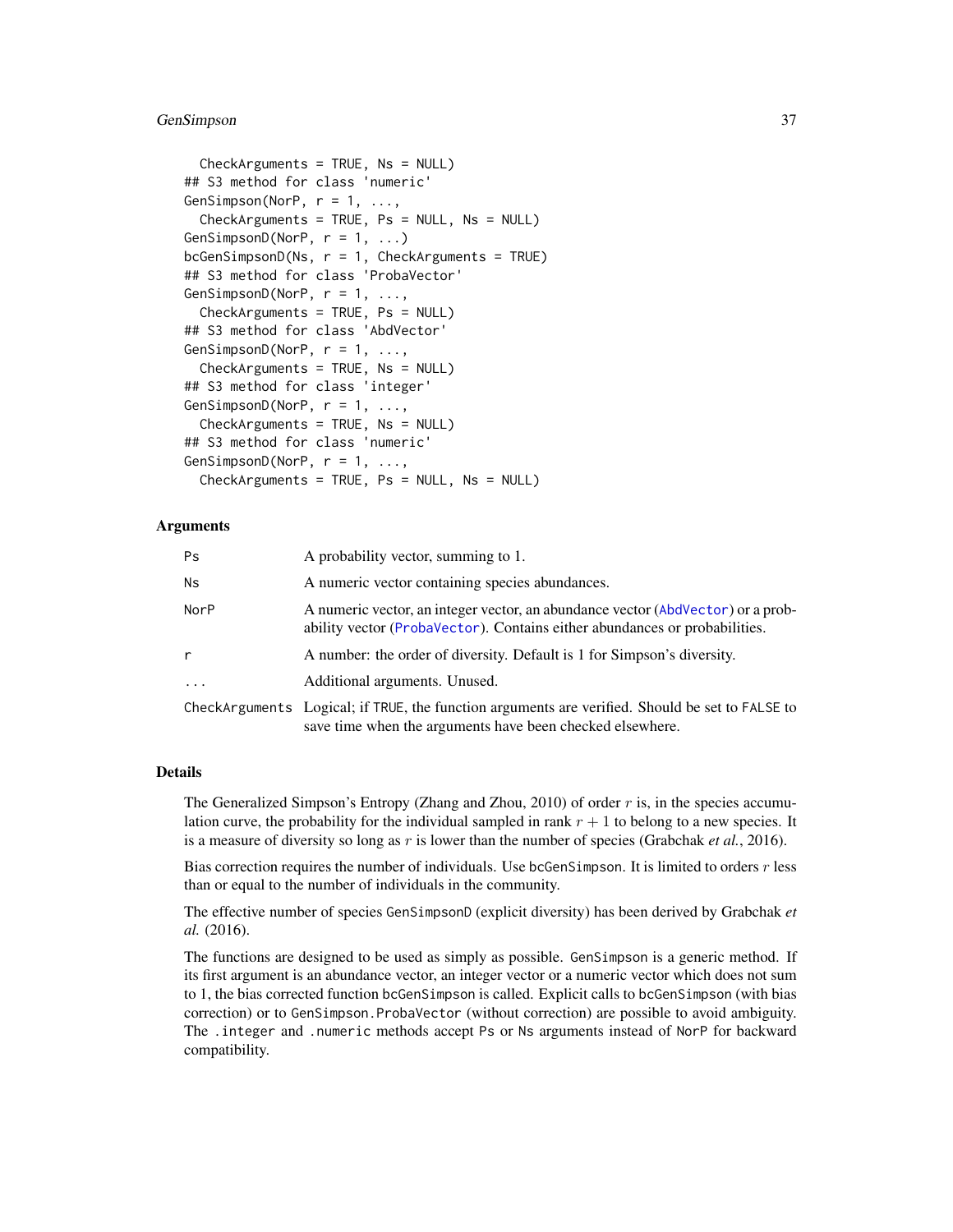# Value

A named number equal to the calculated index or diversity. The name is either "Biased" or "Unbiased", depending on the estimator used.

### Note

The unbiased estimator is calculated by the [GenSimp.z](#page-0-0) function of the EntropyEstimation package.

# Author(s)

Eric Marcon <Eric.Marcon@ecofog.gf>

# References

Grabchak, M., Marcon, E., Lang, G., and Zhang, Z. (2017). The Generalized Simpson's Entropy is a Measure of Biodiversity. *Plos One*, 12(3): e0173305.

Zhang Z. and Zhou J. (2010). Re-parameterization of multinomial distributions and diversity indices. *Journal of Statistical Planning and Inference* 140(7): 1731-1738.

### Examples

```
# Load Paracou data (number of trees per species in two 1-ha plot of a tropical forest)
data(Paracou618)
# Ns is the total number of trees per species
Ns <- as.AbdVector(Paracou618.MC$Ns)
# Species probabilities
Ps <- as.ProbaVector(Paracou618.MC$Ns)
# Whittaker plot
plot(Ns)
```
# Calculate GenSimpson entropy of order 1, equal to Simpson's index of diversity GenSimpson(Ps, 1) # Calculate an unbiased estimator of GenSimpson diversity of order 100 GenSimpsonD(Ns, 100)

Hqz *Similarity-based entropy of a community*

### Description

Calculates the entropy of order  $q$  of a probability vector according to a similarity matrix.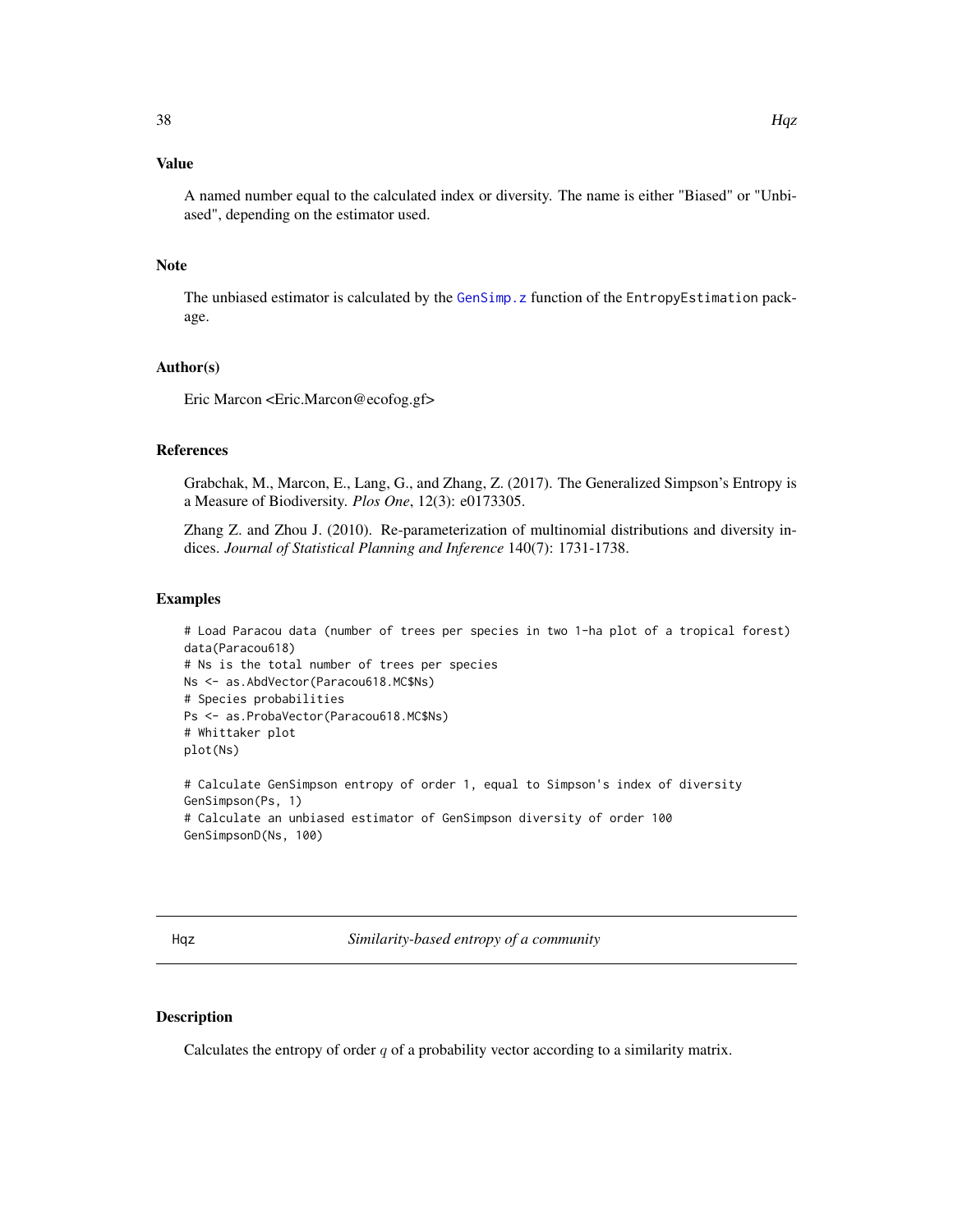Hqz 39

# Usage

```
Hqz(NorP, q = 1, Z = diag(length(NorP)), ...)
bcHqz(Ns, q = 1, Z = diag(length(Ns)), Correction = "Best", SampleCoverage = NULL,
  CheckArguments = TRUE)
## S3 method for class 'ProbaVector'
Hqz(NorP, q = 1, Z = diag(length(NorP)),
  ..., CheckArguments = TRUE, Ps = NULL)
## S3 method for class 'AbdVector'
Hqz(NorP, q = 1, Z = diag(length(NorP)), Correction = "Best",
  ..., CheckArguments = TRUE, Ns = NULL)
## S3 method for class 'integer'
Hqz(NorP, q = 1, Z = diag(length(NorP)), Correction = "Best",
  \ldots, CheckArguments = TRUE, Ns = NULL)
## S3 method for class 'numeric'
Hqz(NorP, q = 1, Z = diag(length(NorP)), Correction = "Best",
  ..., CheckArguments = TRUE, Ps = NULL, Ns = NULL)
```
# Arguments

| Ps         | A probability vector, summing to 1.                                                                                                                                                                                                                                                                                |
|------------|--------------------------------------------------------------------------------------------------------------------------------------------------------------------------------------------------------------------------------------------------------------------------------------------------------------------|
| Ns         | A numeric vector containing species abundances.                                                                                                                                                                                                                                                                    |
| NorP       | A numeric vector, an integer vector, an abundance vector (AbdVector) or a prob-<br>ability vector (ProbaVector). Contains either abundances or probabilities.                                                                                                                                                      |
| q          | A number: the order of entropy. Default is 1.                                                                                                                                                                                                                                                                      |
| Ζ          | A relatedness matrix, <i>i.e.</i> a square matrix whose terms are all positive, strictly<br>positive on the diagonal. Generally, the matrix is a similarity matrix, <i>i.e.</i> the<br>diagonal terms equal 1 and other terms are between 0 and 1. Default is the<br>identity matrix to calculate neutral entropy. |
| Correction | A string containing one of the possible corrections: "None" (no correction),<br>"ChaoShen", "MarconZhang" or "Best", the default value. The "MarconZhang"<br>correction assumes a similarity matrix.                                                                                                               |
|            | SampleCoverage The sample coverage of Ns calculated elsewhere. Used to calculate the gamma<br>diversity of meta-communities, see details.                                                                                                                                                                          |
| $\ddots$   | Additional arguments. Unused.                                                                                                                                                                                                                                                                                      |
|            | CheckArguments Logical; if TRUE, the function arguments are verified. Should be set to FALSE to<br>save time when the arguments have been checked elsewhere.                                                                                                                                                       |

# Details

Entropy is calculated following Leinster and Cobbold (2012) after Ricotta and Szeidl (2006): it is the entropy of order q of the community, using species ordinariness as the information function.

A similarity matrix is used (as for [Dqz](#page-26-0)), not a distance matrix as in Ricotta and Szeidl (2006). See the example.

Bias correction requires the number of individuals. Use bcHqz and choose the Correction. Correction techniques are from Marcon *et al.* (2014).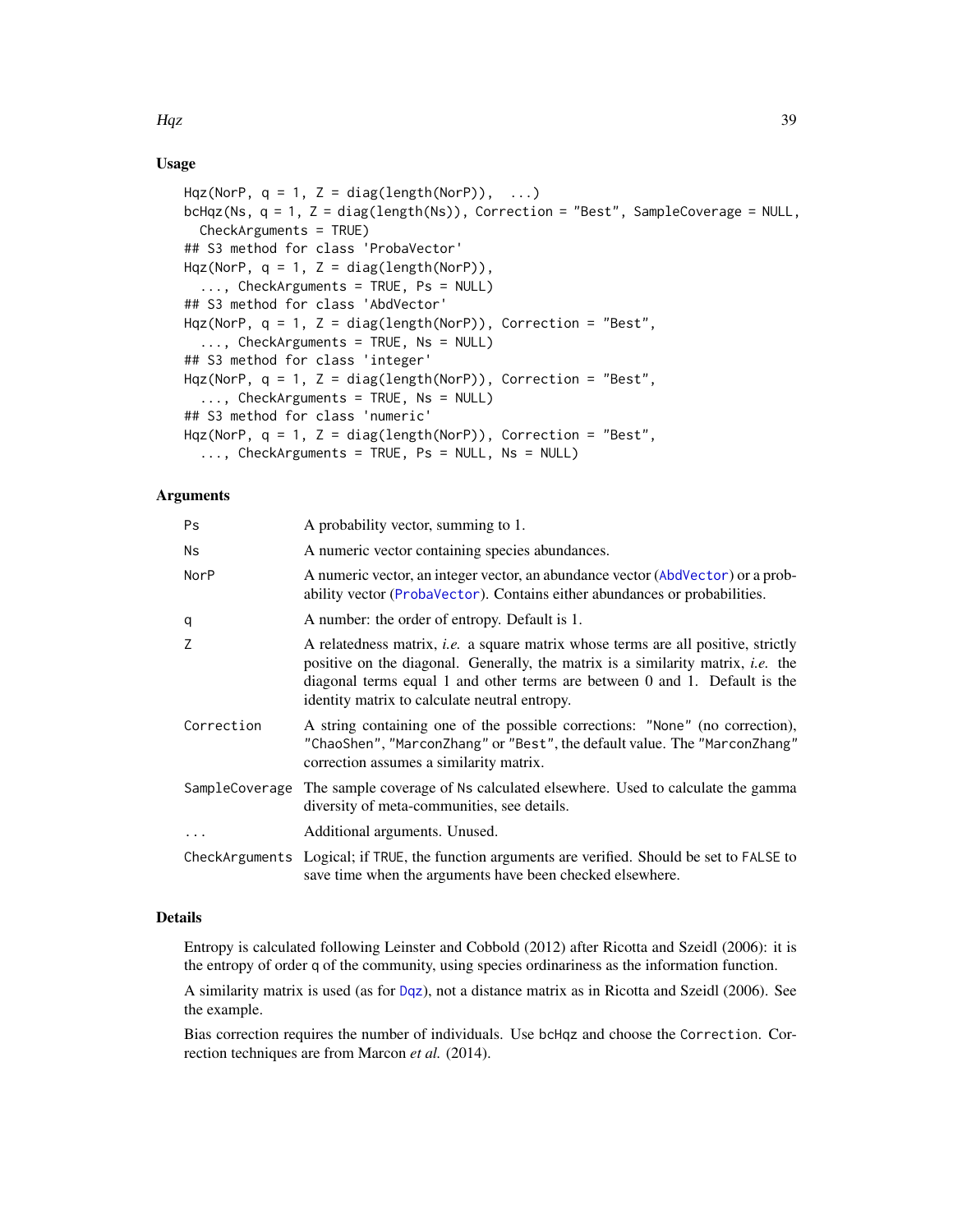The functions are designed to be used as simply as possible. Hqz is a generic method. If its first argument is an abundance vector, an integer vector or a numeric vector which does not sum to 1, the bias corrected function bcHqz is called. Explicit calls to bcHqz (with bias correction) or to Hqz.ProbaVector (without correction) are possible to avoid ambiguity. The .integer and .numeric methods accept Ps or Ns arguments instead of NorP for backward compatibility.

The size of a metacommunity (see [MetaCommunity](#page-50-0)) is unknown so it has to be set according to a rule which does not ensure that its abundances are integer values. Then, classical bias-correction methods do not apply. Providing the SampleCoverage argument allows applying the "ChaoShen" correction to estimate quite well the entropy. [DivPart](#page-21-0) and [GammaEntropy](#page-34-0) functions use this tweak.

# Value

A named number equal to the calculated entropy. The name is that of the bias correction used.

### Author(s)

Eric Marcon <Eric.Marcon@ecofog.gf>

### References

Leinster, T. and Cobbold, C. (2012). Measuring diversity: the importance of species similarity. *Ecology* 93(3): 477-489.

Marcon, E., Zhang, Z. and Herault, B. (2014). The decomposition of similarity-based diversity and its bias correction. *HAL* hal-00989454(version 3).

Ricotta, C. and Szeidl, L. (2006). Towards a unifying approach to diversity measures: Bridging the gap between the Shannon entropy and Rao's quadratic index. *Theoretical Population Biology* 70(3): 237-243.

### See Also

[Dqz](#page-26-0), [PhyloEntropy](#page-64-0)

#### Examples

```
# Load Paracou data (number of trees per species in two 1-ha plot of a tropical forest)
data(Paracou618)
# Prepare the similarity matrix
DistanceMatrix <- as.matrix(EightSpTree$Wdist^2/2)
# Similarity can be 1 minus normalized distances between species
Z <- 1 - DistanceMatrix/max(DistanceMatrix)
# Calculate diversity of order 2
Ps <- EightSpAbundance/sum(EightSpAbundance)
Hqz(Ps, 2, Z)
# Equal to normalized Rao quadratic entropy when q=2
Rao(Ps, EightSpTree)/max(DistanceMatrix)
# But different from PhyloEntropy for all other q, e.g. 1
Hqz(Ps, 1, Z)
summary(PhyloEntropy(Ps, 1, EightSpTree))
```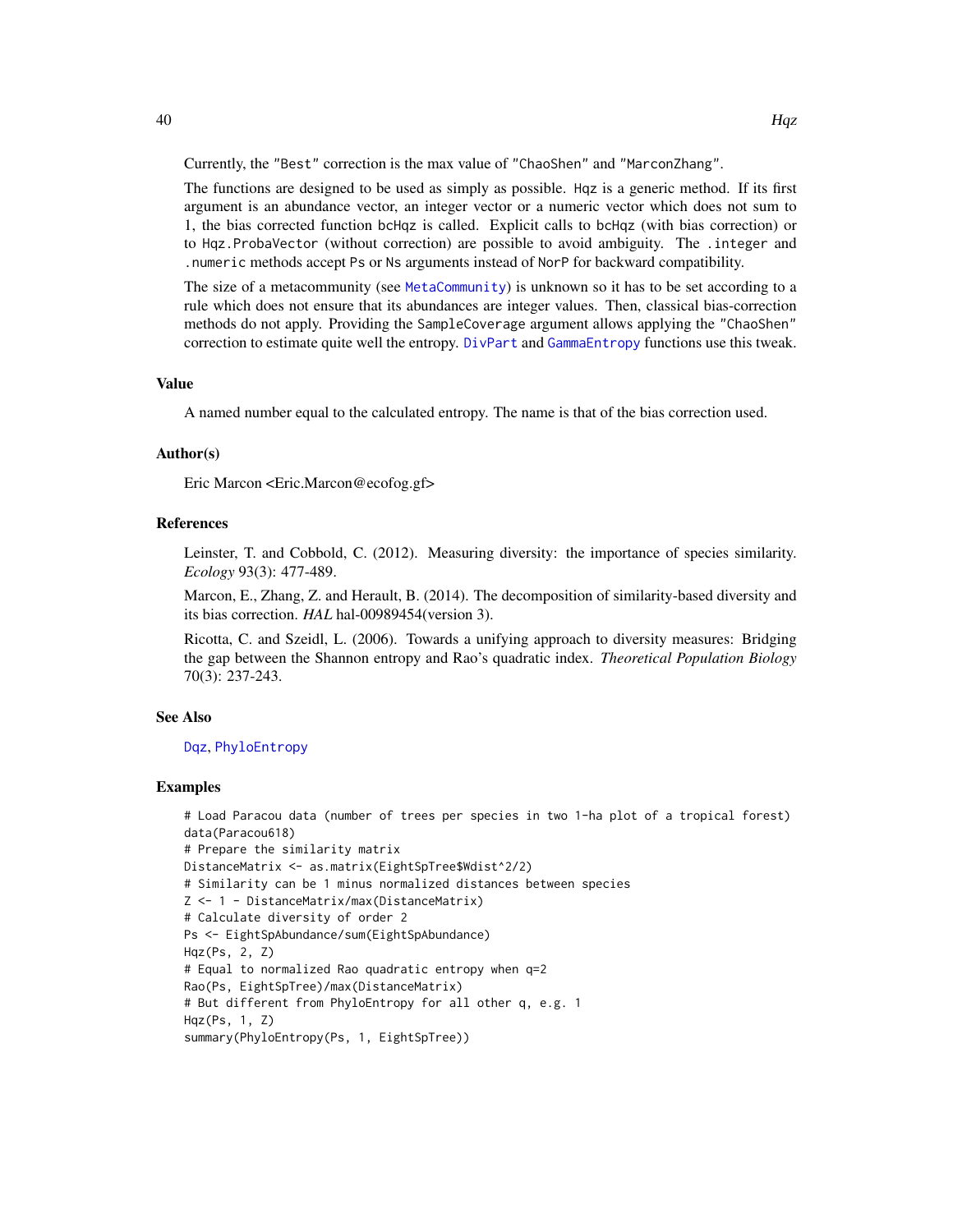### Description

Calculates the similarity-based beta entropy of order  $q$  of a community belonging to a metacommunity.

### Usage

```
HqzBeta(NorP, NorPexp = NULL, q = 1, Z = diag(length(NorP)), ...)
bcHqzBeta(Ns, Nexp = NULL, q = 1, Z = diag(length(Ns)), Correction = "Best",
          CheckArguments = TRUE)
## S3 method for class 'ProbaVector'
HqzBeta(NorP, NorPexp = NULL, q = 1, Z = diag(length(NorP)),
  ..., CheckArguments = TRUE, Ps = NULL, Pexp = NULL)
## S3 method for class 'AbdVector'
HqzBeta(NorP, NorPexp = NULL, q = 1, Z = diag(length(NorP)), Correction = "Best",
  ..., CheckArguments = TRUE, Ns = NULL, Nexp = NULL)
## S3 method for class 'integer'
HqzBeta(NorP, NorPexp = NULL, q = 1, Z = diag(length(NorP)), Correction = "Best",
 ..., CheckArguments = TRUE, Ns = NULL, Nexp = NULL)
## S3 method for class 'numeric'
HqzBeta(NorP, NorPexp = NULL, q = 1, Z = diag(length(NorP)), Correction = "Best",
  ..., CheckArguments = TRUE, Ps = NULL, Ns = NULL, Pexp = NULL, Nexp = NULL)
```
# Arguments

| <b>Ps</b>   | The probability vector of species of the community.                                                                                                                                                                                                                                                                     |
|-------------|-------------------------------------------------------------------------------------------------------------------------------------------------------------------------------------------------------------------------------------------------------------------------------------------------------------------------|
| Pexp        | The probability vector of species of the metacommunity.                                                                                                                                                                                                                                                                 |
| <b>Ns</b>   | A numeric vector containing species abundances of the community.                                                                                                                                                                                                                                                        |
| Nexp        | A numeric vector containing species abundances of the metacommunity.                                                                                                                                                                                                                                                    |
| <b>NorP</b> | A numeric vector, an integer vector, an abundance vector (AbdVector) or a prob-<br>ability vector (ProbaVector). Contains either abundances or probabilities of the<br>community.                                                                                                                                       |
| NorPexp     | A numeric vector, an integer vector, an abundance vector (AbdVector) or a prob-<br>ability vector (ProbaVector). Contains either abundances or probabilities of the<br>metacommunity.                                                                                                                                   |
| q           | A number, the order of diversity. Default is 1.                                                                                                                                                                                                                                                                         |
| Z           | A relatedness matrix, <i>i.e.</i> a square matrix whose terms are all positive, strictly<br>positive on the diagonal. Generally, the matrix is a similarity matrix, <i>i.e.</i> the<br>diagonal terms equal 1 and other terms are between $0$ and $1$ . Default is the<br>identity matrix to calculate neutral entropy. |
| Correction  | A string containing one of the possible corrections: currently, no correction is<br>available so "Best", the default value, is equivalent to "None".                                                                                                                                                                    |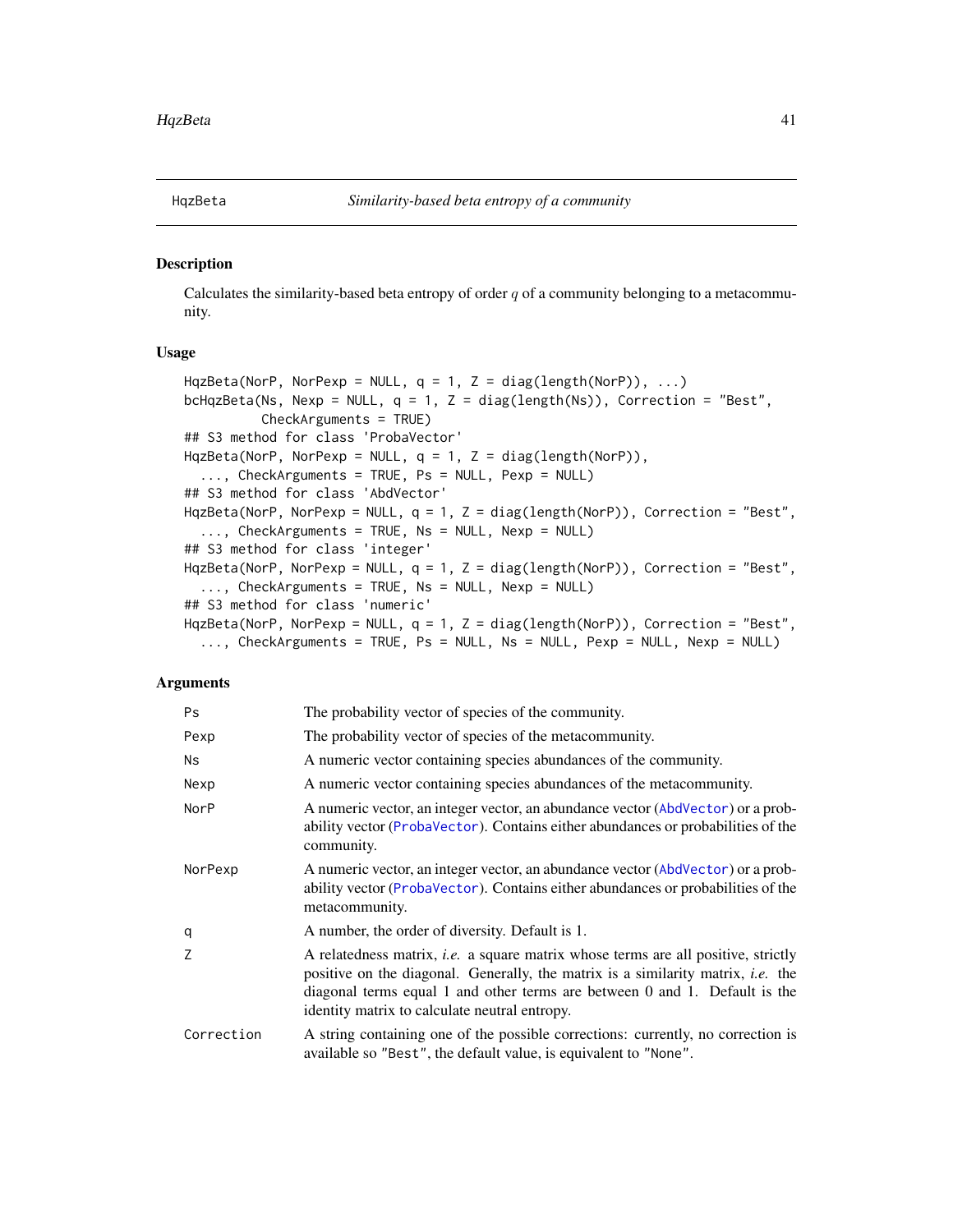... Additional arguments. Unused.

CheckArguments Logical; if TRUE, the function arguments are verified. Should be set to FALSE to save time when the arguments have been checked elsewhere.

### Details

The derivation of similarity-based beta entropy can be found in Marcon *et al.* (2014).

Bias correction requires the number of individuals.

Note that beta entropy value is related to alpha entropy (if  $q$  is not 1) and cannot be compared accross communities (Jost, 2007). Beta entropy of a community is not meaningful in general, do rather calculate the [BetaDiversity](#page-9-0) of the metacommunity.

The functions are designed to be used as simply as possible. HqzBeta is a generic method. If its first argument is an abundance vector, an integer vector or a numeric vector which does not sum to 1, the bias corrected function bcHqzBeta is called. Explicit calls to bcHqzBeta (with bias correction) or to HqzBeta.ProbaVector (without correction) are possible to avoid ambiguity. The .integer and .numeric methods accept Ps or Ns arguments instead of NorP for backward compatibility.

### Value

A named number equal to the calculated entropy. The name is that of the bias correction used.

### Author(s)

Eric Marcon <Eric.Marcon@ecofog.gf>

# References

Jost (2007), Partitioning diversity into independent alpha and beta components. *Ecology* 88(10): 2427-2439.

Marcon, E., Zhang, Z. and Herault, B. (2014). The decomposition of similarity-based diversity and its bias correction. *HAL* hal-00989454(version 3).

### Examples

# Load Paracou data (number of trees per species in two 1-ha plot of a tropical forest) data(Paracou618) # Ps is the vector of probabilities Ps <- as.ProbaVector(Paracou618.MC\$Ps) # Probability distribution of the first plot Ps1 <- as.ProbaVector(Paracou618.MC\$Psi[, 1]) # Prepare the similarity matrix DistanceMatrix <- as.matrix(Paracou618.dist) # Similarity can be 1 minus normalized distances between species Z <- 1 - DistanceMatrix/max(DistanceMatrix) # Divergence of order 2 between plot 1 and the whole forest HqzBeta(Ps1, Ps, q=2, Z)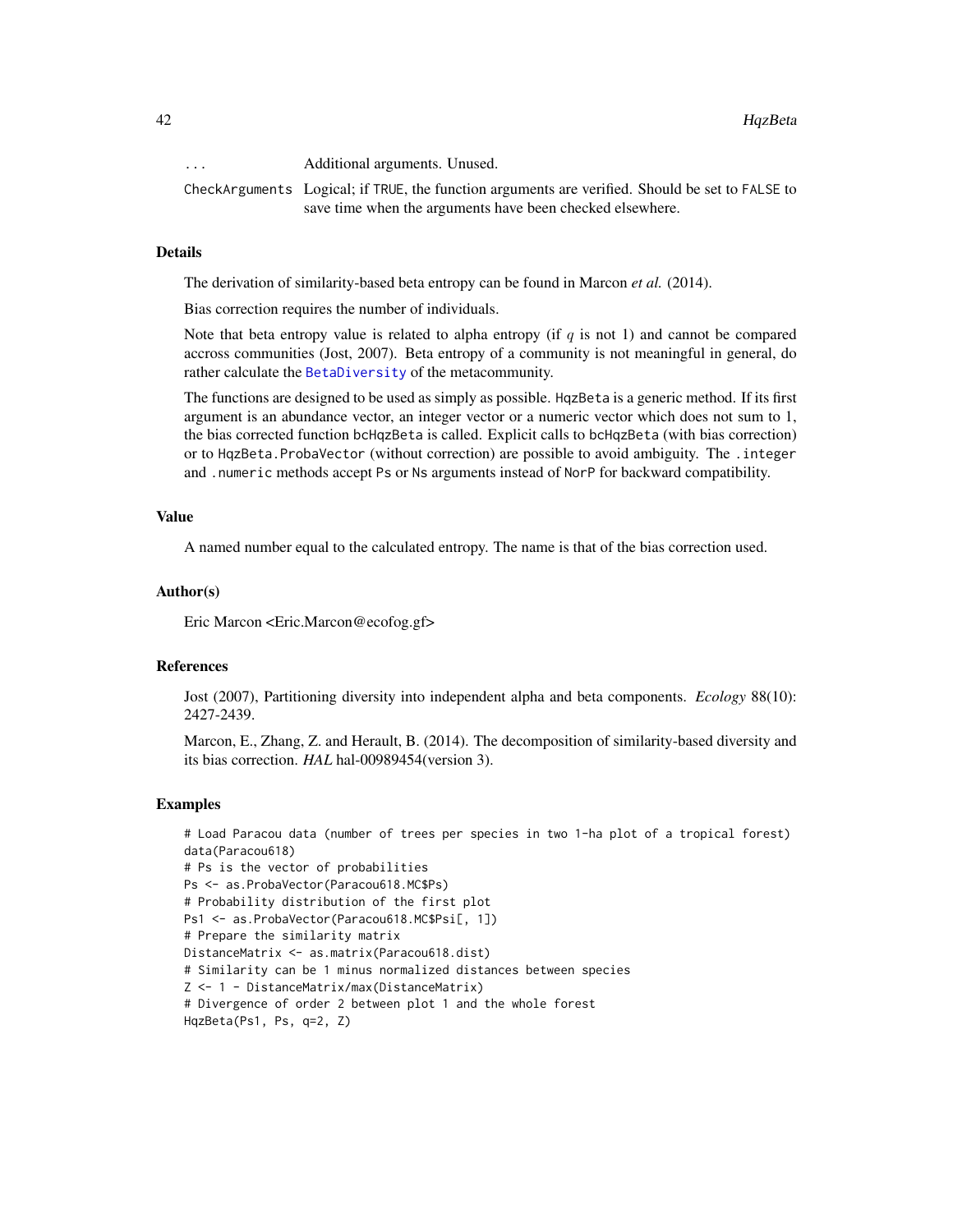### Description

Calculates the Hurlbert entropy of order  $k$  of a probability or abundance vector, and its effective number of species.

# Usage

```
Hurlbert(NorP, k = 2, ...)
bcHurlbert(Ns, k = 2, CheckArguments = TRUE)
## S3 method for class 'ProbaVector'
Hurlbert(NorP, k = 2, \ldots,
  CheckArguments = TRUE, Ps = NULL)
## S3 method for class 'AbdVector'
Hurlbert(NorP, k = 2, \ldots,
  CheckArguments = TRUE, Ns = NULL)
## S3 method for class 'integer'
Hurlbert(NorP, k = 2, \ldots,
  CheckArguments = TRUE, Ns = NULL)
## S3 method for class 'numeric'
Hurlbert(NorP, k = 2, \ldots,
  CheckArguments = TRUE, Ps = NULL, Ns = NULL)
HurlbertD(NorP, k = 2, ...)
bcHurlbertD(Ns, k = 2, CheckArguments = TRUE)
## S3 method for class 'ProbaVector'
HurlbertD(NorP, k = 2, ...,CheckArguments = TRUE, Ps = NULL)
## S3 method for class 'AbdVector'
HurlbertD(NorP, k = 2, \ldotsCheckArguments = TRUE, Ns = NULL)
## S3 method for class 'integer'
HurlbertD(NorP, k = 2, ...,CheckArguments = TRUE, Ns = NULL)
## S3 method for class 'numeric'
HurlbertD(NorP, k = 2, \ldots,
  CheckArguments = TRUE, Ps = NULL, Ns = NULL)
```
### Arguments

| Ps   | A probability vector, summing to 1.                                                                                                                           |
|------|---------------------------------------------------------------------------------------------------------------------------------------------------------------|
| Ns   | A numeric vector containing species abundances.                                                                                                               |
| NorP | A numeric vector, an integer vector, an abundance vector (AbdVector) or a prob-<br>ability vector (ProbaVector). Contains either abundances or probabilities. |
| k    | A number: the order of diversity. Default is 2 for Simpson's diversity.                                                                                       |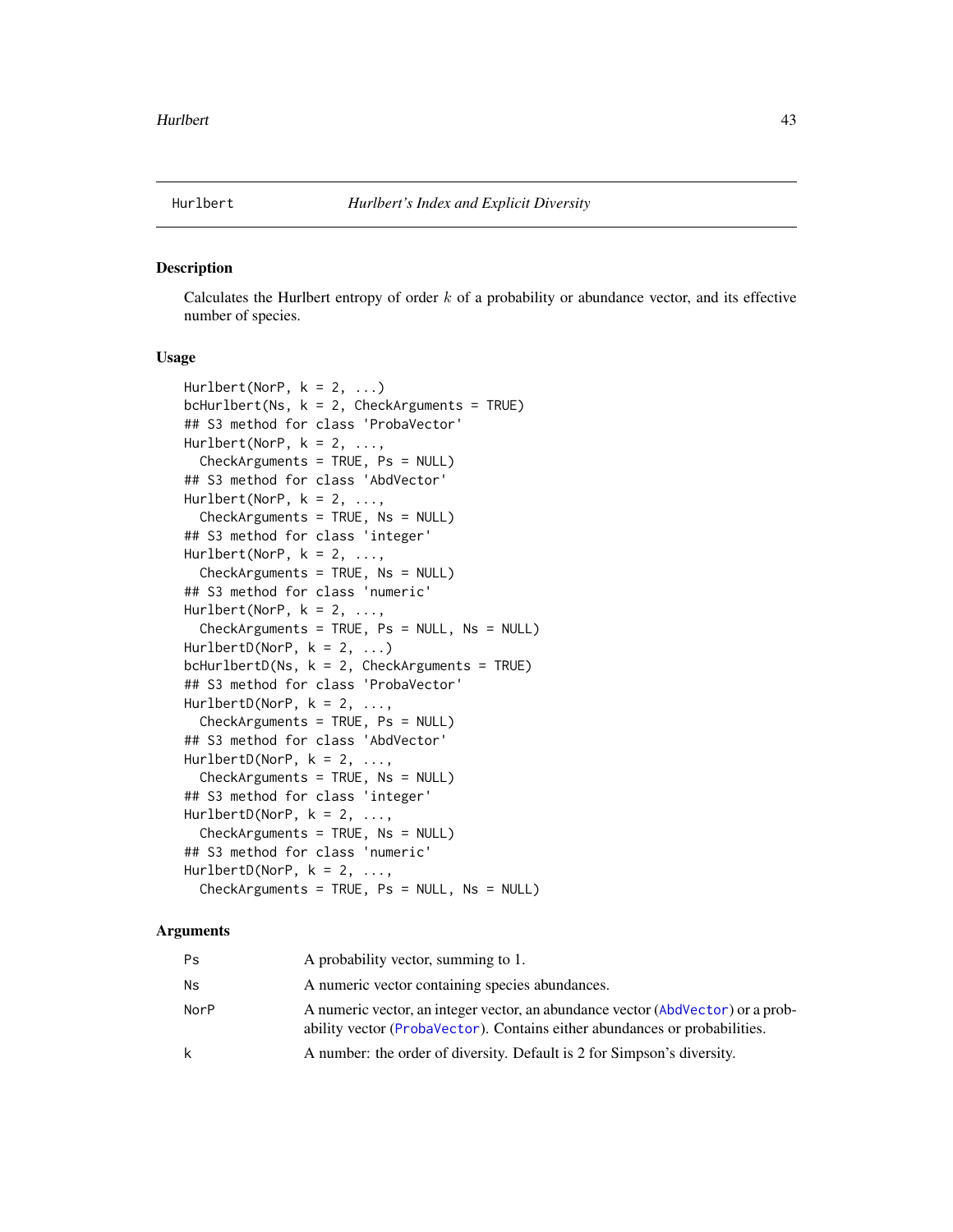... Additional arguments. Unused.

CheckArguments Logical; if TRUE, the function arguments are verified. Should be set to FALSE to save time when the arguments have been checked elsewhere.

### Details

Hurlbert's index of diversity (1971) of order k is the expected number of species in a sample of size k.

Bias correction requires the number of individuals. Use bcHurlbert. It is limited to orders k less than or equal to the number of individuals in the community.

The effective number of species HurlbertD (explicit diversity) has been derived by Dauby & Hardy (2012). It is calculated numerically. bcHurlbertD calculates it from the bias-corrected index bcHurlbert.

The functions are designed to be used as simply as possible. Hurlbert is a generic method. If its first argument is an abundance vector, an integer vector or a numeric vector which does not sum to 1, the bias corrected function bcHurlbert is called. Explicit calls to bcHurlbert (with bias correction) or to Hurlbert.ProbaVector (without correction) are possible to avoid ambiguity. The .integer and .numeric methods accept Ps or Ns arguments instead of NorP for backward compatibility.

### Value

A named number equal to the calculated index or diversity. The name is either "Biased" or "Unbiased", depending on the estimator used.

### Author(s)

Eric Marcon <Eric.Marcon@ecofog.gf>

#### References

Dauby G. & Hardy O.J. (2012) Sampled-based estimation of diversity sensu stricto by transforming Hurlbert diversities into effective number of species. *Ecography* 35(7): 661-672.

Hurlbert (1971) The Nonconcept of Species Diversity: A Critique and Alternative Parameters. *Ecology* 52(4): 577-586.

### Examples

```
# Load Paracou data (number of trees per species in two 1-ha plot of a tropical forest)
data(Paracou618)
# Ns is the total number of trees per species
Ns <- as.AbdVector(Paracou618.MC$Ns)
# Species probabilities
Ps <- as.ProbaVector(Paracou618.MC$Ns)
# Whittaker plot
plot(Ns)
```
# Calculate Hurlbert entropy of order 2, equal to Simpson's index of diversity Hurlbert(Ps, 2)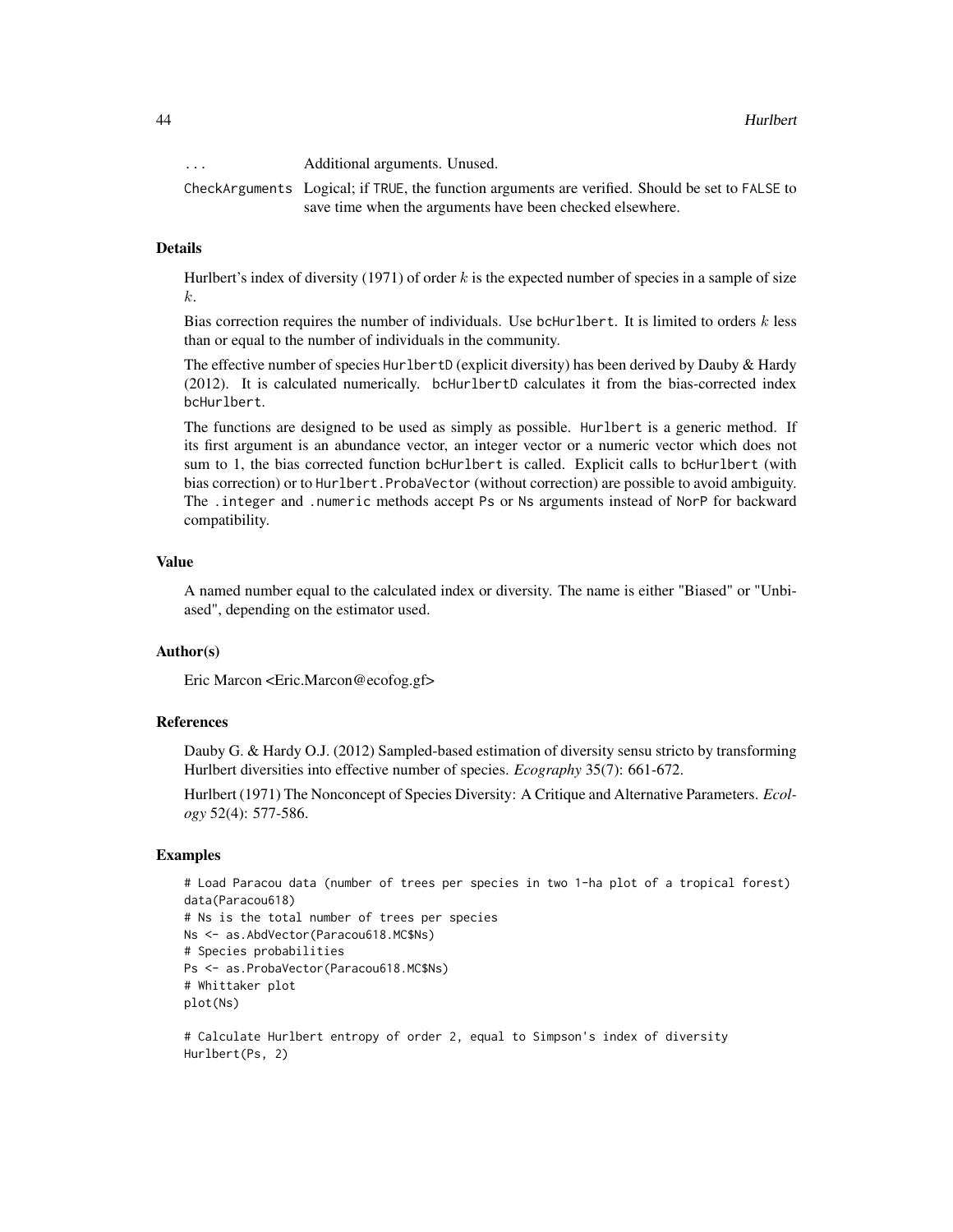# Calculate an unbiased estimator of Hurlbert entropy of order 2 Hurlbert(Ns, 2)

### KLq *Generalized Kullback-Leibler divergence*

### Description

Calculates the generalized Kullback-Leibler divergence between an observed and an expected probability distribution.

### Usage

 $KLq(Ps, Pexp, q = 1, CheckArguments = TRUE)$ 

### Arguments

| Ps   | The observed probability vector.                                                                                                                             |
|------|--------------------------------------------------------------------------------------------------------------------------------------------------------------|
| Pexp | The expected probability vector.                                                                                                                             |
|      | A number: the order of entropy. Default is 1.                                                                                                                |
|      | CheckArguments Logical; if TRUE, the function arguments are verified. Should be set to FALSE to<br>save time when the arguments have been checked elsewhere. |

# Details

The generalized Kullback-Leibler divergence (Borland et al., 1998) converges to the Kullback-Leibler divergence (Kullback and Leibler, 1951) when  $q$  tends to 1. It is used to calculate the generalized beta entropy (Marcon et al., 2014).

# Value

A number equal to the generalized Kullback-Leibler divergence between the probability distributions.

# Author(s)

Eric Marcon <Eric.Marcon@ecofog.gf>

# References

Borland, L., Plastino, A. R. and Tsallis, C. (1998). Information gain within nonextensive thermostatistics. *Journal of Mathematical Physics* 39(12): 6490-6501.

Kullback, S. and Leibler, R. A. (1951). On Information and Sufficiency. The Annals of Mathematical *Statistics* 22(1): 79-86.

Marcon, E., Scotti, I., Herault, B., Rossi, V. and Lang, G. (2014). Generalization of the partitioning of Shannon diversity. *PLOS One* 9(3): e90289.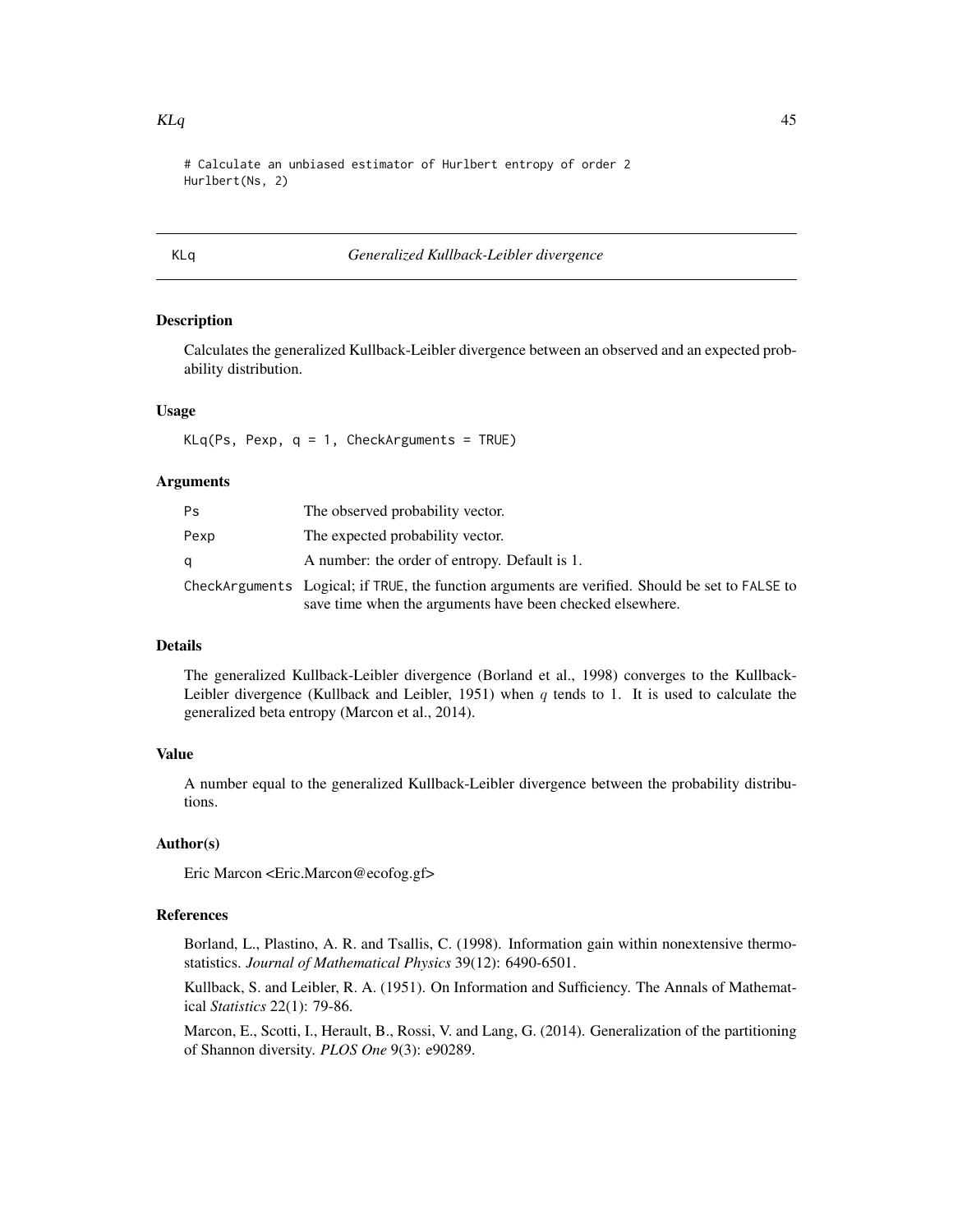# See Also

[TsallisBeta](#page-90-0)

### Examples

# Load Paracou data (number of trees per species in two 1-ha plot of a tropical forest) data(Paracou618) # Ps is the vector of probabilities Ps <- Paracou618.MC\$Ps # Probability distribution of the first plot Ps1 <- Paracou618.MC\$Psi[, 1] # Divergence of order 2 between the first plot and the whole forest KLq(Ps1, Ps, 2)

#### lnq *Logarithm of order q*

### Description

Calculates the deformed logarithm of order  $q$ .

### Usage

 $lnq(x, q)$ lnq.CommunityProfile(Profile)

### Arguments

| $\times$ | A numeric vector.   |
|----------|---------------------|
| Profile  | A CommunityProfile. |
| ി        | A number.           |

### Details

The deformed logarithm is defined as  $\ln_q x = \frac{(x^{(1-q)}-1)}{(1-q)}$  $\frac{(1-q)}{(1-q)}$ .

The shape of the deformed logarithm is similar to that of the regular one.  $\ln_1 x = \log x$ .

For  $q > 1$ ,  $\ln_q(\alpha) = \frac{1}{(q-1)}$ .

lnq.CommunityProfile calculates the deformed logarithm of a [CommunityProfile](#page-13-0). Its \$x item (the order of dversity) is kept unchanged whilst other items are set to their logarithm of order \$x. Thus, a diversity profile is transformed into an entropy profile.

### Value

A vector of the same length as x containing the transformed values or a [CommunityProfile](#page-13-0).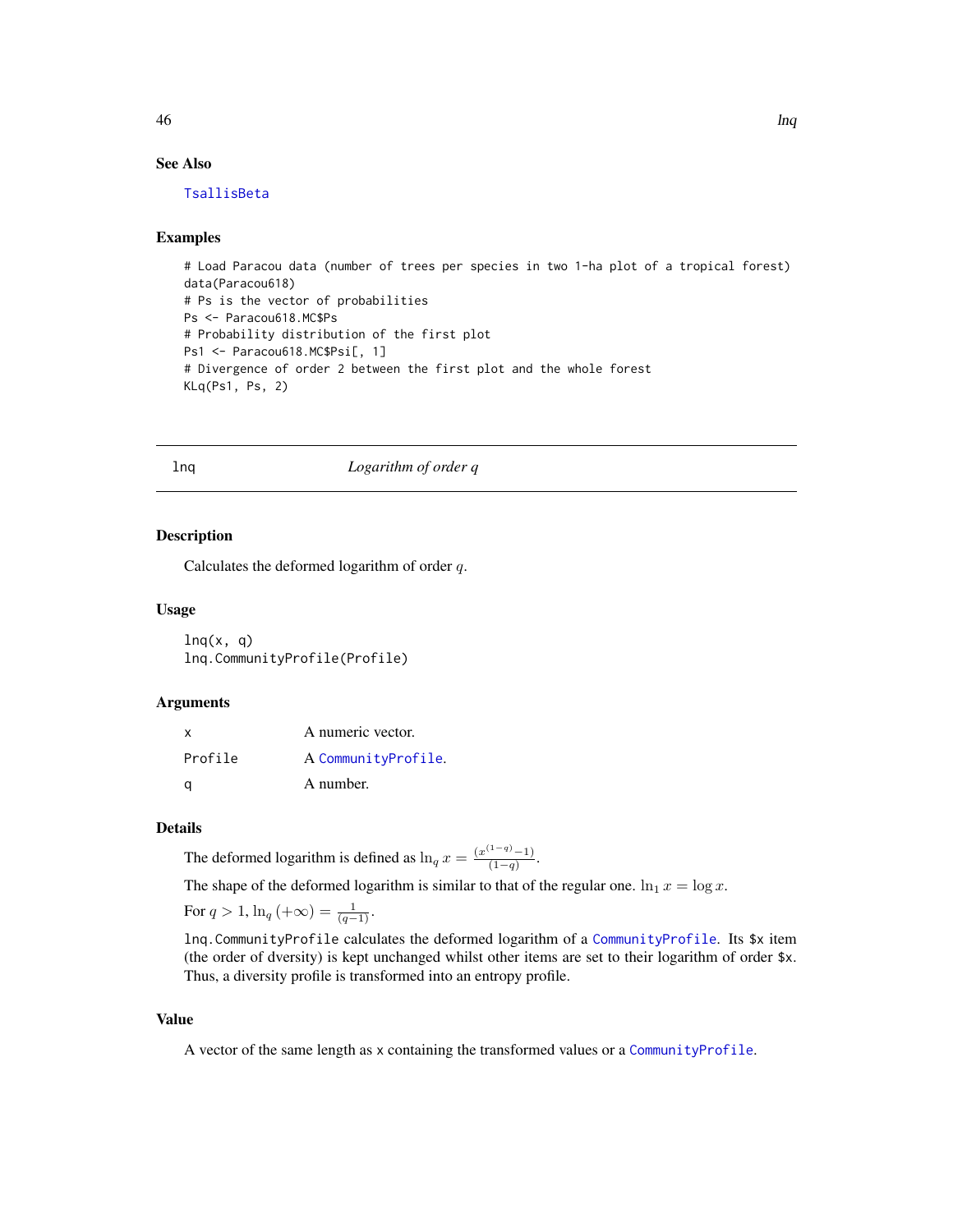### MC Utilities **47**

### Author(s)

Eric Marcon <Eric.Marcon@ecofog.gf>

### References

Tsallis, C. (1994). What are the numbers that experiments provide? *Quimica Nova* 17(6): 468-471.

### See Also

[expq](#page-31-0)

# Examples

```
curve(log(x), 0, 1, lty=1)
curve(lnq(x, 2), 0, 1, lty=2, add=TRUE)
curve(lnq(x, 3), 0, 1, lty=3, add=TRUE)
legend("topleft", legend = c("log(x)", "ln2(x)", "ln3(x)", lty = c(1, 2, 3), inset=0.02)
```
MC Utilities *Manipulation of meta-communities*

### Description

Tools to manipulate meta-communities. From a list of meta-communities, MergeMC creates a metacommunity whose communities are each original metacommunity. MergeC creates a metacommunity whose communities are each original community. ShuffleMC randomly assigns original communities to a metacommunity, keeping original weights, and returns a list of meta-communities.

### Usage

```
MergeMC(MClist, Weights = rep(1, length(MClist)), CheckArguments = TRUE)
MergeC(MClist, Weights = rep(1, length(MClist)), CheckArguments = TRUE)
ShuffleMC(MClist, Weights = rep(1, length(MClist)), CheckArguments = TRUE)
```
# Arguments

| MClist  | A list of MetaCommunity objects.                                                                                                                             |
|---------|--------------------------------------------------------------------------------------------------------------------------------------------------------------|
| Weights | A vector of numbers containing the weight of each metacommunity of the list.<br>It does not have to be normalized to sum to 1.                               |
|         | CheckArguments Logical; if TRUE, the function arguments are verified. Should be set to FALSE to<br>save time when the arguments have been checked elsewhere. |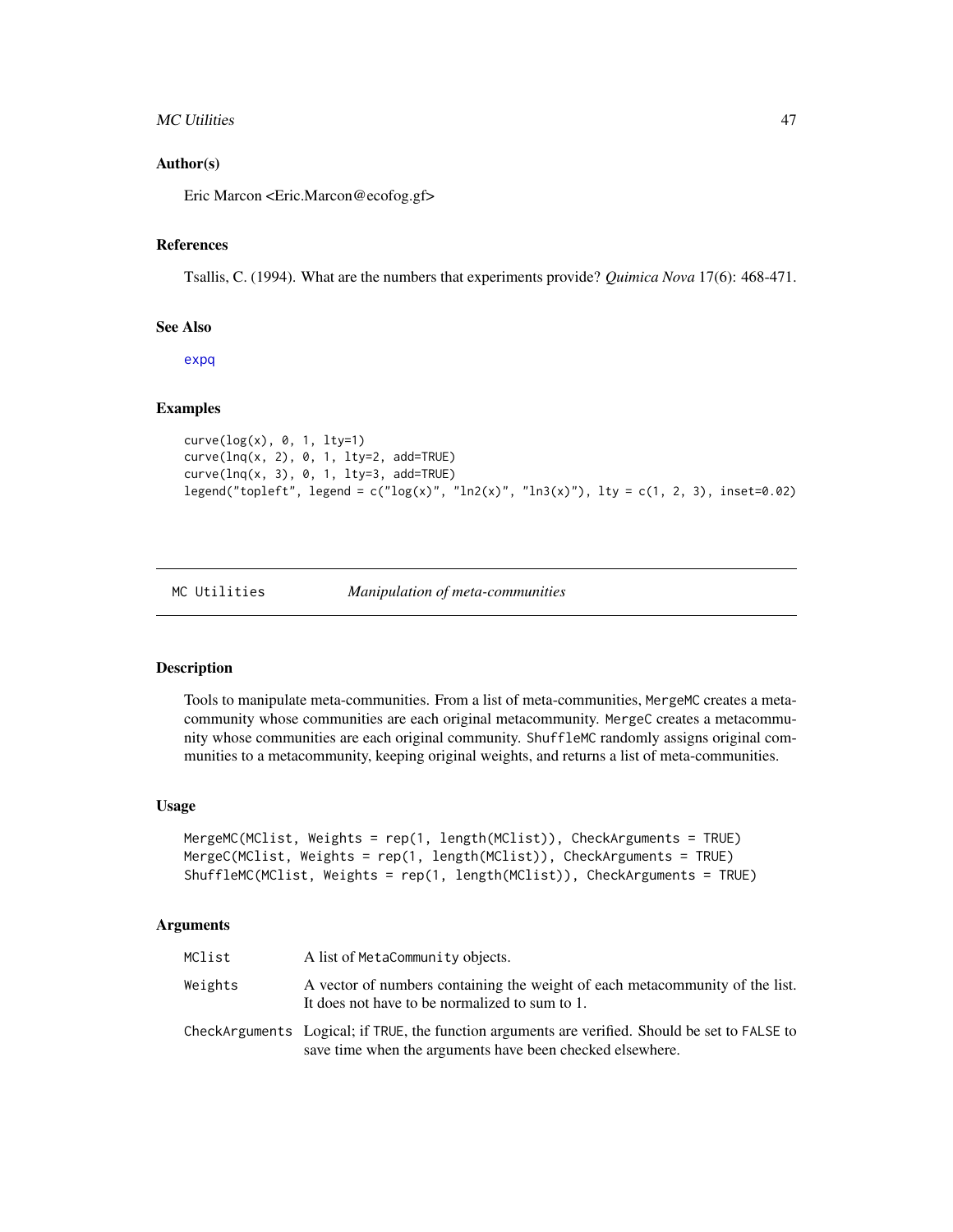# Details

MergeMC is used for hierarchical partitioning of diversity. The gamma diversity of communities of the list becomes alpha diversity of the merged meta-community.

MergeC creates a new meta-community by mixing original ones. Original communities are kept, their new weight is the product of their original weight and the weight of their original metacommunity.

ShuffleMC is used for simulations of the null hypothesis that all metacommunities of the list are identical.

# Value

MergeMC and MergeC return a [MetaCommunity](#page-50-0).

ShuffleMC returns a [list](#page-0-0) of [MetaCommunity](#page-50-0) objects.

# Author(s)

Eric Marcon <Eric.Marcon@ecofog.gf>

### See Also

**[MetaCommunity](#page-50-0)** 

### Examples

```
# First meta-community
(df <- data.frame(C1 = c(10, 10, 10, 10), C2 = c(0, 20, 35, 5),
 C3 = c(25, 15, 0, 2), row.names = c("spl", "sp2", "sp3", "sp4"))w \leftarrow c(1, 2, 1)MC1 \leq- MetaCommunity(Abundances = df, Weights = w)
# Second meta-community
(df <- data.frame(C1 = c(10, 4), C2 = c(3, 4), row.names = c("sp1", "sp5")))
w \leq c(3, 2)MC2 \leq MetaCommunity(Abundances = df, Weights = w)
# Merge communities
plot(MergeC(list(MC1, MC2)), main="Merged communities")
# Merge metacommunities
plot(MergeMC(list(MC1, MC2)), main="Merged meta-communities")
smc <- ShuffleMC(list(MC1, MC2))
```

```
plot(MergeMC(smc), main="Shuffled, then Merged meta-communities")
```
MCdiversity *Meta-Community diversity class.*

### **Description**

Methods for objects of type "MCdiversity".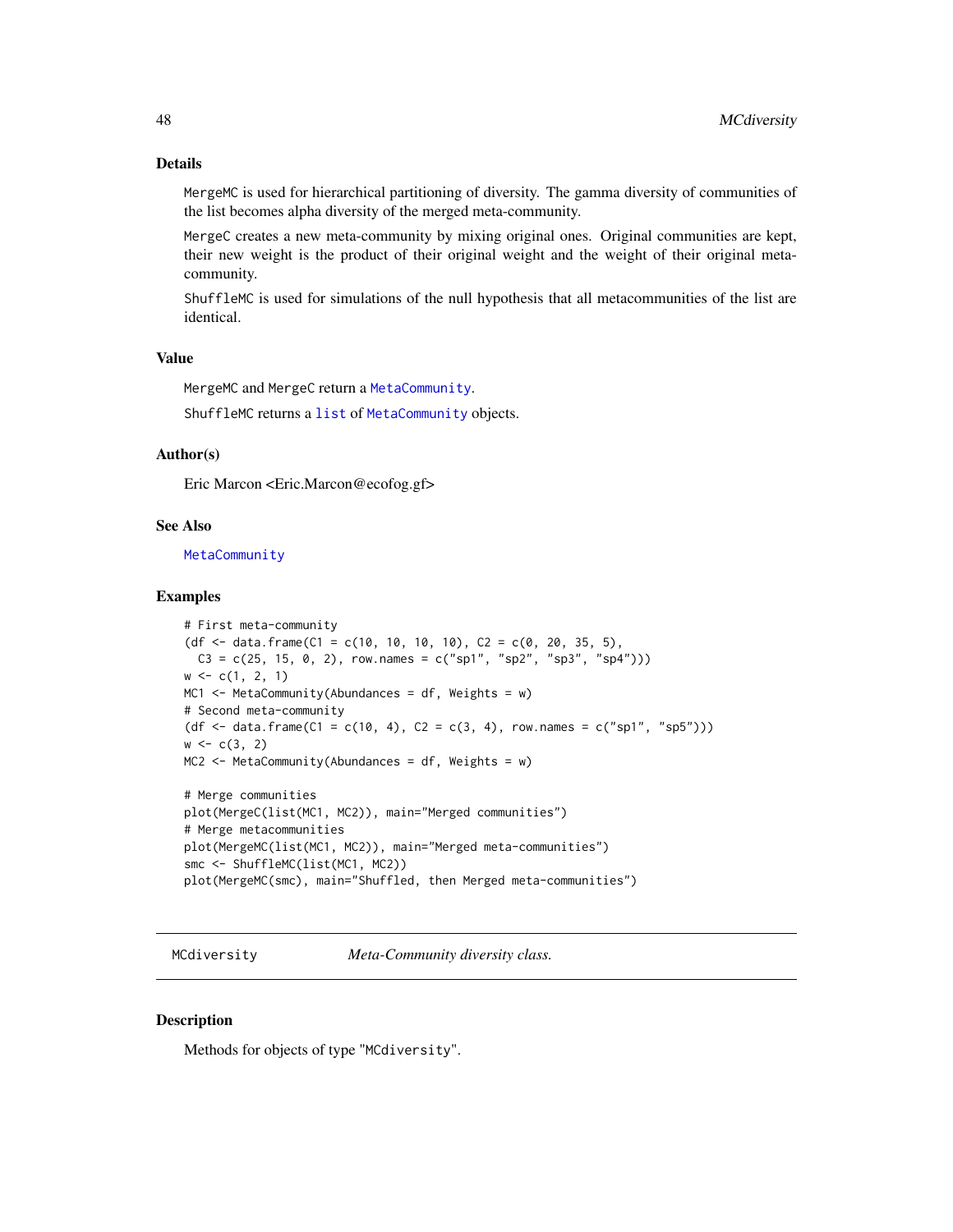# MCdiversity 49

# Usage

```
is.MCdiversity(x)
## S3 method for class 'MCdiversity'
plot(x, \ldots)## S3 method for class 'MCdiversity'
summary(object, ...)
```
# Arguments

| X                    | An object to be tested or plotted.                        |
|----------------------|-----------------------------------------------------------|
| object               | A MCdiversity object to be summarized.                    |
| $\ddot{\phantom{0}}$ | Additional arguments to be passed to the generic methods. |

# Value

Meta-community diversity objects are lists containing:

| MetaCommunity                                                       | The name of the MetaCommunity object containing inventory data.                                       |
|---------------------------------------------------------------------|-------------------------------------------------------------------------------------------------------|
| Type                                                                | The type of diversity ("alpha", "beta" or "gamma").                                                   |
| Order                                                               | The order of diversity $q$ .                                                                          |
| Correction                                                          | The estimation bias correction used to calculate diversity.                                           |
| Tree                                                                | The phylogenetic or functional tree used to calculate phylodiversity.                                 |
| Normalized                                                          | Logical. Indicates whether phylodiversity is normalized or proportional to the<br>height of the tree. |
| Weights                                                             | A vector containing the weights of communities.                                                       |
| Communities                                                         | A vector containing the diversity of communities.                                                     |
| Total                                                               | The total diversity.                                                                                  |
| is. MCdiversity returns TRUE if the object is of class MCdiversity. |                                                                                                       |

summary.MCdiversity returns a summary of the object's value.

# Author(s)

Eric Marcon <Eric.Marcon@ecofog.gf>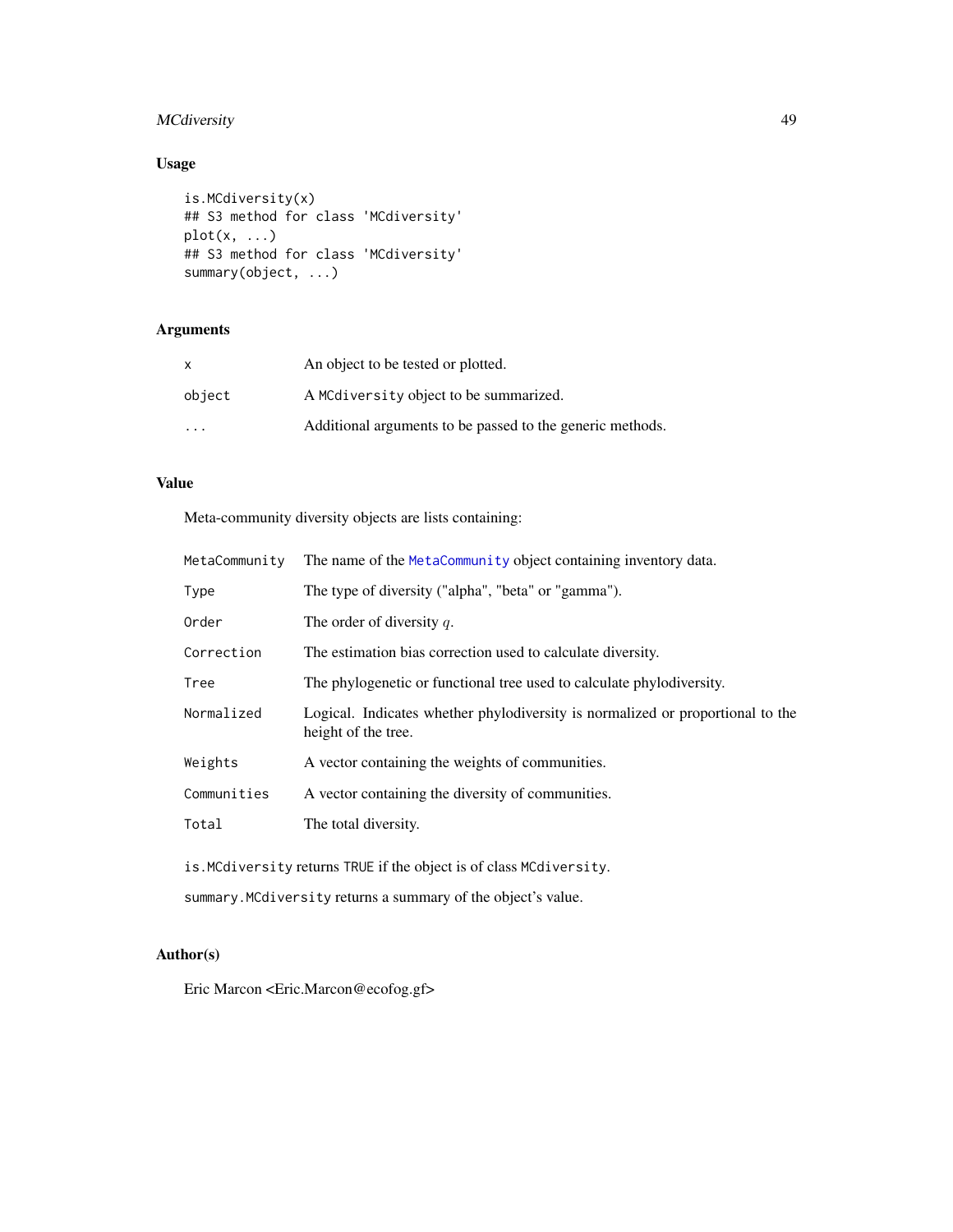# Description

Methods for objects of type "MCentropy".

# Usage

```
is.MCentropy(x)
## S3 method for class 'MCentropy'
plot(x, ...)
## S3 method for class 'MCentropy'
summary(object, ...)
```
# Arguments

| $\times$ | An object to be tested or plotted.                        |
|----------|-----------------------------------------------------------|
| object   | A MCentropy object to be summarized.                      |
| .        | Additional arguments to be passed to the generic methods. |

# Value

Meta-community entropy objects are lists containing:

| MetaCommunity | The name of the MetaCommunity object containing inventory data.                                     |
|---------------|-----------------------------------------------------------------------------------------------------|
| Method        | The method used to calculate entropy ("HCDT", "Similarity-based").                                  |
| Type          | The type of entropy ("alpha", "beta" or "gamma").                                                   |
| Order         | The order of entropy $q$ .                                                                          |
| Correction    | The estimation bias correction used to calculate entropy.                                           |
| Tree          | The phylogenetic or functional tree used to calculate phyloentropy.                                 |
| Normalized    | Logical. Indicates whether phyloentropy is normalized or proportional to the<br>height of the tree. |
| Z             | The matrix used to calculate similarity-based entropy.                                              |
| Weights       | A vector containing the weights of communities.                                                     |
| Communities   | A vector containing the entropy of communities.                                                     |
| Total         | The total entropy.                                                                                  |
|               | is. MCentropy returns TRUE if the object is of class MCentropy.                                     |

summary.MCentropy returns a summary of the object's value.

# Author(s)

Eric Marcon <Eric.Marcon@ecofog.gf>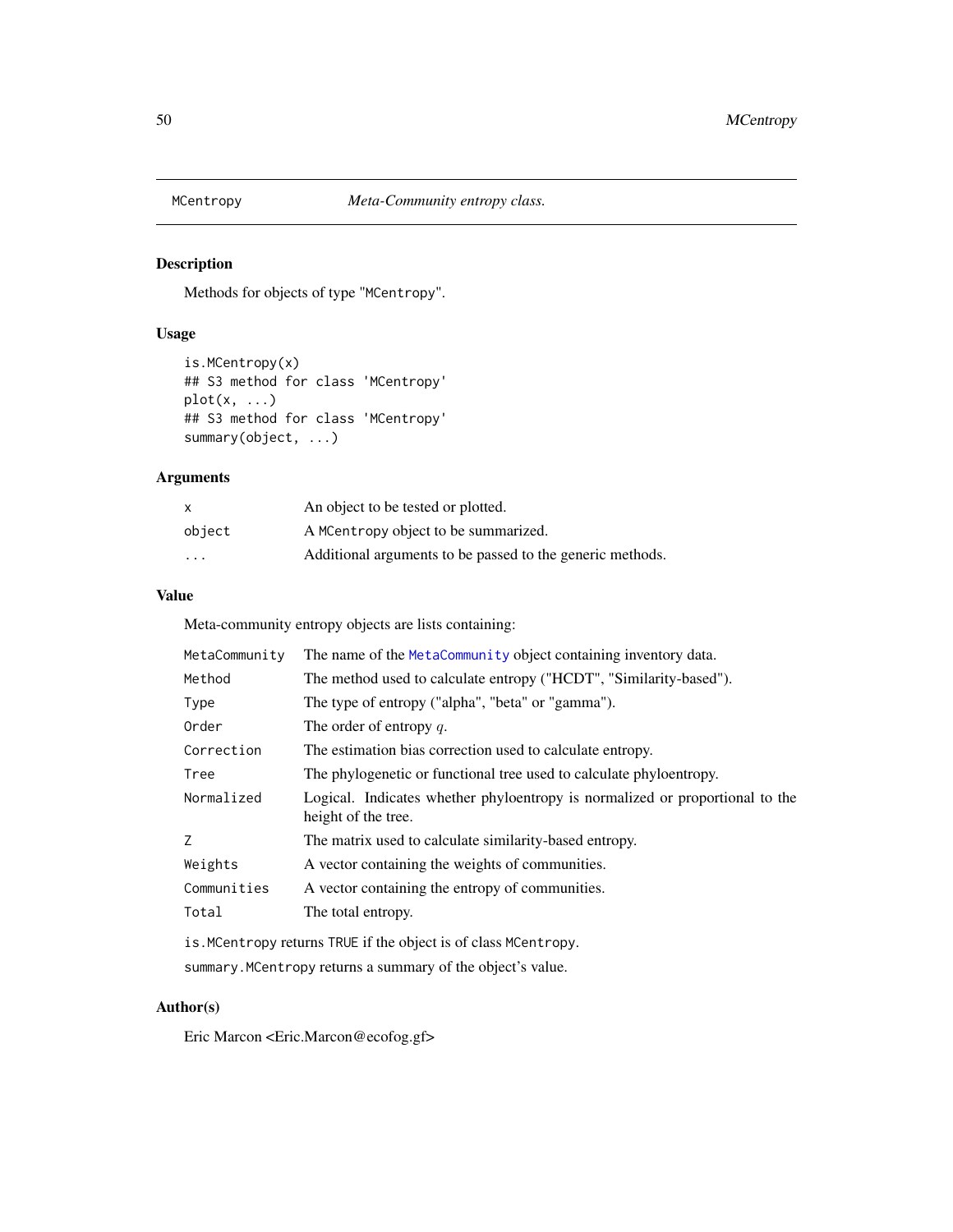<span id="page-50-0"></span>MetaCommunity *Metacommunity class*

### Description

Methods for objects of type "MetaCommunity".

# Usage

```
MetaCommunity(Abundances, Weights = rep(1, ncol(Abundances)))
is.MetaCommunity(x)
## S3 method for class 'MetaCommunity'
summary(object, ...)
## S3 method for class 'MetaCommunity'
plot(x, \ldots)
```
# Arguments

| Abundances   | A data frame containing the number of observations (lines are species, columns<br>are communities). The first column of the dataframe may contain the species<br>names.             |
|--------------|-------------------------------------------------------------------------------------------------------------------------------------------------------------------------------------|
| Weights      | A vector of positive numbers equal to community weights or a data frame con-<br>taining a vector named Weights. It does not have to be normalized. Weights are<br>equal by default. |
| $\mathsf{x}$ | An object to be tested or plotted.                                                                                                                                                  |
| object       | A MetaCommunity object to be summarized.                                                                                                                                            |
|              | Additional arguments to be passed to the generic methods.                                                                                                                           |

# Details

In the entropart package, individuals of different "species" are counted in several "communities" which are agregated to define a "metacommunity".

This is a naming convention, which may correspond to plots in a forest inventory or any data organized the same way.

Alpha and beta entropies of communities are summed according to Weights and the probability to find a species in the metacommunity is the weighted average of probabilities in communities.

The simplest way to import data is to organize it into two text files. The first file should contain abundance data: the first column named Species for species names, and a column for each community.

The second file should contain the community weights in two columns. The first one, named Communities should contain their names and the second one, named Weights, their weights.

Files can be read and data imported by code such as:

```
Abundances <- read.csv(file="Abundances.csv", row.names = 1)
Weights <- read.csv(file="Weights.csv")
MC <- MetaCommunity(Abundances, Weights)
```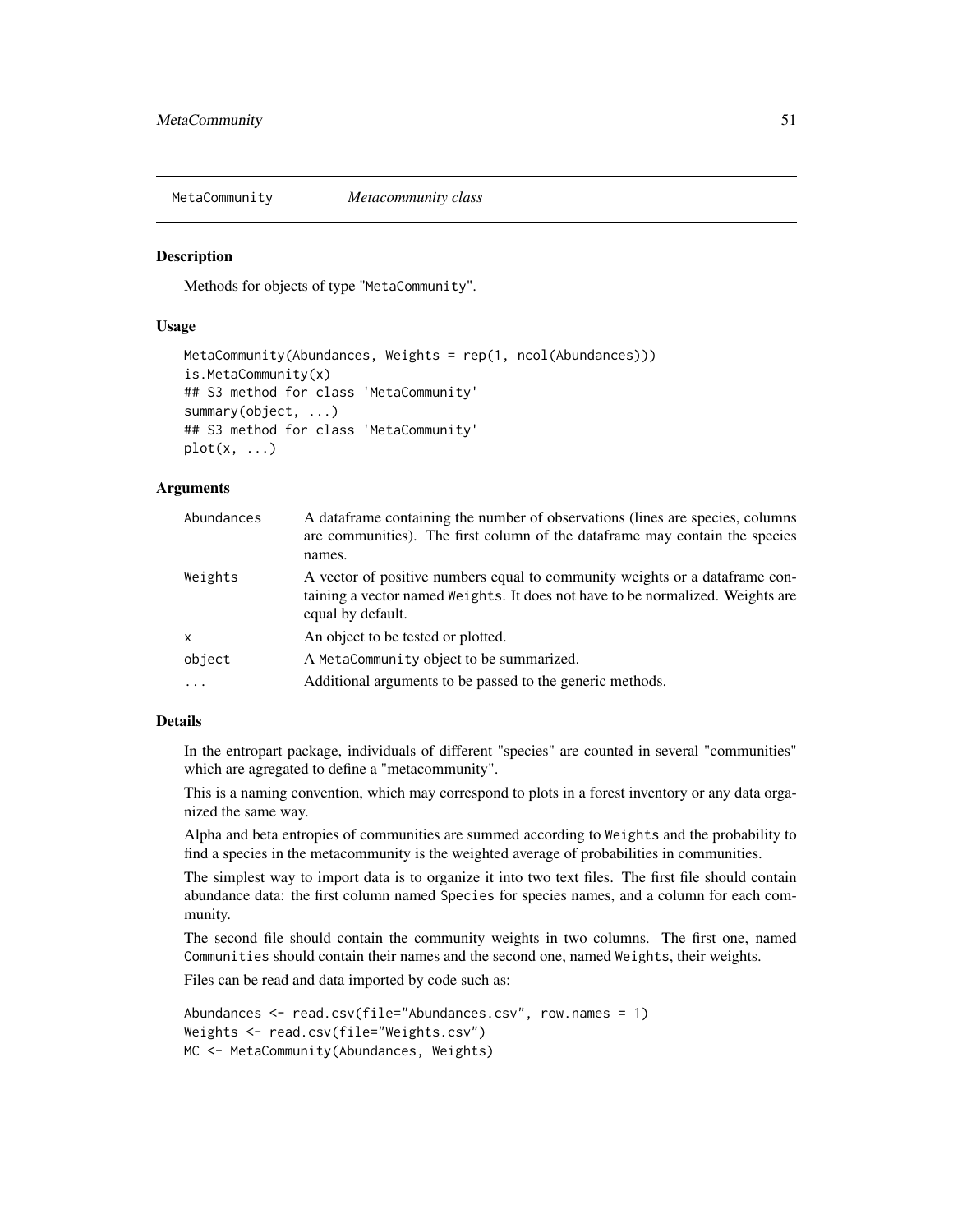### Value

An object of class MetaCommunity is a list:

| Nsi                        | A matrix containing abundance data, species in line, communities in column.                       |
|----------------------------|---------------------------------------------------------------------------------------------------|
| Ns                         | A vector containing the number of individuals of each species.                                    |
| Ni                         | A vector containing the number of individuals of each community.                                  |
| N                          | The total number of individuals.                                                                  |
| Psi                        | A matrix whose columns are the probability vectors of communities (each of<br>them sums to $1$ ). |
| Wi                         | A vector containing the normalized community weights (sum to 1).                                  |
| Ps                         | A vector containing the probability vector of the metacommunity.                                  |
| Nspecies                   | The number of species.                                                                            |
| Ncommunities               | The number of communities.                                                                        |
|                            | SampleCoverage The sample coverage of the metacommunity.                                          |
| SampleCoverage.communities | A vector containing the sample coverages of each community.                                       |

is.MetaCommunity returns TRUE if the object is of class MetaCommunity.

summary.MetaCommunity returns a summary of the object's value.

plot.MetaCommunity plots it.

# Author(s)

Eric Marcon <Eric.Marcon@ecofog.gf>

### Examples

```
# Use BCI data from vegan package
if (require(vegan, quietly = TRUE)) {
 # Load BCI data (number of trees per species in each 1-ha plot of a tropical forest)
 data(BCI)
 # BCI dataframe must be transposed (its lines are plots, not species)
 BCI.df <- as.data.frame(t(BCI))
 # Create a metacommunity object from a matrix of abundances and a vector of weights
 # (here, all plots have a weight equal to 1)
 MC <- MetaCommunity(BCI.df)
}
```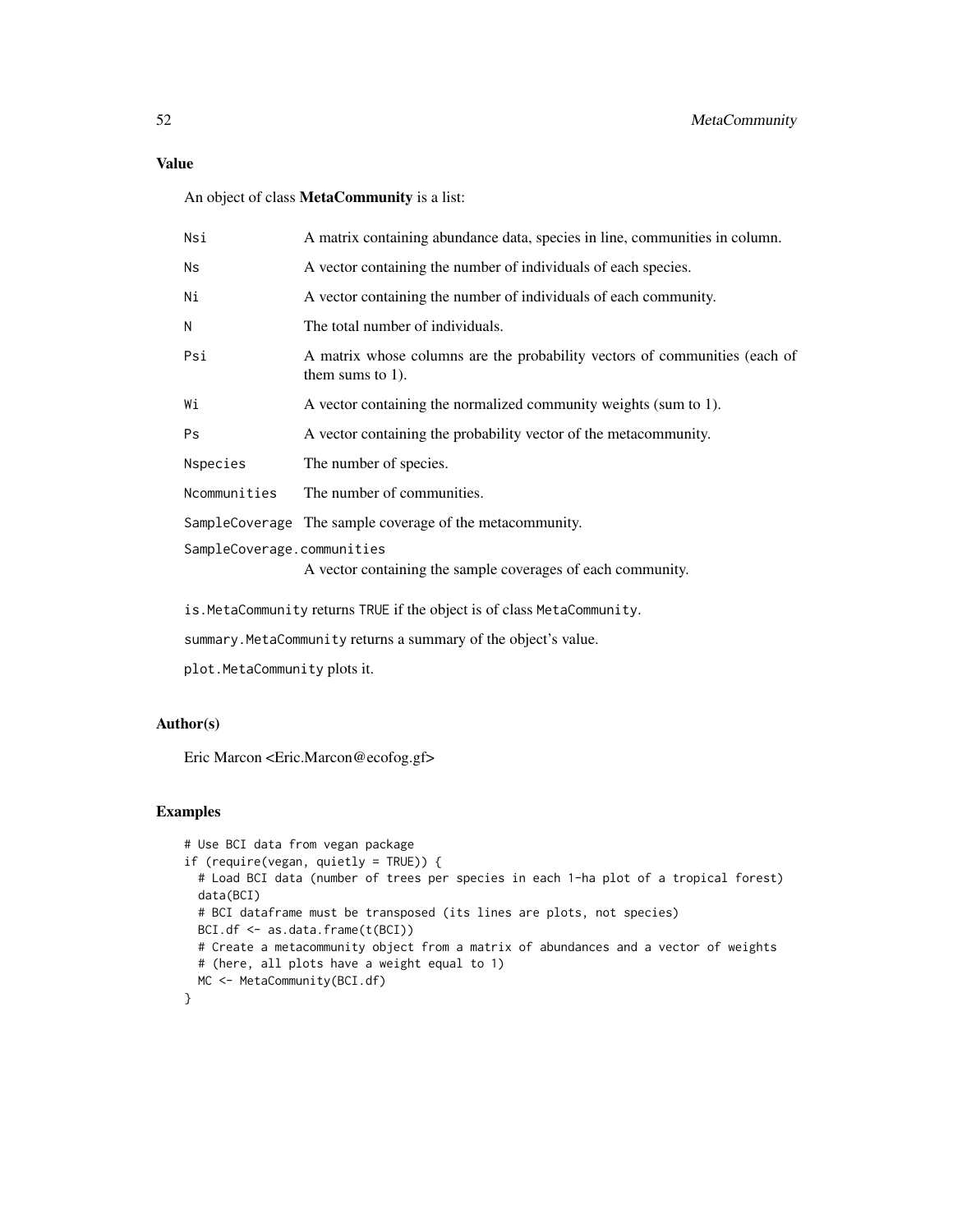Optimal.Similarity *Optimal scale parameter to transform a distance matrix into a similarity matrix*

# Description

Calculates the scale parameter u that maximizes the variance of the similarity matrix  $exp(-u *$ DistanceMatrix).

# Usage

```
Optimal.Similarity(Distance, CheckArguments = TRUE)
```
# Arguments

| Distance | A distance matrix, <i>i.e.</i> a square matrix with zeros on its diagonal or a dist<br>object.                                                               |
|----------|--------------------------------------------------------------------------------------------------------------------------------------------------------------|
|          | CheckArguments Logical; if TRUE, the function arguments are verified. Should be set to FALSE to<br>save time when the arguments have been checked elsewhere. |

#### Details

The similarity matrix used by [Dqz](#page-26-0)) can be optimized following Marcon *et al.* (2014) such that the variance of similarities between pairs of species is maximized. See the example.

# Value

A list:

| u      | The optimal scale $u$ .          |
|--------|----------------------------------|
| Matrix | The optimal similarity matrix Z. |

# Author(s)

Eric Marcon <Eric.Marcon@ecofog.gf>

# References

Marcon, E., Zhang, Z. and Herault, B. (2014). The decomposition of similarity-based diversity and its bias correction. *HAL* hal-00989454(version 3).

# See Also

[Dqz](#page-26-0)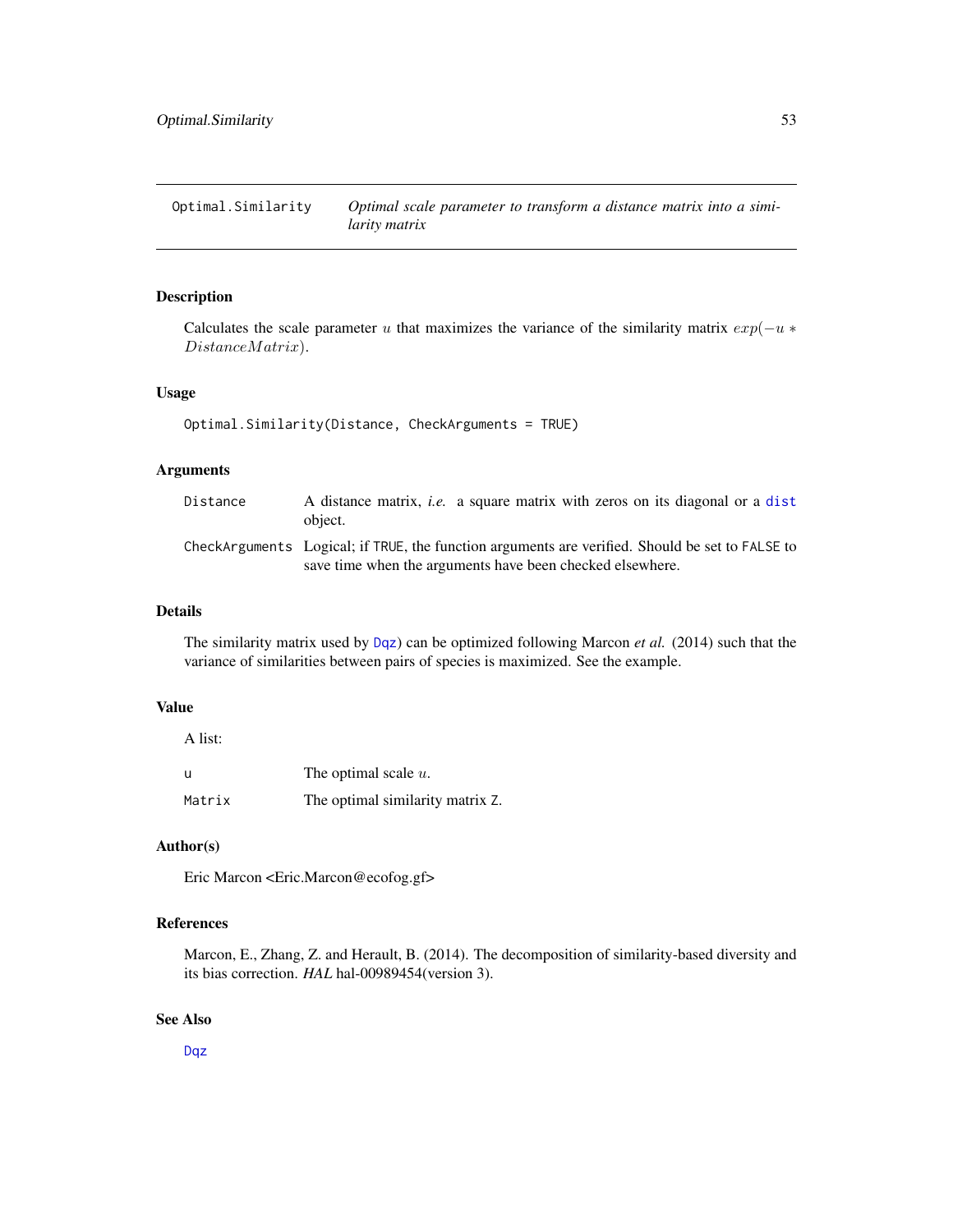### Examples

```
# Load Paracou data (number of trees per species in two 1-ha plot of a tropical forest)
data(Paracou618)
# Prepare the similarity matrix. The square root of Paracou618.dist is euclidean.
optimal <- Optimal.Similarity(sqrt(Paracou618.dist))
# Optimal scale
optimal$u
# Calculate diversity of order 2
bcDqz(Paracou618.MC$Ns, 2, optimal$Matrix)
```
<span id="page-53-0"></span>Paracou618.dist *Functional distances between pairs of species of Paracou field station plots 6 and 18, two 1-ha plots inventoried by the Bridge project.*

### **Description**

This dataset is from Paracou field station, French Guiana, managed by [Cirad.](http://www.cirad.fr) Traits are detailed in Marcon and Herault (2014), the distance matrix was built following Paine et al. (2011).

### Usage

data(Paracou618)

### Format

An object of class [dist](#page-0-0).

### Source

Permanent data census of Paracou.

### References

Gourlet-Fleury, S., Guehl, J. M. and Laroussinie, O., Eds. (2004). *Ecology & management of a neotropical rainforest. Lessons drawn from Paracou, a long-term experimental research site in French Guiana*. Paris, Elsevier.

Marcon, E., Herault, B. (2015). Decomposing Phylodiversity. *Methods in Ecology and Evolution* 6(3): 333-339.

Paine, C. E. T., Baraloto, C., Chave, J., and Herault, B. (2011). Functional traits of individual trees reveal ecological constraints on community assembly in tropical rain forests. *Oikos*, 120(5), 720-727.

# Examples

```
data(Paracou618)
plot(density(Paracou618.dist, from=0), main="Distances between species")
```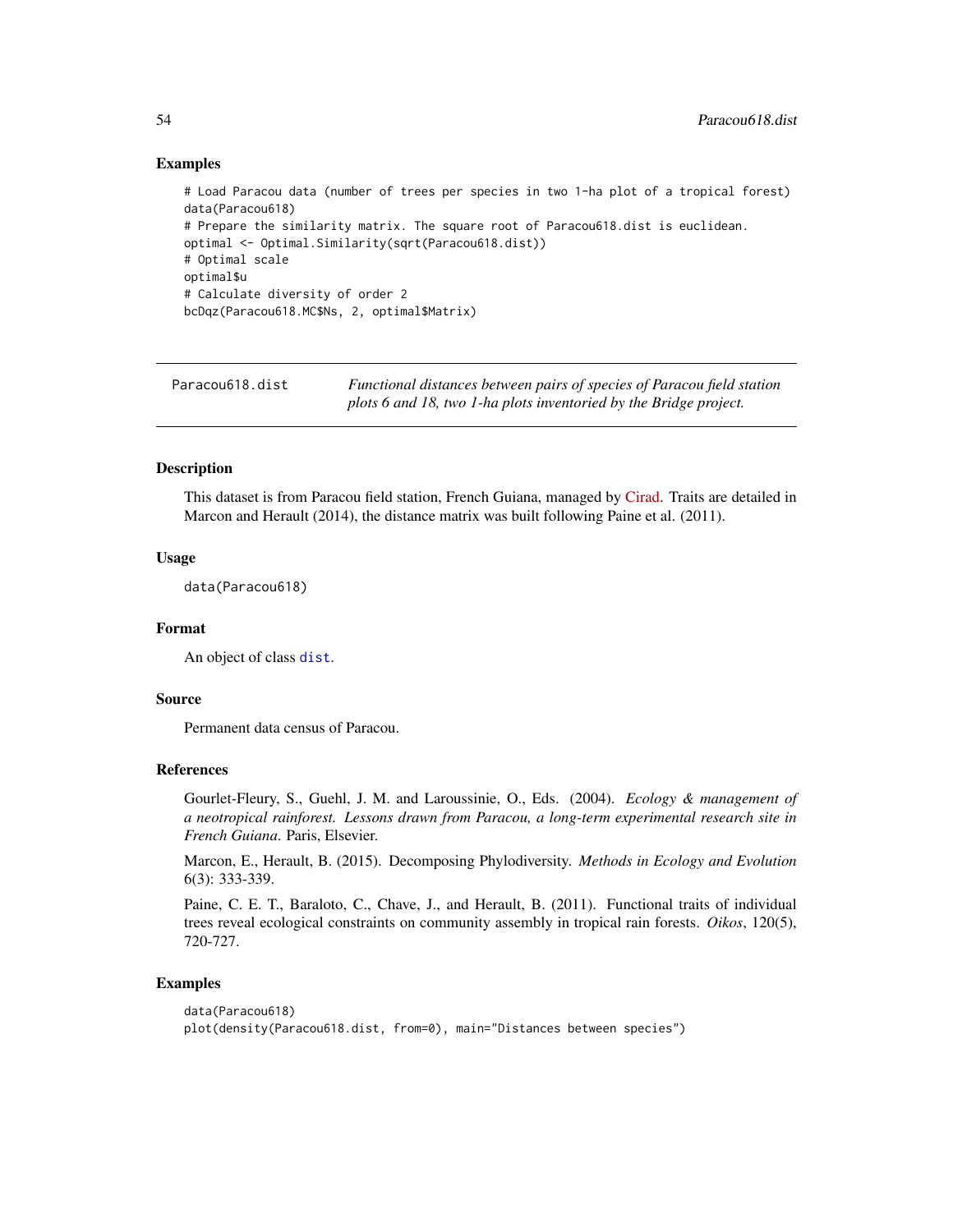Paracou618.Functional *Functional tree of species of Paracou field station plots 6 and 18, two 1-ha plots inventoried by the Bridge project.*

# Description

This dataset is from Paracou field station, French Guiana, managed by [Cirad.](http://www.cirad.fr) Traits are detailed in Marcon and Herault (2014), the tree was built following Paine et al. (2011), based on [Paracou618.dist](#page-53-0).

### Usage

data(Paracou618)

# Format

An object of class [hclust](#page-0-0).

### Source

Permanent data census of Paracou.

### References

Gourlet-Fleury, S., Guehl, J. M. and Laroussinie, O., Eds. (2004). *Ecology & management of a neotropical rainforest. Lessons drawn from Paracou, a long-term experimental research site in French Guiana*. Paris, Elsevier.

Marcon, E., Herault, B. (2015). Decomposing Phylodiversity. *Methods in Ecology and Evolution* 6(3): 333-339.

Paine, C. E. T., Baraloto, C., Chave, J., and Herault, B. (2011). Functional traits of individual trees reveal ecological constraints on community assembly in tropical rain forests. *Oikos*, 120(5), 720-727.

### Examples

```
data(Paracou618)
plot(Paracou618.Functional)
```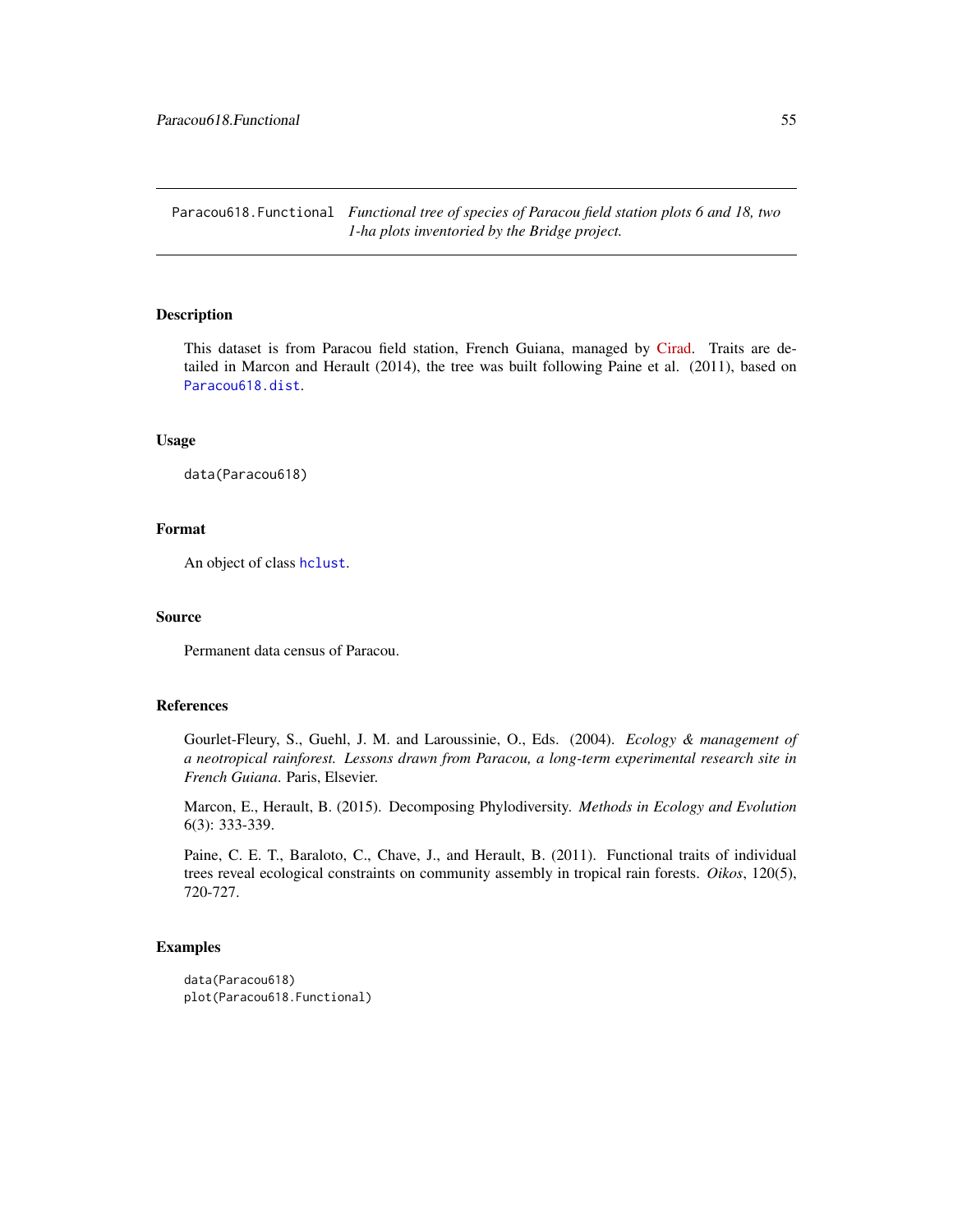# Description

This dataset is from Paracou field station, French Guiana, managed by [Cirad.](http://www.cirad.fr)

#### Usage

data(Paracou618)

### Format

An object of class [MetaCommunity](#page-50-0) made of two communities and 425 species.

### Source

Permanent data census of Paracou and Marcon et al. (2012).

### References

Gourlet-Fleury, S., Guehl, J. M. and Laroussinie, O., Eds. (2004). *Ecology & management of a neotropical rainforest. Lessons drawn from Paracou, a long-term experimental research site in French Guiana*. Paris, Elsevier.

Marcon, E., F. Puech, et al. (2012). Characterizing the relative spatial structure of point patterns. *International Journal of Ecology* 2012(Article ID 619281): 11.

# Examples

data(Paracou618) summary(Paracou618.MC)

| Paracou618.Taxonomy | Taxonomy (Family - Genus - Species) of Paracou field station plots 6 |
|---------------------|----------------------------------------------------------------------|
|                     | and 18, two 1-ha plots inventoried by the Bridge project.            |

### Description

This dataset is from Paracou field station, French Guiana, managed by [Cirad.](http://www.cirad.fr)

### Usage

data(Paracou618)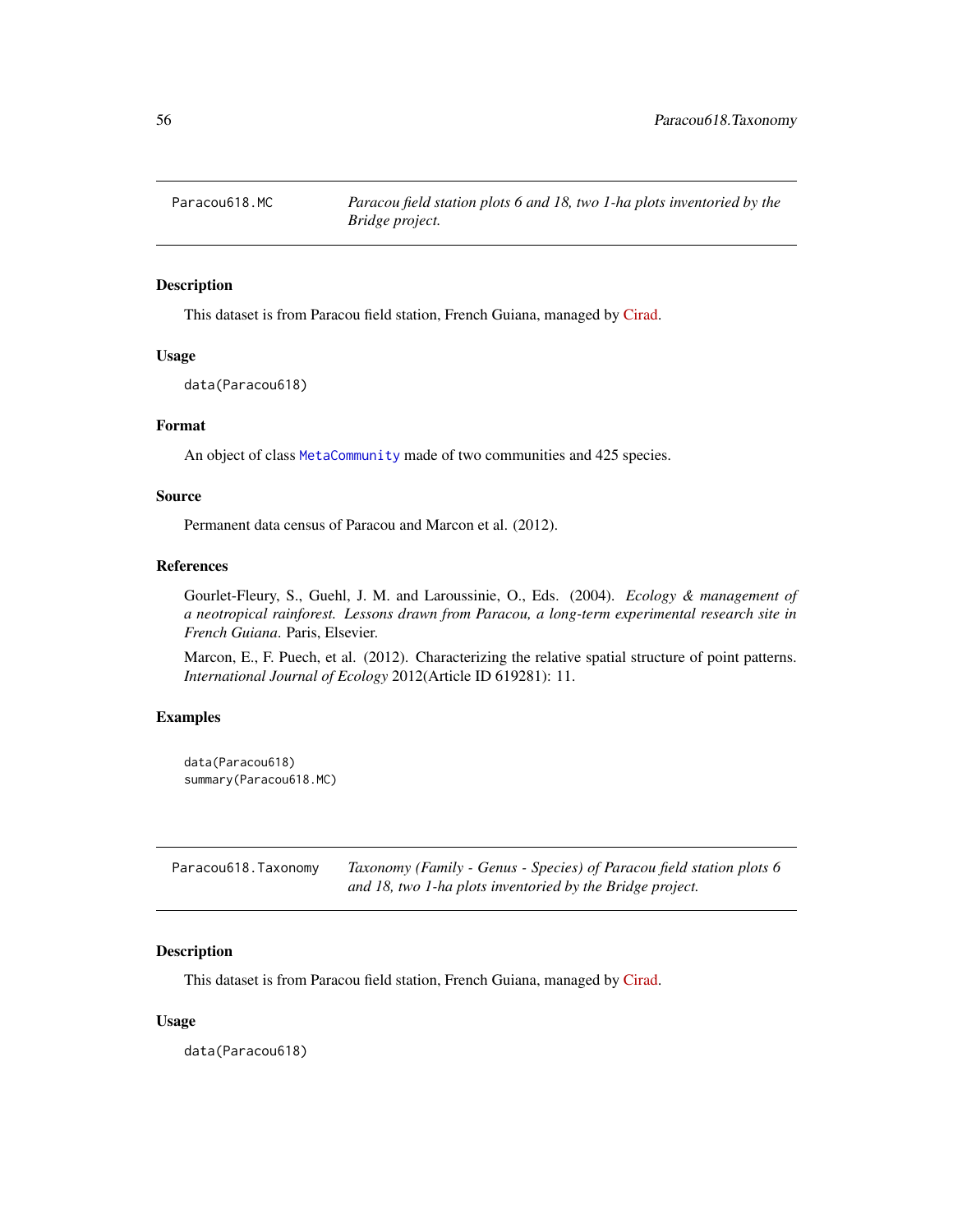### PDFD 57

# Format

An object of class [phylo](#page-0-0) containing a taxonomy.

### Source

Permanent data census of Paracou.

### References

Gourlet-Fleury, S., Guehl, J. M. and Laroussinie, O., Eds. (2004). *Ecology & management of a neotropical rainforest. Lessons drawn from Paracou, a long-term experimental research site in French Guiana*. Paris, Elsevier.

## Examples

```
data(Paracou618)
plot(Paracou618.Taxonomy, type="fan", show.tip.label=FALSE)
```
PDFD *Phylogenetic Diversity / Functional Diversity of a Community*

# **Description**

Calculates Faith's PD / Petchey and Gaston' FD of a community described by a probability vector and a phylogenetic / functional tree.

### Usage

```
PDFD(Ps, Tree, CheckArguments = TRUE)
```
# Arguments

| Ps   | A probability vector, summing to 1.                                                                                                                          |
|------|--------------------------------------------------------------------------------------------------------------------------------------------------------------|
| Tree | An object of class holust, phylo, phylog or PPtree. The tree must be ultra-<br>metric.                                                                       |
|      | CheckArguments Logical; if TRUE, the function arguments are verified. Should be set to FALSE to<br>save time when the arguments have been checked elsewhere. |

### Details

PD and FD are defined as the total legth of the branches of the tree.

The probability vector is used to select branches: branches with probability 0 are eliminated.

Bias correction requires the number of individuals to estimate sample [Coverage](#page-16-0).

Use [bcPhyloDiversity\(](#page-61-0)Ps, 0, Tree) and choose the Correction.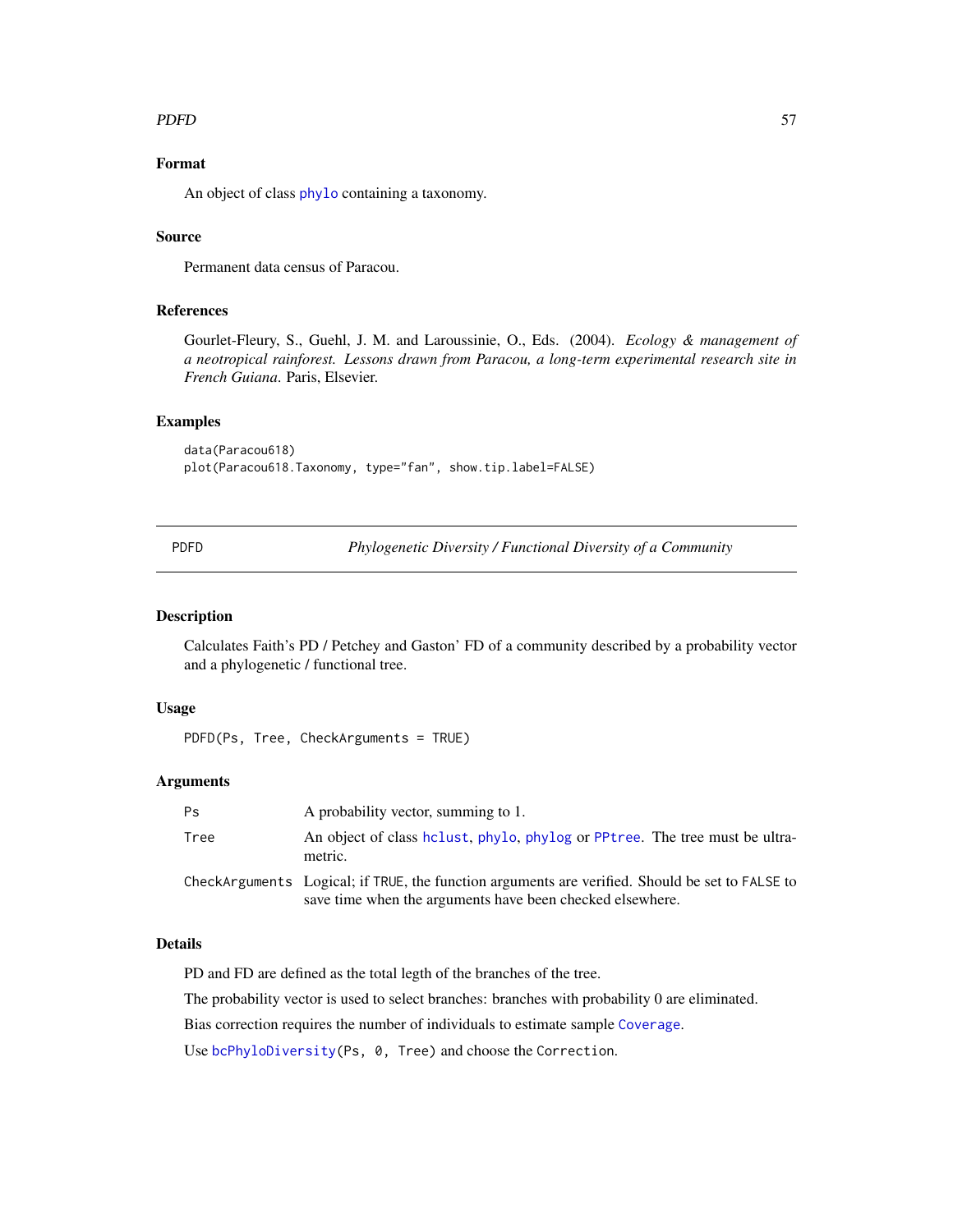# Value

A named number equal to the calculated diversity. The name is that of the bias correction used.

### Author(s)

Eric Marcon <Eric.Marcon@ecofog.gf>

# References

Faith, D. P. (1992). Conservation evaluation and phylogenetic diversity. *Biological Conservation* 61(1): 1-10.

Petchey, O. L. and Gaston, K. J. (2002). Functional diversity (FD), species richness and community composition. *Ecology Letters* 5: 402-411.

### See Also

### [bcPhyloDiversity](#page-61-0)

### Examples

# Load Paracou data (number of trees per species in two 1-ha plot of a tropical forest # and their taxonomy) data(Paracou618) # Ps is the vector of probabilities Ps <- Paracou618.MC\$Ps # Calculate the phylogenetic Shannon diversity of the plot PDFD(Ps, Paracou618.Taxonomy)

### <span id="page-57-0"></span>PhyloApply *Apply a Function over a Phylogenetic Tree*

# Description

Cuts the tree into slices separated by nodes, applies the function to each slice and returns the weighted (by slice lengths) sum of the results.

# Usage

```
PhyloApply(Tree, FUN, NorP, Normalize = TRUE, dfArgs = NULL,
           ..., CheckArguments = TRUE)
```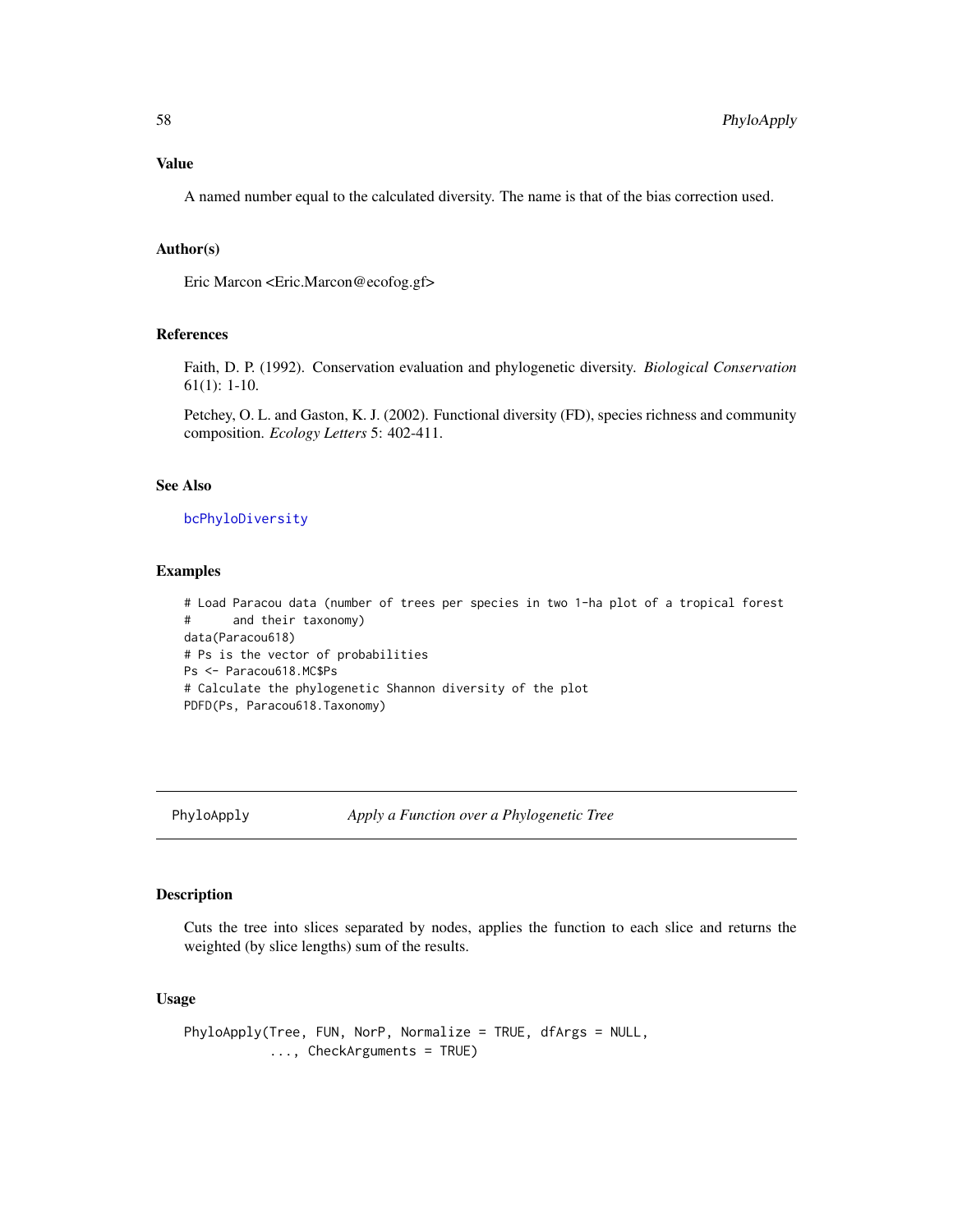# PhyloApply 59

# Arguments

| Tree        | An object of class hclust, phylo, phylog or PPtree. The tree must be ultra-<br>metric.                                                                                                                                                                                                    |
|-------------|-------------------------------------------------------------------------------------------------------------------------------------------------------------------------------------------------------------------------------------------------------------------------------------------|
| <b>FUN</b>  | The function to be applied to each interval of the tree.                                                                                                                                                                                                                                  |
| <b>NorP</b> | A numeric vector or a two-column matrix. Contains either abundances or proba-<br>bilities. Two-column matrices should contain the observed abundances (or prob-<br>abilities) in the first column and the expected ones in the second column, to allow<br>using beta diversity functions. |
| Normalize   | If TRUE (default), the Total value returned by Function is normalized by the<br>height of the tree (it is the weighted average value of the result in each slice).<br>If FALSE, it is the unnormalized weighted sum of the results.                                                       |
| dfArgs      | A dataframe. Columns are arguments for FUN: their names are those of valid<br>arguments. Values will be passed to FUN in each slice of the tree, starting from<br>the tips. The number of lines must equal the number of slices.                                                          |
| $\ddots$    | Further arguments to pass to Function.                                                                                                                                                                                                                                                    |
|             | CheckArguments Logical; if TRUE, the function arguments are verified. Should be set to FALSE to<br>save time when the arguments have been checked elsewhere.                                                                                                                              |

# Details

This funtion is generally not used directly. It is a tool to calculate [PhyloEntropy](#page-64-0) and [PhyloDiversity](#page-61-1).

Intervals (slices) separate two cuts (nodes) in a tree: no node is found at heights contained in an interval.

Objects of class PPtree are returned by [Preprocess.Tree](#page-0-0).

. . . allow passing arguments to the function but they can't change along the tree. If necessary, dfArgs allow passing a different value for each slice of the tree.

# Value

An object of class PhyloValue. It is a list:

| Distribution | The distribution used to calculate the value                                                                                                                                                       |
|--------------|----------------------------------------------------------------------------------------------------------------------------------------------------------------------------------------------------|
| Function     | The function used to calculate the value                                                                                                                                                           |
| Tree         | The functional or phylogenetic tree used to calculate the value                                                                                                                                    |
| Normalized   | Logical. Indicates whether phylovalue is normalized or proportional to the<br>height of the tree.                                                                                                  |
| Cuts         | A named vector containing values along the tree. Names are cut ends, <i>i.e.</i> the<br>ends of intervals (the first interval starts at 0 for leaves, the max value is the<br>height of the tree). |
| Corrections  | A named vector containing the correction used by FUN to obtain each value of<br>Cuts. Names are those of Cuts.                                                                                     |
| Total        | The total value, multiplied by the tree height if Normalize is FALSE.                                                                                                                              |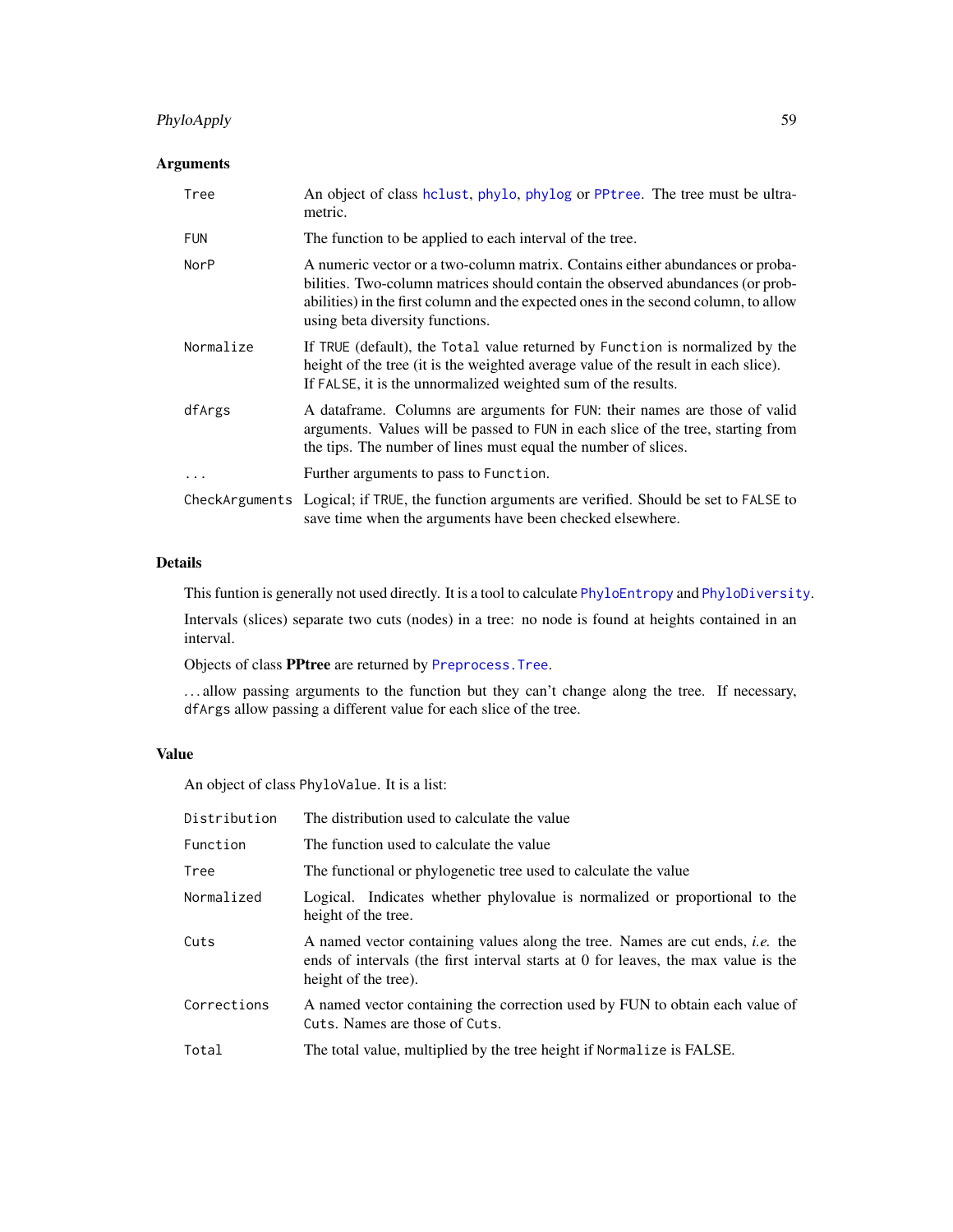### Author(s)

Eric Marcon <Eric.Marcon@ecofog.gf>

### References

Marcon, E., Herault, B. (2015). Decomposing Phylodiversity. *Methods in Ecology and Evolution* 6(3): 333-339.

### See Also

[Preprocess.Tree](#page-0-0)

### Examples

```
# Load Paracou data (number of trees per species in two 1-ha plot of a tropical forest
# and their taxonomy)
data(Paracou618)
# Plot the taxonomy
plot(Paracou618.Taxonomy, type="fan", show.tip.label=FALSE)
# Calculate the mean number of trees (individuals) per species
# (Cuts are 1=species, 2=genus, 3=family)
PhyloApply(Paracou618.Taxonomy, mean, Paracou618.MC$Ns, TRUE)
```
PhyloBetaEntropy *Phylogenetic Beta Entropy of a community*

#### <span id="page-59-0"></span>**Description**

Calculates the phylogenetic beta entropy of order  $q$  of a a community belonging to a metacommunity.

### Usage

```
PhyloBetaEntropy(NorP, NorPexp = NULL, q = 1, Tree, Normalize = TRUE, ...)
bcPhyloBetaEntropy(Ns, Nexp, q = 1, Tree, Normalize = TRUE,
 Correction = "Best", CheckArguments = TRUE)
## S3 method for class 'ProbaVector'
PhyloBetaEntropy(NorP, NorPexp = NULL, q = 1, Tree, Normalize = TRUE,
  ..., CheckArguments = TRUE, Ps = NULL, Pexp = NULL)
## S3 method for class 'AbdVector'
PhyloBetaEntropy(NorP, NorPexp = NULL, q = 1, Tree, Normalize = TRUE,
  Correction = "Best", ..., CheckArguments = TRUE, Ns = NULL, Nexp = NULL)
## S3 method for class 'integer'
PhyloBetaEntropy(NorP, NorPexp = NULL, q = 1, Tree, Normalize = TRUE,
  Correction = "Best", ..., CheckArguments = TRUE, Ns = NULL, Nexp = NULL)
## S3 method for class 'numeric'
PhyloBetaEntropy(NorP, NorPexp = NULL, q = 1, Tree, Normalize = TRUE,
  Correction = "Best", ..., CheckArguments = TRUE, Ps = NULL, Ns = NULL,
  Pexp = NULL, New = NULL)
```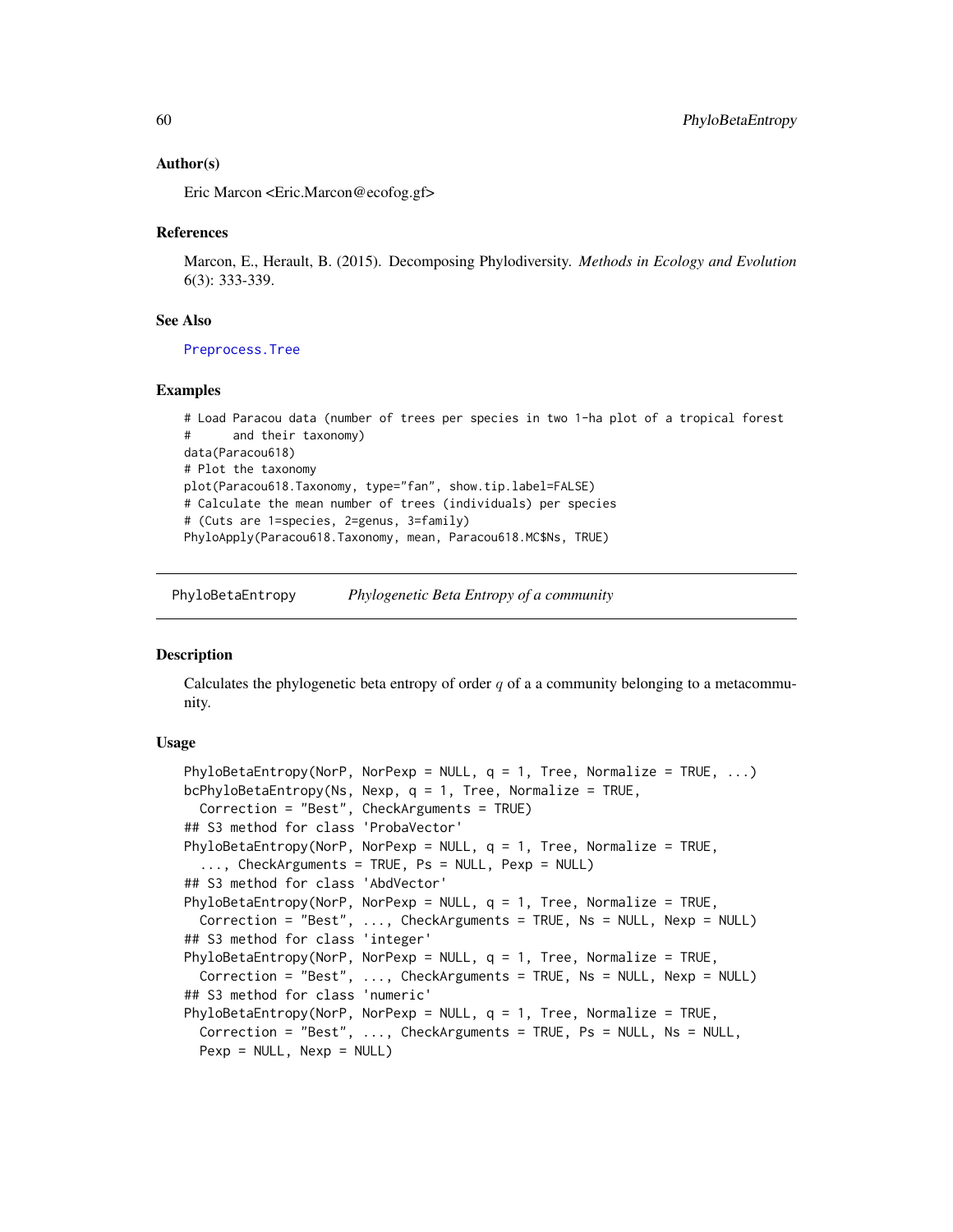#### **Arguments**

| Ps         | The probability vector of species of the community.                                                                                                                                                                                  |
|------------|--------------------------------------------------------------------------------------------------------------------------------------------------------------------------------------------------------------------------------------|
| Pexp       | The probability vector of species of the metacommunity.                                                                                                                                                                              |
| Ns         | A numeric vector containing species abundances of the community.                                                                                                                                                                     |
| Nexp       | A numeric vector containing species abundances of the metacommunity.                                                                                                                                                                 |
| NorP       | A numeric vector, an integer vector, an abundance vector (AbdVector) or a prob-<br>ability vector (ProbaVector). Contains either abundances or probabilities of the<br>community.                                                    |
| NorPexp    | A numeric vector, an integer vector, an abundance vector (AbdVector) or a prob-<br>ability vector (ProbaVector). Contains either abundances or probabilities of the<br>metacommunity.                                                |
| q          | A number: the order of entropy. Default is 1.                                                                                                                                                                                        |
| Tree       | An object of class hclust, phylo, phylog or PPtree. The tree must be ultra-<br>metric.                                                                                                                                               |
| Normalize  | If TRUE (default), the entropy returned by the function is normalized by the<br>height of the tree (it is the weighted average value of the entropy in each slice).<br>If FALSE, it is the unnormalized weighted sum of the results. |
| Correction | A string containing one of the possible corrections: currently, only "ChaoShen".<br>"Best" is the default value, it is equivalent to "ChaoShen".                                                                                     |
| .          | Additional arguments. Unused.                                                                                                                                                                                                        |
|            | CheckArguments Logical; if TRUE, the function arguments are verified. Should be set to FALSE to<br>save time when the arguments have been checked elsewhere.                                                                         |

# Details

The phylogenetic entropy is the generalization of HCDT entropy to unequal species distances (Pavoine et al., 2009).

Calculation relies on [TsallisBeta](#page-90-0) and [PhyloApply](#page-57-0).

Bias correction requires the number of individuals to estimate sample [Coverage](#page-16-0). Use bcPhyloBetaEntropy and choose the Correction.

Note that beta entropy value is related to alpha entropy (if  $q$  is not 1) and cannot be compared accross communities (Jost, 2007). Beta entropy of a community is not meaningful in general, do rather calculate the [PhyloDiversity](#page-61-1) of the metacommunity.

The functions are designed to be used as simply as possible. PhyloBetaEntropy is a generic method. If its first argument is an abundance vector, an integer vector or a numeric vector which does not sum to 1, the bias corrected function bcPhyloBetaEntropy is called. Explicit calls to bcPhyloBetaEntropy (with bias correction) or to PhyloBetaEntropy.ProbaVector (without correction) are possible to avoid ambiguity. The .integer and .numeric methods accept Ps or Ns arguments instead of NorP for backward compatibility.

# Value

A [PhyloEntropy](#page-64-0) object containing entropy values at each cut of the tree.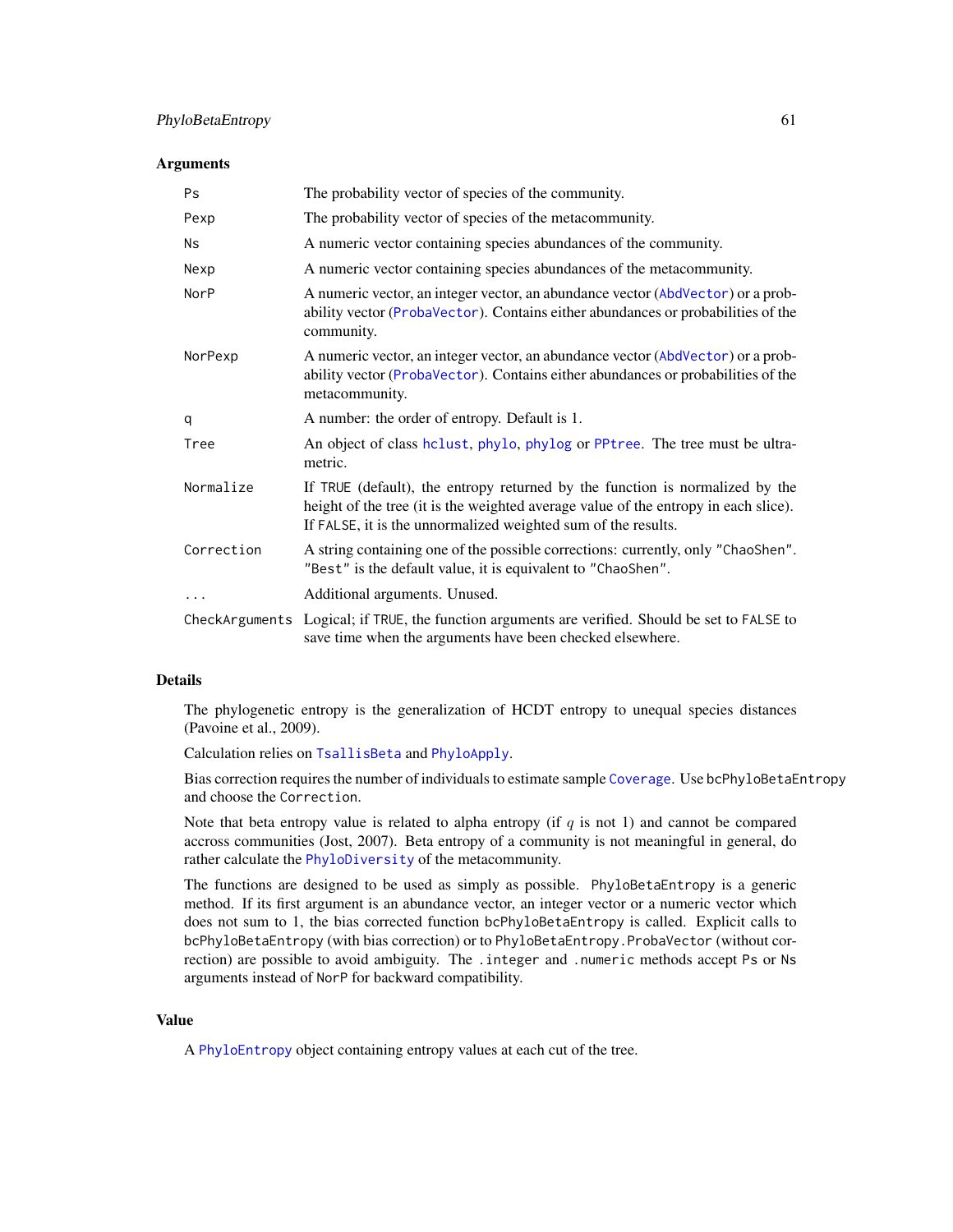### Author(s)

Eric Marcon <Eric.Marcon@ecofog.gf>

# References

Jost (2007), Partitioning diversity into independent alpha and beta components. *Ecology* 88(10): 2427-2439.

Marcon, E., Herault, B. (2015). Decomposing Phylodiversity. *Methods in Ecology and Evolution* 6(3): 333-339.

Pavoine, S., Love, M. S. and Bonsall, M. B. (2009). Hierarchical partitioning of evolutionary and ecological patterns in the organization of phylogenetically-structured species assemblages: Application to rockfish (genus: Sebastes) in the Southern California Bight. *Ecology Letters* 12(9): 898-908.

# See Also

[TsallisBeta](#page-90-0), [bcPhyloBetaEntropy](#page-59-0), [PhyloDiversity](#page-61-1)

# Examples

```
# Load Paracou data (number of trees per species in two 1-ha plot of a tropical forest
# and their taxonomy)
data(Paracou618)
# Ps is the vector of probabilities
Ps <- as.ProbaVector(Paracou618.MC$Ps)
# Probability distribution of the first plot
Ps1 <- as.ProbaVector(Paracou618.MC$Psi[, 1])
# Calculate the phylogenetic Shannon beta entropy of the plot
summary(PhyloBetaEntropy(Ps1, Ps, 1, Paracou618.Taxonomy) -> e)
plot(e)
# Ns is the vector of abundances of the metacommunity
Ns <- as.AbdVector(Paracou618.MC$Ns)
# Abundances in the first plot
Ns1 <- as.AbdVector(Paracou618.MC$Nsi[, 1])
# Calculate the phylogenetic Shannon beta entropy of the plot
summary(bcPhyloBetaEntropy(Ns1, Ns, 1, Paracou618.Taxonomy, Correction = "Best") -> e)
plot(e)
```
<span id="page-61-1"></span>PhyloDiversity *Phylogenetic Diversity of a Community*

# <span id="page-61-0"></span>**Description**

Calculates the phylogenetic diversity of order  $q$  of a probability vector.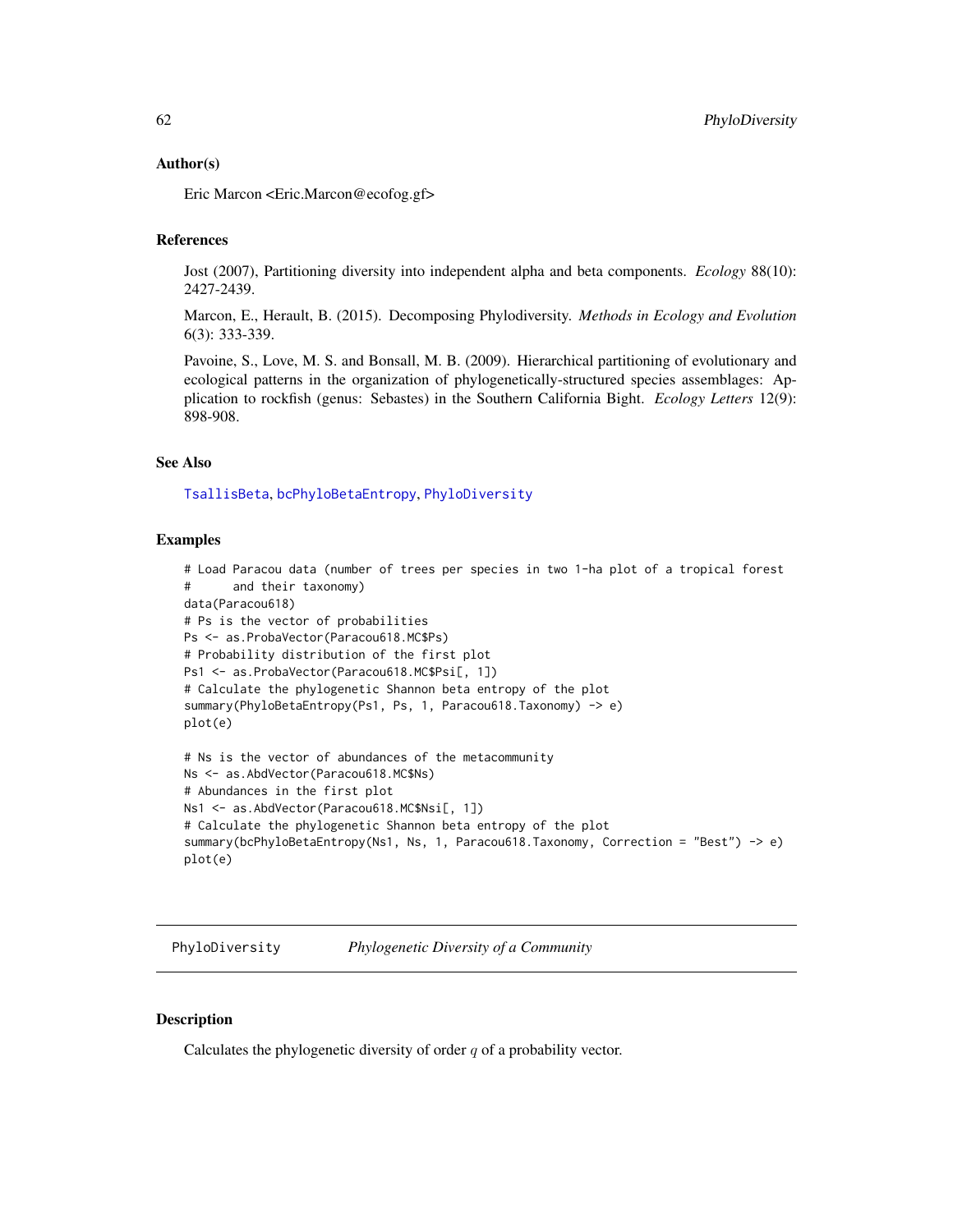# PhyloDiversity 63

### Usage

```
PhyloDiversity(NorP, q = 1, Tree, Normalize = TRUE, ...)
bcPhyloDiversity(Ns, q = 1, Tree, Normalize = TRUE, Correction = "Best",
 CheckArguments = TRUE)
## S3 method for class 'ProbaVector'
PhyloDiversity(NorP, q = 1, Tree, Normalize = TRUE,
  ..., CheckArguments = TRUE, Ps = NULL)
## S3 method for class 'AbdVector'
PhyloDiversity(NorP, q = 1, Tree, Normalize = TRUE,
 Correction = "Best", ..., CheckArguments = TRUE, Ns = NULL)
## S3 method for class 'integer'
PhyloDiversity(NorP, q = 1, Tree, Normalize = TRUE,
 Correction = "Best", ..., CheckArguments = TRUE, Ns = NULL)
## S3 method for class 'numeric'
PhyloDiversity(NorP, q = 1, Tree, Normalize = TRUE,
  Correction = "Best", ..., CheckArguments = TRUE, Ps = NULL, Ns = NULL)
is.PhyloDiversity(x)
## S3 method for class 'PhyloDiversity'
summary(object, ...)
```
### Arguments

| <b>Ps</b>  | A probability vector, summing to 1.                                                                                                                               |
|------------|-------------------------------------------------------------------------------------------------------------------------------------------------------------------|
| Ns         | A numeric vector containing species abundances.                                                                                                                   |
| NorP       | A numeric vector, an integer vector, an abundance vector (AbdVector) or a prob-<br>ability vector (ProbaVector). Contains either abundances or probabilities.     |
| q          | A number: the order of diversity. Default is 1.                                                                                                                   |
| Tree       | An object of class holust, phylo, phylog or PPtree. The tree must be ultra-<br>metric.                                                                            |
| Normalize  | If TRUE (default), the Total diversity is not affected by the height of the tree.<br>If FALSE, it is proportional to the height of the tree.                      |
| Correction | A string containing one of the possible corrections: "None" (no correction),<br>"ChaoShen", "Grassberger", "Holste", "Bonachela" or "Best", the default<br>value. |
|            | CheckArguments Logical; if TRUE, the function arguments are verified. Should be set to FALSE to<br>save time when the arguments have been checked elsewhere.      |
| $\times$   | An object to be tested or plotted                                                                                                                                 |
| object     | A PhyloDiversity object to be summarized.                                                                                                                         |
| $\ddots$   | Additional arguments to be passed to the generic methods.                                                                                                         |

### Details

The phylogenetic entropy is its generalization of HCDT entropy to unequal species distances (Pavoine et al., 2009).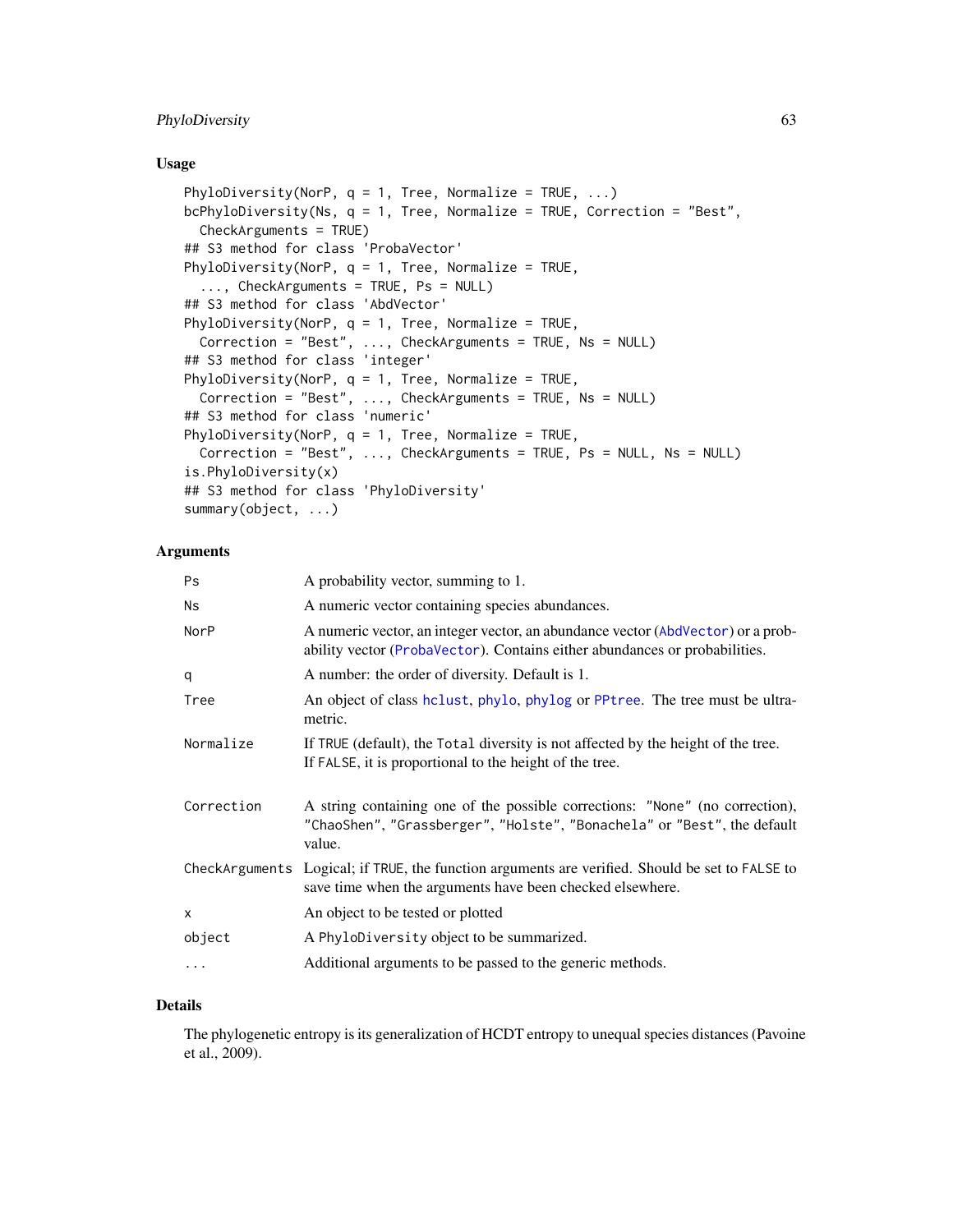Diversity is obtained by transforming generalized entropy.

Bias correction requires the number of individuals to estimate sample [Coverage](#page-16-0). Use bcPhyloDiversity and choose the Correction.

The functions are designed to be used as simply as possible. PhyloDiversity is a generic method. If its first argument is an abundance vector, an integer vector or a numeric vector which does not sum to 1, the bias corrected function bcPhyloDiversity is called. Explicit calls to bcPhyloDiversity (with bias correction) or to PhyloDiversity.ProbaVector (without correction) are possible to avoid ambiguity. The .integer and .numeric methods accept Ps or Ns arguments instead of NorP for backward compatibility.

### Value

An object of class PhyloDiversity is a list:

| Distribution | The distribution used to calculate diversity                                                                                                                                                                            |
|--------------|-------------------------------------------------------------------------------------------------------------------------------------------------------------------------------------------------------------------------|
| Function     | The function used to calculate diversity                                                                                                                                                                                |
| Tree         | The functional or phylogenetic tree used to calculate diversity                                                                                                                                                         |
| Normalized   | Logical. Indicates whether phylodiversity is normalized or proportional to the<br>height of the tree.                                                                                                                   |
| Type         | The type of diversity ("alpha", "beta" or "gamma").                                                                                                                                                                     |
| Order        | The order of diversity $q$ .                                                                                                                                                                                            |
| Cuts         | A named vector containing values of neutral diversity along the tree. Names are<br>cut ends, <i>i.e.</i> the ends of intervals (the first interval starts at 0 for leaves, the max<br>value is the height of the tree). |
| Total        | A value equal the total diversity (obtained by transforming the total normalized<br>entropy), multiplied by the tree height if Normalize is FALSE.                                                                      |
|              |                                                                                                                                                                                                                         |

is.PhyloDiversity returns TRUE if the object is of class PhyloDiversity.

summary.PhyloDiversity returns a summary of the object's value.

PhyloDiversity objects can be plotted by [plot.PhyloValue](#page-67-0) because PhyloDiversity objects are also of class PhyloValue.

### Note

The tree must contain all species of the probability vector. If it contains extra species, computation time will just be increased.

### Author(s)

Eric Marcon <Eric.Marcon@ecofog.gf>

# References

Chao, A., Chiu, C.-H. and Jost, L. (2010). Phylogenetic diversity measures based on Hill numbers. *Philosophical Transactions of the Royal Society B* 365(1558): 3599-609.

Marcon, E., Herault, B. (2015). Decomposing Phylodiversity. *Methods in Ecology and Evolution* 6(3): 333-339.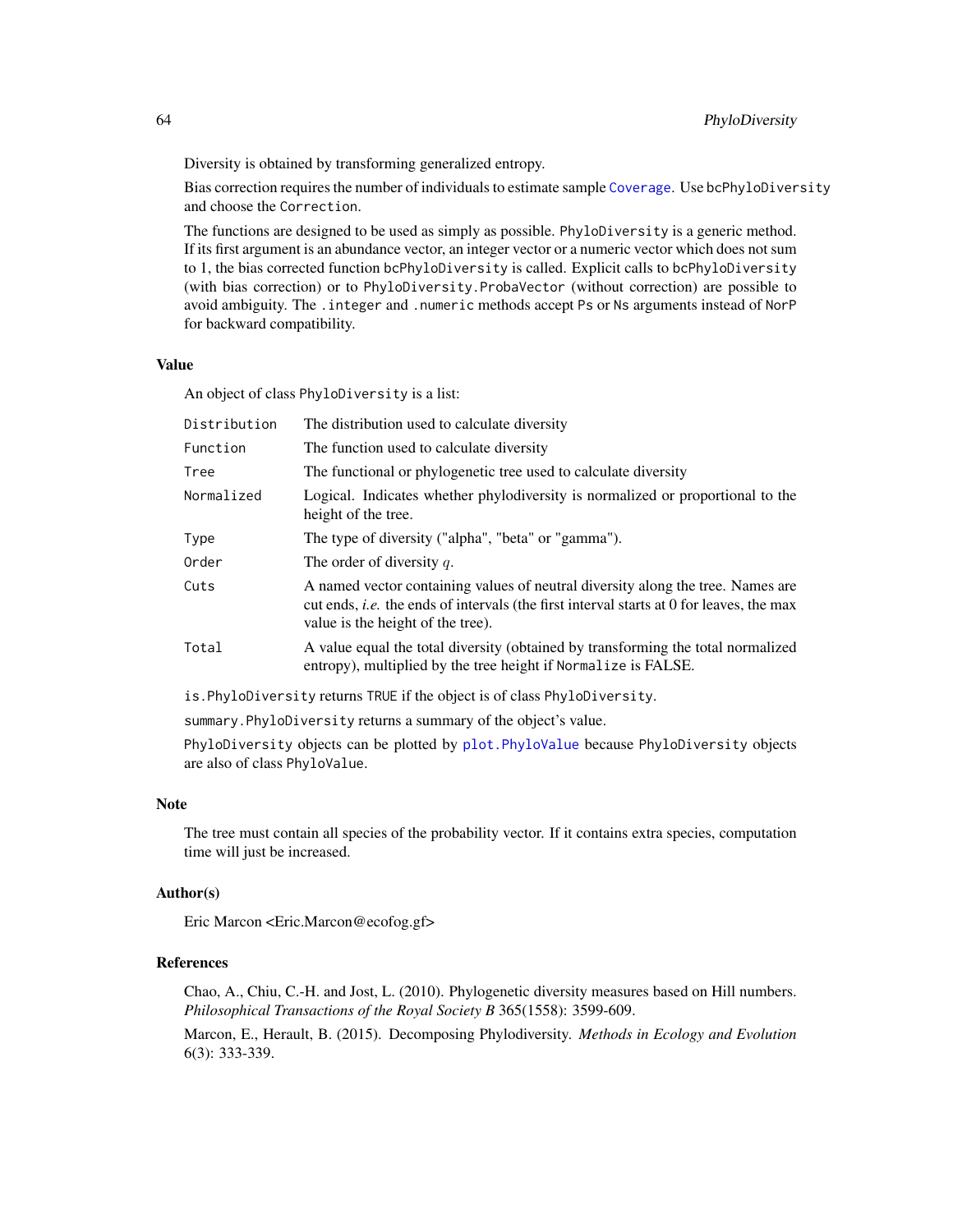### PhyloEntropy 65

Pavoine, S., Love, M. S. and Bonsall, M. B. (2009). Hierarchical partitioning of evolutionary and ecological patterns in the organization of phylogenetically-structured species assemblages: Application to rockfish (genus: Sebastes) in the Southern California Bight. *Ecology Letters* 12(9): 898-908.

#### See Also

### [PhyloEntropy](#page-64-0), [Diversity](#page-17-0)

### Examples

```
# Load Paracou data (number of trees per species in two 1-ha plot of a tropical forest
# and their taxonomy)
data(Paracou618)
# Ps is the vector of probabilities
Ps <- as.ProbaVector(Paracou618.MC$Ps)
# Calculate the phylogenetic Shannon diversity of the plot
summary(PhyloDiversity(Ps, 1, Paracou618.Taxonomy) -> d)
plot(d)
# Ns is the vector of abundances of the metacommunity
Ns <- as.AbdVector(Paracou618.MC$Ns)
# Calculate the phylogenetic Shannon diversity of the plot
summary(bcPhyloDiversity(Ns, 1, Paracou618.Taxonomy, Correction = "Best") -> d)
plot(d)
```
<span id="page-64-0"></span>PhyloEntropy *Phylogenetic Entropy of a community*

### Description

Calculates the phylogenetic entropy of order  $q$  of a probability vector.

# Usage

```
PhyloEntropy(NorP, q = 1, Tree, Normalize = TRUE, ...)
bcPhyloEntropy(Ns, q = 1, Tree, Normalize = TRUE, Correction = "Best",
  SampleCoverage = NULL, CheckArguments = TRUE)
## S3 method for class 'ProbaVector'
PhyloEntropy(NorP, q = 1, Tree, Normalize = TRUE,
  ..., CheckArguments = TRUE, Ps = NULL)
## S3 method for class 'AbdVector'
PhyloEntropy(NorP, q = 1, Tree, Normalize = TRUE, Correction = "Best",
  ..., CheckArguments = TRUE, Ns = NULL)
## S3 method for class 'integer'
PhyloEntropy(NorP, q = 1, Tree, Normalize = TRUE, Correction = "Best",
  ..., CheckArguments = TRUE, Ns = NULL)
## S3 method for class 'numeric'
```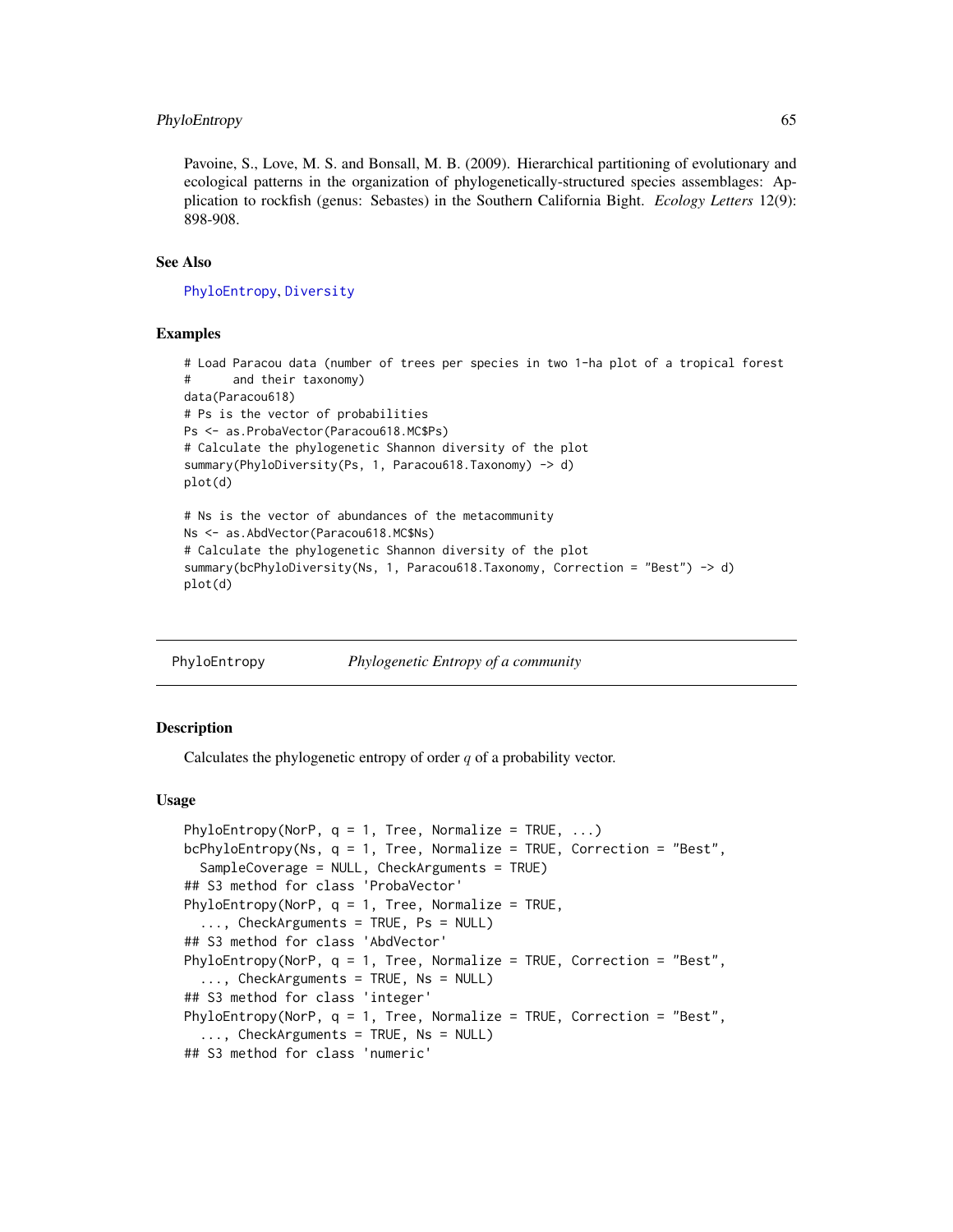```
PhyloEntropy(NorP, q = 1, Tree, Normalize = TRUE, Correction = "Best",
  ..., CheckArguments = TRUE, Ps = NULL, Ns = NULL)
is.PhyloEntropy(x)
## S3 method for class 'PhyloEntropy'
summary(object, ...)
```
### Arguments

| Ps         | A probability vector, summing to 1.                                                                                                                                                                                                           |
|------------|-----------------------------------------------------------------------------------------------------------------------------------------------------------------------------------------------------------------------------------------------|
| Ns         | A numeric vector containing species abundances.                                                                                                                                                                                               |
| NorP       | A numeric vector, an integer vector, an abundance vector (AbdVector) or a prob-<br>ability vector (ProbaVector). Contains either abundances or probabilities.                                                                                 |
| q          | A number: the order of entropy. Default is 1.                                                                                                                                                                                                 |
| Tree       | An object of class hclust, phylo, phylog or PPtree. The tree must be ultra-<br>metric.                                                                                                                                                        |
| Normalize  | If TRUE (default), the Total entropy returned by the function is normalized by<br>the height of the tree (it is the weighted average value of the entropy in each<br>slice).<br>If FALSE, it is the unnormalized weighted sum of the results. |
| Correction | A string containing one of the possible corrections: "None" (no correction),<br>"ChaoShen", "Grassberger", "Holste", "Bonachela" or "Best", the default<br>value.                                                                             |
|            | SampleCoverage The sample coverage of Ns calculated elsewhere. Used to calculate the gamma<br>diversity of meta-communities, see details.                                                                                                     |
|            | CheckArguments Logical; if TRUE, the function arguments are verified. Should be set to FALSE to<br>save time when the arguments have been checked elsewhere.                                                                                  |
| X          | An object to be tested or plotted                                                                                                                                                                                                             |
| object     | A PhyloEntropy object to be summarized.                                                                                                                                                                                                       |
| $\ddots$   | Additional arguments to be passed to the generic methods.                                                                                                                                                                                     |
|            |                                                                                                                                                                                                                                               |

# Details

The phylogenetic entropy is its generalization of HCDT entropy to unequal species distances (Pavoine et al., 2009).

Calculation relies on [Tsallis](#page-88-0) and [PhyloApply](#page-57-0).

Intervals separate two cuts in a tree: no node is found at heights contained in an interval.

Bias correction requires the number of individuals to estimate sample [Coverage](#page-16-0). Use bcPhyloEntropy and choose the Correction.

The functions are designed to be used as simply as possible. PhyloEntropy is a generic method. If its first argument is an abundance vector, an integer vector or a numeric vector which does not sum to 1, the bias corrected function bcPhyloEntropy is called. Explicit calls to bcPhyloEntropy (with bias correction) or to PhyloEntropy.ProbaVector (without correction) are possible to avoid ambiguity. The .integer and .numeric methods accept Ps or Ns arguments instead of NorP for backward compatibility.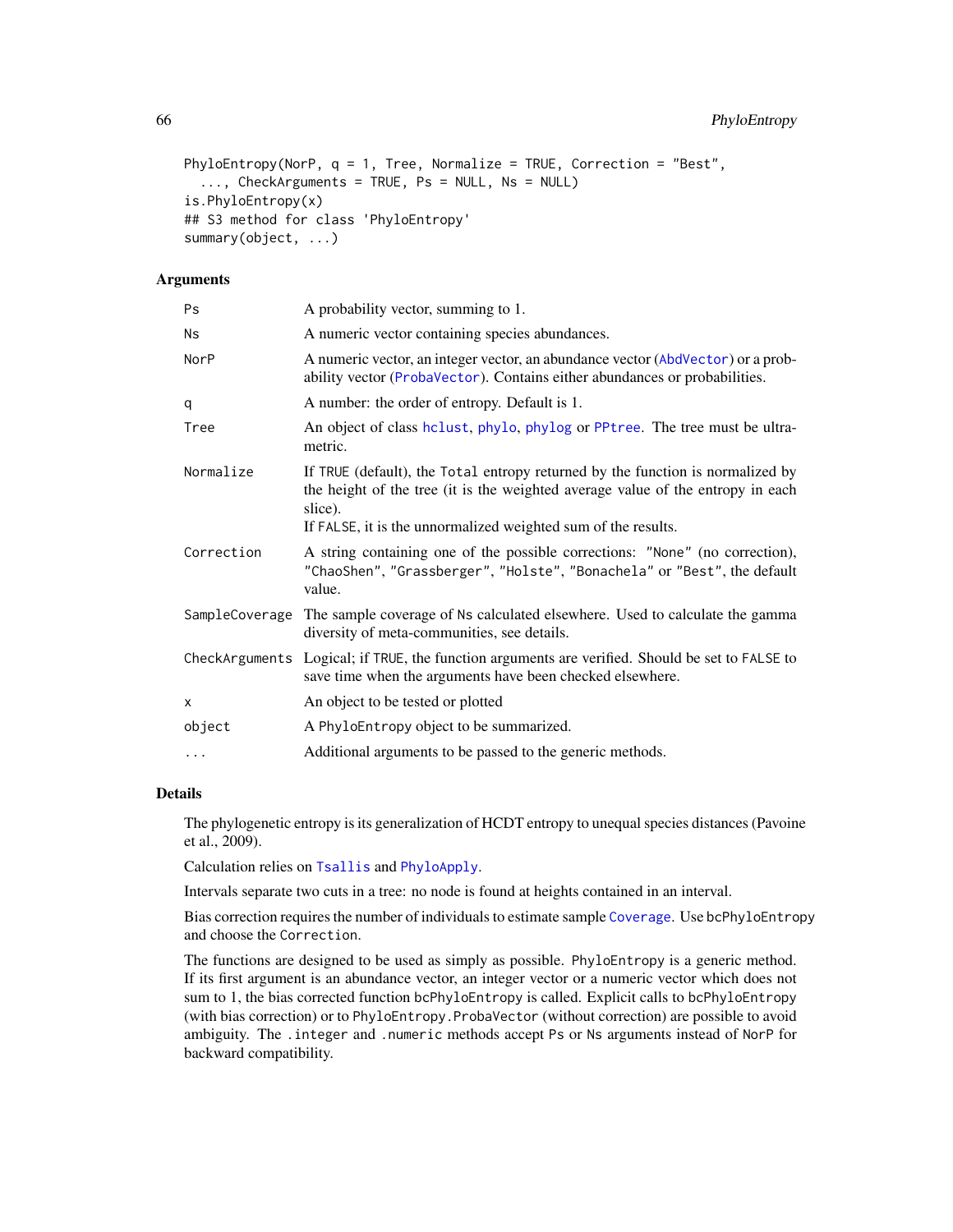# PhyloEntropy 67

The size of a metacommunity (see [MetaCommunity](#page-50-0)) is unknown so it has to be set according to a rule which does not ensure that its abundances are integer values. Then, classical bias-correction methods do not apply. Providing the SampleCoverage argument allows applying the "ChaoShen" and "Grassberger" corrections to estimate quite well the entropy. [DivPart](#page-21-0) and [GammaEntropy](#page-34-0) functions use this tweak.

### Value

An object of class PhyloEntropy is a list:

| Distribution | The distribution used to calculate entropy                                                                                                                                                                            |
|--------------|-----------------------------------------------------------------------------------------------------------------------------------------------------------------------------------------------------------------------|
| Function     | The function used to calculate entropy                                                                                                                                                                                |
| Tree         | The functional or phylogenetic tree used to calculate entropy                                                                                                                                                         |
| Normalized   | Logical. Indicates whether phyloentropy is normalized or proportional to the<br>height of the tree.                                                                                                                   |
| Type         | The type of entropy ("alpha", "beta" or "gamma").                                                                                                                                                                     |
| Order        | The order of entropy $q$ .                                                                                                                                                                                            |
| Cuts         | A named vector containing values of neutral entropy along the tree. Names are<br>cut ends, <i>i.e.</i> the ends of intervals (the first interval starts at 0 for leaves, the max<br>value is the height of the tree). |
| Total        | A value equal the total entropy multiplied by the tree height if Normalize is<br>FALSE.                                                                                                                               |

is.PhyloEntropy returns TRUE if the object is of class PhyloEntropy.

summary.PhyloEntropy returns a summary of the object's value.

PhyloEntropy objects can be plotted by [plot.PhyloValue](#page-67-0) because PhyloEntropy objects are also of class PhyloValue.

# Note

The tree must contain all species of the probability vector. If it contains extra species, computation time will just be increased.

### Author(s)

Eric Marcon <Eric.Marcon@ecofog.gf>

# References

Marcon, E., Herault, B. (2015). Decomposing Phylodiversity. *Methods in Ecology and Evolution* 6(3): 333-339.

Pavoine, S., Love, M. S. and Bonsall, M. B. (2009). Hierarchical partitioning of evolutionary and ecological patterns in the organization of phylogenetically-structured species assemblages: Application to rockfish (genus: Sebastes) in the Southern California Bight. *Ecology Letters* 12(9): 898-908.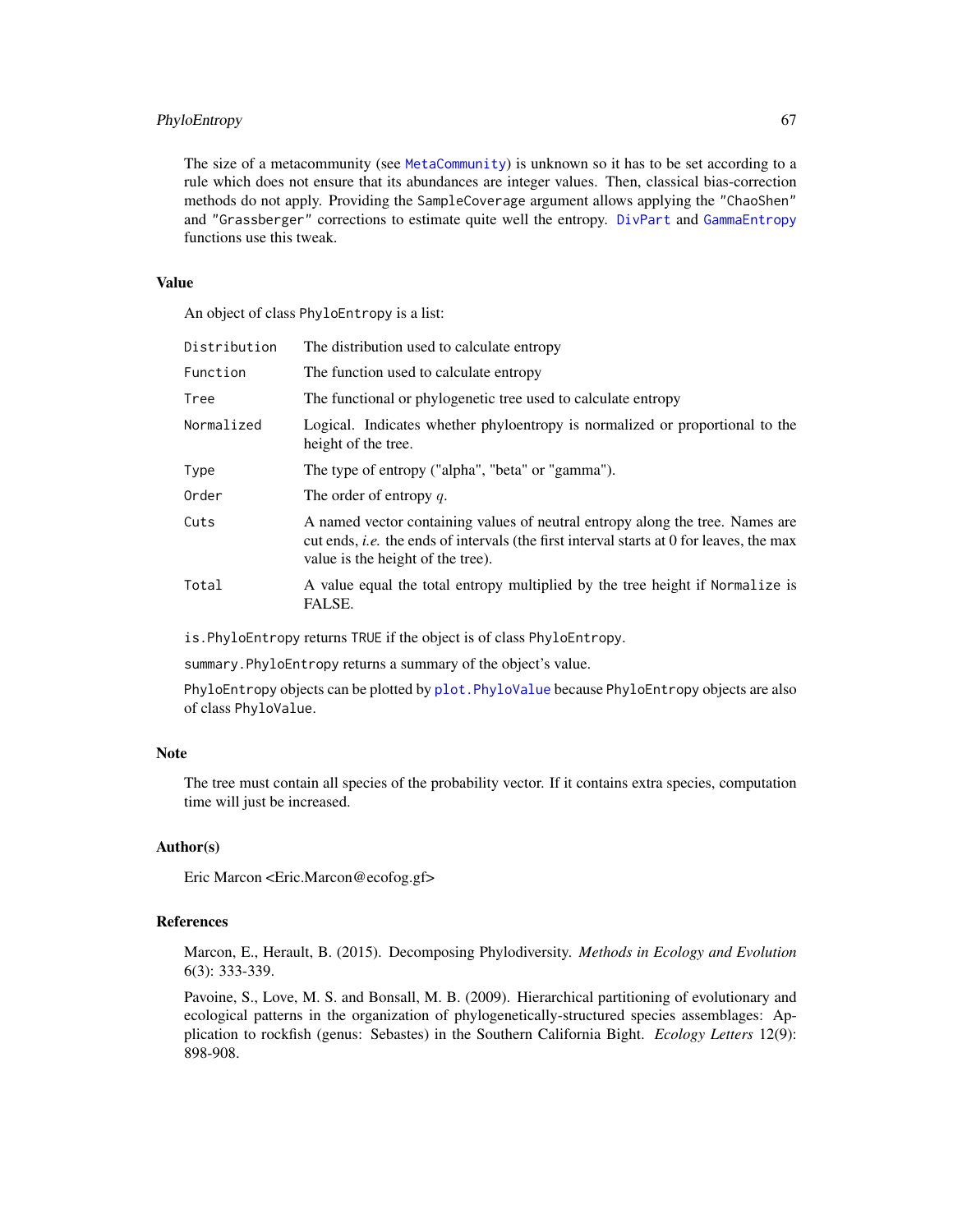# See Also

[Tsallis](#page-88-0), [PhyloDiversity](#page-61-1)

# Examples

```
# Load Paracou data (number of trees per species in two 1-ha plot of a tropical forest
# and their taxonomy)
data(Paracou618)
# Ps is the vector of probabilities
Ps <- as.ProbaVector(Paracou618.MC$Ps)
# Calculate the phylogenetic Shannon entropy of the plot
summary(PhyloEntropy(Ps, 1, Paracou618.Taxonomy) -> e)
plot(e)
# Ns is the vector of abundances of the metacommunity
Ns <- as.AbdVector(Paracou618.MC$Ns)
# Calculate the phylogenetic Shannon entropy of the plot
summary(bcPhyloEntropy(Ns, 1, Paracou618.Taxonomy, Correction = "Best") -> e)
plot(e)
```
PhyloValue *Phylogenetic entropy of diversity.*

# <span id="page-67-0"></span>Description

Entropy or diversity against the height of the phylogenetic or functional tree.

### Usage

```
is.PhyloValue(x)
## S3 method for class 'PhyloValue'
plot(x, xlab = expression(italic("T")), ylab = NULL, main = NULL, ...)## S3 method for class 'PhyloValue'
summary(object, ...)
```
# Arguments

| X        | An object of class PhyloValue, including PhyloDiversity and PhyloEntropy<br>objects.                                    |
|----------|-------------------------------------------------------------------------------------------------------------------------|
| xlab     | The X axis label, "T" by default for Time.                                                                              |
| ylab     | The Y axis label. if NULL (by default), "Entropy" or "Diversity" or nothing is<br>chosen according to the object class. |
| main     | The main title of the plot. if NULL (by default), a default value is used.                                              |
| object   | A PhyloValue object to be summarized.                                                                                   |
| $\cdots$ | Additional arguments to be passed to plot.                                                                              |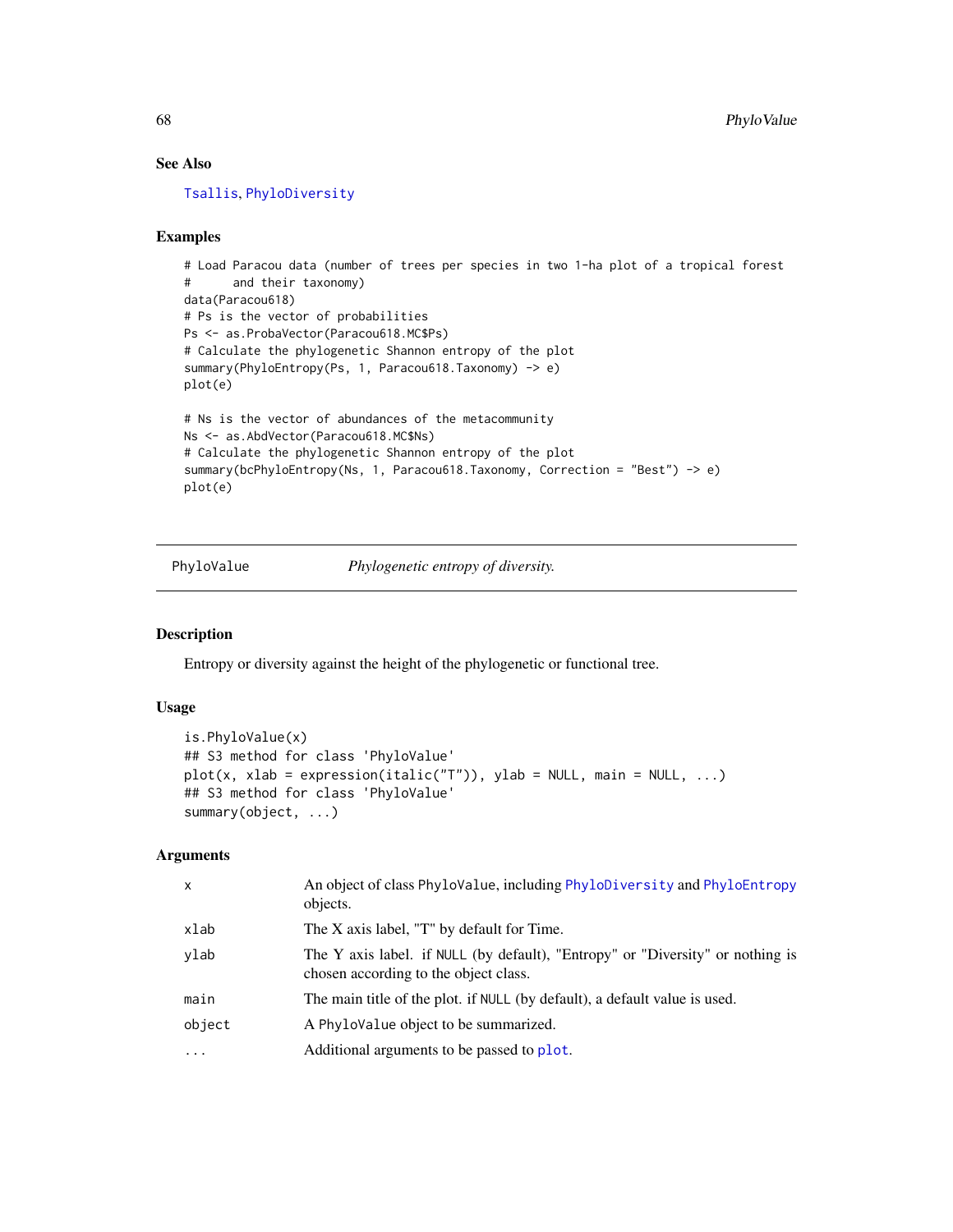### PPtree 69

# Details

PhyloValue objects are the result of [PhyloApply](#page-57-0).

# Author(s)

Eric Marcon <Eric.Marcon@ecofog.gf>

<span id="page-68-0"></span>PPtree *Preprocessed Trees.*

# Description

Methods for objects of type "PPtree".

### Usage

is.PPtree(x) ## S3 method for class 'PPtree'  $plot(x, \ldots)$ 

### Arguments

|          | An object to be tested or plotted                         |
|----------|-----------------------------------------------------------|
| $\cdots$ | Additional arguments to be passed to the generic methods. |

# Value

An object of class PPtree is a list:

| phyTree   | A phylo tree                                                                |
|-----------|-----------------------------------------------------------------------------|
| hTree     | A holust tree                                                               |
| Height    | The height of the tree, that is to say the distance between root and leaves |
| Cuts      | A vector. Cut times of the tree (the distance from nodes to leaves)         |
| Intervals | A vector. The lengths of intervals between cuts                             |
|           |                                                                             |

is.PPtree returns TRUE if the object is of class PPtree.

plot.PPtree plots it.

### Note

Versions up to 1.3 contained a [phylog](#page-0-0) tree, now deprecated in ade4. A [phylo](#page-0-0) tree is now used. See the dedicated vignette (vignette("Phylogenies", package="entropart")) for more details.

# Author(s)

Eric Marcon <Eric.Marcon@ecofog.gf>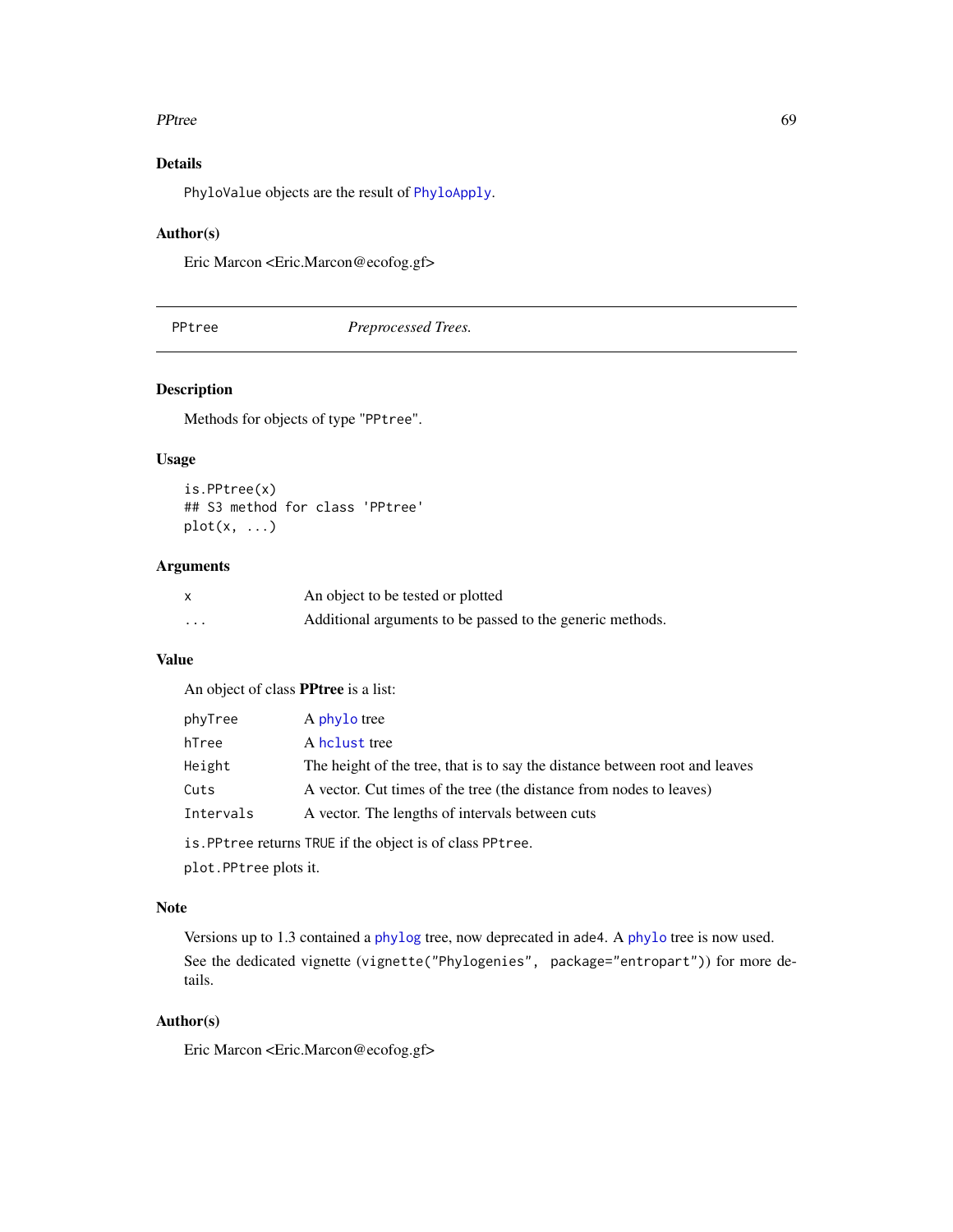# Examples

```
data(Paracou618)
# Preprocess a phylog object
ppt <- Preprocess.Tree(EightSpTree)
# Is it a preprocessed tree?
is.PPtree(ppt)
# Plot it
plot(ppt, hang=-1)
```
Rao *Rao Quadratic Entropy of a Community*

### Description

Calculates Rao's quadratic entropy of a community described by a probability vector and a phylogenetic / functional tree.

### Usage

```
Rao(NorP, Tree, ...)
bcRao(Ns, Tree, Correction="Lande", CheckArguments = TRUE)
## S3 method for class 'ProbaVector'
Rao(NorP, Tree, ..., CheckArguments = TRUE, Ps = NULL)
## S3 method for class 'AbdVector'
Rao(NorP, Tree, Correction = "Lande", ...,
  CheckArguments = TRUE, Ns = NULL)
## S3 method for class 'integer'
Rao(NorP, Tree, Correction = "Lande", \dots,
 CheckArguments = TRUE, Ns = NULL)
## S3 method for class 'numeric'
Rao(NorP, Tree, Correction = "Lande", ...,
  CheckArguments = TRUE, Ps = NULL, Ns = NULL)
```
# Arguments

| Ps         | A probability vector, summing to 1.                                                                                                                           |
|------------|---------------------------------------------------------------------------------------------------------------------------------------------------------------|
| <b>Ns</b>  | A numeric vector containing species abundances.                                                                                                               |
| NorP       | A numeric vector, an integer vector, an abundance vector (AbdVector) or a prob-<br>ability vector (ProbaVector). Contains either abundances or probabilities. |
| Tree       | An object of class holust, phylo, phylog or PPtree. The tree must be ultra-<br>metric.                                                                        |
| Correction | A string containing one of the possible corrections accepted by bcTsallis or<br>"Lande", the default value (equivalent to "Best").                            |
| $\cdots$   | Additional arguments. Unused.                                                                                                                                 |
|            | CheckArguments Logical; if TRUE, the function arguments are verified. Should be set to FALSE to<br>save time when the arguments have been checked elsewhere.  |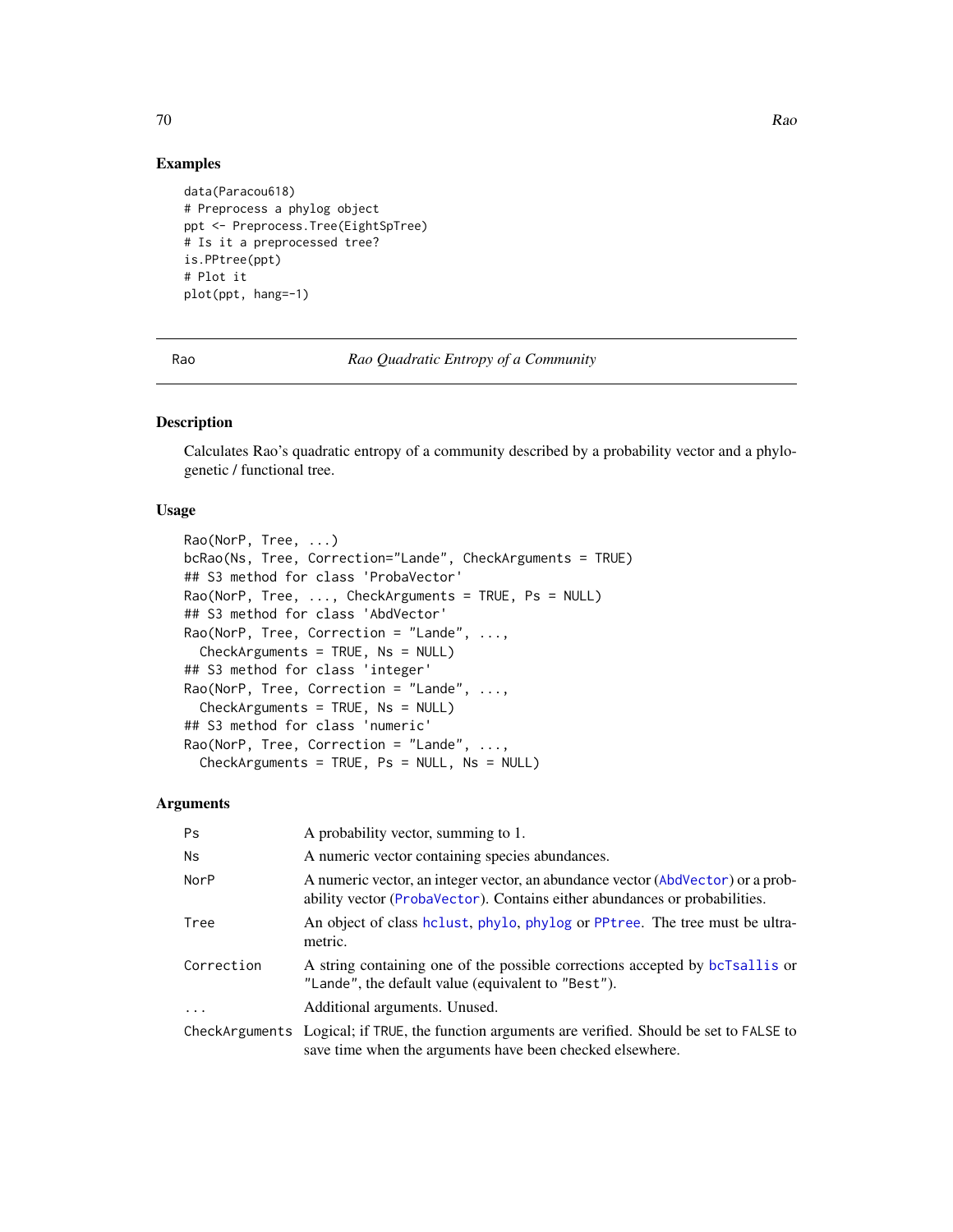# Details

Bias correction requires the number of individuals. Use bcRao and choose the Correction.

The unbiased estimator of Rao's entropy is identical to that of Simpson's entropy because Rao's entropy is a linear sum of Simson entropies, all of them calculated from the same number of individuals (Marcon and Herault, 2014). It equals the plug-in etimator multiplied by n/(n-1) where n is the total number of individuals.

The functions are designed to be used as simply as possible. Tsallis is a generic method. If its first argument is an abundance vector, an integer vector or a numeric vector which does not sum to 1, the bias corrected function bcTsallis is called. Explicit calls to bcTsallis (with bias correction) or to Tsallis.ProbaVector (without correction) are possible to avoid ambiguity. The .integer and .numeric methods accept Ps or Ns arguments instead of NorP for backward compatibility.

# Value

A named number equal to the calculated entropy. The name is that of the bias correction used.

#### Author(s)

Eric Marcon <Eric.Marcon@ecofog.gf>

#### References

Marcon, E., Herault, B. (2015). Decomposing Phylodiversity. *Methods in Ecology and Evolution* 6(3): 333-339.

Rao, C. R. (1982). Diversity and dissimilarity coefficients: a unified approach. *Theoretical Population Biology* 21: 24-43.

# See Also

[bcPhyloDiversity](#page-61-0)

### Examples

```
# Load Paracou data (number of trees per species in two 1-ha plot of a tropical forest)
data(Paracou618)
# Ns is the total number of trees per species
Ns <- as.AbdVector(Paracou618.MC$Ns)
# Species probabilities
Ps <- as.ProbaVector(Paracou618.MC$Ns)
# Calculate Rao's quadratic entropy of the plot
Rao(Ps, Paracou618.Taxonomy)
```
 $Rao$  71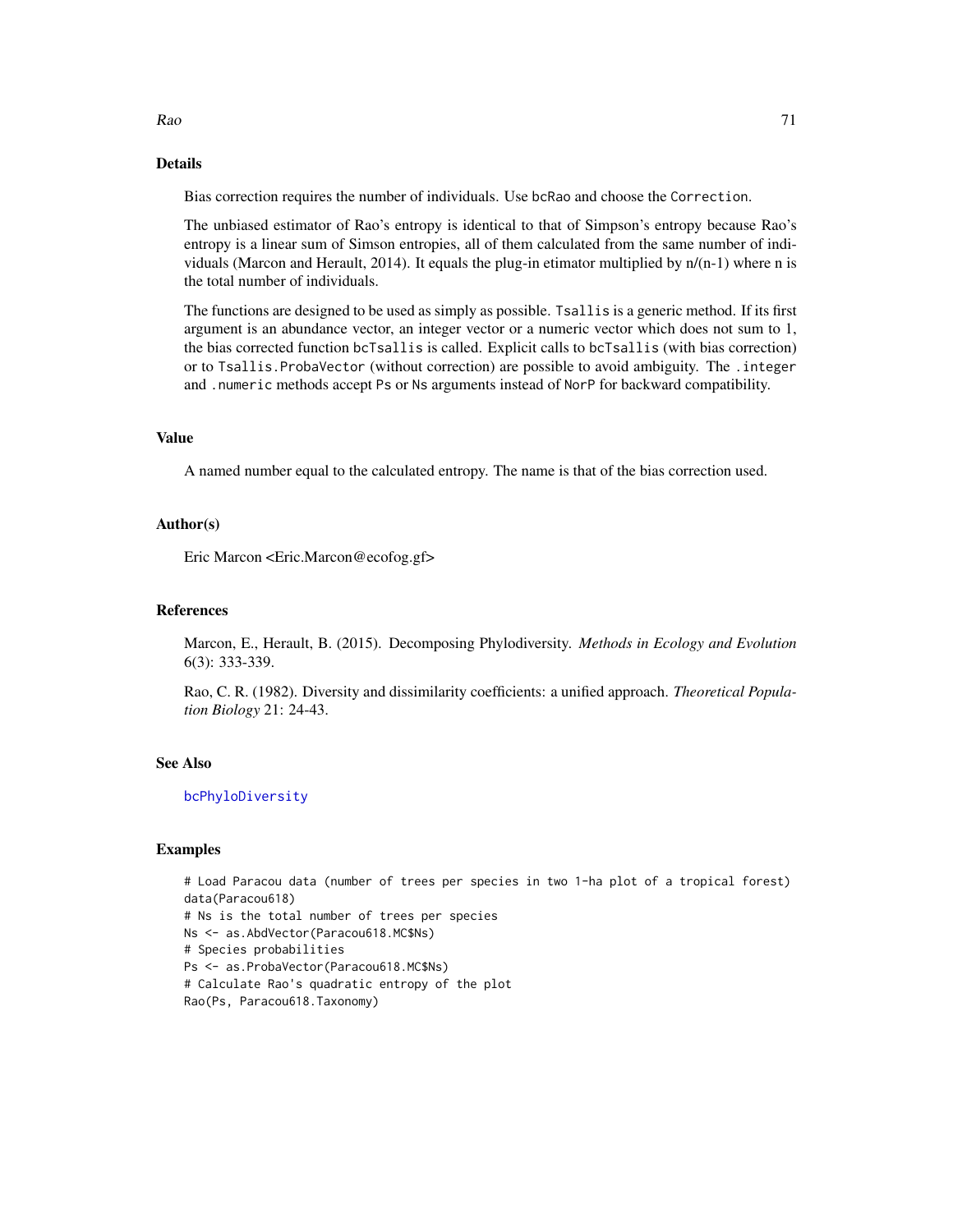### Description

Draws random communities according to a probability distribution.

# Usage

```
rCommunity(n, size = sum(NorP), NorP = 1, BootstrapMethod = "Chao2015", S = 300,
   Distribution = "lnorm", sd = 1, prob = 0.1, alpha = 40,
   CheckArguments = TRUE)
```
# Arguments

| n               | The number of communities to draw.                                                                                                                                                                                                                                                                                                                                                                           |
|-----------------|--------------------------------------------------------------------------------------------------------------------------------------------------------------------------------------------------------------------------------------------------------------------------------------------------------------------------------------------------------------------------------------------------------------|
| size            | The number of individuals to draw in each community.                                                                                                                                                                                                                                                                                                                                                         |
| BootstrapMethod |                                                                                                                                                                                                                                                                                                                                                                                                              |
|                 | The method used to obtain the probabilities to generate bootstrapped commu-<br>nities from observed abundances. If "Marcon", the probabilities are simply the<br>abundances divided by the total number of individuals (Marcon et al., 2012). If<br>"Chao2013" or "Chao2015" (by default), a more sophisticated approach is used<br>(see as ProbaVector) following Chao et al. (2013) or Chao et al. (2015). |
| NorP            | A numeric vector or a two-column matrix. Contains either abundances or proba-<br>bilities. Two-column matrices should contain the observed abundances (or prob-<br>abilities) in the first column and the expected ones in the second column, to allow<br>using beta diversity functions.                                                                                                                    |
| S               | The number of species.                                                                                                                                                                                                                                                                                                                                                                                       |
| Distribution    | The distribution of species frequencies. May be "1norm" (log-normal), "1series"<br>(log-series), "geom" (geometric) or "bstick" (broken stick).                                                                                                                                                                                                                                                              |
| sd              | The simulated distribution standard deviation. For the log-normal distribution,<br>this is the standard deviation on the log scale.                                                                                                                                                                                                                                                                          |
| prob            | The probability of success in each trial.                                                                                                                                                                                                                                                                                                                                                                    |
| alpha           | Fisher's alpha.                                                                                                                                                                                                                                                                                                                                                                                              |
|                 | CheckArguments Logical; if TRUE, the function arguments are verified. Should be set to FALSE to<br>save time when the arguments have been checked elsewhere.                                                                                                                                                                                                                                                 |

### Details

Communities of fixed size are drawn in a multinomial distribution according to the distribution of probabilities provided by NorP.

An abundance vector may be used instead of probabilities, then size is by default the total number of individuals in the vector. Random communities are built by drawing in a multinomial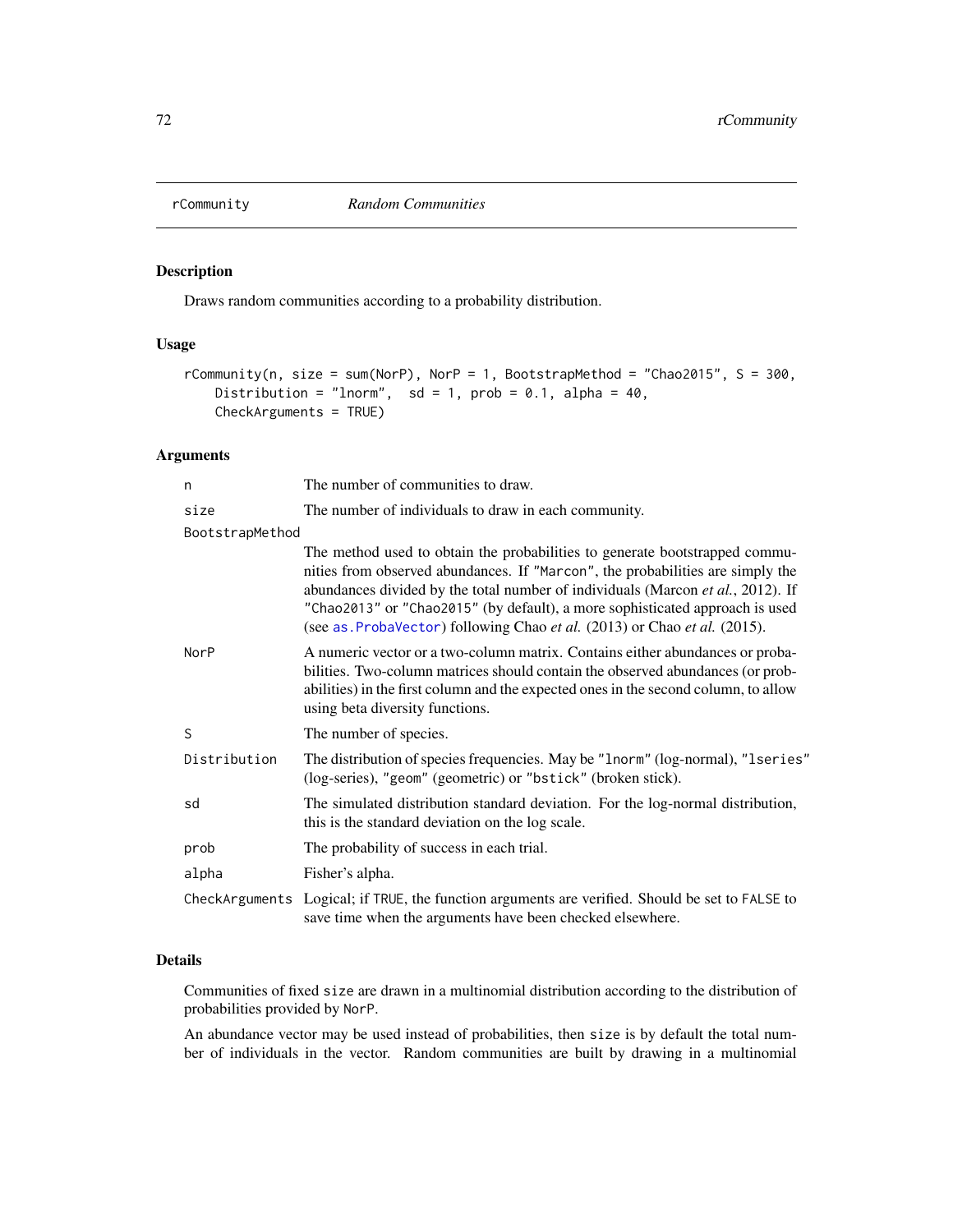### <span id="page-72-0"></span>rCommunity 73

law following Marcon *et al.* (2012), or trying to estimate the distribution of the actual community with [as.ProbaVector](#page-85-0). If BootstrapMethod = "Chao2013", the distribution is estimated by a single parameter model and unobserved species are given equal probabilities. If BootstrapMethod = "Chao2015", a two-parameter model is used and unobserved species follow a geometric distribution.

Alternatively, the probabilities may be drawn following a classical distribution: either a lognormal ("lnorm") one (Preston, 1948) with given standard deviation (sd; note that the mean is actually a normalizing constant. Its values is set equal to 0 for the simulation of the normal distribution of unnormalized log-abundances), a log-series ("lseries") one (Fisher *et al.*, 1943) with parameter alpha, a geometric ("geom") one (Motomura, 1932) with parameter prob, or a broken stick ("bstick") one (MacArthur, 1957). The number of simulated species is fixed by S, except for "lseries" where it is obtained from alpha and size:  $S = \alpha \ln(1 + \frac{size}{\alpha})$ .

Log-normal, log-series and broken-stick distributions are stochastic. The geometric distribution is completely determined by its parameters.

#### Value

A vector of species abundances ([AbdVector](#page-85-0)) if a single community has been drawn, or a [MetaCommunity](#page-50-0) containing simulated communities.

# Author(s)

Eric Marcon <Eric.Marcon@ecofog.gf>

# References

Chao, A., Wang, Y. T. and Jost, L. (2013). Entropy and the species accumulation curve: a novel entropy estimator via discovery rates of new species. *Methods in Ecology and Evolution* 4(11): 1091-1100.

Chao, A., Hsieh, T. C., Chazdon, R. L., Colwell, R. K., Gotelli, N. J. (2015) Unveiling the Species-Rank Abundance Distribution by Generalizing Good-Turing Sample Coverage Theory. *Ecology* 96(5): 1189-1201.

Fisher R.A., Corbet A.S., Williams C.B. (1943) The Relation Between the Number of Species and the Number of Individuals in a Random Sample of an Animal Population. *Journal of Animal Ecology* 12: 42-58.

MacArthur R.H. (1957) On the Relative Abundance of Bird Species. *PNAS* 43(3): 293-295.

Marcon, E., Herault, B., Baraloto, C. and Lang, G. (2012). The Decomposition of Shannon's Entropy and a Confidence Interval for Beta Diversity. *Oikos* 121(4): 516-522.

Motomura I. (1932) On the statistical treatment of communities. *Zoological Magazine* 44: 379-383.

Preston, F.W. (1948). The commonness, and rarity, of species. *Ecology* 29(3): 254-283.

Reese G. C., Wilson K. R., Flather C. H. (2013) Program SimAssem: Software for simulating species assemblages and estimating species richness. *Methods in Ecology and Evolution* 4: 891- 896.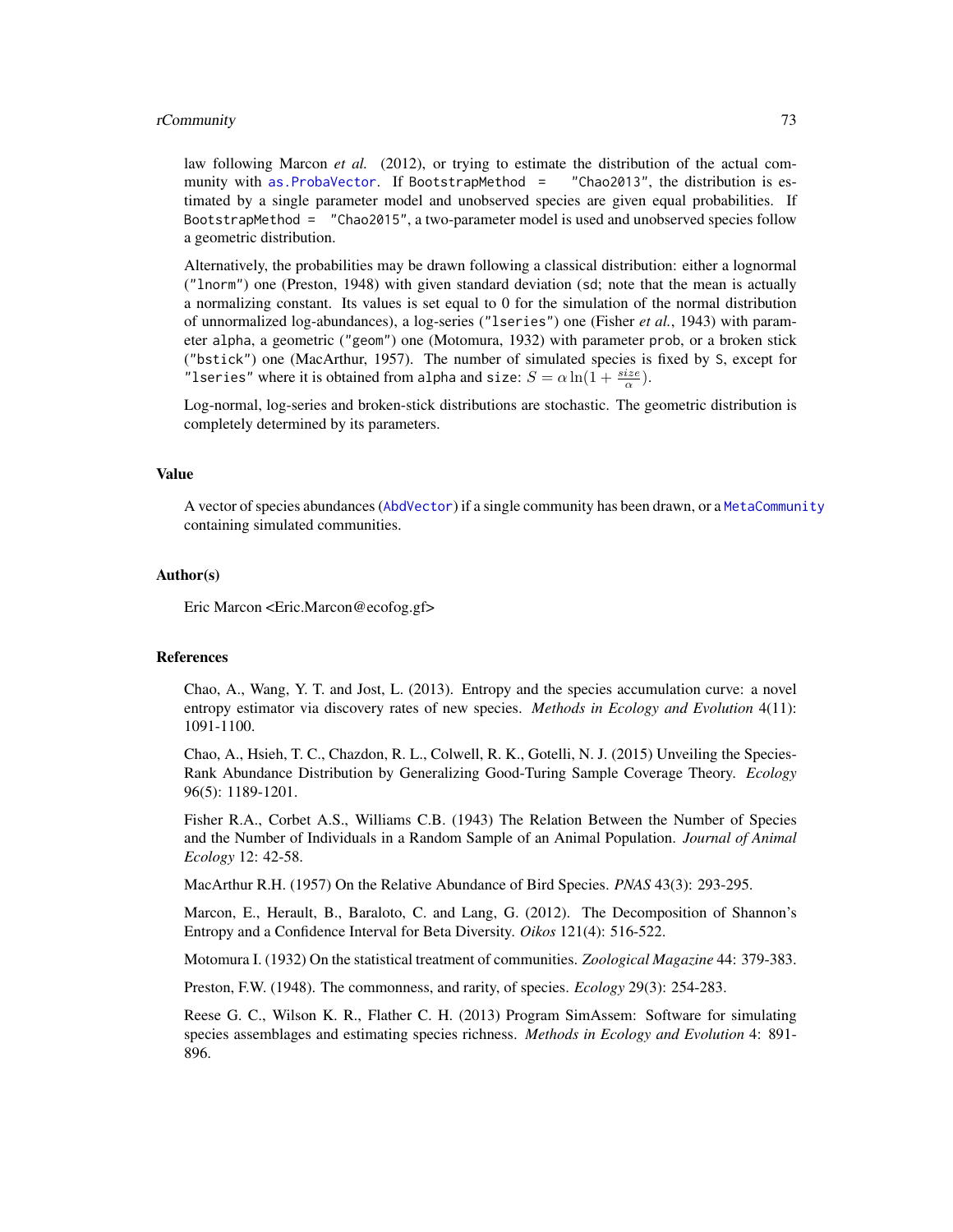# See Also

[SpeciesDistribution](#page-85-1) and the program SimAssem (Reese *et al.*, 2013; not an R package) for more distributions.

# Examples

```
# Generate communities made of 100000 individuals among 300 species and fit them
par(mfrow = c(2,2))for (d in c("lnorm", "lseries", "geom", "bstick")) {
rCommunity(n = 1, size = 1E5, S = 300, Distribution = d) -> AbdVec
plot(AbdVec, Distribution = d, main = d)
}
```
<span id="page-73-0"></span>

Richness *Number of species of a community*

# **Description**

Calculates the number of species from probability vector. The name is that of the estimator (the bias correction) used.

# Usage

```
Richness(NorP, ...)
bcRichness(Ns, Correction = "Chao1", Alpha = 0.05, JackOver = FALSE,
              CheckArguments = TRUE)
## S3 method for class 'ProbaVector'
Richness(NorP, ..., CheckArguments = TRUE, Ps = NULL)
## S3 method for class 'AbdVector'
Richness(NorP, Correction = "Chao1", Alpha = 0.05, JackOver = FALSE,
  ..., CheckArguments = TRUE, Ns = NULL)
## S3 method for class 'integer'
Richness(NorP, Correction = "Chao1", Alpha = 0.05, JackOver = FALSE,
  ..., CheckArguments = TRUE, Ns = NULL)
## S3 method for class 'numeric'
Richness(NorP, Correction = "Chao1", Alpha = 0.05, JackOver = FALSE,
  ..., CheckArguments = TRUE, Ps = NULL, Ns = NULL)
```
# Arguments

| Ps         | A probability vector, summing to 1.                                                                                                                           |
|------------|---------------------------------------------------------------------------------------------------------------------------------------------------------------|
| Ns         | A numeric vector containing species abundances.                                                                                                               |
| NorP       | A numeric vector, an integer vector, an abundance vector (AbdVector) or a prob-<br>ability vector (ProbaVector). Contains either abundances or probabilities. |
| Correction | A string containing one of the possible corrections: "None" (no correction),<br>"Jackknife", "iChao1", or "Chao1", the default value.                         |

<span id="page-73-1"></span>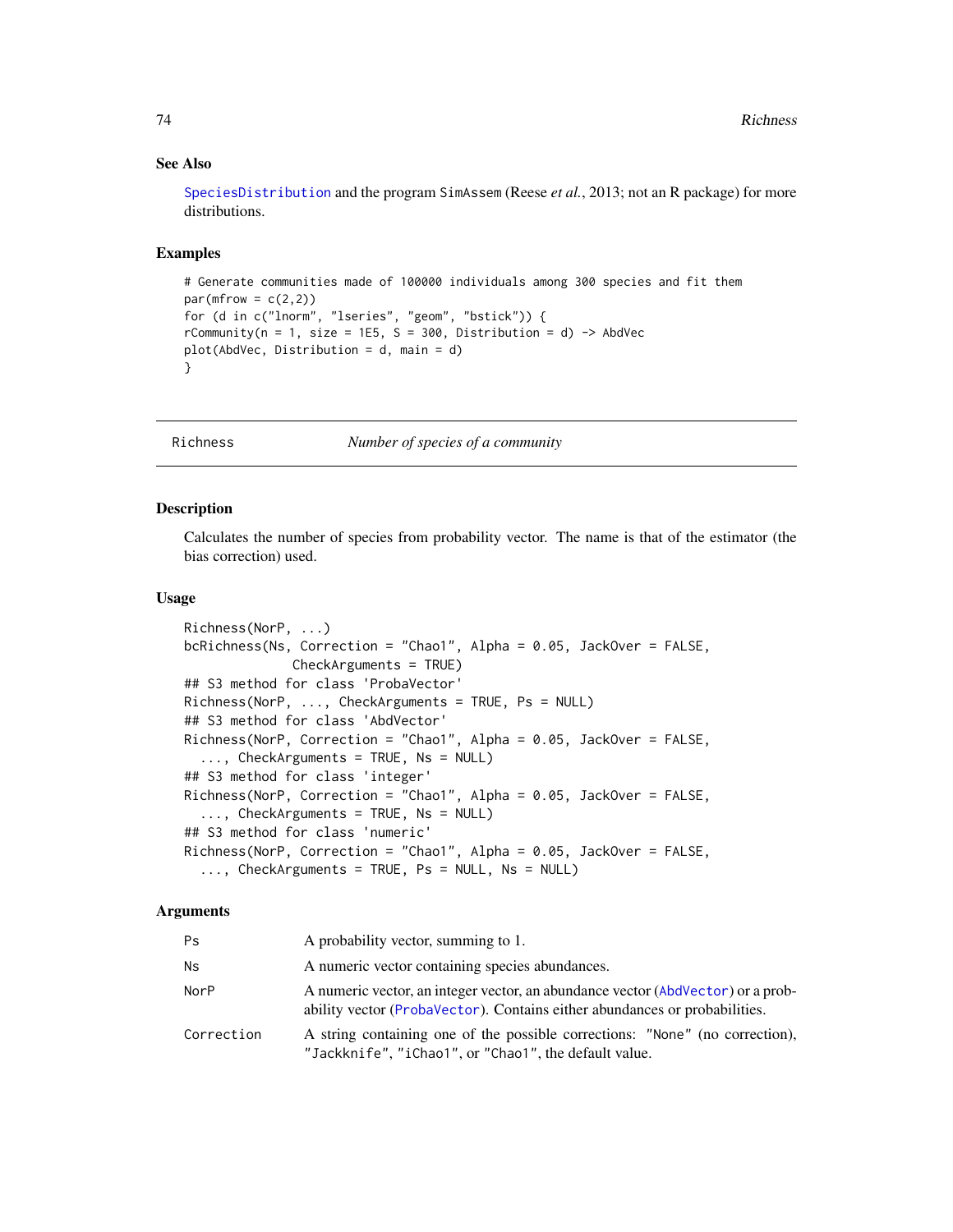#### <span id="page-74-0"></span>Richness 75

| Alpha    | The risk level, 5% by default, used to optimize the jackknife order.                                                                                                  |
|----------|-----------------------------------------------------------------------------------------------------------------------------------------------------------------------|
| JackOver | If TRUE, retain the jackknife order immediately superior to the optimal one, usu-<br>ally resulting in the overestimation of the number of species. Default is FALSE. |
| $\ddots$ | Additional arguments. Unused.                                                                                                                                         |
|          | CheckArguments Logical; if TRUE, the function arguments are verified. Should be set to FALSE to<br>save time when the arguments have been checked elsewhere.          |

# Details

Bias correction requires the number of individuals. Use bcRichness and choose the Correction.

Chao correction techniques are from Chao (1984) and Chiu *et al.* (2015). The Jackknife estimator is calculating by a straight adaptation of the code by Ji-Ping Wang ([jackknife](#page-0-0) in package SPECIES). The optimal order is selected according to Burnham and Overton (1978; 1979). The argument JackOver allows selecting one order over the optimal one. Many other estimators are available elsewhere, the ones implemented here are necessary for other entropy estimations.

The functions are designed to be used as simply as possible. Richness is a generic method. If its first argument is an abundance vector, an integer vector or a numeric vector which does not sum to 1, the bias corrected function bcRichness is called. Explicit calls to bcRichness (with bias correction) or to Richness.ProbaVector (without correction) are possible to avoid ambiguity. The .integer and .numeric methods accept Ps or Ns arguments instead of NorP for backward compatibility.

# Value

A named number equal to the estimated number of species.

#### Author(s)

Eric Marcon <Eric.Marcon@ecofog.gf>

# References

Burnham, K. P., and Overton,W. S. (1978), Estimation of the Size of a Closed Population When Capture Probabilities Vary Among Animals. *Biometrika*, 65:625-633.

Burnham, K. P., and Overton,W. S. (1979), Robust Estimation of Population Size When Capture Probabilities Vary Among Animals. *Ecology* 60:927-936.

Chao, A. (1984) Nonparametric estimation of the number of classes in a population. *Scandinavian Journal of Statistics* 11:265-270.

Chiu, C.-H., Wang, Y.-T., Walther, B. A., Chao, A. (2014) An Improved Nonparametric Lower Bound of Species Richness via a Modified Good-Turing Frequency Formula. *Biometrics* 70(3):671- 682.

# Examples

# Load Paracou data (number of trees per species in two 1-ha plot of a tropical forest) data(Paracou618)

# Ns is the total number of trees per species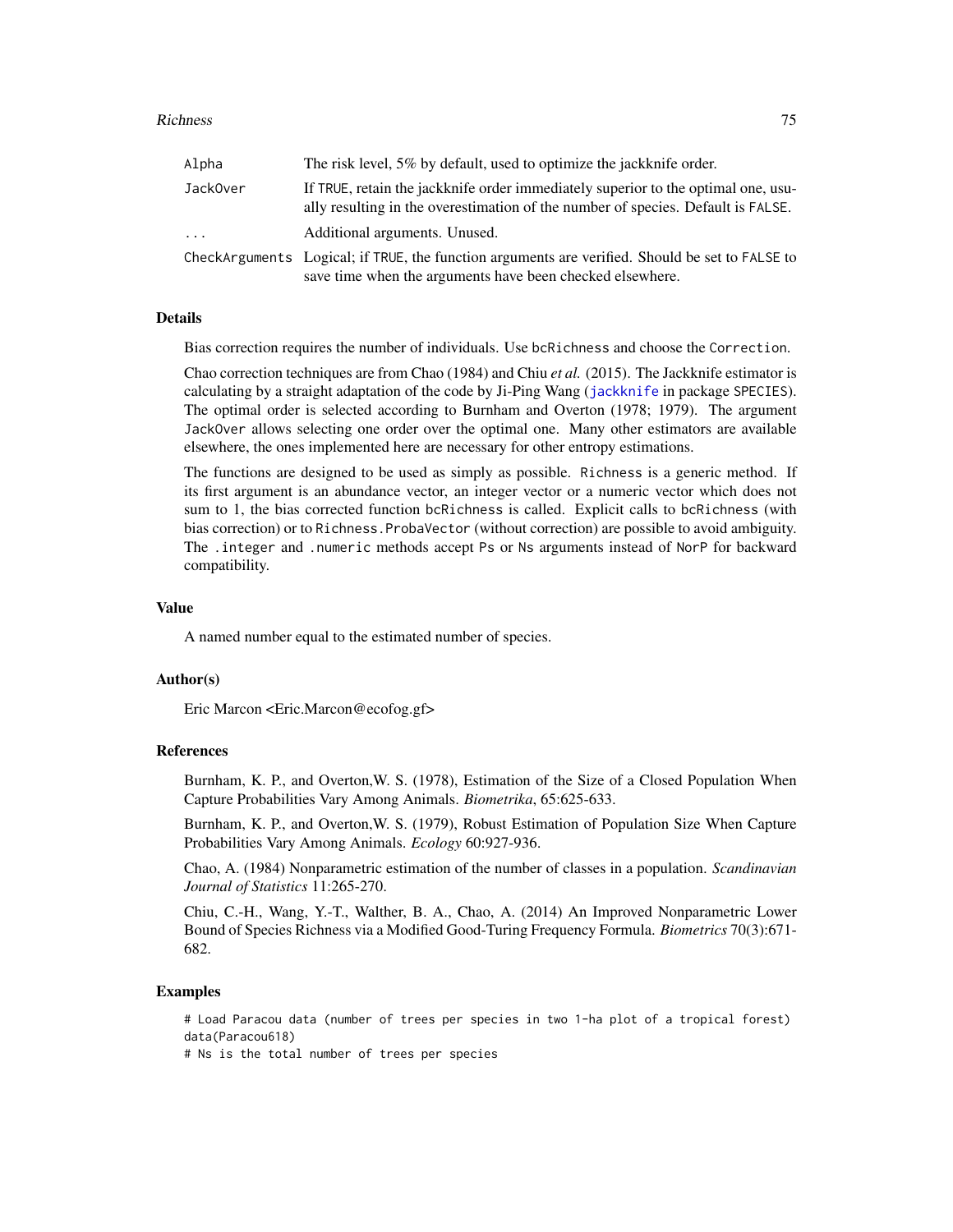```
Ns <- as.AbdVector(Paracou618.MC$Ns)
# Species probabilities
Ps <- as.ProbaVector(Paracou618.MC$Ns)
# Whittaker plot
plot(Ns)
# Number of observed species
Richness(Ps)
# Estimate the actual number of species
bcRichness(Ns, Correction = "Chao1")
bcRichness(Ns, Correction = "iChao1")
bcRichness(Ns, Correction = "Jackknife")
bcRichness(Ns, Correction = "Jackknife", JackOver=TRUE)
```
Shannon *Shannon entropy of a community*

# <span id="page-75-0"></span>Description

Calculates the Shannon entropy of a probability vector.

# Usage

```
Shannon(NorP, ...)
bcShannon(Ns, Correction = "Best", CheckArguments = TRUE)
## S3 method for class 'ProbaVector'
Shannon(NorP, ..., CheckArguments = TRUE, Ps = NULL)
## S3 method for class 'AbdVector'
Shannon(NorP, Correction = "Best", ...,
 CheckArguments = TRUE, Ns = NULL)
## S3 method for class 'integer'
Shannon(NorP, Correction = "Best", ...,
  CheckArguments = TRUE, Ns = NULL)
## S3 method for class 'numeric'
Shannon(NorP, Correction = "Best", ...,
 CheckArguments = TRUE, Ps = NULL, Ns = NULL)
```
# Arguments

| Ps         | A probability vector, summing to 1.                                                                                                                                                                                                                                                                                                     |
|------------|-----------------------------------------------------------------------------------------------------------------------------------------------------------------------------------------------------------------------------------------------------------------------------------------------------------------------------------------|
| <b>Ns</b>  | A numeric vector containing species abundances.                                                                                                                                                                                                                                                                                         |
| NorP       | A numeric vector, an integer vector, an abundance vector (AbdVector) or a prob-<br>ability vector (ProbaVector). Contains either abundances or probabilities.                                                                                                                                                                           |
| Correction | A string containing one of the possible corrections: "None" (no correction),<br>"ChaoShen", "GenCov", "Grassberger", "Grassberger2003", "Schurmann",<br>"Holste", "Bonachela", "Miller", "ZhangHz", "ChaoWangJost", "Marcon",<br>"UnveilC", "UnveiliC", "UnveilJ" or "Best", the default value. Currently,<br>"Best" is "ChaoWangJost". |

<span id="page-75-1"></span>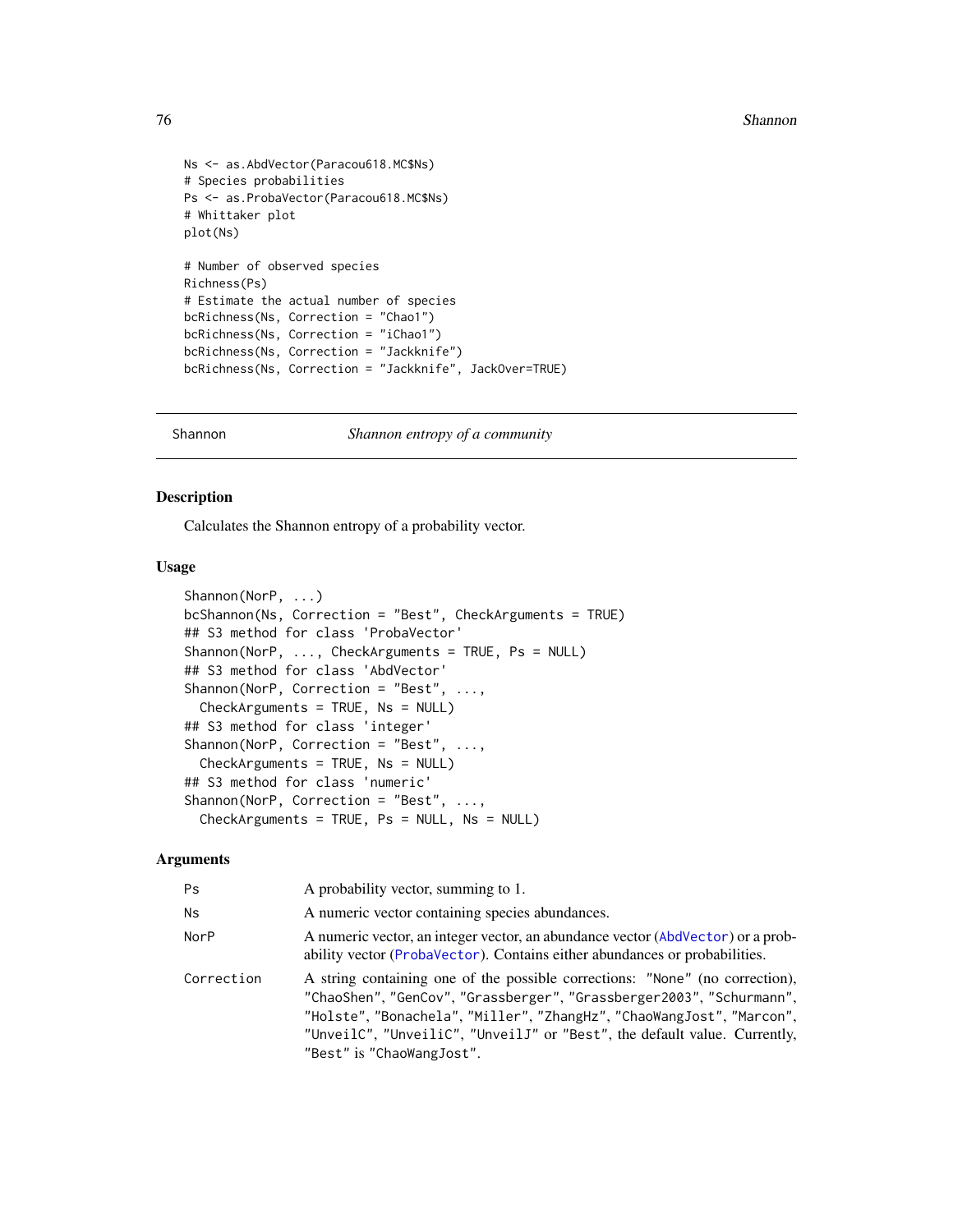#### <span id="page-76-0"></span>Shannon **77**

... Additional arguments. Unused. CheckArguments Logical; if TRUE, the function arguments are verified. Should be set to FALSE to save time when the arguments have been checked elsewhere.

# Details

Bias correction requires the number of individuals to estimate sample [Coverage](#page-16-0). Use bcShannon and choose the Correction.

Correction techniques are from Miller (1955), Chao and Shen (2003), Grassberger (1988), Grassberger (2003), Schurmann (2003), Holste *et al.* (1998), Bonachela *et al.* (2008), Zhang (2012), Chao, Wang and Jost (2013). More estimators can be found in the entropy package.

Using [MetaCommunity](#page-50-0) mutual information, Chao, Wang and Jost (2013) calculate reduced-bias Shannon beta entropy (see the last example below) with better results than the Chao and Shen estimator, but community weights cannot be arbitrary: they must be proportional to the number of individuals.

The functions are designed to be used as simply as possible. Shannon is a generic method. If its first argument is an abundance vector, an integer vector or a numeric vector which does not sum to 1, the bias corrected function bcShannon is called. Explicit calls to bcShannon (with bias correction) or to Shannon.ProbaVector (without correction) are possible to avoid ambiguity. The .integer and .numeric methods accept Ps or Ns arguments instead of NorP for backward compatibility.

#### Value

A named number equal to the calculated entropy. The name is that of the bias correction used.

# Author(s)

Eric Marcon <Eric.Marcon@ecofog.gf>

# **References**

Bonachela, J. A., Hinrichsen, H. and Munoz, M. A. (2008). Entropy estimates of small data sets. *Journal of Physics A: Mathematical and Theoretical* 41(202001): 1-9.

Chao, A. and Shen, T. J. (2003). Nonparametric estimation of Shannon's index of diversity when there are unseen species in sample. *Environmental and Ecological Statistics* 10(4): 429-443.

Chao, A., Wang, Y. T. and Jost, L. (2013). Entropy and the species accumulation curve: a novel entropy estimator via discovery rates of new species. *Methods in Ecology and Evolution* 4(11):1091- 1100.

Grassberger, P. (1988). Finite sample corrections to entropy and dimension estimates. *Physics Letters A* 128(6-7): 369-373.

Grassberger, P. (2003). Entropy Estimates from Insufficient Samplings. *ArXiv Physics e-prints* 0307138.

Holste, D., Grosse, I. and Herzel, H. (1998). Bayes' estimators of generalized entropies. *Journal of Physics A: Mathematical and General* 31(11): 2551-2566.

Miller, G. (1955) Note on the bias of information estimates. In: Quastler, H., editor. *Information Theory in Psychology: Problems and Methods*: 95-100.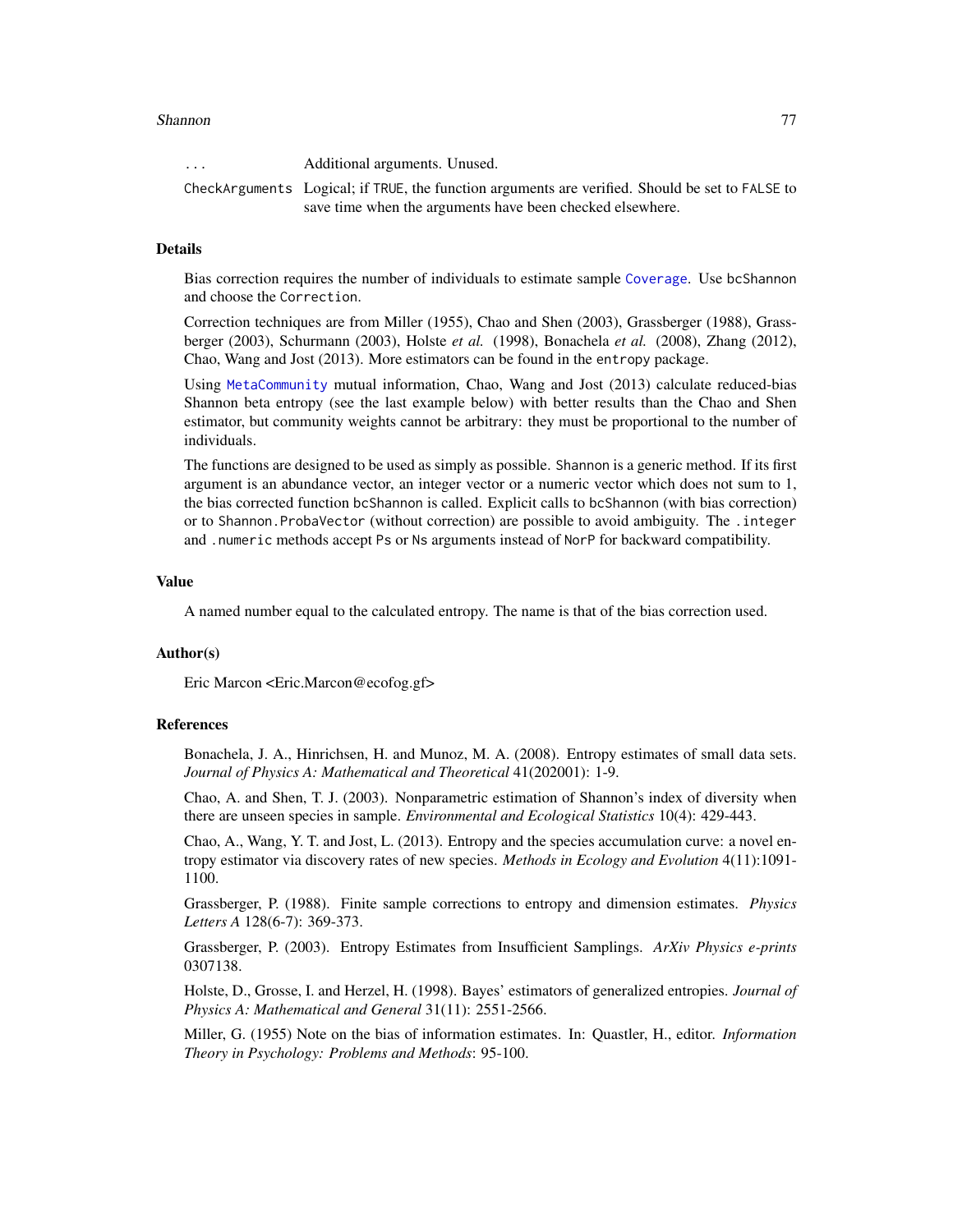Shannon, C. E. (1948). A Mathematical Theory of Communication. *The Bell System Technical Journal* 27: 379-423, 623-656.

Schurmann, T. (2004). Bias analysis in entropy estimation. *Journal of Physics A: Mathematical and Theoretical* 37(27): L295-L301.

Tsallis, C. (1988). Possible generalization of Boltzmann-Gibbs statistics. *Journal of Statistical Physics* 52(1): 479-487.

Zhang, Z. (2012). Entropy Estimation in Turing's Perspective. *Neural Computation* 24(5): 1368- 1389.

#### See Also

[bcShannon](#page-75-0), [Tsallis](#page-88-0)

# Examples

```
# Load Paracou data (number of trees per species in two 1-ha plot of a tropical forest)
data(Paracou618)
# Ns is the total number of trees per species
Ns <- as.AbdVector(Paracou618.MC$Ns)
# Species probabilities
Ps <- as.ProbaVector(Paracou618.MC$Ns)
# Whittaker plot
plot(Ns)
# Calculate Shannon entropy
Shannon(Ps)
# Calculate the best estimator of Shannon entropy
Shannon(Ns)
# Use metacommunity data to calculate reduced-bias Shannon beta as mutual information
(bcShannon(Paracou618.MC$Ns) + bcShannon(colSums(Paracou618.MC$Nsi))
- bcShannon(Paracou618.MC$Nsi))
```

```
ShannonBeta Shannon beta entropy of a community
```
# <span id="page-77-0"></span>**Description**

Calculates the Shannon beta entropy of a community belonging to a metacommunity.

```
ShannonBeta(NorP, NorPexp = NULL, ...)
bcShannonBeta(Ns, Nexp, Correction = "Best", CheckArguments = TRUE)
## S3 method for class 'ProbaVector'
ShannonBeta(NorP, NorPexp = NULL, ...,
 CheckArguments = TRUE, Ps = NULL, Pexp = NULL)
```
<span id="page-77-1"></span>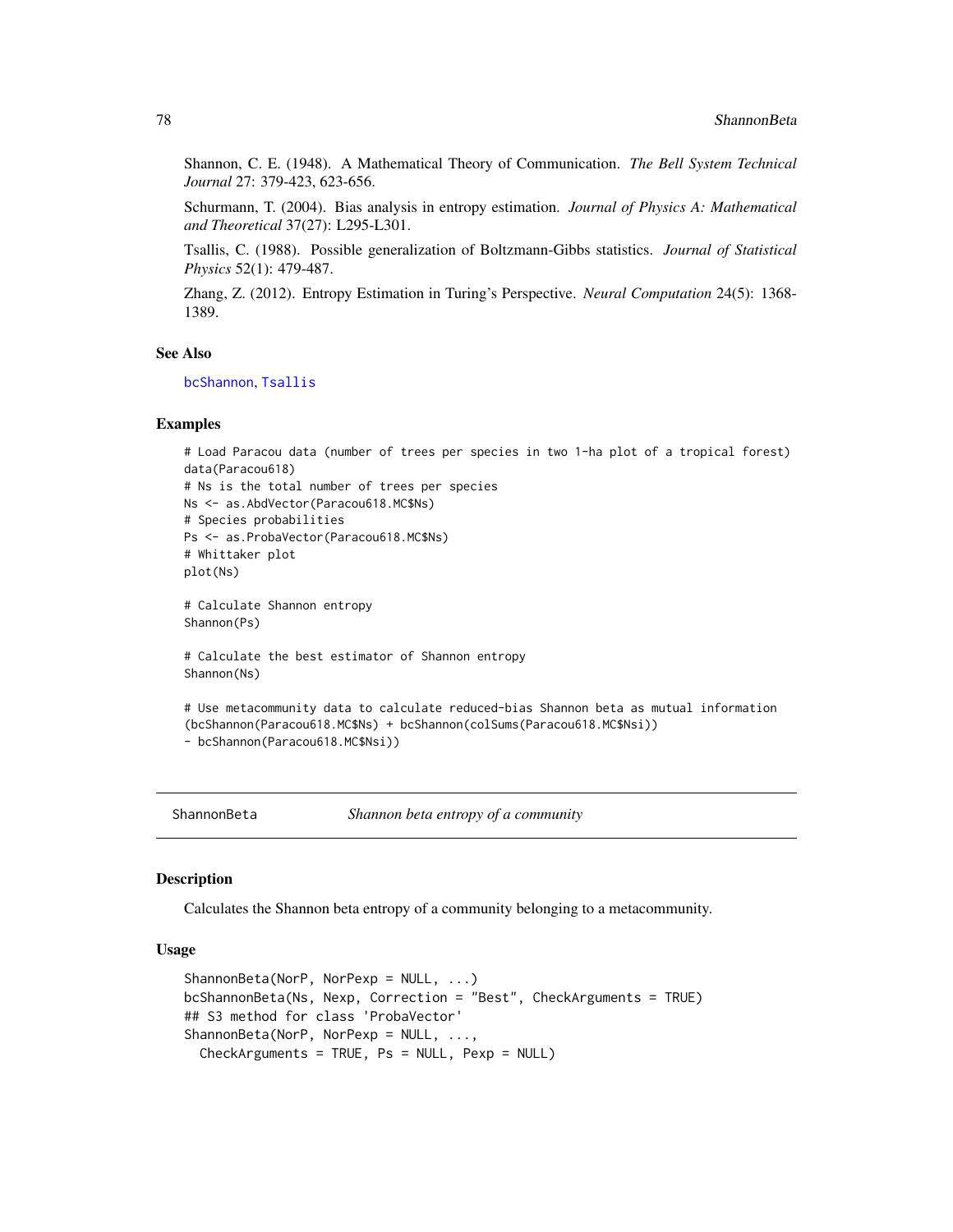#### <span id="page-78-0"></span>ShannonBeta 79

```
## S3 method for class 'AbdVector'
ShannonBeta(NorP, NorPexp = NULL, Correction = "Best", ...,
 CheckArguments = TRUE, Ns = NULL, Nexp = NULL)
## S3 method for class 'integer'
ShannonBeta(NorP, NorPexp = NULL, Correction = "Best", ...,
  CheckArguments = TRUE, Ns = NULL, Nexp = NULL)
## S3 method for class 'numeric'
ShannonBeta(NorP, NorPexp = NULL, Correction = "Best", ...,
 CheckArguments = TRUE, Ps = NULL, Ns = NULL, Pexp = NULL, Nexp = NULL)
```
# Arguments

| <b>Ps</b>  | The probability vector of species of the community.                                                                                                                                   |
|------------|---------------------------------------------------------------------------------------------------------------------------------------------------------------------------------------|
| Pexp       | The probability vector of species of the metacommunity.                                                                                                                               |
| Ns.        | A numeric vector containing species abundances of the community.                                                                                                                      |
| Nexp       | A numeric vector containing species abundances of the metacommunity.                                                                                                                  |
| NorP       | A numeric vector, an integer vector, an abundance vector (AbdVector) or a prob-<br>ability vector (ProbaVector). Contains either abundances or probabilities of the<br>community.     |
| NorPexp    | A numeric vector, an integer vector, an abundance vector (AbdVector) or a prob-<br>ability vector (ProbaVector). Contains either abundances or probabilities of the<br>metacommunity. |
| Correction | A string containing one of the possible corrections: currently, "ChaoShen" (Mar-<br>con et al., 2012) equivalent to "Best", and "ZhangGrabchak" (Zhang and Grabchak,<br>2014).        |
| $\ddots$   | Additional arguments. Unused.                                                                                                                                                         |
|            | CheckArguments Logical; if TRUE, the function arguments are verified. Should be set to FALSE to<br>save time when the arguments have been checked elsewhere.                          |

# Details

The derivation of Shannon beta entropy can be found in Marcon *et al.* (2012).

Bias correction requires the number of individuals to estimate sample [Coverage](#page-16-0). Use bcShannonBeta and choose the Correction.

The functions are designed to be used as simply as possible. ShannonBeta is a generic method. If its first argument is an abundance vector, an integer vector or a numeric vector which does not sum to 1, the bias corrected function bcShannonBeta is called. Explicit calls to bcShannonBeta (with bias correction) or to ShannonBeta.ProbaVector (without correction) are possible to avoid ambiguity. The .integer and .numeric methods accept Ps or Ns arguments instead of NorP for backward compatibility.

# Value

A number equal to the calculated entropy.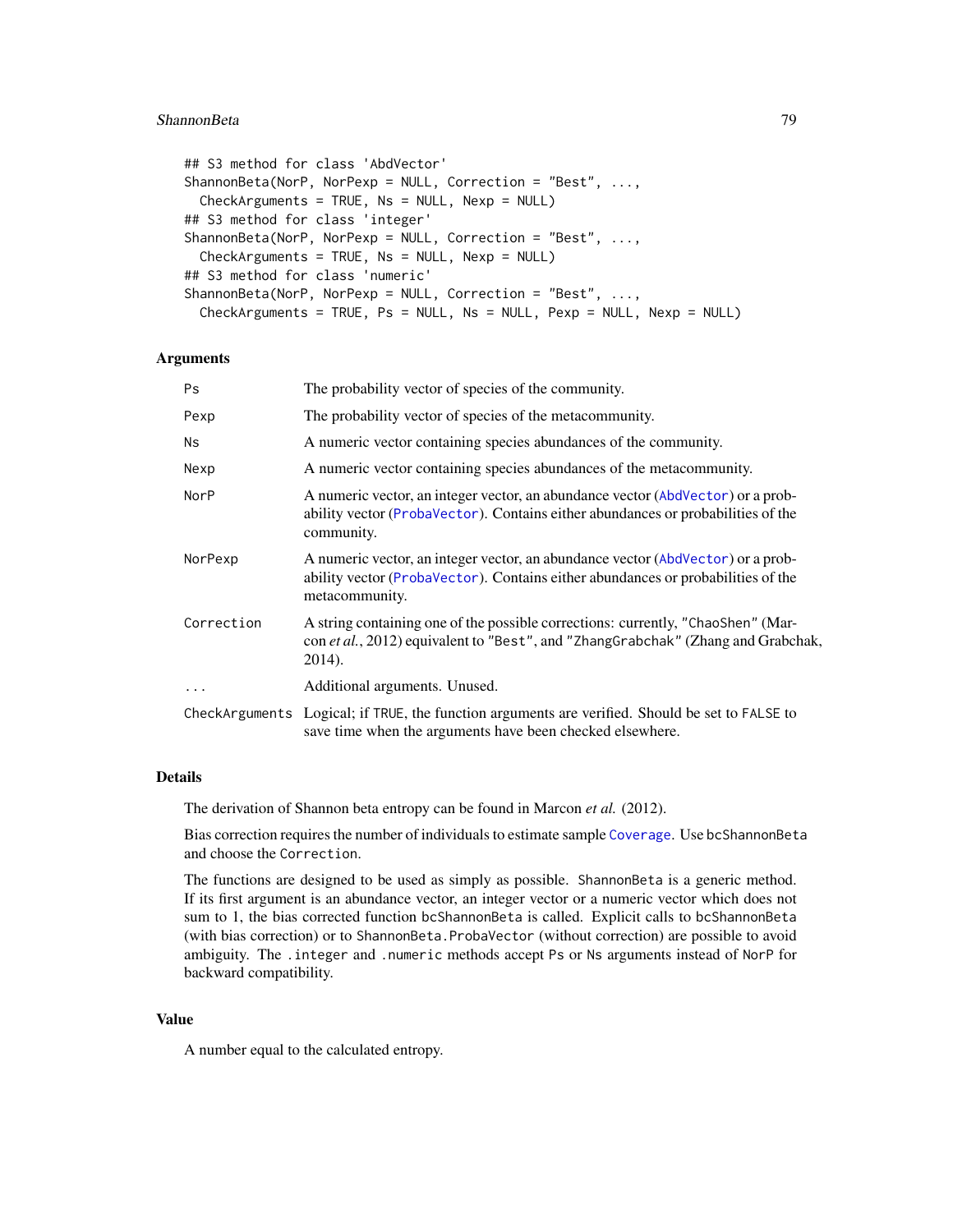# <span id="page-79-2"></span>Author(s)

Eric Marcon <Eric.Marcon@ecofog.gf>

#### References

Marcon, E., Herault, B., Baraloto, C. and Lang, G. (2012). The Decomposition of Shannon's Entropy and a Confidence Interval for Beta Diversity. *Oikos* 121(4): 516-522.

Zhang, Z. and Grabchak M. (2014). Nonparametric Estimation of Kullback-Leibler Divergence. *Neural computation* 26(11): 2570-2593.

# See Also

[bcShannonBeta](#page-77-0)

# Examples

```
# Load Paracou data (number of trees per species in two 1-ha plot of a tropical forest)
data(Paracou618)
# Ps is the vector of probabilities
Ps <- as.ProbaVector(Paracou618.MC$Ps)
# Probability distribution of the first plot
Ps1 <- as. ProbaVector(Paracou618.MC$Psi[, 1])
# Shannon beta entropy of the plot
ShannonBeta(Ps1, Ps)
# Ns is the vector of abundances of the metacommunity
Ns <- as.AbdVector(Paracou618.MC$Ns)
# Abundances in the first plot
Ns1 <- as.AbdVector(Paracou618.MC$Nsi[, 1])
# Reduced-bias estimator of Shannon beta entropy of the plot
bcShannonBeta(Ns1, Ns)
```
<span id="page-79-1"></span>Simpson *Simpson entropy of a community*

# <span id="page-79-0"></span>**Description**

Calculates the Simpson entropy of a probability vector.

```
Simpson(NorP, ...)
bcSimpson(Ns, Correction = "Lande", CheckArguments = TRUE)
## S3 method for class 'ProbaVector'
Simpson(NorP, ..., CheckArguments = TRUE,
 Ps = NULL## S3 method for class 'AbdVector'
Simpson(NorP, Correction="Lande", ...,
```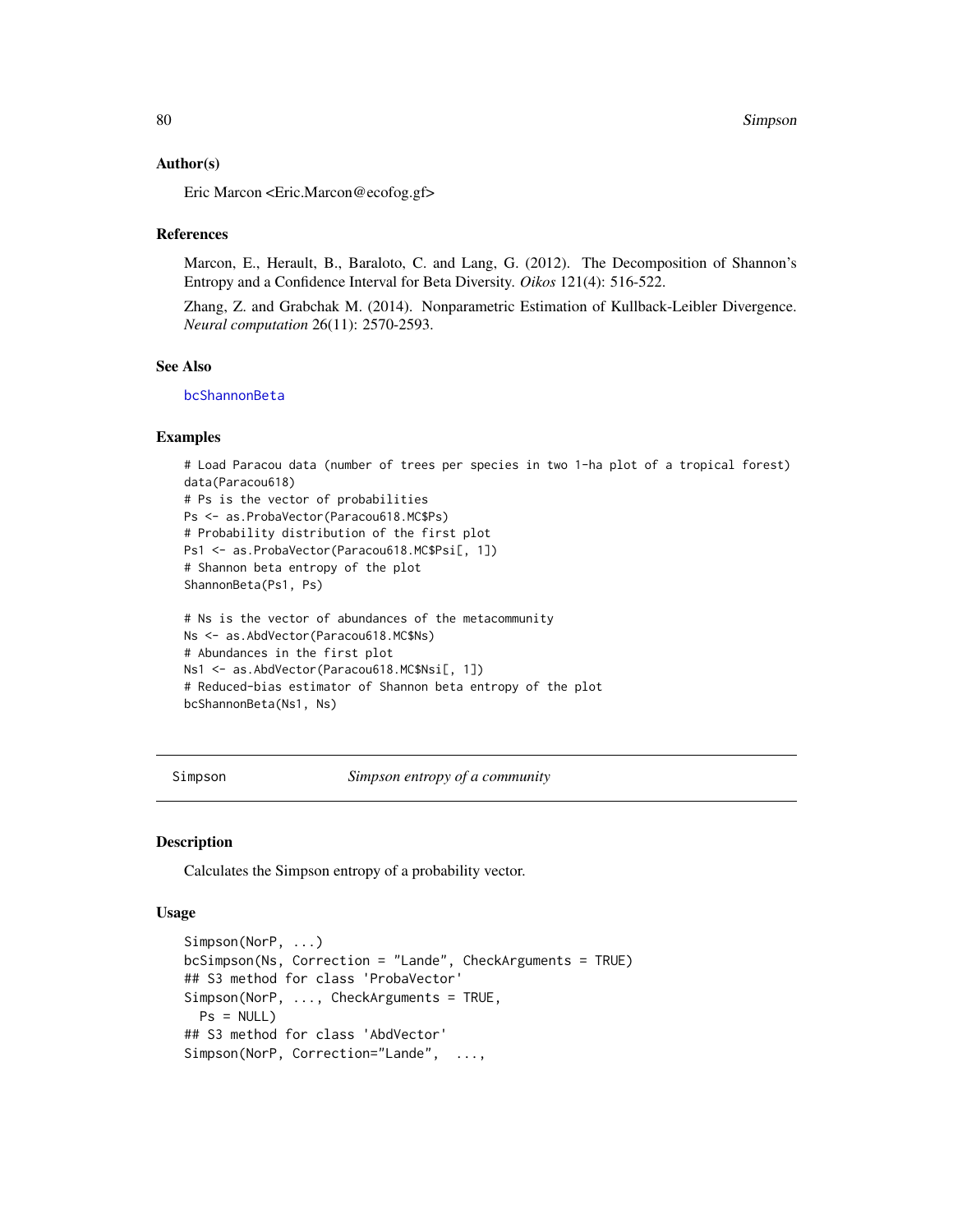#### <span id="page-80-0"></span>Simpson 81

```
CheckArguments = TRUE, Ns = NULL)
## S3 method for class 'integer'
Simpson(NorP, Correction="Lande", ...,
  CheckArguments = TRUE, Ns = NULL)
## S3 method for class 'numeric'
Simpson(NorP, Correction="Lande", ...,
  Checkinguments = TRUE, Ps = NULL, Ns = NULL)
```
#### Arguments

| Ps         | A probability vector, summing to 1.                                                                                                                           |
|------------|---------------------------------------------------------------------------------------------------------------------------------------------------------------|
| Ns         | A numeric vector containing species abundances.                                                                                                               |
| NorP       | A numeric vector, an integer vector, an abundance vector (AbdVector) or a prob-<br>ability vector (ProbaVector). Contains either abundances or probabilities. |
| Correction | A string containing one of the possible corrections accepted by bcTsallis or<br>"Lande", the default value (equivalent to "Best").                            |
| $\ddots$   | Additional arguments. Unused.                                                                                                                                 |
|            | CheckArguments Logical; if TRUE, the function arguments are verified. Should be set to FALSE to<br>save time when the arguments have been checked elsewhere.  |

# Details

Lande's correction has been derived (Lande, 1996; Good, 1953) especially for Simpson entropy, while other corrections are for generalized Tsallis entropy. It is identical to the unbiased estimator proposed by Simpson, although arguments were different. It equals the plug-in etimator multiplied by  $n/(n-1)$  where n is the total number of individuals.

Bias correction requires the number of individuals to estimate sample [Coverage](#page-16-0). Use bcSimpson and choose the Correction.

The functions are designed to be used as simply as possible. Simpson is a generic method. If its first argument is an abundance vector, an integer vector or a numeric vector which does not sum to 1, the bias corrected function bcSimpson is called. Explicit calls to bcSimpson (with bias correction) or to Simpson.ProbaVector (without correction) are possible to avoid ambiguity. The .integer and .numeric methods accept Ps or Ns arguments instead of NorP for backward compatibility.

# Value

A named number equal to the calculated entropy. The name is that of the bias correction used.

# Author(s)

Eric Marcon <Eric.Marcon@ecofog.gf>

# References

Good, I. J. (1953). On the Population Frequency of Species and the Estimation of Population Parameters. *Biometrika* 40(3/4): 237-264.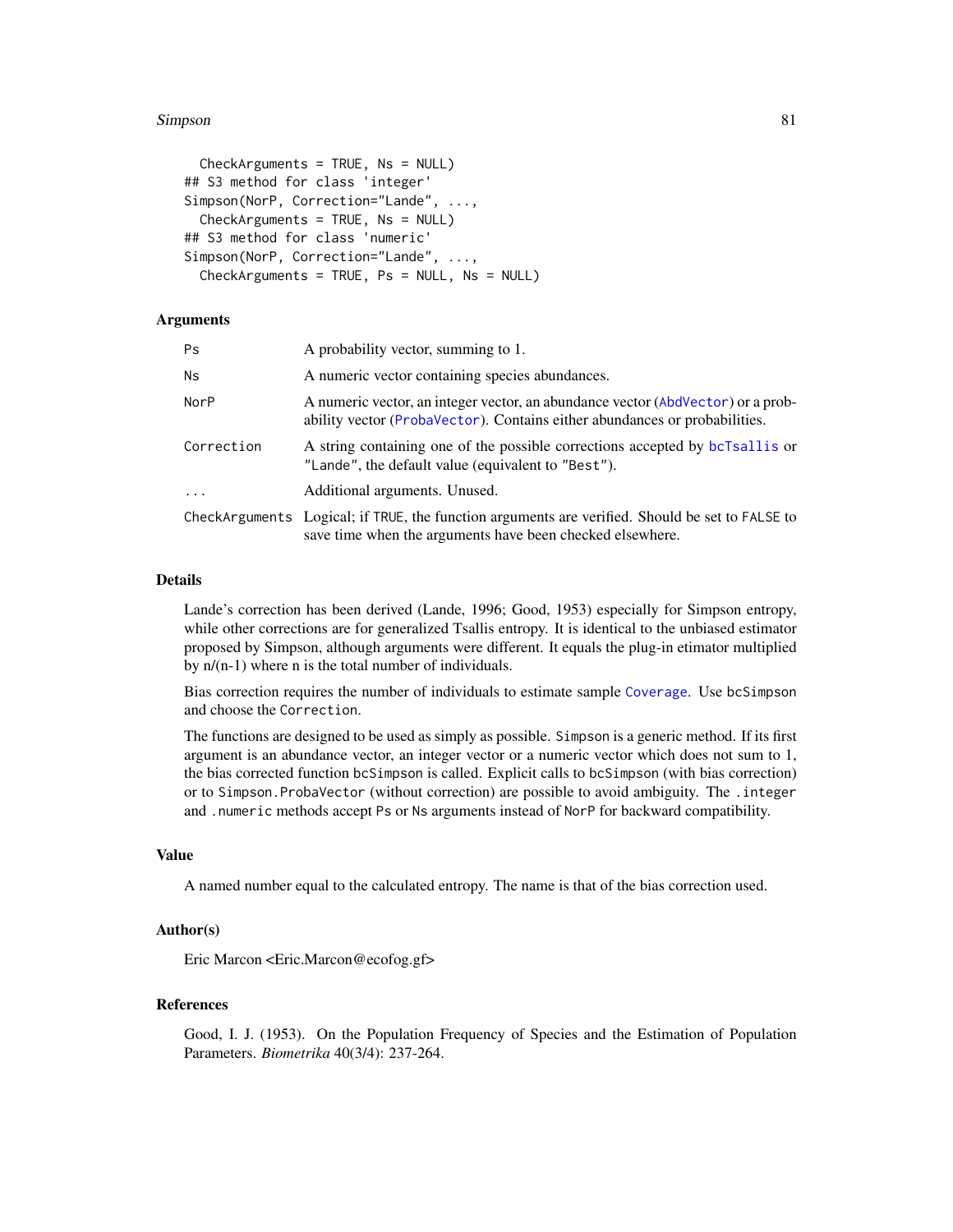<span id="page-81-1"></span>Lande, R. (1996). Statistics and partitioning of species diversity, and similarity among multiple communities. *Oikos* 76: 5-13.

Simpson, E. H. (1949). Measurement of diversity. *Nature* 163(4148): 688.

# See Also

[Tsallis](#page-88-0), [bcSimpson](#page-79-0)

# Examples

```
# Load Paracou data (number of trees per species in two 1-ha plot of a tropical forest)
data(Paracou618)
# Ns is the total number of trees per species
Ns <- as.AbdVector(Paracou618.MC$Ns)
# Whittaker plot
plot(Ns)
# Calculate an unbiased estimator of Simpson's index of diversity
Simpson(Ns)
```

```
SimpsonBeta Simpson beta entropy of a community
```
#### <span id="page-81-0"></span>Description

Calculates the Simpson beta entropy of a community belonging to a metacommunity.

```
SimpsonBeta(NorP, NorPexp = NULL, ...)
bcSimpsonBeta(Ns, Nexp, Correction = "Best", CheckArguments = TRUE)
## S3 method for class 'ProbaVector'
SimpsonBeta(NorP, NorPexp = NULL, ...,
 CheckArguments = TRUE, Ps = NULL, Pexp = NULL)
## S3 method for class 'AbdVector'
SimpsonBeta(NorP, NorPexp = NULL, Correction = "Best", ...,
 CheckArguments = TRUE, Ns = NULL, Nexp = NULL)
## S3 method for class 'integer'
SimpsonBeta(NorP, NorPexp = NULL, Correction = "Best", ...,
  CheckArguments = TRUE, Ns = NULL, Nexp = NULL)
## S3 method for class 'numeric'
SimpsonBeta(NorP, NorPexp = NULL, Correction = "Best", ...,
 CheckArguments = TRUE, Ps = NULL, Ns = NULL, Pexp = NULL, Nexp = NULL)
```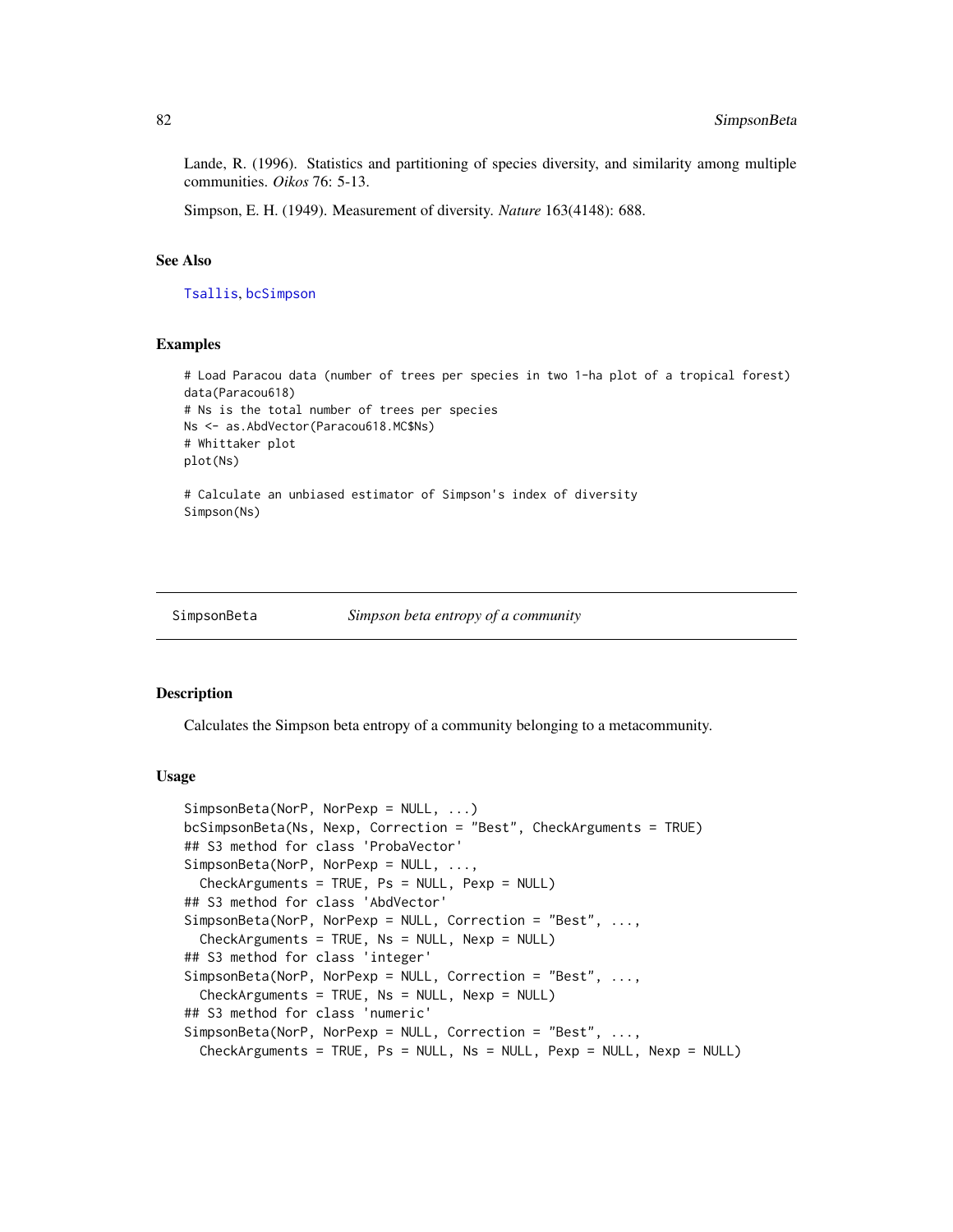# <span id="page-82-0"></span>SimpsonBeta 83

### Arguments

| Ps          | The probability vector of species of the community.                                                                                                                                   |
|-------------|---------------------------------------------------------------------------------------------------------------------------------------------------------------------------------------|
| Pexp        | The probability vector of species of the metacommunity.                                                                                                                               |
| <b>Ns</b>   | A numeric vector containing species abundances of the community.                                                                                                                      |
| Nexp        | A numeric vector containing species abundances of the metacommunity.                                                                                                                  |
| <b>NorP</b> | A numeric vector, an integer vector, an abundance vector (AbdVector) or a prob-<br>ability vector (ProbaVector). Contains either abundances or probabilities of the<br>community.     |
| NorPexp     | A numeric vector, an integer vector, an abundance vector (AbdVector) or a prob-<br>ability vector (ProbaVector). Contains either abundances or probabilities of the<br>metacommunity. |
| Correction  | A string containing one of the possible corrections: currently, only "ChaoShen",<br>identical to "Best".                                                                              |
| $\ddots$ .  | Additional arguments. Unused.                                                                                                                                                         |
|             | CheckArguments Logical; if TRUE, the function arguments are verified. Should be set to FALSE to<br>save time when the arguments have been checked elsewhere.                          |

# Details

The derivation of Tsallis beta entropy (Simpson is Tsallis of order 2) can be found in Marcon et al. (2014).

Bias correction requires the number of individuals to estimate sample [Coverage](#page-16-0). Use bcSimpsonBeta and choose the Correction.

Note that Simpson beta entropy value is related to Simpson alpha entropy value and cannot be compared accross communities (Jost, 2007). Beta entropy of a community is not meaningful in general, do rather calculate the [BetaDiversity](#page-9-0) of order 2 of the metacommunity.

The functions are designed to be used as simply as possible. SimpsonBeta is a generic method. If its first argument is an abundance vector, an integer vector or a numeric vector which does not sum to 1, the bias corrected function bcSimpsonBeta is called. Explicit calls to bcSimpsonBeta (with bias correction) or to SimpsonBeta.ProbaVector (without correction) are possible to avoid ambiguity. The .integer and .numeric methods accept Ps or Ns arguments instead of NorP for backward compatibility.

# Value

A named number equal to the calculated entropy. The name is that of the bias correction used.

# Author(s)

Eric Marcon <Eric.Marcon@ecofog.gf>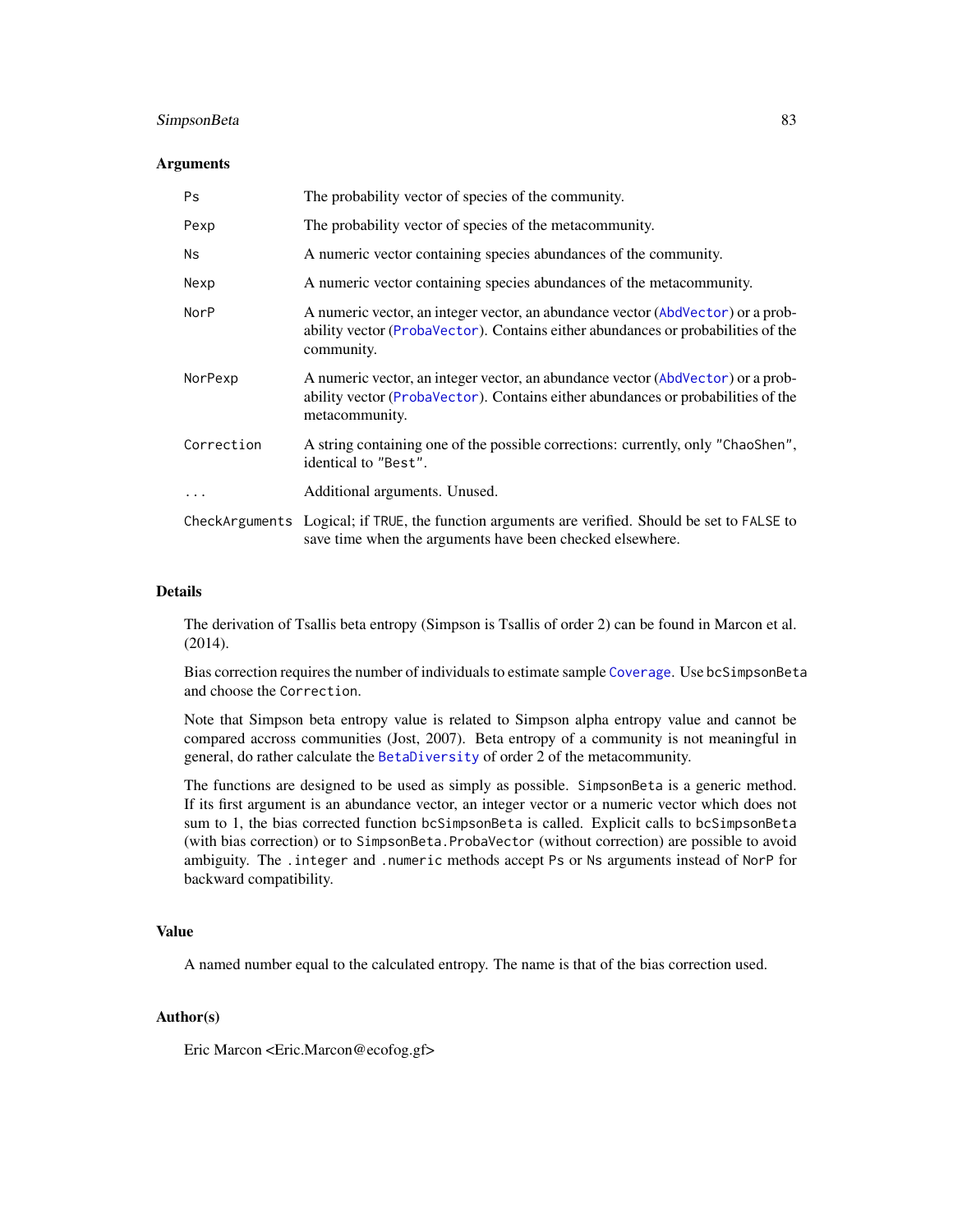# <span id="page-83-0"></span>References

Jost (2007), Partitioning diversity into independent alpha and beta components. *Ecology* 88(10): 2427-2439.

Marcon, E., Scotti, I., Herault, B., Rossi, V. and Lang, G. (2014). Generalization of the partitioning of Shannon diversity. *PLOS One* 9(3): e90289.

#### See Also

[Simpson](#page-79-1), [bcSimpsonBeta](#page-81-0), [BetaDiversity](#page-9-0)

#### Examples

```
# Load Paracou data (number of trees per species in two 1-ha plot of a tropical forest)
data(Paracou618)
# Ps is the vector of probabilities
Ps <- as.ProbaVector(Paracou618.MC$Ps)
# Probability distribution of the first plot
Ps1 <- as.ProbaVector(Paracou618.MC$Psi[, 1])
# Simpson beta entropy of the plot
SimpsonBeta(Ps1, Ps)
# Transform into diversity
expq(SimpsonBeta(Ps1, Ps)/(1-Simpson(Ps1)), 2)
```

```
# Ns is the vector of abundances of the metacommunity
Ns <- as.AbdVector(Paracou618.MC$Ns)
# Abundances in the first plot
Ns1 <- as.AbdVector(Paracou618.MC$Nsi[, 1])
# Reduced-bias Shannon beta entropy of the plot
bcSimpsonBeta(Ns1, Ns)
```

```
SimTest SimTest class
```
# Description

Methods for objects of type "SimTest", used to test a value against its distribution under a simulated null hypothesis.

```
as.SimTest(RealValue, SimulatedValues)
is.SimTest(x)
## S3 method for class 'SimTest'
plot(x, Quantiles = c(0.025, 0.975), ...,colValue = "red", lwdValue = 2, ltyValue = 2,colQuantiles = "black", lwdQuantiles = 1, ltyQuantiles = 2)
## S3 method for class 'SimTest'
summary(object, Quantiles = c(0.025, 0.975), ...)
```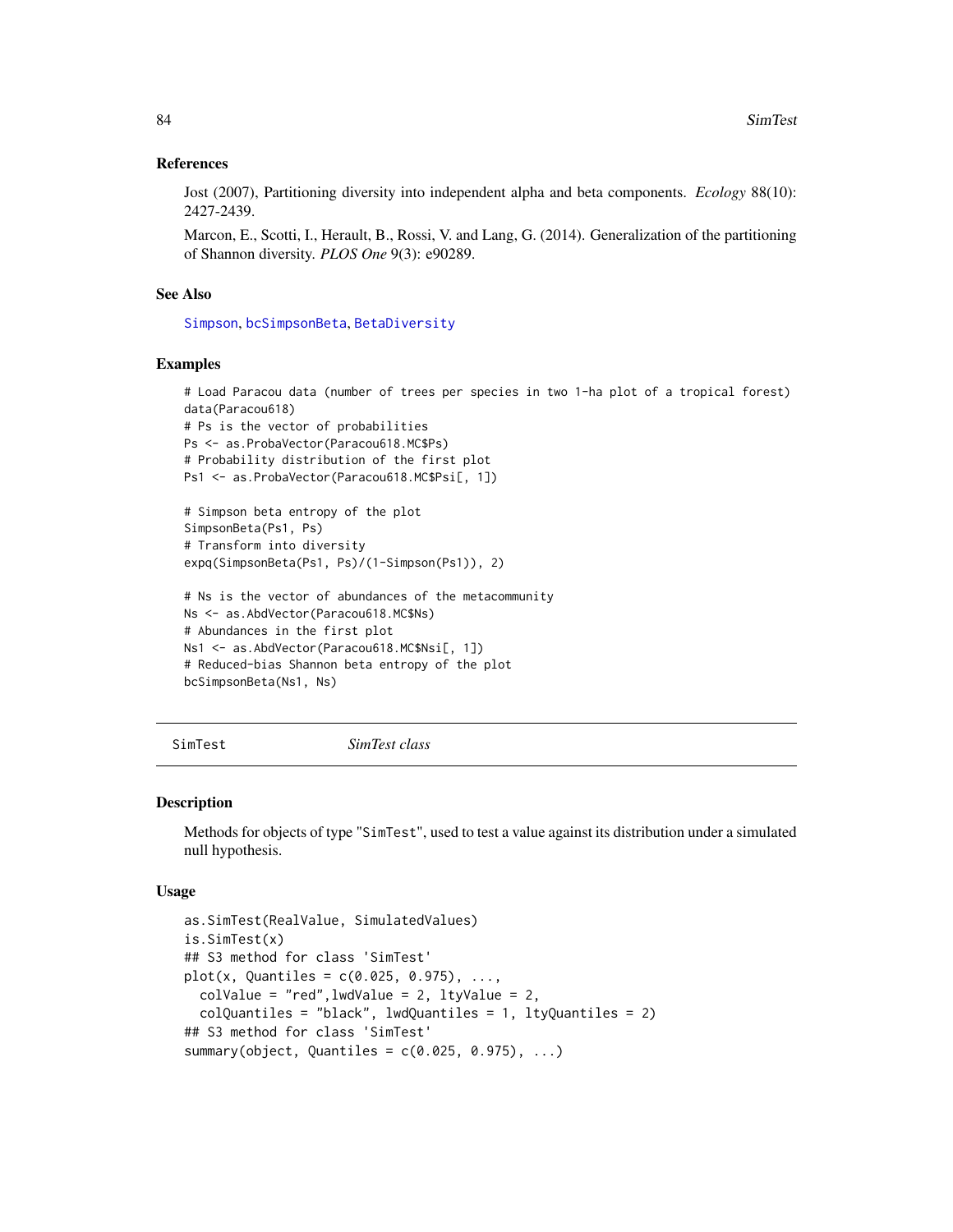#### SimTest 85

# Arguments

| RealValue       | A numeric Value (the actual one).                                  |
|-----------------|--------------------------------------------------------------------|
| SimulatedValues |                                                                    |
|                 | A numeric vector containing the simulated values.                  |
| X               | An object to be tested or plotted.                                 |
| object          | A SimTest object to be summarized.                                 |
| Quantiles       | A vector containing the quantiles of interest.                     |
| colValue        | The color of the line representing the real value on the plot.     |
| lwdValue        | The width of the line representing the real value on the plot.     |
| ltyValue        | The line type of the line representing the real value on the plot. |
| colQuantiles    | The color of the lines representing the quantiles on the plot.     |
| lwdQuantiles    | The width of the lines representing the quantiles on the plot.     |
| ltyQuantiles    | The line type of the lines representing the quantiles on the plot. |
| .               | Additional arguments to be passed to the generic methods.          |

# Details

Simulated values should be obtained by simulation. The actual value is compared to simulated quantiles. SimTest objects can be plotted and summarized.

# Value

SimTest objects are lists containing:

RealValue The value to test. SimulatedValues

A vector of simulated values, whose quantiles will be used for the test.

is.SimTest returns TRUE if the object is of class SimTest.

summary.SimTest returns a summary of the object, including the empirical quantile of the real value in the simulated distributon.

# Author(s)

Eric Marcon <Eric.Marcon@ecofog.gf>

# Examples

```
# Set the value to test
Real < -0.8# Is it a realization of a Gaussian distribution?
Sims <- rnorm(1000)
# Make a Simtest object
st <- as.SimTest(Real, Sims)
plot(st)
summary(st)
```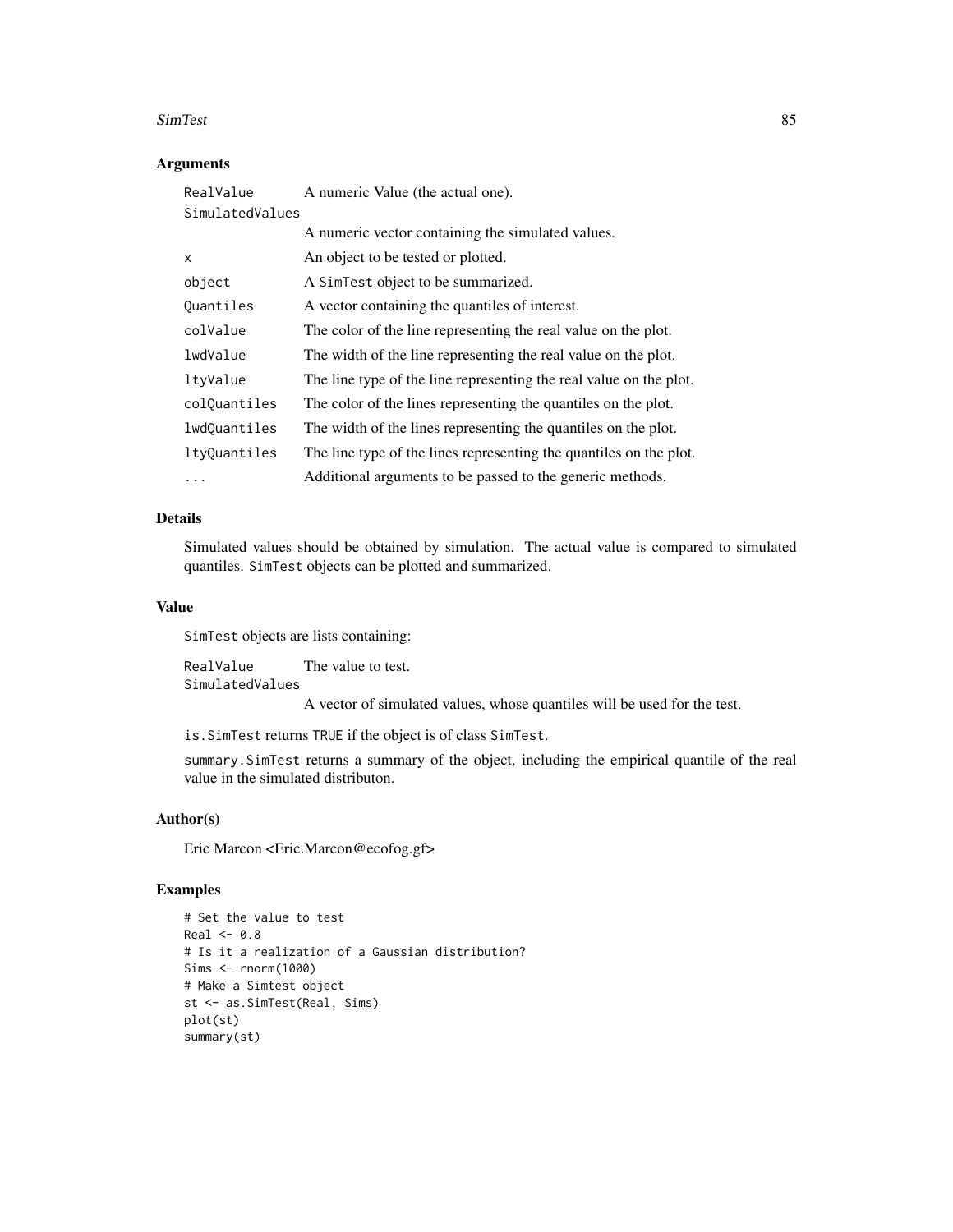# <span id="page-85-2"></span><span id="page-85-1"></span><span id="page-85-0"></span>Description

A Species Distribution is a (preferably named) vector containing species abundances or probabilities.

#### Usage

```
as.SpeciesDistribution(x, ...)
## S3 method for class 'data.frame'
as.SpeciesDistribution(x, ...)
## S3 method for class 'integer'
as.SpeciesDistribution(x, ...)
## S3 method for class 'numeric'
as.SpeciesDistribution(x, ...)
## S3 method for class 'SpeciesDistribution'
plot(x, ..., Distribution = NULL,type = "b", \log = "y", main = NULL, xlab = "Rank", ylab = NULL)
is.SpeciesDistribution(x)
as.ProbaVector(x, ...)
## S3 method for class 'data.frame'
as.ProbaVector(x, ...)
## S3 method for class 'integer'
as.ProbaVector(x, Correction = "None", Unveiling = "None",
          RCorrection = "Chao1", JackOver = FALSE, CEstimator = "ZhangHuang",
          ..., CheckArguments = TRUE)
## S3 method for class 'numeric'
as.ProbaVector(x, Correction = "None", Unveiling = "None",
          RCorrection = "Chao1", JackOver = FALSE, CEstimator = "ZhangHuang",
          ..., CheckArguments = TRUE)
is.ProbaVector(x)
as.AbdVector(x, ...)
## S3 method for class 'data.frame'
as.AbdVector(x, Round = TRUE, \ldots)
## S3 method for class 'integer'
as.AbdVector(x, ...)
## S3 method for class 'numeric'
as.AbdVector(x, Round = TRUE, \dots)
is.AbdVector(x)
```
#### Arguments

x An object.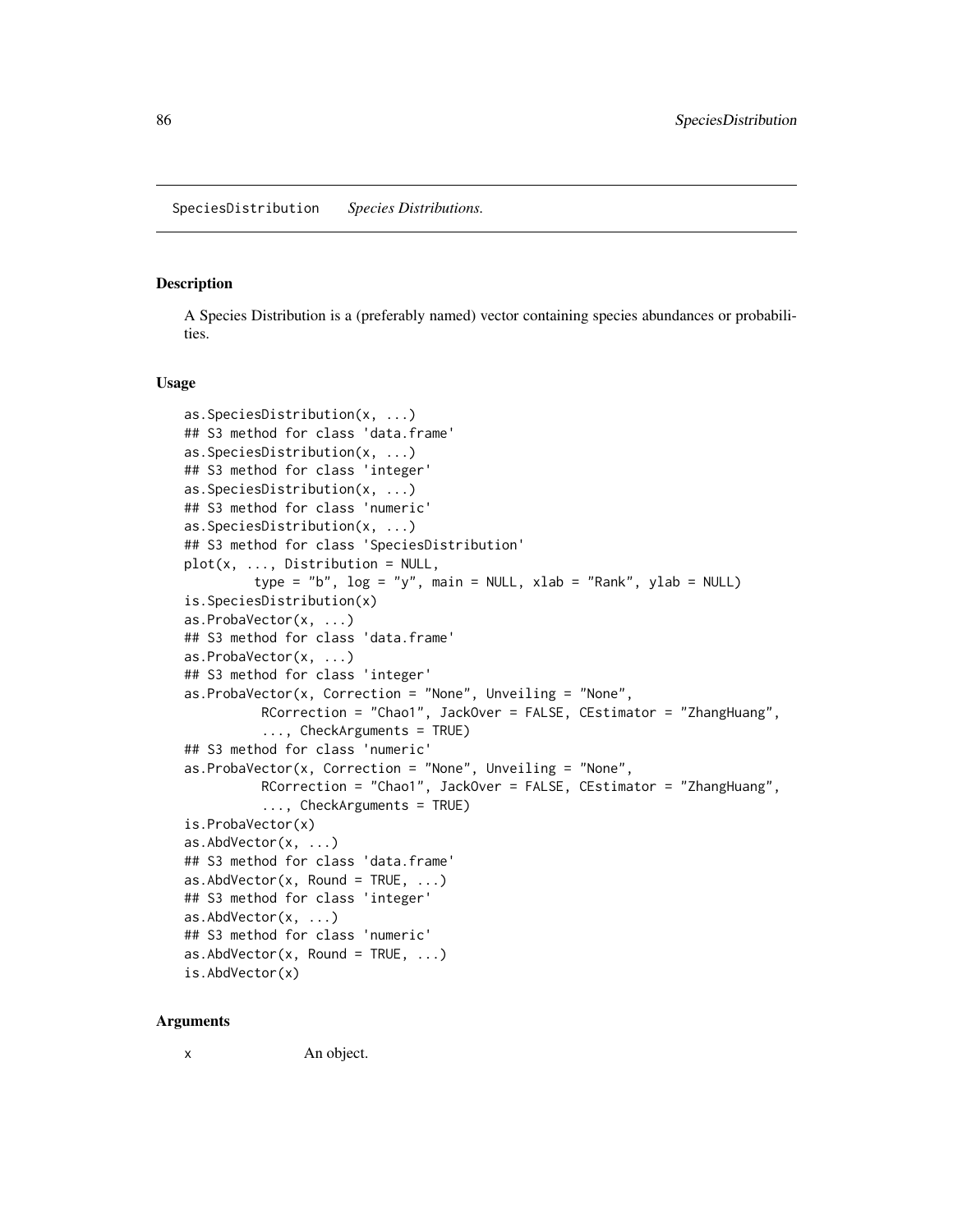<span id="page-86-0"></span>

| Distribution | The distribution to fit on the plot. May be "1norm" (log-normal), "1series"<br>(log-series), "geom" (geometric) or "bstick" (broken stick). If NULL, no distri-<br>bution is fitted. See rCommunity for the description of these distributions.                                                                                                                                                  |
|--------------|--------------------------------------------------------------------------------------------------------------------------------------------------------------------------------------------------------------------------------------------------------------------------------------------------------------------------------------------------------------------------------------------------|
| Round        | If TRUE (by default), values of x are set to integer to create an AbdVector.<br>This is useful if original abundances are not integers (this is often the case for<br>MetaCommunity abundances which are the product of probabilities by the num-<br>ber of individuals) and integer values are required (for example to calculate the<br>bootstrap confidence interval of a community profile). |
| Correction   | A string containing one of the possible corrections to estimate a probability dis-<br>tribution: "None" (no correction, the default value), "Chao2013", "Chao2015"<br>or "ChaoShen".                                                                                                                                                                                                             |
| Unveiling    | A string containing one of the possible unveiling methods to estimate the proba-<br>bilities of the unobserved species: "None" (default, no species is added), "unif"<br>(uniform: all unobserved species have the same probability) or "geom" (geomet-<br>ric: the unobserved species distribution is geometric).                                                                               |
| RCorrection  | A string containing a correction recognized by Richness to evaluate the total<br>number of species. "Chao1" is the default value.                                                                                                                                                                                                                                                                |
| Jack0ver     | If TRUE, retain the jackknife order immediately superior to the optimal one, usu-<br>ally resulting in the overestimation of the number of species. Default is FALSE.<br>Ignored if RCorrection is not "Jackknife".                                                                                                                                                                              |
| CEstimator   | A string containing an estimator recognized by Coverage to evaluate the sample<br>coverage. "ZhangHuang" is the default value.                                                                                                                                                                                                                                                                   |
| type         | The plot type, see plot.                                                                                                                                                                                                                                                                                                                                                                         |
| log          | The axis to plot in log scale, $e.g.$ "xy" for both axes. Default is "y".                                                                                                                                                                                                                                                                                                                        |
| main         | The main title of the plot. if NULL (by default), there is no title.                                                                                                                                                                                                                                                                                                                             |
| xlab         | The X axis label, "Rank" by default.                                                                                                                                                                                                                                                                                                                                                             |
| ylab         | The Y axis label. if NULL (by default), "Probability" or "Abundance" is chosen<br>according to the object class.                                                                                                                                                                                                                                                                                 |
|              | Additional arguments to be passed to plot. Unused elsewhere.                                                                                                                                                                                                                                                                                                                                     |
|              | CheckArguments Logical; if TRUE, the function arguments are verified. Should be set to FALSE to<br>save time when the arguments have been checked elsewhere.                                                                                                                                                                                                                                     |

# Details

SpeciesDistribution objects include AbdVector and ProbaVector objects.

as.AbdVector just sets the class of the numeric or integer x so that appropriate versions of community functions (generic methods such as [Diversity](#page-17-0)) are applied. Abundance values are rounded (by default) to the nearest integer.

as.ProbaVector normalizes the vector so that it sums to 1. If Correction is not "None", the observed abundance distribution is used to estimate the actual species distribution. The list of species will be changed: zero-abundance species will be cleared, and some unobserved species will be added. First, observed species probabilities are estimated folllowing Chao and Shen (2003), *i.e.* input probabilities are multiplied by the sample coverage, or according to more sophisticated models: Chao *et al.* (2013, single-parameter model), or Chao *et al.* (2015, two-parameter model).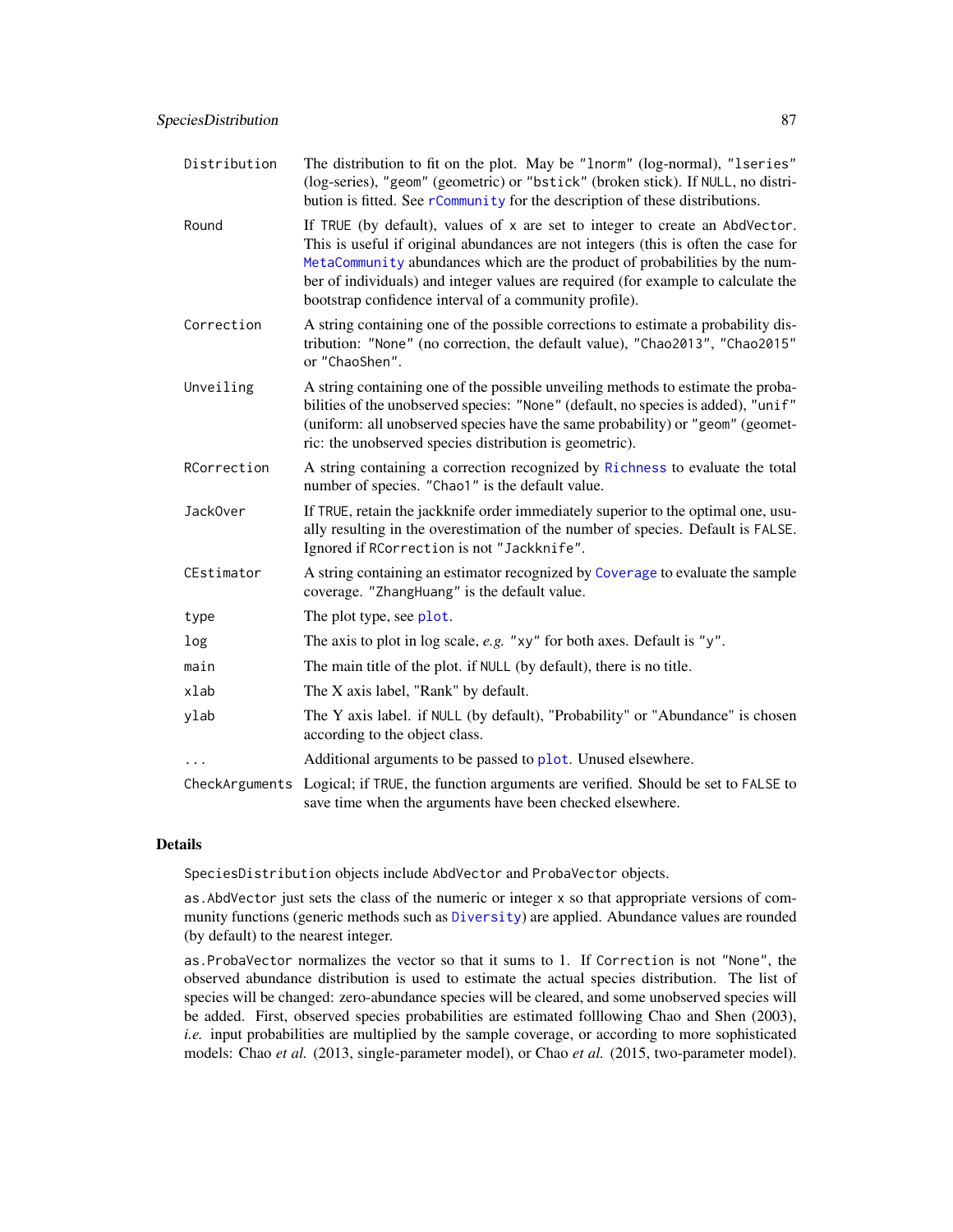The total probability of observed species equals the sample coverage. Then, the distribution of unobserved species can be unveiled: their number is estimated according to RCorrection (if the Jackknife estimator is chosen, the JackOver argument allows using the order immediately over the optimal one). The coverage deficit (1 minus the sample coverage) is shared by the unobserved species equally (Unveiling = "unif", Chao *et al.*, 2013) or according to a geometric distribution (Unveiling = "geom", Chao *et al.*, 2015).

These functions can be applied to data frames to calculate the joint diversity (Gregorius, 2010).

SpeciesDistribution objects can be plotted. The plot method returns the estimated parameters of the fitted distribution. The broken stick has no parameter, so the maximum abundance is returned.

# **Note**

Fisher's alpha (Fisher *et al.*, 1943) is estimated to fit the log-series distribution. The estimation is done by the fisher. alpha function of package vegan. It may differ substantially from the estimation returned by optimal. theta from package untb.

# Author(s)

Eric Marcon <Eric.Marcon@ecofog.gf>, Bruno Herault <Bruno.Herault@ecofog.gf>

#### References

Chao, A. and Shen, T. J. (2003). Nonparametric estimation of Shannon's index of diversity when there are unseen species in sample. *Environmental and Ecological Statistics* 10(4): 429-443.

Chao, A., Wang, Y. T. and Jost, L. (2013). Entropy and the species accumulation curve: a novel entropy estimator via discovery rates of new species. *Methods in Ecology and Evolution* 4(11):1091- 1100.

Chao, A., Hsieh, T. C., Chazdon, R. L., Colwell, R. K., Gotelli, N. J. (2015) Unveiling the Species-Rank Abundance Distribution by Generalizing Good-Turing Sample Coverage Theory. *Ecology* 96(5): 1189-1201.

Fisher R.A., Corbet A.S., Williams C.B. (1943) The Relation Between the Number of Species and the Number of Individuals in a Random Sample of an Animal Population. *Journal of Animal Ecology* 12: 42-58.

Gregorius H.-R. (2010) Linking Diversity and Differentiation. *Diversity* 2(3): 370-394.

#### See Also

[rgeom](#page-0-0), [rlnorm](#page-0-0), [rCommunity](#page-71-0)

# Examples

```
# Load Paracou data (number of trees per species in two 1-ha plot of a tropical forest)
data(Paracou618)
# Ns is the total number of trees per species
Ns <- as.AbdVector(Paracou618.MC$Ns)
# Whittaker plot, poorly fitted by a log-normal distribution
plot(Ns, Distribution = "lnorm")
```
<span id="page-87-0"></span>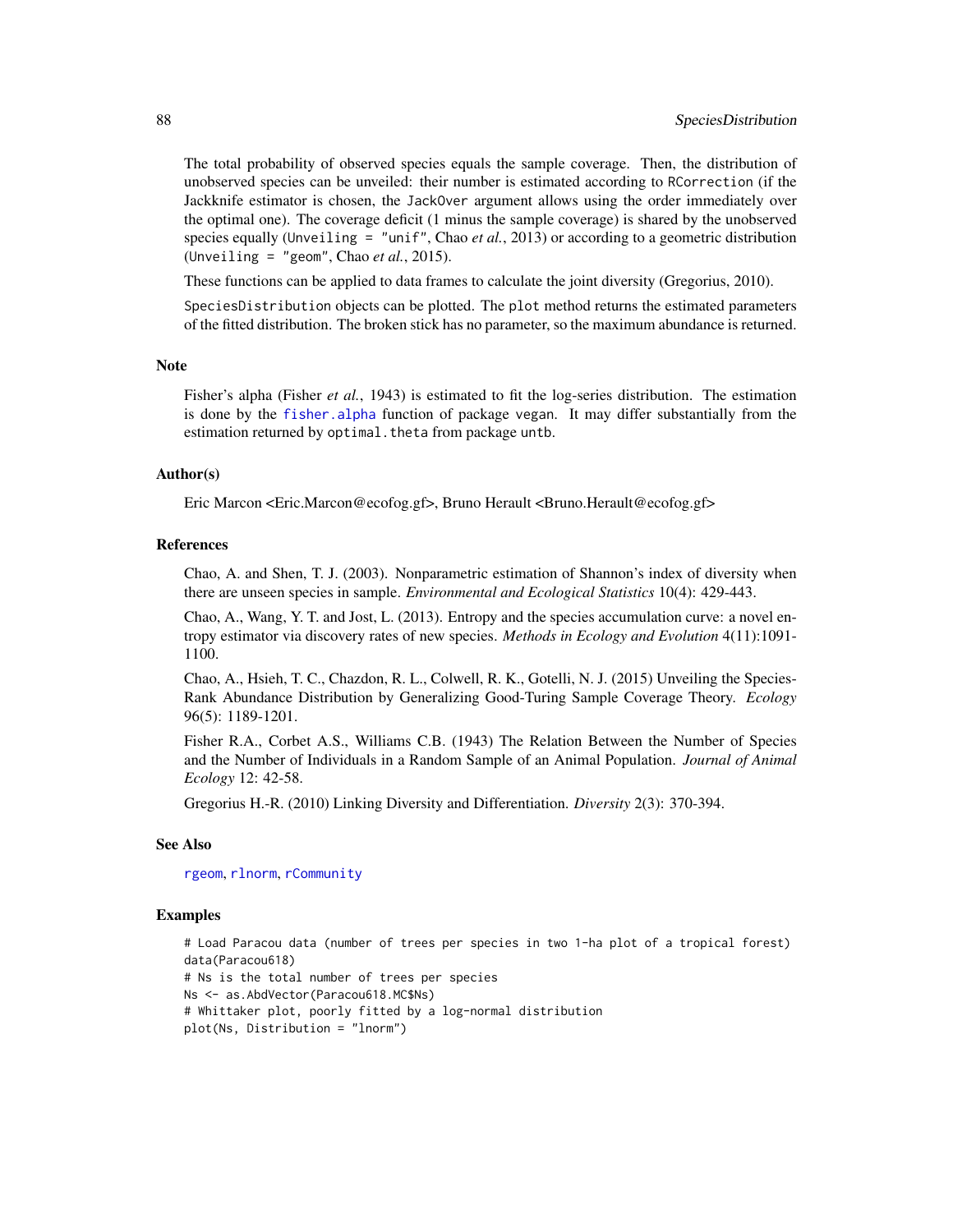<span id="page-88-2"></span><span id="page-88-0"></span>

# <span id="page-88-1"></span>Description

Calculates the HCDT, also known as Tsallis entropy of order  $q$  of a probability vector.

# Usage

```
Tsallis(NorP, q = 1, ...)
bcTsallis(Ns, q = 1, Correction = "Best", SampleCoverage = NULL,
 CheckArguments = TRUE)
## S3 method for class 'ProbaVector'
Tsallis(NorP, q = 1, \ldots,CheckArguments = TRUE, Ps = NULL)
## S3 method for class 'AbdVector'
Tsallis(NorP, q = 1, Correction = "Best", ...,
 CheckArguments = TRUE, Ns = NULL)
## S3 method for class 'integer'
Tsallis(NorP, q = 1, Correction = "Best", ...,
  CheckArguments = TRUE, Ns = NULL)
## S3 method for class 'numeric'
Tsallis(NorP, q = 1, Correction = "Best", ...,
  CheckArguments = TRUE, Ps = NULL, Ns = NULL)
```
# Arguments

| Ps         | A probability vector, summing to 1.                                                                                                                                                                                                                                                                 |
|------------|-----------------------------------------------------------------------------------------------------------------------------------------------------------------------------------------------------------------------------------------------------------------------------------------------------|
| Ns         | A numeric vector containing species abundances.                                                                                                                                                                                                                                                     |
| NorP       | A numeric vector, an integer vector, an abundance vector (AbdVector) or a prob-<br>ability vector (ProbaVector). Contains either abundances or probabilities.                                                                                                                                       |
| q          | A number: the order of entropy. Some corrections allow only a positive number.<br>Default is 1 for Shannon entropy.                                                                                                                                                                                 |
| Correction | A string containing one of the possible corrections: "None" (no correction),<br>"ChaoShen", "GenCov", "Grassberger", "Holste", "Bonachela", "ZhangGrabchak",<br>or "ChaoWangJost", "Marcon", "UnveilC", "UnveiliC", "UnveilJ" or "Best",<br>the default value. Currently, "Best" is "ChaoWangJost". |
|            | SampleCoverage The sample coverage of Ns calculated elsewhere. Used to calculate the gamma<br>diversity of meta-communities, see details.                                                                                                                                                           |
| $\cdots$   | Additional arguments. Unused.                                                                                                                                                                                                                                                                       |
|            | CheckArguments Logical; if TRUE, the function arguments are verified. Should be set to FALSE to<br>save time when the arguments have been checked elsewhere.                                                                                                                                        |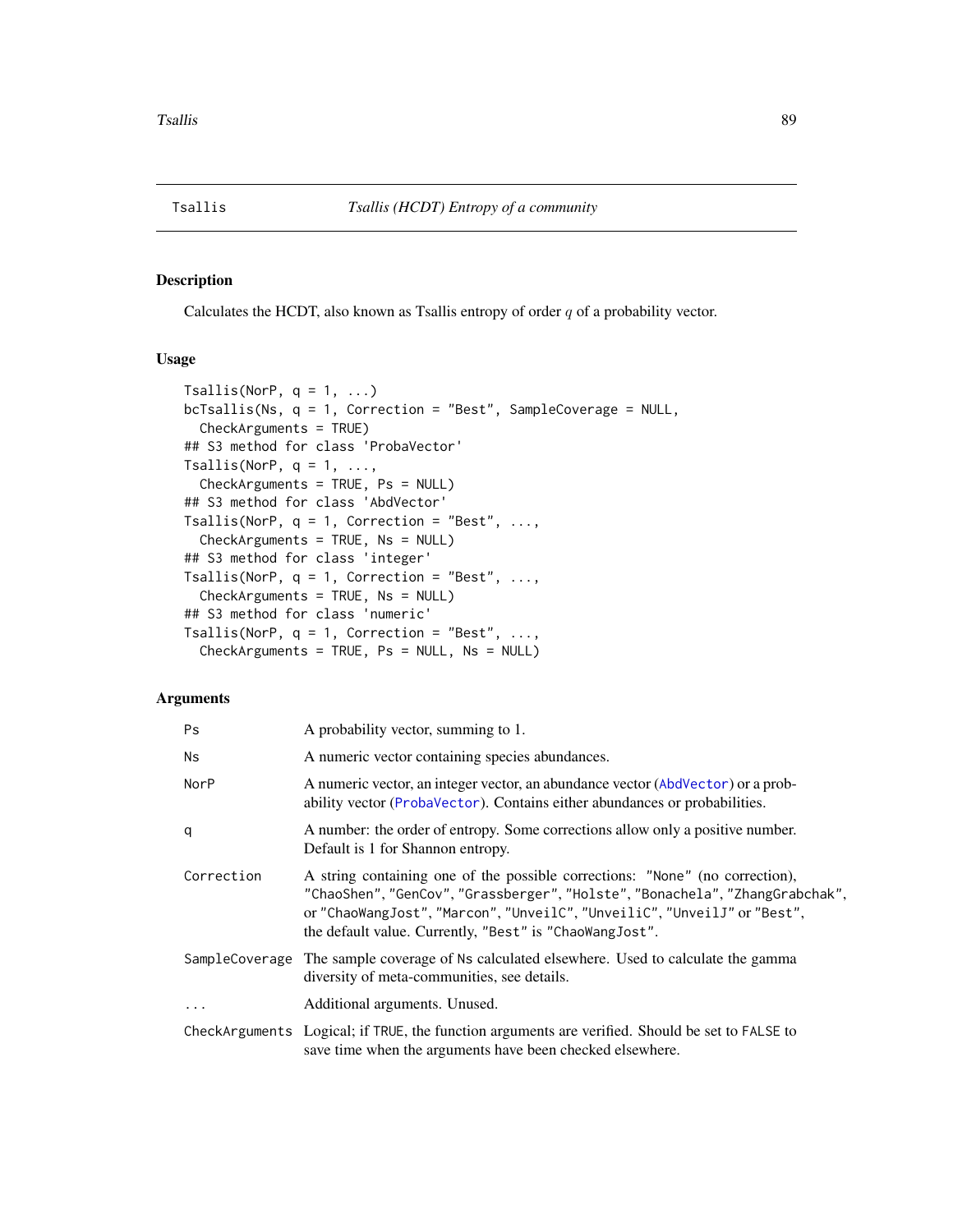# <span id="page-89-0"></span>Details

Tsallis (Havrda and Charvat, 1967; Daroczy, 1970; Tsallis, 1988) generalized entropy is a generalized measure of diversity (Jost, 2006).

Bias correction requires the number of individuals to estimate sample [Coverage](#page-16-0). Use bcTsallis and choose the Correction. Correction techniques are from Chao and Shen (2003), Grassberger (1988), Holste *et al.* (1998), Bonachela *et al.* (2008), (Marcon *et al.*, 2014), which is actually the max value of "ChaoShen" and "Grassberger", Zhang and Grabchak (2014), Chao and Jost (2015) and Marcon (2015).

Currently, the "Best" correction is "ChaoWangJost" (Chao, Wang and Jost, 2013 for  $q = 1$ ; Chao and Jost, 2015). This estimator contains an unbiased part concerning observed species, equal to that of Zhang and Grabchak (2014), and a (biased) estimator of the remaining bias based on the estimation of the species-accumulation curve. It is very efficient but very slow if the number of individuals is more than a few hundreds.

The unveiled estimators rely on Chao *et al.* (2015), completed by Marcon (2015). The actual probabilities of observed species are estimated and completed by a geometric distribution of the probabilities of unobserved species. The number of unobserved species is estimated by the Chao1 estimator ("UnveilC"), following Chao *et al.* (2015), or by the iChao1 ("UnveiliC") or the jacknife ("UnveilJ"). The "UnveilJ" correction often has a lower bias but a greater variance (Marcon, 2015).

The functions are designed to be used as simply as possible. Tsallis is a generic method. If its first argument is an abundance vector, an integer vector or a numeric vector which does not sum to 1, the bias corrected function bcTsallis is called. Explicit calls to bcTsallis (with bias correction) or to Tsallis.ProbaVector (without correction) are possible to avoid ambiguity. The .integer and .numeric methods accept Ps or Ns arguments instead of NorP for backward compatibility.

The size of a metacommunity (see [MetaCommunity](#page-50-0)) is unknown so it has to be set according to a rule which does not ensure that its abundances are integer values. Then, classical bias-correction methods do not apply. Providing the SampleCoverage argument allows applying the "ChaoShen" and "Grassberger" corrections to estimate quite well the entropy. [DivPart](#page-21-0) and [GammaEntropy](#page-34-0) functions use this tweak.

#### Value

A named number equal to the calculated entropy. The name is that of the bias correction used.

# Author(s)

Eric Marcon <Eric.Marcon@ecofog.gf>

# References

Chao, A. and Jost, L. (2015) Estimating diversity and entropy profiles via discovery rates of new species. *Methods in Ecology and Evolution* 6(8): 873-882.

Chao, A., Hsieh, T. C., Chazdon, R. L., Colwell, R. K., Gotelli, N. J. (2015) Unveiling the Species-Rank Abundance Distribution by Generalizing Good-Turing Sample Coverage Theory. *Ecology* 96(5): 1189-1201.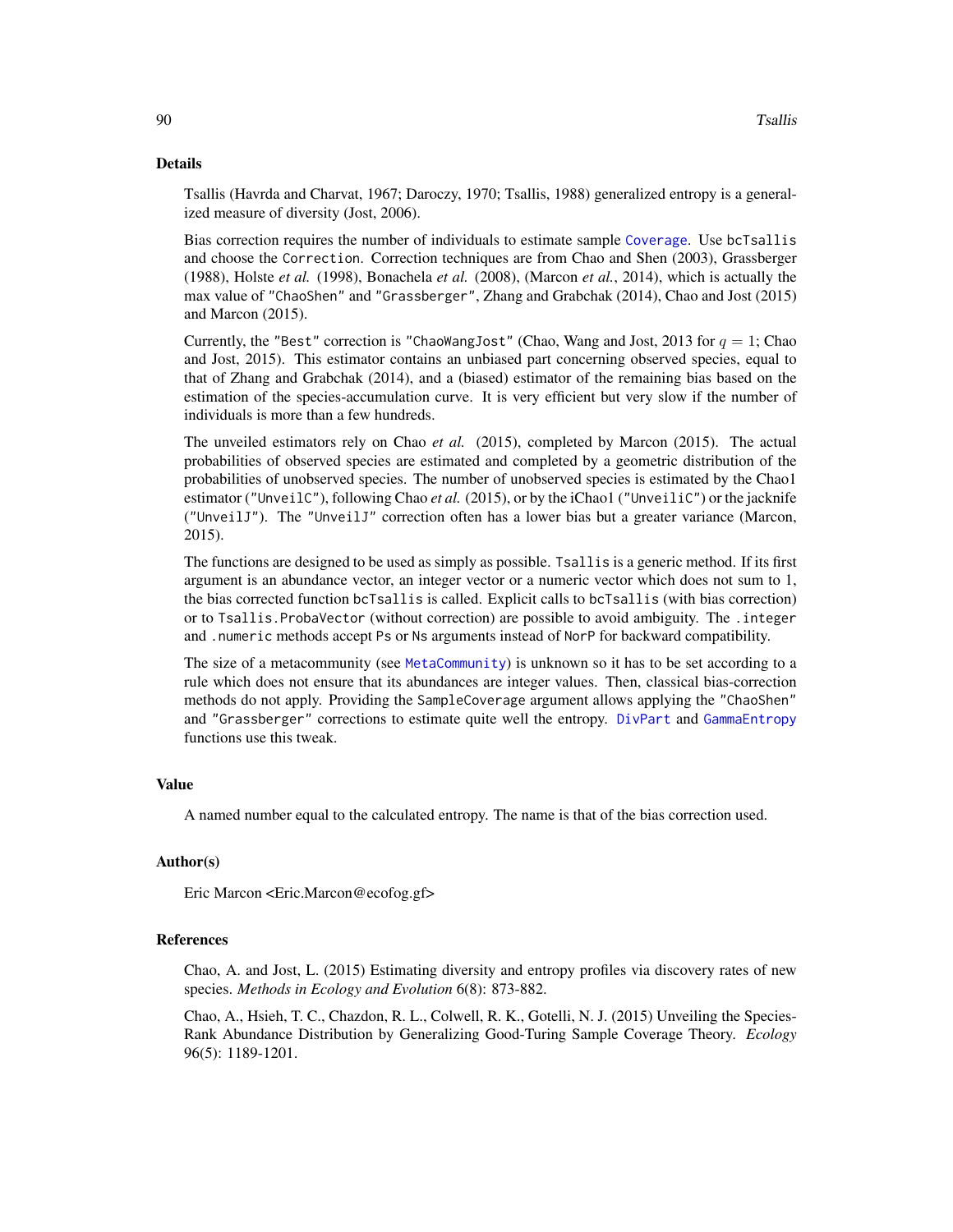# <span id="page-90-0"></span>TsallisBeta 91

Chao, A., Wang, Y. T. and Jost, L. (2013). Entropy and the species accumulation curve: a novel entropy estimator via discovery rates of new species. *Methods in Ecology and Evolution* 4(11):1091- 1100.

Havrda, J. and Charvat, F. (1967). Quantification method of classification processes. Concept of structural a-entropy. *Kybernetika* 3(1): 30-35.

Daroczy, Z. (1970). Generalized information functions. *Information and Control* 16(1): 36-51.

Jost, L. (2006). Entropy and diversity. *Oikos* 113(2): 363-375.

Marcon, E. (2015) Practical Estimation of Diversity from Abundance Data. *HAL* 01212435: 1-27.

Marcon, E., Scotti, I., Herault, B., Rossi, V. and Lang, G. (2014). Generalization of the partitioning of Shannon diversity. *PLOS One* 9(3): e90289.

Tsallis, C. (1988). Possible generalization of Boltzmann-Gibbs statistics. *Journal of Statistical Physics* 52(1): 479-487.

Zhang, Z., and Grabchak, M. (2016). Entropic Representation and Estimation of Diversity Indices. *Journal of Nonparametric Statistics*, 28(3): 563-575.

# Examples

```
# Load Paracou data (number of trees per species in two 1-ha plot of a tropical forest)
data(Paracou618)
# Ns is the total number of trees per species
Ns <- as.AbdVector(Paracou618.MC$Ns)
# Species probabilities
Ps <- as.ProbaVector(Paracou618.MC$Ns)
# Whittaker plot
plot(Ns)
# Calculate entropy of order 1, i.e. Shannon's entropy
Tsallis(Ps, 1)
# Calculate it with estimation bias correction
Tsallis(Ns, 1)
```
TsallisBeta *Tsallis beta entropy of a community*

# **Description**

Calculates the Tsallis beta entropy of order  $q$  of a community belonging to a metacommunity.

```
TsallisBeta(NorP, NorPexp = NULL, q = 1, ...)
bcTsallisBeta(Ns, Nexp = NULL, q, Correction = "Best", CheckArguments = TRUE)
## S3 method for class 'ProbaVector'
TsallisBeta(NorP, NorPexp = NULL, q = 1, ...,CheckArguments = TRUE, Ps = NULL, Pexp = NULL)
## S3 method for class 'AbdVector'
```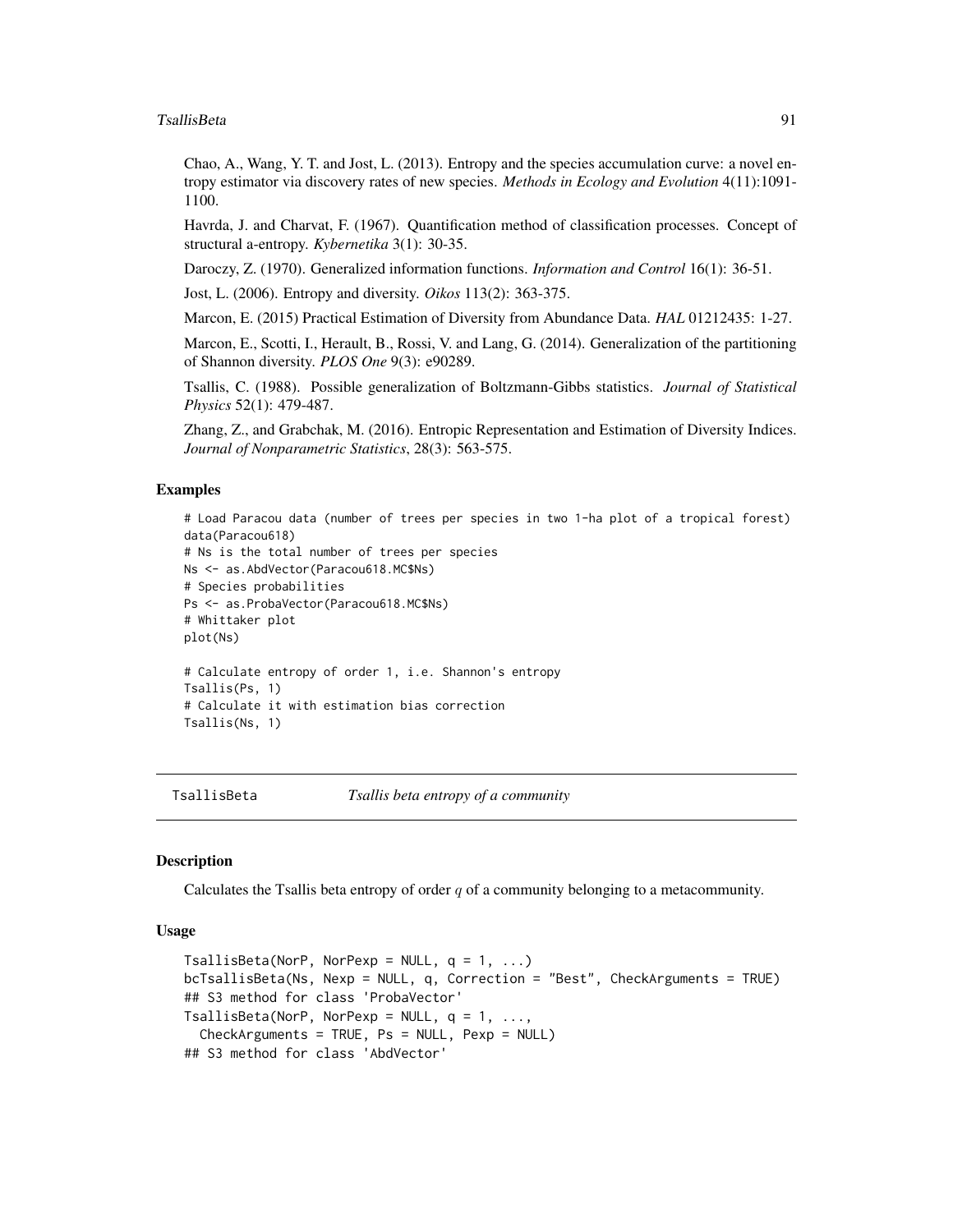```
TsallisBeta(NorP, NorPexp = NULL, q = 1, Correction = "Best", ...,
  CheckArguments = TRUE, Ns = NULL, Nexp = NULL)
## S3 method for class 'integer'
TsallisBeta(NorP, NorPexp = NULL, q = 1, Correction = "Best", ...,
  CheckArguments = TRUE, Ns = NULL, Nexp = NULL)
## S3 method for class 'numeric'
TsallisBeta(NorP, NorPexp = NULL, q = 1, Correction = "Best", ...,
  CheckArguments = TRUE, Ps = NULL, Ns = NULL, Pexp = NULL, Nexp = NULL)
```
# Arguments

| Ps.        | The probability vector of species of the community.                                                                                                                                   |
|------------|---------------------------------------------------------------------------------------------------------------------------------------------------------------------------------------|
| Pexp       | The probability vector of species of the metacommunity.                                                                                                                               |
| Ns.        | A numeric vector containing species abundances of the community.                                                                                                                      |
| Nexp       | A numeric vector containing species abundances of the metacommunity.                                                                                                                  |
| NorP       | A numeric vector, an integer vector, an abundance vector (AbdVector) or a prob-<br>ability vector (ProbaVector). Contains either abundances or probabilities of the<br>community.     |
| NorPexp    | A numeric vector, an integer vector, an abundance vector (AbdVector) or a prob-<br>ability vector (ProbaVector). Contains either abundances or probabilities of the<br>metacommunity. |
| q          | A number: the order of entropy. Default is 1 for Shannon entropy.                                                                                                                     |
| Correction | A string containing one of the possible corrections: currently, only "ChaoShen"<br>or "None". "Best" is the default value, it is equivalent to "ChaoShen".                            |
| $\ddots$   | Additional arguments. Unused.                                                                                                                                                         |
|            | CheckArguments Logical; if TRUE, the function arguments are verified. Should be set to FALSE to<br>save time when the arguments have been checked elsewhere.                          |

# Details

The derivation of Tsallis beta entropy can be found in Marcon et al. (2014).

Bias correction requires the number of individuals to estimate sample [Coverage](#page-16-0). Use bcTsallisBeta and choose the Correction.

Note that beta entropy value is related to alpha entropy (if  $q$  is not 1) and cannot be compared accross communities (Jost, 2007). Beta entropy of a community is not meaningful in general, do rather calculate the [BetaDiversity](#page-9-0) of the metacommunity.

The functions are designed to be used as simply as possible. TsallisBeta is a generic method. If its first argument is an abundance vector, an integer vector or a numeric vector which does not sum to 1, the bias corrected function bcTsallisBeta is called. Explicit calls to bcTsallisBeta (with bias correction) or to TsallisBeta.ProbaVector (without correction) are possible to avoid ambiguity. The .integer and .numeric methods accept Ps or Ns arguments instead of NorP for backward compatibility.

# Value

A named number equal to the calculated entropy. The name is that of the bias correction used.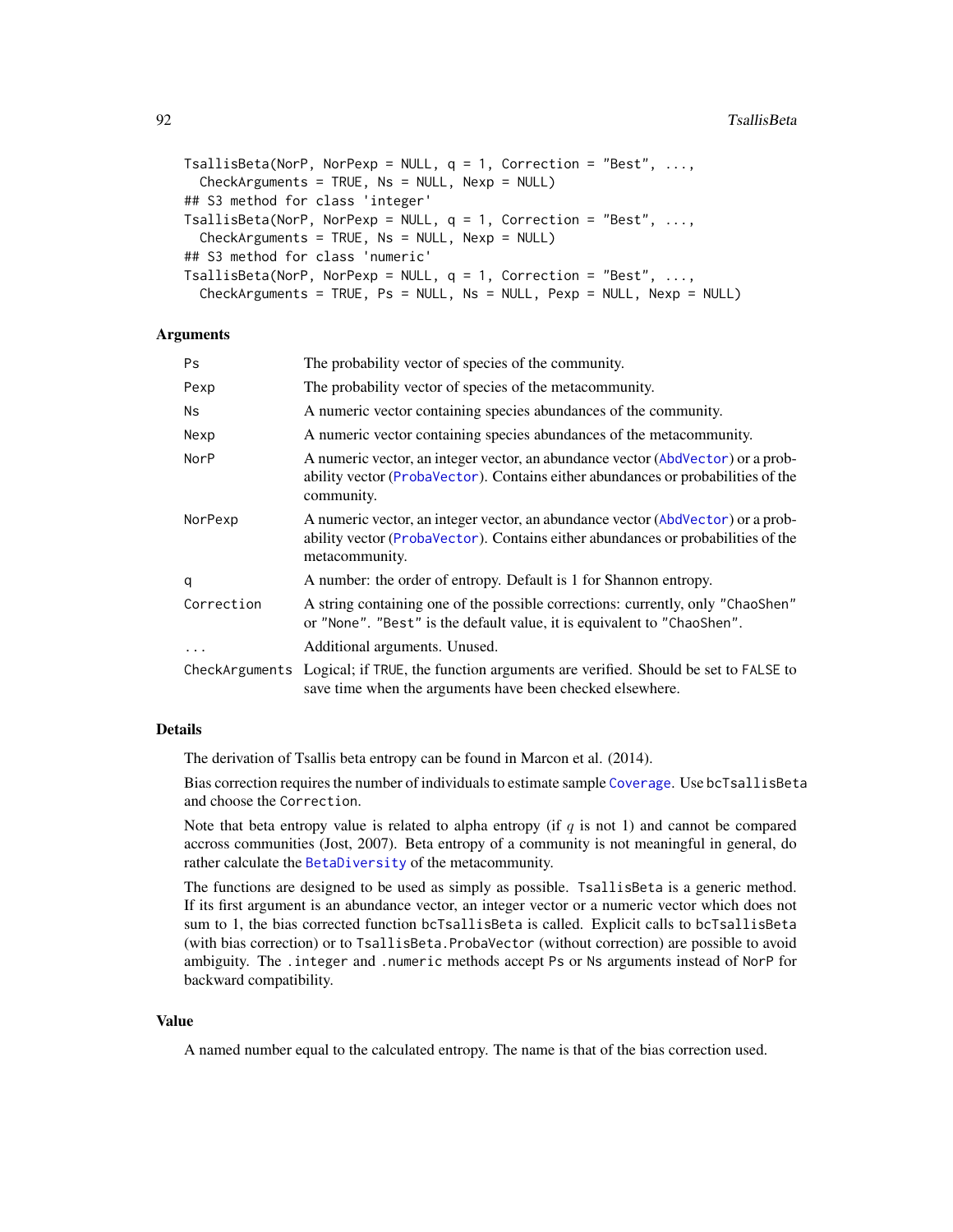# TsallisBeta 93

# Author(s)

Eric Marcon <Eric.Marcon@ecofog.gf>

# References

Jost (2007), Partitioning diversity into independent alpha and beta components. *Ecology* 88(10): 2427-2439.

Marcon, E., Scotti, I., Herault, B., Rossi, V. and Lang, G. (2014). Generalization of the partitioning of Shannon diversity. *PLOS One* 9(3): e90289.

# Examples

# Load Paracou data (number of trees per species in two 1-ha plot of a tropical forest) data(Paracou618) # Ps is the vector of probabilities Ps <- Paracou618.MC\$Ps # Probability distribution of the first plot Ps1 <- Paracou618.MC\$Psi[, 1] # Divergence of order 2 between plot 1 and the whole forest TsallisBeta(Ps1, Ps, 2) # Ns is the vector of abundances of the metacommunity Ns <- Paracou618.MC\$Ns # Abundances in the first plot Ns1 <- Paracou618.MC\$Nsi[, 1]

```
# Divergence of order 2 between plot 1 and the whole forest, with bias correction
bcTsallisBeta(Ns1, Ns, 2)
```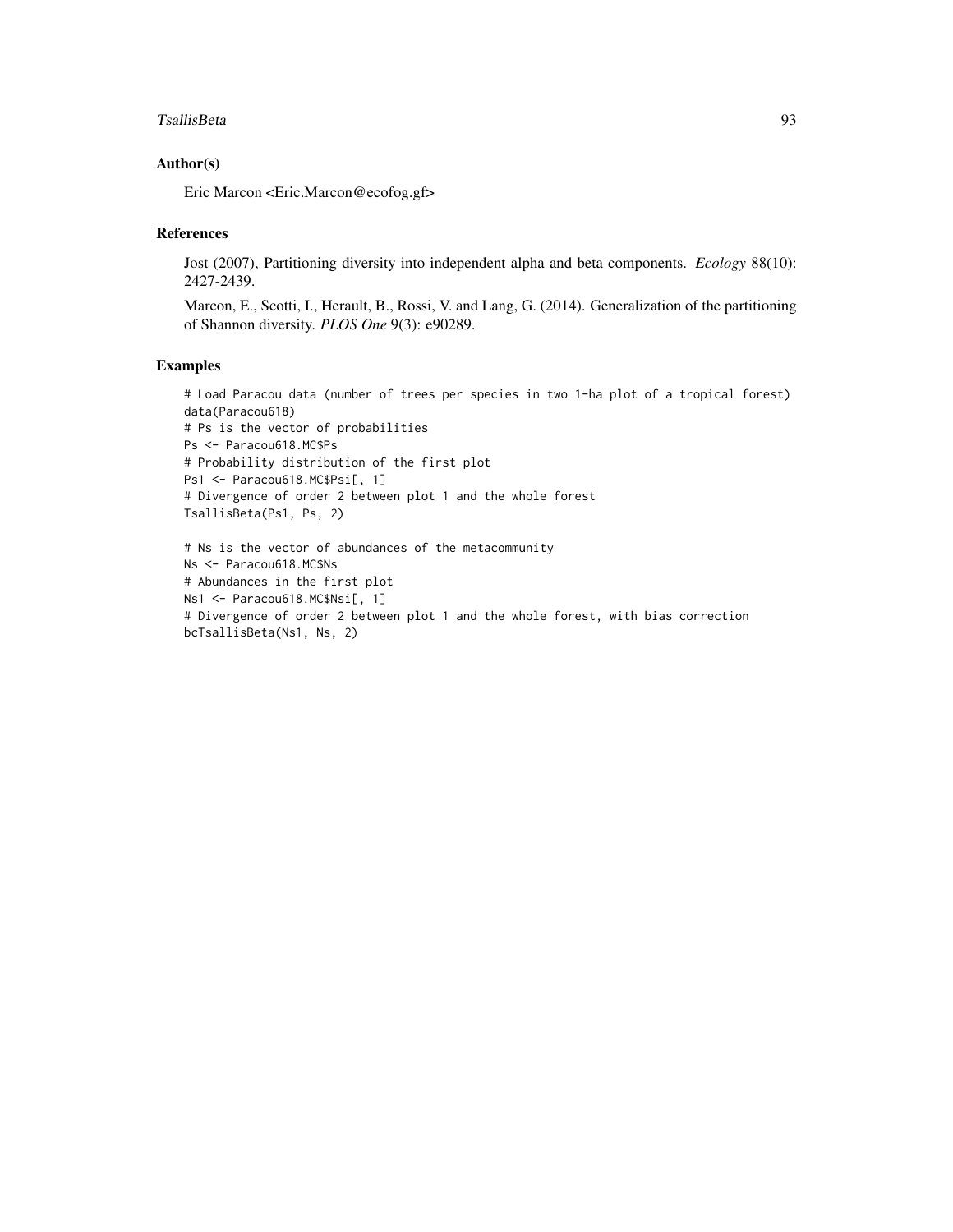# **Index**

bcHqz, *[9](#page-8-0)*, *[35](#page-34-1)* bcHqz *(*Hqz*)*, [38](#page-37-0) bcHqzBeta, *[12](#page-11-0)*

bcHqzBeta *(*HqzBeta*)*, [41](#page-40-0) bcHurlbert *(*Hurlbert*)*, [43](#page-42-0) bcHurlbertD *(*Hurlbert*)*, [43](#page-42-0) bcPhyloBetaEntropy, *[12](#page-11-0)*, *[62](#page-61-0)*

[60](#page-59-0)

∗Topic datasets EightSpAbundance, [29](#page-28-0) EightSpTree, [29](#page-28-0) Paracou618.dist, [54](#page-53-0) Paracou618.Functional, [55](#page-54-0) Paracou618.MC, [56](#page-55-0) Paracou618.Taxonomy, [56](#page-55-0) ∗Topic package entropart-package, [3](#page-2-0) AbdFreqCount, [4](#page-3-0) AbdVector, *[19](#page-18-0)*, *[27](#page-26-0)*, *[37](#page-36-0)*, *[39](#page-38-0)*, *[41](#page-40-0)*, *[43](#page-42-0)*, *[61](#page-60-0)*, *[63](#page-62-0)*, *[66](#page-65-0)*, *[70](#page-69-0)*, *[73,](#page-72-0) [74](#page-73-1)*, *[76](#page-75-1)*, *[79](#page-78-0)*, *[81](#page-80-0)*, *[83](#page-82-0)*, *[89](#page-88-2)*, *[92](#page-91-0)* AbdVector *(*SpeciesDistribution*)*, [86](#page-85-2) AllenH, [5,](#page-4-0) *[14](#page-13-0)* AlphaDiversity, [7](#page-6-0) AlphaEntropy, *[7,](#page-6-0) [8](#page-7-0)*, [8,](#page-7-0) *[22](#page-21-1)*, *[25](#page-24-0)*, *[34](#page-33-0)* as.AbdVector, *[3](#page-2-0)* as.AbdVector *(*SpeciesDistribution*)*, [86](#page-85-2) as.CommunityProfile *(*CommunityProfile*)*, [14](#page-13-0) as.ProbaVector, *[3](#page-2-0)*, *[72,](#page-71-1) [73](#page-72-0)* as.ProbaVector *(*SpeciesDistribution*)*, [86](#page-85-2) as.SimTest *(*SimTest*)*, [84](#page-83-0) as.SpeciesDistribution *(*SpeciesDistribution*)*, [86](#page-85-2) bcDiversity *(*Diversity*)*, [18](#page-17-1) bcDqz *(*Dqz*)*, [27](#page-26-0) bcGenSimpson *(*GenSimpson*)*, [36](#page-35-0) bcGenSimpsonD *(*GenSimpson*)*, [36](#page-35-0)

bcPhyloDiversity, *[57,](#page-56-0) [58](#page-57-0)*, *[71](#page-70-0)* bcPhyloDiversity *(*PhyloDiversity*)*, [62](#page-61-0) bcPhyloEntropy, *[9](#page-8-0)*, *[31](#page-30-0)*, *[35,](#page-34-1) [36](#page-35-0)* bcPhyloEntropy *(*PhyloEntropy*)*, [65](#page-64-0) bcRao *(*Rao*)*, [70](#page-69-0) bcRichness *(*Richness*)*, [74](#page-73-1) bcShannon, *[31](#page-30-0)*, *[78](#page-77-1)* bcShannon *(*Shannon*)*, [76](#page-75-1) bcShannonBeta, *[80](#page-79-2)* bcShannonBeta *(*ShannonBeta*)*, [78](#page-77-1) bcSimpson, *[31](#page-30-0)*, *[82](#page-81-1)* bcSimpson *(*Simpson*)*, [80](#page-79-2) bcSimpsonBeta, *[84](#page-83-0)* bcSimpsonBeta *(*SimpsonBeta*)*, [82](#page-81-1) bcTsallis, *[9](#page-8-0)*, *[31](#page-30-0)*, *[35,](#page-34-1) [36](#page-35-0)*, *[70](#page-69-0)*, *[81](#page-80-0)* bcTsallis *(*Tsallis*)*, [89](#page-88-2) bcTsallisBeta, *[10](#page-9-1)*, *[12](#page-11-0)* bcTsallisBeta *(*TsallisBeta*)*, [91](#page-90-0) beta, *[30](#page-29-0)* BetaDiversity, [10,](#page-9-1) *[12](#page-11-0)*, *[42](#page-41-0)*, *[83,](#page-82-0) [84](#page-83-0)*, *[92](#page-91-0)* BetaEntropy, *[10,](#page-9-1) [11](#page-10-0)*, [11,](#page-10-0) *[22](#page-21-1)*, *[25](#page-24-0)*

```
CEnvelope (CommunityProfile), 14
ChaoPD, 5, 6, 13, 16
CommunityProfile, 14, 32, 33, 46
Coverage, 17, 19, 57, 61, 64, 66, 77, 79, 81,
         83, 87, 90, 92
```
dist, *[53,](#page-52-0) [54](#page-53-0)* Diversity, *[3](#page-2-0)*, [18,](#page-17-1) *[65](#page-64-0)*, *[87](#page-86-0)* DivEst, *[4](#page-3-0)*, [20](#page-19-0) DivPart, *[4](#page-3-0)*, *[20,](#page-19-0) [21](#page-20-0)*, [22,](#page-21-1) *[27](#page-26-0)*, *[35](#page-34-1)*, *[40](#page-39-0)*, *[67](#page-66-0)*, *[90](#page-89-0)* DivProfile, *[4](#page-3-0)*, *[24](#page-23-0)*, [24](#page-23-0) Dqz, *[3](#page-2-0)*, [27,](#page-26-0) *[28](#page-27-0)*, *[39,](#page-38-0) [40](#page-39-0)*, *[53](#page-52-0)*

EightSpAbundance, [29](#page-28-0) EightSpTree, [29](#page-28-0) Enq, [30](#page-29-0) entropart *(*entropart-package*)*, [3](#page-2-0) entropart-package, [3](#page-2-0)

94

bcPhyloBetaEntropy *(*PhyloBetaEntropy*)*,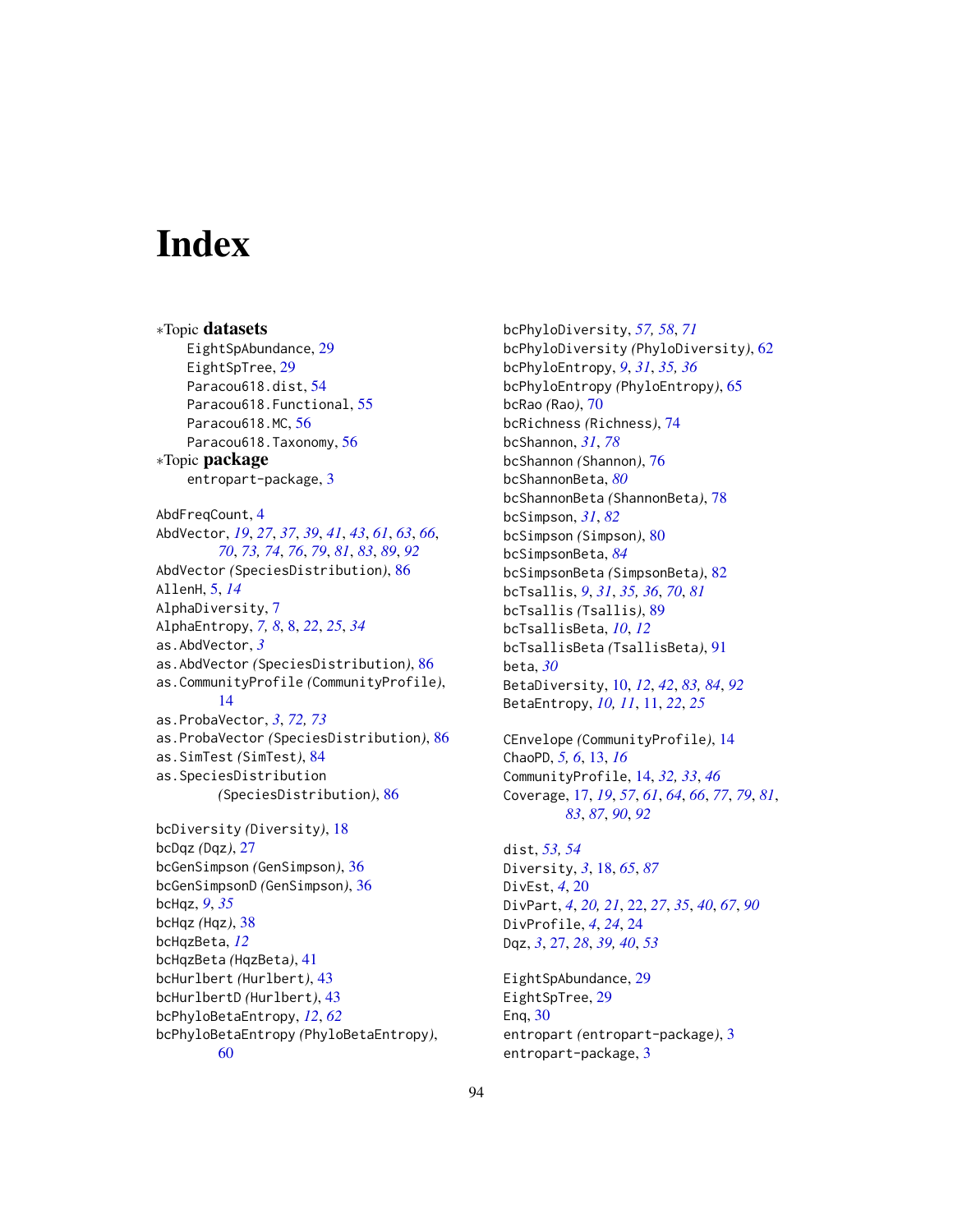# INDEX 95

```
EntropyCI, 31
expq, 19, 32, 33, 47
fisher.alpha, 88
GammaDiversity, 33
GammaEntropy, 22, 25, 34, 35, 40, 67, 90
GenSimp.z, 38
GenSimpson, 3, 36
GenSimpsonD (GenSimpson), 36
hclust, 6, 7, 9, 10, 12, 13, 20, 22, 25, 34, 35,
         55, 57, 59, 61, 63, 66, 69, 70
Hqz, 28, 38
HqzBeta, 41
Hurlbert, 3, 43
HurlbertD (Hurlbert), 43
is.AbdVector (SpeciesDistribution), 86
is.CommunityProfile (CommunityProfile),
         14
is.DivEst (DivEst), 20
is.DivPart (DivPart), 22
is.DivProfile (DivProfile), 24
is.MCdiversity (MCdiversity), 48
is.MCentropy (MCentropy), 50
is.MetaCommunity (MetaCommunity), 51
is.PhyloDiversity (PhyloDiversity), 62
is.PhyloEntropy (PhyloEntropy), 65
is.PhyloValue (PhyloValue), 68
is.PPtree (PPtree), 69
is.ProbaVector (SpeciesDistribution), 86
is.SimTest (SimTest), 84
is.SpeciesDistribution
         (SpeciesDistribution), 86
jackknife, 75
KLq, 45
list, 48
lnq, 46
MC Utilities, 47
MCdiversity, 8, 11, 48
MCentropy, 9, 12, 50
MergeC (MC Utilities), 47
MergeMC (MC Utilities), 47
MetaCommunity, 4, 7, 9, 10, 12, 20, 22, 23, 25,
         26, 34, 35, 40, 48–50, 51, 56, 67, 73,
```

```
77, 87, 90
```
Optimal.Similarity, [53](#page-52-0) Paracou618.dist, [54,](#page-53-0) *[55](#page-54-0)* Paracou618.Functional, [55](#page-54-0) Paracou618.MC, [56](#page-55-0) Paracou618.Taxonomy, [56](#page-55-0) PDFD, [57](#page-56-0) phylo, *[6,](#page-5-0) [7](#page-6-0)*, *[9,](#page-8-0) [10](#page-9-1)*, *[12,](#page-11-0) [13](#page-12-0)*, *[20](#page-19-0)*, *[22](#page-21-1)*, *[25](#page-24-0)*, *[34,](#page-33-0) [35](#page-34-1)*, *[57](#page-56-0)*, *[59](#page-58-0)*, *[61](#page-60-0)*, *[63](#page-62-0)*, *[66](#page-65-0)*, *[69,](#page-68-0) [70](#page-69-0)* PhyloApply, [58,](#page-57-0) *[61](#page-60-0)*, *[66](#page-65-0)*, *[69](#page-68-0)* PhyloBetaEntropy, [60](#page-59-0) PhyloDiversity, *[3](#page-2-0)*, *[13,](#page-12-0) [14](#page-13-0)*, *[28](#page-27-0)*, *[59](#page-58-0)*, *[61,](#page-60-0) [62](#page-61-0)*, [62,](#page-61-0) *[68](#page-67-0)* PhyloEntropy, *[3](#page-2-0)*, *[5,](#page-4-0) [6](#page-5-0)*, *[40](#page-39-0)*, *[59](#page-58-0)*, *[61](#page-60-0)*, *[65](#page-64-0)*, [65,](#page-64-0) *[68](#page-67-0)* phylog, *[6,](#page-5-0) [7](#page-6-0)*, *[9,](#page-8-0) [10](#page-9-1)*, *[12,](#page-11-0) [13](#page-12-0)*, *[20](#page-19-0)*, *[22](#page-21-1)*, *[25](#page-24-0)*, *[29](#page-28-0)*, *[34,](#page-33-0) [35](#page-34-1)*, *[57](#page-56-0)*, *[59](#page-58-0)*, *[61](#page-60-0)*, *[63](#page-62-0)*, *[66](#page-65-0)*, *[69,](#page-68-0) [70](#page-69-0)* PhyloValue, *[35](#page-34-1)*, [68](#page-67-0) plot, *[68](#page-67-0)*, *[87](#page-86-0)* plot.CommunityProfile *(*CommunityProfile*)*, [14](#page-13-0) plot.DivEst *(*DivEst*)*, [20](#page-19-0) plot.DivPart *(*DivPart*)*, [22](#page-21-1) plot.DivProfile *(*DivProfile*)*, [24](#page-23-0) plot.MCdiversity *(*MCdiversity*)*, [48](#page-47-0) plot.MCentropy *(*MCentropy*)*, [50](#page-49-0) plot.MetaCommunity *(*MetaCommunity*)*, [51](#page-50-1) plot.PhyloValue, *[64](#page-63-0)*, *[67](#page-66-0)* plot.PhyloValue *(*PhyloValue*)*, [68](#page-67-0) plot.PPtree *(*PPtree*)*, [69](#page-68-0) plot.SimTest *(*SimTest*)*, [84](#page-83-0) plot.SpeciesDistribution *(*SpeciesDistribution*)*, [86](#page-85-2) PPtree, *[6,](#page-5-0) [7](#page-6-0)*, *[9,](#page-8-0) [10](#page-9-1)*, *[12,](#page-11-0) [13](#page-12-0)*, *[20](#page-19-0)*, *[22](#page-21-1)*, *[25](#page-24-0)*, *[34,](#page-33-0) [35](#page-34-1)*, *[57](#page-56-0)*, *[59](#page-58-0)*, *[61](#page-60-0)*, *[63](#page-62-0)*, *[66](#page-65-0)*, [69,](#page-68-0) *[70](#page-69-0)* Preprocess.Tree, *[59,](#page-58-0) [60](#page-59-0)* ProbaVector, *[19](#page-18-0)*, *[27](#page-26-0)*, *[37](#page-36-0)*, *[39](#page-38-0)*, *[41](#page-40-0)*, *[43](#page-42-0)*, *[61](#page-60-0)*, *[63](#page-62-0)*, *[66](#page-65-0)*, *[70](#page-69-0)*, *[74](#page-73-1)*, *[76](#page-75-1)*, *[79](#page-78-0)*, *[81](#page-80-0)*, *[83](#page-82-0)*, *[89](#page-88-2)*, *[92](#page-91-0)* ProbaVector *(*SpeciesDistribution*)*, [86](#page-85-2)

Rao, *[3](#page-2-0)*, [70](#page-69-0) rCommunity, *[3](#page-2-0)*, *[15,](#page-14-0) [16](#page-15-0)*, *[31](#page-30-0)*, [72,](#page-71-1) *[87,](#page-86-0) [88](#page-87-0)* rgeom, *[88](#page-87-0)* Richness, [74,](#page-73-1) *[87](#page-86-0)* rlnorm, *[88](#page-87-0)*

Shannon, *[3](#page-2-0)*, [76](#page-75-1) ShannonBeta, [78](#page-77-1) ShuffleMC *(*MC Utilities*)*, [47](#page-46-0) Simpson, *[3](#page-2-0)*, [80,](#page-79-2) *[84](#page-83-0)*